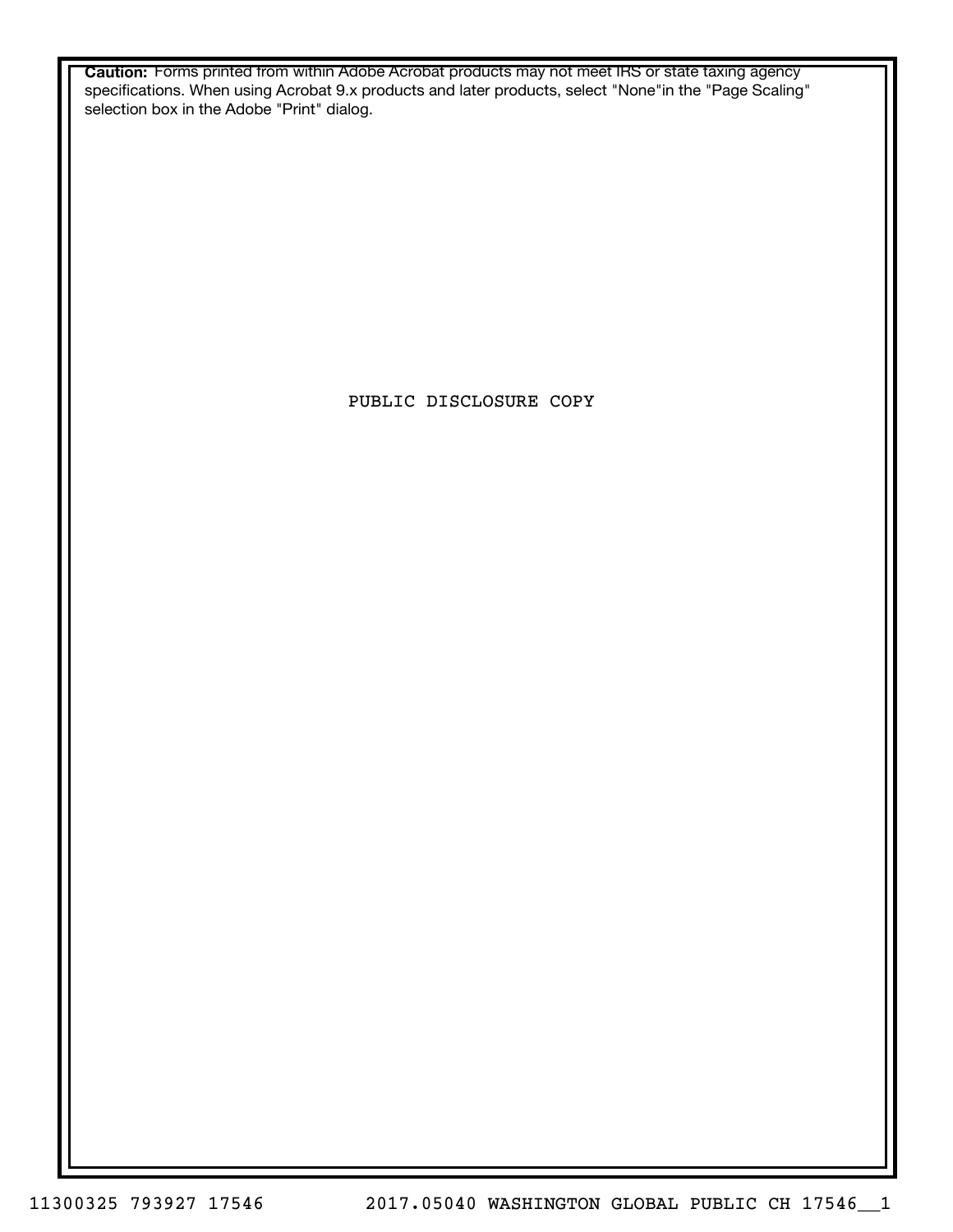|                                                                                                                    |                                  |                                                                                                                                                | PUBLIC DISCLOSURE COPY **                                                                                                                                                  |            |                                                     |                                                           |  |  |  |  |  |  |
|--------------------------------------------------------------------------------------------------------------------|----------------------------------|------------------------------------------------------------------------------------------------------------------------------------------------|----------------------------------------------------------------------------------------------------------------------------------------------------------------------------|------------|-----------------------------------------------------|-----------------------------------------------------------|--|--|--|--|--|--|
|                                                                                                                    |                                  |                                                                                                                                                | <b>Return of Organization Exempt From Income Tax</b>                                                                                                                       |            |                                                     | OMB No. 1545-0047                                         |  |  |  |  |  |  |
| Form                                                                                                               |                                  | 990                                                                                                                                            | Under section 501(c), 527, or 4947(a)(1) of the Internal Revenue Code (except private foundations)                                                                         |            |                                                     |                                                           |  |  |  |  |  |  |
|                                                                                                                    |                                  | Department of the Treasury                                                                                                                     | Do not enter social security numbers on this form as it may be made public.                                                                                                |            |                                                     | <b>Open to Public</b>                                     |  |  |  |  |  |  |
|                                                                                                                    |                                  | <b>Internal Revenue Service</b>                                                                                                                | Go to www.irs.gov/Form990 for instructions and the latest information.                                                                                                     |            |                                                     | Inspection                                                |  |  |  |  |  |  |
|                                                                                                                    |                                  |                                                                                                                                                | A For the 2017 calendar year, or tax year beginning $JUL$ 1, $2017$                                                                                                        |            | and ending JUN 30, 2018                             |                                                           |  |  |  |  |  |  |
|                                                                                                                    | <b>B</b> Check if<br>applicable: |                                                                                                                                                | <b>C</b> Name of organization                                                                                                                                              |            | D Employer identification number                    |                                                           |  |  |  |  |  |  |
|                                                                                                                    |                                  |                                                                                                                                                |                                                                                                                                                                            |            |                                                     |                                                           |  |  |  |  |  |  |
| Address<br> change<br>WASHINGTON GLOBAL PUBLIC CHARTER SCHOOL<br>Name<br>47-1118215<br>Doing business as<br>change |                                  |                                                                                                                                                |                                                                                                                                                                            |            |                                                     |                                                           |  |  |  |  |  |  |
|                                                                                                                    | Initial<br>return                |                                                                                                                                                | Number and street (or P.O. box if mail is not delivered to street address)                                                                                                 | Room/suite | E Telephone number                                  |                                                           |  |  |  |  |  |  |
|                                                                                                                    | Final<br>return/                 |                                                                                                                                                | 525 SCHOOL STREET SW                                                                                                                                                       |            |                                                     | $202 - 796 - 2415$                                        |  |  |  |  |  |  |
|                                                                                                                    | termin-<br>ated                  |                                                                                                                                                | City or town, state or province, country, and ZIP or foreign postal code                                                                                                   |            | G Gross receipts \$                                 | 4,669,150.                                                |  |  |  |  |  |  |
|                                                                                                                    | Amended<br>return                |                                                                                                                                                | 20024<br>WASHINGTON, DC                                                                                                                                                    |            | H(a) Is this a group return                         |                                                           |  |  |  |  |  |  |
|                                                                                                                    | Applica-<br>tion                 |                                                                                                                                                | F Name and address of principal officer: ELIZABETH TORRES                                                                                                                  |            | for subordinates?                                   | $\overline{\ }$ Yes $\overline{\rm X}$ No                 |  |  |  |  |  |  |
|                                                                                                                    | pending                          |                                                                                                                                                | 525 SCHOOL STREET SW, WASHINGTON, DC                                                                                                                                       | 20024      | $H(b)$ Are all subordinates included? $\Box$ Yes    | No                                                        |  |  |  |  |  |  |
|                                                                                                                    |                                  | <b>I</b> Tax-exempt status: $X \ 501(c)(3)$                                                                                                    | $\frac{1}{2}$ 501(c) (<br>$\sqrt{\phantom{a}}$ (insert no.)<br>4947(a)(1) or $\vert$                                                                                       | 527        |                                                     | If "No," attach a list. (see instructions)                |  |  |  |  |  |  |
|                                                                                                                    |                                  |                                                                                                                                                | J Website: WASHINGTONGLOBAL.ORG                                                                                                                                            |            | $H(c)$ Group exemption number $\blacktriangleright$ |                                                           |  |  |  |  |  |  |
|                                                                                                                    |                                  |                                                                                                                                                | K Form of organization: $X$ Corporation<br>Trust<br>Association<br>Other $\blacktriangleright$                                                                             |            |                                                     | L Year of formation: $2014$ M State of legal domicile: DC |  |  |  |  |  |  |
|                                                                                                                    | Part I                           | Summary                                                                                                                                        |                                                                                                                                                                            |            |                                                     |                                                           |  |  |  |  |  |  |
|                                                                                                                    | 1                                |                                                                                                                                                | Briefly describe the organization's mission or most significant activities: A COMMUNITY SCHOOL OPEN TO ALL                                                                 |            |                                                     |                                                           |  |  |  |  |  |  |
|                                                                                                                    |                                  |                                                                                                                                                | MIDDLE SCHOOL STUDENTS IN WASHINGTON, DC. IT UTILIZES A RIGOROUS,                                                                                                          |            |                                                     |                                                           |  |  |  |  |  |  |
| <b>Activities &amp; Governance</b>                                                                                 | 2                                | Check this box $\blacktriangleright \Box$ if the organization discontinued its operations or disposed of more than 25% of its net assets.<br>3 |                                                                                                                                                                            |            |                                                     |                                                           |  |  |  |  |  |  |
|                                                                                                                    | З                                |                                                                                                                                                | Number of voting members of the governing body (Part VI, line 1a)                                                                                                          |            |                                                     | 9<br>$\overline{8}$                                       |  |  |  |  |  |  |
|                                                                                                                    | 4                                |                                                                                                                                                |                                                                                                                                                                            |            | $\overline{\mathbf{4}}$<br>5                        | $\overline{36}$                                           |  |  |  |  |  |  |
|                                                                                                                    | 5                                |                                                                                                                                                |                                                                                                                                                                            |            | 6                                                   | ८                                                         |  |  |  |  |  |  |
|                                                                                                                    | 6                                |                                                                                                                                                |                                                                                                                                                                            |            | 7a                                                  | $\overline{0}$ .                                          |  |  |  |  |  |  |
|                                                                                                                    |                                  |                                                                                                                                                |                                                                                                                                                                            |            | 7b                                                  | 5,591.                                                    |  |  |  |  |  |  |
|                                                                                                                    |                                  |                                                                                                                                                |                                                                                                                                                                            |            | <b>Prior Year</b>                                   | <b>Current Year</b>                                       |  |  |  |  |  |  |
|                                                                                                                    | 8                                |                                                                                                                                                | Contributions and grants (Part VIII, line 1h)                                                                                                                              |            | 291,170.                                            | 571,592.                                                  |  |  |  |  |  |  |
| Revenue                                                                                                            | 9                                |                                                                                                                                                | Program service revenue (Part VIII, line 2g)                                                                                                                               |            | 3, 174, 805.                                        | 4,045,957.                                                |  |  |  |  |  |  |
|                                                                                                                    | 10                               |                                                                                                                                                |                                                                                                                                                                            |            | 0.                                                  | υ.                                                        |  |  |  |  |  |  |
|                                                                                                                    | 11                               |                                                                                                                                                | Other revenue (Part VIII, column (A), lines 5, 6d, 8c, 9c, 10c, and 11e)                                                                                                   |            | 51,626.                                             | 51,601.                                                   |  |  |  |  |  |  |
|                                                                                                                    | 12                               |                                                                                                                                                | Total revenue - add lines 8 through 11 (must equal Part VIII, column (A), line 12)                                                                                         |            | 3,517,601.                                          | 4,669,150.                                                |  |  |  |  |  |  |
|                                                                                                                    | 13                               |                                                                                                                                                | Grants and similar amounts paid (Part IX, column (A), lines 1-3)                                                                                                           |            | 0.                                                  | υ.                                                        |  |  |  |  |  |  |
|                                                                                                                    | 14                               |                                                                                                                                                | Benefits paid to or for members (Part IX, column (A), line 4)                                                                                                              |            | 0.                                                  | σ.                                                        |  |  |  |  |  |  |
|                                                                                                                    |                                  |                                                                                                                                                | 15 Salaries, other compensation, employee benefits (Part IX, column (A), lines 5-10)                                                                                       |            | 1,596,042.                                          | 2,133,564.                                                |  |  |  |  |  |  |
| Expenses                                                                                                           |                                  |                                                                                                                                                |                                                                                                                                                                            |            | 0.                                                  | о.                                                        |  |  |  |  |  |  |
|                                                                                                                    |                                  |                                                                                                                                                |                                                                                                                                                                            |            |                                                     |                                                           |  |  |  |  |  |  |
|                                                                                                                    |                                  |                                                                                                                                                |                                                                                                                                                                            |            | 1,748,015.                                          | 2, 259, 175.                                              |  |  |  |  |  |  |
|                                                                                                                    | 18                               |                                                                                                                                                | Total expenses. Add lines 13-17 (must equal Part IX, column (A), line 25)                                                                                                  |            | 3,344,057.                                          | 4,392,739.                                                |  |  |  |  |  |  |
|                                                                                                                    | 19                               |                                                                                                                                                |                                                                                                                                                                            |            | 173,544.                                            | 276,411.                                                  |  |  |  |  |  |  |
| Net Assets or                                                                                                      |                                  |                                                                                                                                                |                                                                                                                                                                            |            | <b>Beginning of Current Year</b>                    | <b>End of Year</b>                                        |  |  |  |  |  |  |
|                                                                                                                    | 20                               | Total assets (Part X, line 16)                                                                                                                 |                                                                                                                                                                            |            | 4,259,287.                                          | 6,953,952.                                                |  |  |  |  |  |  |
|                                                                                                                    | 21                               |                                                                                                                                                | Total liabilities (Part X, line 26)                                                                                                                                        |            | 3,995,704.                                          | 6,413,958.                                                |  |  |  |  |  |  |
|                                                                                                                    | 22<br>Part II                    |                                                                                                                                                |                                                                                                                                                                            |            | 263,583.                                            | 539,994.                                                  |  |  |  |  |  |  |
|                                                                                                                    |                                  | <b>Signature Block</b>                                                                                                                         | Under penalties of perjury, I declare that I have examined this return, including accompanying schedules and statements, and to the best of my knowledge and belief, it is |            |                                                     |                                                           |  |  |  |  |  |  |
|                                                                                                                    |                                  |                                                                                                                                                | true, correct, and complete. Declaration of preparer (other than officer) is based on all information of which preparer has any knowledge.                                 |            |                                                     |                                                           |  |  |  |  |  |  |
|                                                                                                                    |                                  |                                                                                                                                                |                                                                                                                                                                            |            |                                                     |                                                           |  |  |  |  |  |  |

| Sign<br>Here    | Signature of officer<br>ELIZABETH TORRES,<br>CEO<br>Type or print name and title  |                      |      | Date                       |  |  |  |  |  |  |
|-----------------|-----------------------------------------------------------------------------------|----------------------|------|----------------------------|--|--|--|--|--|--|
|                 | Print/Type preparer's name                                                        | Preparer's signature | Date | PTIN<br>Check              |  |  |  |  |  |  |
| Paid            | JONES<br>DAVID                                                                    |                      |      | P01361002<br>self-employed |  |  |  |  |  |  |
| Preparer        | JONES MARESCA & MCQUADE PA<br>Firm's name                                         |                      |      | 52-1853933<br>Firm's EIN   |  |  |  |  |  |  |
| Use Only        | Firm's address 1730 RHODE ISLAND AVE, N.W.,                                       | SUITE                | 800  |                            |  |  |  |  |  |  |
|                 | Phone no. $202 - 296 - 3306$<br>WASHINGTON, DC 20036                              |                      |      |                            |  |  |  |  |  |  |
|                 | May the IRS discuss this return with the preparer shown above? (see instructions) |                      |      | $X \mid$<br>Yes<br>No      |  |  |  |  |  |  |
| 732001 11-28-17 | LHA For Paperwork Reduction Act Notice, see the separate instructions.            |                      |      | Form 990 (2017)            |  |  |  |  |  |  |

SEE SCHEDULE O FOR ORGANIZATION MISSION STATEMENT CONTINUATION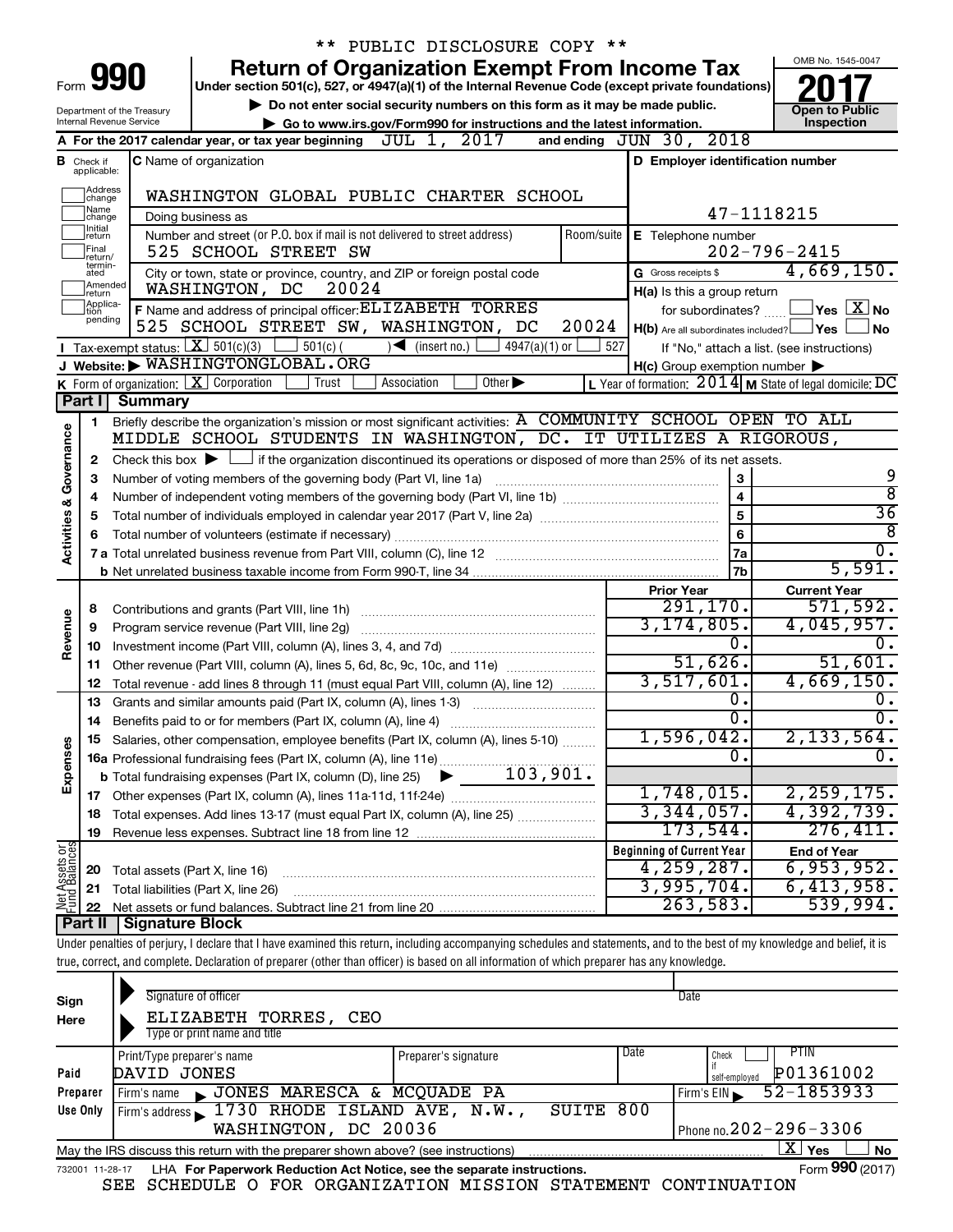| <b>Part III   Statement of Program Service Accomplishments</b><br>Briefly describe the organization's mission:<br>TO DEVELOP OUR STUDENTS INTO ENTERPRISING AND COMPETITIVE GLOBAL<br>CITIZENS. WE PROVIDE A WORLD CLASS EDUCATION BY USING A RIGOROUS,<br>INTERNATIONALLY-BASED ACADEMIC AND CULTURAL CURRICULUM. OUR PROGRAM<br>INCLUDES PROJECT-BASED LEARNING, SERVICE-LEARNING, TECHNOLOGY, AND<br>Did the organization undertake any significant program services during the year which were not listed on the<br>$\exists$ Yes $\boxed{\text{X}}$ No<br>prior Form 990 or 990-EZ?<br>If "Yes," describe these new services on Schedule O.<br>$\mathbb{I}$ Yes $\boxed{\mathrm{X}}$ No<br>Did the organization cease conducting, or make significant changes in how it conducts, any program services?<br>If "Yes," describe these changes on Schedule O.<br>Describe the organization's program service accomplishments for each of its three largest program services, as measured by expenses.<br>Section 501(c)(3) and 501(c)(4) organizations are required to report the amount of grants and allocations to others, the total expenses, and<br>revenue, if any, for each program service reported.<br>3,907,596. including grants of \$<br>) (Revenue \$<br>) (Expenses \$<br>(Code:<br>IN WASHINGTON, DC. WASHINGTON GLOBAL OFFERS A ROBUST INTERNATIONAL AND<br>RESEARCH-BASED ACADEMIC PROGRAM TO DEVELOP GLOBALLY COMPETITIVE<br>STUDENTS WHO ARE READY FOR COLLEGE AND CAREERS. THIS PROGRAM INCLUDES<br>PROJECT-BASED LEARNING, SMALL LEARNING COMMUNITIES, TECHNOLOGY<br>INSTRUCTION, ARTS, AND FOREIGN LANGUAGE CLASSES IN SPANISH AND KOREAN.<br>WASHINGTON GLOBAL STRIVES FOR ALL OF THEIR STUDENTS TO BE HEALTHY AND<br>ACTIVE THROUGH NUTRITION, PHYSICAL EDUCATION, AND ATHLETIC PROGRAMS.<br>WASHINGTON GLOBAL ALSO SERVES AS A COMMUNITY SCHOOL THAT PROMOTES LOCAL<br>ENGAGEMENT AND SERVICE-LEARNING FOR ITS STUDENTS. WASHINGTON GLOBAL'S<br>CORNERSTONE PROGRAM IS THE INTERNATIONAL MIDDLE YEARS CURRICULUM<br>("IMYC")<br>4b<br>(Expenses \$<br>including grants of \$<br>) (Revenue \$<br>(Code:<br>(Code: ) (Expenses \$<br>$\blacksquare$ including grants of \$<br>4d Other program services (Describe in Schedule O.)<br>(Expenses \$<br>Revenue \$<br>including grants of \$<br>3,907,596.<br>Total program service expenses ▶ |                | 47-1118215<br>WASHINGTON GLOBAL PUBLIC CHARTER SCHOOL<br>Page 2<br>Form 990 (2017) |
|-----------------------------------------------------------------------------------------------------------------------------------------------------------------------------------------------------------------------------------------------------------------------------------------------------------------------------------------------------------------------------------------------------------------------------------------------------------------------------------------------------------------------------------------------------------------------------------------------------------------------------------------------------------------------------------------------------------------------------------------------------------------------------------------------------------------------------------------------------------------------------------------------------------------------------------------------------------------------------------------------------------------------------------------------------------------------------------------------------------------------------------------------------------------------------------------------------------------------------------------------------------------------------------------------------------------------------------------------------------------------------------------------------------------------------------------------------------------------------------------------------------------------------------------------------------------------------------------------------------------------------------------------------------------------------------------------------------------------------------------------------------------------------------------------------------------------------------------------------------------------------------------------------------------------------------------------------------------------------------------------------------------------------------------------------------------------------------------------------------------------------------------------------------------------------------------------------------------------------------------------------------------------------------------------------------------------------------------------------------------------|----------------|------------------------------------------------------------------------------------|
|                                                                                                                                                                                                                                                                                                                                                                                                                                                                                                                                                                                                                                                                                                                                                                                                                                                                                                                                                                                                                                                                                                                                                                                                                                                                                                                                                                                                                                                                                                                                                                                                                                                                                                                                                                                                                                                                                                                                                                                                                                                                                                                                                                                                                                                                                                                                                                       |                | $\boxed{\text{X}}$                                                                 |
|                                                                                                                                                                                                                                                                                                                                                                                                                                                                                                                                                                                                                                                                                                                                                                                                                                                                                                                                                                                                                                                                                                                                                                                                                                                                                                                                                                                                                                                                                                                                                                                                                                                                                                                                                                                                                                                                                                                                                                                                                                                                                                                                                                                                                                                                                                                                                                       | 1              |                                                                                    |
|                                                                                                                                                                                                                                                                                                                                                                                                                                                                                                                                                                                                                                                                                                                                                                                                                                                                                                                                                                                                                                                                                                                                                                                                                                                                                                                                                                                                                                                                                                                                                                                                                                                                                                                                                                                                                                                                                                                                                                                                                                                                                                                                                                                                                                                                                                                                                                       |                |                                                                                    |
|                                                                                                                                                                                                                                                                                                                                                                                                                                                                                                                                                                                                                                                                                                                                                                                                                                                                                                                                                                                                                                                                                                                                                                                                                                                                                                                                                                                                                                                                                                                                                                                                                                                                                                                                                                                                                                                                                                                                                                                                                                                                                                                                                                                                                                                                                                                                                                       |                |                                                                                    |
|                                                                                                                                                                                                                                                                                                                                                                                                                                                                                                                                                                                                                                                                                                                                                                                                                                                                                                                                                                                                                                                                                                                                                                                                                                                                                                                                                                                                                                                                                                                                                                                                                                                                                                                                                                                                                                                                                                                                                                                                                                                                                                                                                                                                                                                                                                                                                                       |                |                                                                                    |
|                                                                                                                                                                                                                                                                                                                                                                                                                                                                                                                                                                                                                                                                                                                                                                                                                                                                                                                                                                                                                                                                                                                                                                                                                                                                                                                                                                                                                                                                                                                                                                                                                                                                                                                                                                                                                                                                                                                                                                                                                                                                                                                                                                                                                                                                                                                                                                       |                |                                                                                    |
|                                                                                                                                                                                                                                                                                                                                                                                                                                                                                                                                                                                                                                                                                                                                                                                                                                                                                                                                                                                                                                                                                                                                                                                                                                                                                                                                                                                                                                                                                                                                                                                                                                                                                                                                                                                                                                                                                                                                                                                                                                                                                                                                                                                                                                                                                                                                                                       | $\overline{2}$ |                                                                                    |
|                                                                                                                                                                                                                                                                                                                                                                                                                                                                                                                                                                                                                                                                                                                                                                                                                                                                                                                                                                                                                                                                                                                                                                                                                                                                                                                                                                                                                                                                                                                                                                                                                                                                                                                                                                                                                                                                                                                                                                                                                                                                                                                                                                                                                                                                                                                                                                       |                |                                                                                    |
|                                                                                                                                                                                                                                                                                                                                                                                                                                                                                                                                                                                                                                                                                                                                                                                                                                                                                                                                                                                                                                                                                                                                                                                                                                                                                                                                                                                                                                                                                                                                                                                                                                                                                                                                                                                                                                                                                                                                                                                                                                                                                                                                                                                                                                                                                                                                                                       |                |                                                                                    |
|                                                                                                                                                                                                                                                                                                                                                                                                                                                                                                                                                                                                                                                                                                                                                                                                                                                                                                                                                                                                                                                                                                                                                                                                                                                                                                                                                                                                                                                                                                                                                                                                                                                                                                                                                                                                                                                                                                                                                                                                                                                                                                                                                                                                                                                                                                                                                                       | 3              |                                                                                    |
|                                                                                                                                                                                                                                                                                                                                                                                                                                                                                                                                                                                                                                                                                                                                                                                                                                                                                                                                                                                                                                                                                                                                                                                                                                                                                                                                                                                                                                                                                                                                                                                                                                                                                                                                                                                                                                                                                                                                                                                                                                                                                                                                                                                                                                                                                                                                                                       | 4              |                                                                                    |
|                                                                                                                                                                                                                                                                                                                                                                                                                                                                                                                                                                                                                                                                                                                                                                                                                                                                                                                                                                                                                                                                                                                                                                                                                                                                                                                                                                                                                                                                                                                                                                                                                                                                                                                                                                                                                                                                                                                                                                                                                                                                                                                                                                                                                                                                                                                                                                       |                |                                                                                    |
|                                                                                                                                                                                                                                                                                                                                                                                                                                                                                                                                                                                                                                                                                                                                                                                                                                                                                                                                                                                                                                                                                                                                                                                                                                                                                                                                                                                                                                                                                                                                                                                                                                                                                                                                                                                                                                                                                                                                                                                                                                                                                                                                                                                                                                                                                                                                                                       |                |                                                                                    |
|                                                                                                                                                                                                                                                                                                                                                                                                                                                                                                                                                                                                                                                                                                                                                                                                                                                                                                                                                                                                                                                                                                                                                                                                                                                                                                                                                                                                                                                                                                                                                                                                                                                                                                                                                                                                                                                                                                                                                                                                                                                                                                                                                                                                                                                                                                                                                                       | 4a             | 4,045,957.                                                                         |
|                                                                                                                                                                                                                                                                                                                                                                                                                                                                                                                                                                                                                                                                                                                                                                                                                                                                                                                                                                                                                                                                                                                                                                                                                                                                                                                                                                                                                                                                                                                                                                                                                                                                                                                                                                                                                                                                                                                                                                                                                                                                                                                                                                                                                                                                                                                                                                       |                | WASHINGTON GLOBAL IS A TUITION-FREE MIDDLE SCHOOL OPEN TO ALL STUDENTS             |
|                                                                                                                                                                                                                                                                                                                                                                                                                                                                                                                                                                                                                                                                                                                                                                                                                                                                                                                                                                                                                                                                                                                                                                                                                                                                                                                                                                                                                                                                                                                                                                                                                                                                                                                                                                                                                                                                                                                                                                                                                                                                                                                                                                                                                                                                                                                                                                       |                |                                                                                    |
|                                                                                                                                                                                                                                                                                                                                                                                                                                                                                                                                                                                                                                                                                                                                                                                                                                                                                                                                                                                                                                                                                                                                                                                                                                                                                                                                                                                                                                                                                                                                                                                                                                                                                                                                                                                                                                                                                                                                                                                                                                                                                                                                                                                                                                                                                                                                                                       |                |                                                                                    |
|                                                                                                                                                                                                                                                                                                                                                                                                                                                                                                                                                                                                                                                                                                                                                                                                                                                                                                                                                                                                                                                                                                                                                                                                                                                                                                                                                                                                                                                                                                                                                                                                                                                                                                                                                                                                                                                                                                                                                                                                                                                                                                                                                                                                                                                                                                                                                                       |                |                                                                                    |
|                                                                                                                                                                                                                                                                                                                                                                                                                                                                                                                                                                                                                                                                                                                                                                                                                                                                                                                                                                                                                                                                                                                                                                                                                                                                                                                                                                                                                                                                                                                                                                                                                                                                                                                                                                                                                                                                                                                                                                                                                                                                                                                                                                                                                                                                                                                                                                       |                |                                                                                    |
|                                                                                                                                                                                                                                                                                                                                                                                                                                                                                                                                                                                                                                                                                                                                                                                                                                                                                                                                                                                                                                                                                                                                                                                                                                                                                                                                                                                                                                                                                                                                                                                                                                                                                                                                                                                                                                                                                                                                                                                                                                                                                                                                                                                                                                                                                                                                                                       |                |                                                                                    |
|                                                                                                                                                                                                                                                                                                                                                                                                                                                                                                                                                                                                                                                                                                                                                                                                                                                                                                                                                                                                                                                                                                                                                                                                                                                                                                                                                                                                                                                                                                                                                                                                                                                                                                                                                                                                                                                                                                                                                                                                                                                                                                                                                                                                                                                                                                                                                                       |                |                                                                                    |
|                                                                                                                                                                                                                                                                                                                                                                                                                                                                                                                                                                                                                                                                                                                                                                                                                                                                                                                                                                                                                                                                                                                                                                                                                                                                                                                                                                                                                                                                                                                                                                                                                                                                                                                                                                                                                                                                                                                                                                                                                                                                                                                                                                                                                                                                                                                                                                       |                |                                                                                    |
|                                                                                                                                                                                                                                                                                                                                                                                                                                                                                                                                                                                                                                                                                                                                                                                                                                                                                                                                                                                                                                                                                                                                                                                                                                                                                                                                                                                                                                                                                                                                                                                                                                                                                                                                                                                                                                                                                                                                                                                                                                                                                                                                                                                                                                                                                                                                                                       |                |                                                                                    |
|                                                                                                                                                                                                                                                                                                                                                                                                                                                                                                                                                                                                                                                                                                                                                                                                                                                                                                                                                                                                                                                                                                                                                                                                                                                                                                                                                                                                                                                                                                                                                                                                                                                                                                                                                                                                                                                                                                                                                                                                                                                                                                                                                                                                                                                                                                                                                                       |                |                                                                                    |
|                                                                                                                                                                                                                                                                                                                                                                                                                                                                                                                                                                                                                                                                                                                                                                                                                                                                                                                                                                                                                                                                                                                                                                                                                                                                                                                                                                                                                                                                                                                                                                                                                                                                                                                                                                                                                                                                                                                                                                                                                                                                                                                                                                                                                                                                                                                                                                       |                | THAT IS USED IN MIDDLE SCHOOLS THROUGHOUT THE WORLD. THE IMYC                      |
|                                                                                                                                                                                                                                                                                                                                                                                                                                                                                                                                                                                                                                                                                                                                                                                                                                                                                                                                                                                                                                                                                                                                                                                                                                                                                                                                                                                                                                                                                                                                                                                                                                                                                                                                                                                                                                                                                                                                                                                                                                                                                                                                                                                                                                                                                                                                                                       |                |                                                                                    |
|                                                                                                                                                                                                                                                                                                                                                                                                                                                                                                                                                                                                                                                                                                                                                                                                                                                                                                                                                                                                                                                                                                                                                                                                                                                                                                                                                                                                                                                                                                                                                                                                                                                                                                                                                                                                                                                                                                                                                                                                                                                                                                                                                                                                                                                                                                                                                                       |                |                                                                                    |
|                                                                                                                                                                                                                                                                                                                                                                                                                                                                                                                                                                                                                                                                                                                                                                                                                                                                                                                                                                                                                                                                                                                                                                                                                                                                                                                                                                                                                                                                                                                                                                                                                                                                                                                                                                                                                                                                                                                                                                                                                                                                                                                                                                                                                                                                                                                                                                       |                |                                                                                    |
|                                                                                                                                                                                                                                                                                                                                                                                                                                                                                                                                                                                                                                                                                                                                                                                                                                                                                                                                                                                                                                                                                                                                                                                                                                                                                                                                                                                                                                                                                                                                                                                                                                                                                                                                                                                                                                                                                                                                                                                                                                                                                                                                                                                                                                                                                                                                                                       |                |                                                                                    |
|                                                                                                                                                                                                                                                                                                                                                                                                                                                                                                                                                                                                                                                                                                                                                                                                                                                                                                                                                                                                                                                                                                                                                                                                                                                                                                                                                                                                                                                                                                                                                                                                                                                                                                                                                                                                                                                                                                                                                                                                                                                                                                                                                                                                                                                                                                                                                                       |                |                                                                                    |
|                                                                                                                                                                                                                                                                                                                                                                                                                                                                                                                                                                                                                                                                                                                                                                                                                                                                                                                                                                                                                                                                                                                                                                                                                                                                                                                                                                                                                                                                                                                                                                                                                                                                                                                                                                                                                                                                                                                                                                                                                                                                                                                                                                                                                                                                                                                                                                       |                |                                                                                    |
|                                                                                                                                                                                                                                                                                                                                                                                                                                                                                                                                                                                                                                                                                                                                                                                                                                                                                                                                                                                                                                                                                                                                                                                                                                                                                                                                                                                                                                                                                                                                                                                                                                                                                                                                                                                                                                                                                                                                                                                                                                                                                                                                                                                                                                                                                                                                                                       |                |                                                                                    |
|                                                                                                                                                                                                                                                                                                                                                                                                                                                                                                                                                                                                                                                                                                                                                                                                                                                                                                                                                                                                                                                                                                                                                                                                                                                                                                                                                                                                                                                                                                                                                                                                                                                                                                                                                                                                                                                                                                                                                                                                                                                                                                                                                                                                                                                                                                                                                                       | 4c             |                                                                                    |
|                                                                                                                                                                                                                                                                                                                                                                                                                                                                                                                                                                                                                                                                                                                                                                                                                                                                                                                                                                                                                                                                                                                                                                                                                                                                                                                                                                                                                                                                                                                                                                                                                                                                                                                                                                                                                                                                                                                                                                                                                                                                                                                                                                                                                                                                                                                                                                       |                |                                                                                    |
|                                                                                                                                                                                                                                                                                                                                                                                                                                                                                                                                                                                                                                                                                                                                                                                                                                                                                                                                                                                                                                                                                                                                                                                                                                                                                                                                                                                                                                                                                                                                                                                                                                                                                                                                                                                                                                                                                                                                                                                                                                                                                                                                                                                                                                                                                                                                                                       |                |                                                                                    |
|                                                                                                                                                                                                                                                                                                                                                                                                                                                                                                                                                                                                                                                                                                                                                                                                                                                                                                                                                                                                                                                                                                                                                                                                                                                                                                                                                                                                                                                                                                                                                                                                                                                                                                                                                                                                                                                                                                                                                                                                                                                                                                                                                                                                                                                                                                                                                                       |                |                                                                                    |
|                                                                                                                                                                                                                                                                                                                                                                                                                                                                                                                                                                                                                                                                                                                                                                                                                                                                                                                                                                                                                                                                                                                                                                                                                                                                                                                                                                                                                                                                                                                                                                                                                                                                                                                                                                                                                                                                                                                                                                                                                                                                                                                                                                                                                                                                                                                                                                       |                |                                                                                    |
|                                                                                                                                                                                                                                                                                                                                                                                                                                                                                                                                                                                                                                                                                                                                                                                                                                                                                                                                                                                                                                                                                                                                                                                                                                                                                                                                                                                                                                                                                                                                                                                                                                                                                                                                                                                                                                                                                                                                                                                                                                                                                                                                                                                                                                                                                                                                                                       |                |                                                                                    |
|                                                                                                                                                                                                                                                                                                                                                                                                                                                                                                                                                                                                                                                                                                                                                                                                                                                                                                                                                                                                                                                                                                                                                                                                                                                                                                                                                                                                                                                                                                                                                                                                                                                                                                                                                                                                                                                                                                                                                                                                                                                                                                                                                                                                                                                                                                                                                                       |                |                                                                                    |
|                                                                                                                                                                                                                                                                                                                                                                                                                                                                                                                                                                                                                                                                                                                                                                                                                                                                                                                                                                                                                                                                                                                                                                                                                                                                                                                                                                                                                                                                                                                                                                                                                                                                                                                                                                                                                                                                                                                                                                                                                                                                                                                                                                                                                                                                                                                                                                       |                |                                                                                    |
|                                                                                                                                                                                                                                                                                                                                                                                                                                                                                                                                                                                                                                                                                                                                                                                                                                                                                                                                                                                                                                                                                                                                                                                                                                                                                                                                                                                                                                                                                                                                                                                                                                                                                                                                                                                                                                                                                                                                                                                                                                                                                                                                                                                                                                                                                                                                                                       |                |                                                                                    |
|                                                                                                                                                                                                                                                                                                                                                                                                                                                                                                                                                                                                                                                                                                                                                                                                                                                                                                                                                                                                                                                                                                                                                                                                                                                                                                                                                                                                                                                                                                                                                                                                                                                                                                                                                                                                                                                                                                                                                                                                                                                                                                                                                                                                                                                                                                                                                                       |                |                                                                                    |
|                                                                                                                                                                                                                                                                                                                                                                                                                                                                                                                                                                                                                                                                                                                                                                                                                                                                                                                                                                                                                                                                                                                                                                                                                                                                                                                                                                                                                                                                                                                                                                                                                                                                                                                                                                                                                                                                                                                                                                                                                                                                                                                                                                                                                                                                                                                                                                       |                |                                                                                    |
|                                                                                                                                                                                                                                                                                                                                                                                                                                                                                                                                                                                                                                                                                                                                                                                                                                                                                                                                                                                                                                                                                                                                                                                                                                                                                                                                                                                                                                                                                                                                                                                                                                                                                                                                                                                                                                                                                                                                                                                                                                                                                                                                                                                                                                                                                                                                                                       |                |                                                                                    |
|                                                                                                                                                                                                                                                                                                                                                                                                                                                                                                                                                                                                                                                                                                                                                                                                                                                                                                                                                                                                                                                                                                                                                                                                                                                                                                                                                                                                                                                                                                                                                                                                                                                                                                                                                                                                                                                                                                                                                                                                                                                                                                                                                                                                                                                                                                                                                                       |                |                                                                                    |
|                                                                                                                                                                                                                                                                                                                                                                                                                                                                                                                                                                                                                                                                                                                                                                                                                                                                                                                                                                                                                                                                                                                                                                                                                                                                                                                                                                                                                                                                                                                                                                                                                                                                                                                                                                                                                                                                                                                                                                                                                                                                                                                                                                                                                                                                                                                                                                       |                |                                                                                    |
|                                                                                                                                                                                                                                                                                                                                                                                                                                                                                                                                                                                                                                                                                                                                                                                                                                                                                                                                                                                                                                                                                                                                                                                                                                                                                                                                                                                                                                                                                                                                                                                                                                                                                                                                                                                                                                                                                                                                                                                                                                                                                                                                                                                                                                                                                                                                                                       | 4е             |                                                                                    |
|                                                                                                                                                                                                                                                                                                                                                                                                                                                                                                                                                                                                                                                                                                                                                                                                                                                                                                                                                                                                                                                                                                                                                                                                                                                                                                                                                                                                                                                                                                                                                                                                                                                                                                                                                                                                                                                                                                                                                                                                                                                                                                                                                                                                                                                                                                                                                                       |                | Form 990 (2017)                                                                    |
| 732002 11-28-17                                                                                                                                                                                                                                                                                                                                                                                                                                                                                                                                                                                                                                                                                                                                                                                                                                                                                                                                                                                                                                                                                                                                                                                                                                                                                                                                                                                                                                                                                                                                                                                                                                                                                                                                                                                                                                                                                                                                                                                                                                                                                                                                                                                                                                                                                                                                                       |                | SEE SCHEDULE O FOR CONTINUATION(S)                                                 |
| 11300325 793927 17546                                                                                                                                                                                                                                                                                                                                                                                                                                                                                                                                                                                                                                                                                                                                                                                                                                                                                                                                                                                                                                                                                                                                                                                                                                                                                                                                                                                                                                                                                                                                                                                                                                                                                                                                                                                                                                                                                                                                                                                                                                                                                                                                                                                                                                                                                                                                                 |                | 2017.05040 WASHINGTON GLOBAL PUBLIC CH 17546_1                                     |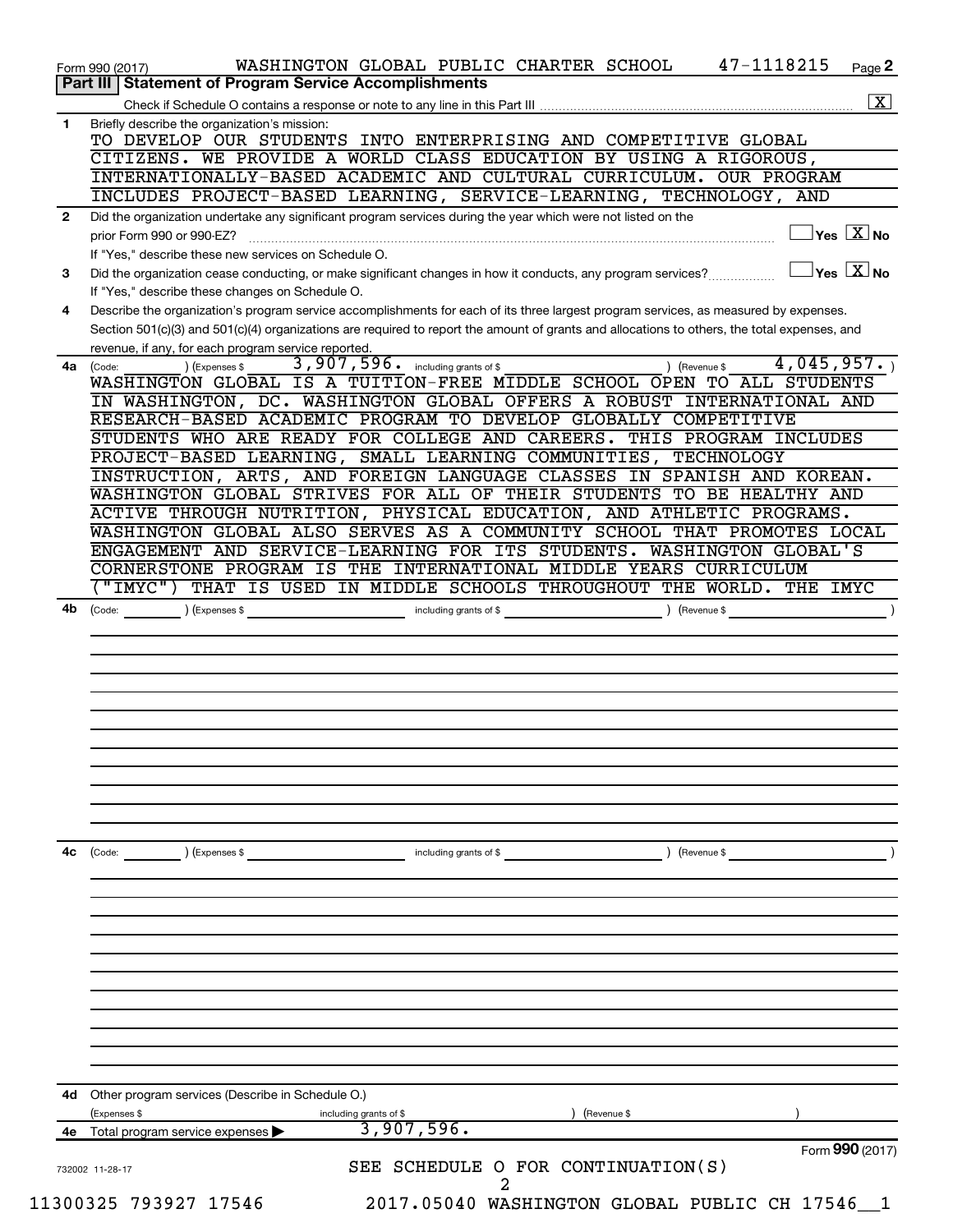| Form 990 (2017) |  | WASHINGTON GLOBAL PUBLIC CHARTER SCHOOL |  |  |  |  | 47-1118215 | Page |
|-----------------|--|-----------------------------------------|--|--|--|--|------------|------|
|-----------------|--|-----------------------------------------|--|--|--|--|------------|------|

|     | Part IV   Checklist of Required Schedules                                                                                                                                                                                                                                                                                                                            |                |                         |    |
|-----|----------------------------------------------------------------------------------------------------------------------------------------------------------------------------------------------------------------------------------------------------------------------------------------------------------------------------------------------------------------------|----------------|-------------------------|----|
|     |                                                                                                                                                                                                                                                                                                                                                                      |                | Yes                     | No |
| 1   | Is the organization described in section 501(c)(3) or $4947(a)(1)$ (other than a private foundation)?                                                                                                                                                                                                                                                                |                |                         |    |
|     |                                                                                                                                                                                                                                                                                                                                                                      | 1              | X                       |    |
| 2   |                                                                                                                                                                                                                                                                                                                                                                      | $\overline{2}$ | $\overline{\text{x}}$   |    |
| 3   | Did the organization engage in direct or indirect political campaign activities on behalf of or in opposition to candidates for                                                                                                                                                                                                                                      |                |                         |    |
|     |                                                                                                                                                                                                                                                                                                                                                                      | 3              |                         | x  |
| 4   | Section 501(c)(3) organizations. Did the organization engage in lobbying activities, or have a section 501(h) election in effect                                                                                                                                                                                                                                     |                |                         |    |
|     |                                                                                                                                                                                                                                                                                                                                                                      | 4              |                         | x  |
| 5   | Is the organization a section 501(c)(4), 501(c)(5), or 501(c)(6) organization that receives membership dues, assessments, or                                                                                                                                                                                                                                         |                |                         |    |
|     |                                                                                                                                                                                                                                                                                                                                                                      | 5              |                         | х  |
| 6   | Did the organization maintain any donor advised funds or any similar funds or accounts for which donors have the right to                                                                                                                                                                                                                                            |                |                         |    |
|     | provide advice on the distribution or investment of amounts in such funds or accounts? If "Yes," complete Schedule D, Part I                                                                                                                                                                                                                                         | 6              |                         | х  |
| 7   | Did the organization receive or hold a conservation easement, including easements to preserve open space,                                                                                                                                                                                                                                                            |                |                         |    |
|     | the environment, historic land areas, or historic structures? If "Yes," complete Schedule D, Part II                                                                                                                                                                                                                                                                 | $\overline{7}$ |                         | х  |
| 8   | Did the organization maintain collections of works of art, historical treasures, or other similar assets? If "Yes," complete                                                                                                                                                                                                                                         |                |                         |    |
|     |                                                                                                                                                                                                                                                                                                                                                                      | 8              |                         | х  |
| 9   | Schedule D, Part III <b>Marting Community</b> Contract of the Community Contract of the Community Contract of the Community Contract of the Community Contract of the Community Contract of the Community Community Community Contr<br>Did the organization report an amount in Part X, line 21, for escrow or custodial account liability, serve as a custodian for |                |                         |    |
|     | amounts not listed in Part X; or provide credit counseling, debt management, credit repair, or debt negotiation services?                                                                                                                                                                                                                                            |                |                         |    |
|     | If "Yes," complete Schedule D, Part IV                                                                                                                                                                                                                                                                                                                               | 9              |                         | х  |
| 10  | Did the organization, directly or through a related organization, hold assets in temporarily restricted endowments, permanent                                                                                                                                                                                                                                        |                |                         |    |
|     |                                                                                                                                                                                                                                                                                                                                                                      | 10             |                         | х  |
| 11  | If the organization's answer to any of the following questions is "Yes," then complete Schedule D, Parts VI, VII, VIII, IX, or X                                                                                                                                                                                                                                     |                |                         |    |
|     | as applicable.                                                                                                                                                                                                                                                                                                                                                       |                |                         |    |
|     | a Did the organization report an amount for land, buildings, and equipment in Part X, line 10? If "Yes," complete Schedule D,                                                                                                                                                                                                                                        |                |                         |    |
|     |                                                                                                                                                                                                                                                                                                                                                                      |                | X                       |    |
|     | Part VI                                                                                                                                                                                                                                                                                                                                                              | 11a            |                         |    |
|     | <b>b</b> Did the organization report an amount for investments - other securities in Part X, line 12 that is 5% or more of its total                                                                                                                                                                                                                                 |                |                         | x  |
|     |                                                                                                                                                                                                                                                                                                                                                                      | 11b            |                         |    |
|     | c Did the organization report an amount for investments - program related in Part X, line 13 that is 5% or more of its total                                                                                                                                                                                                                                         |                |                         | x  |
|     |                                                                                                                                                                                                                                                                                                                                                                      | 11c            |                         |    |
|     | d Did the organization report an amount for other assets in Part X, line 15 that is 5% or more of its total assets reported in                                                                                                                                                                                                                                       |                |                         | х  |
|     |                                                                                                                                                                                                                                                                                                                                                                      | 11d            | $\overline{\textbf{x}}$ |    |
|     | e Did the organization report an amount for other liabilities in Part X, line 25? If "Yes," complete Schedule D, Part X                                                                                                                                                                                                                                              | 11e            |                         |    |
| f.  | Did the organization's separate or consolidated financial statements for the tax year include a footnote that addresses                                                                                                                                                                                                                                              |                | X                       |    |
|     | the organization's liability for uncertain tax positions under FIN 48 (ASC 740)? If "Yes," complete Schedule D, Part X                                                                                                                                                                                                                                               | 11f            |                         |    |
|     | 12a Did the organization obtain separate, independent audited financial statements for the tax year? If "Yes," complete                                                                                                                                                                                                                                              |                | X                       |    |
|     | Schedule D, Parts XI and XII                                                                                                                                                                                                                                                                                                                                         | 12a            |                         |    |
| b   | Was the organization included in consolidated, independent audited financial statements for the tax year?                                                                                                                                                                                                                                                            |                |                         | х  |
|     | If "Yes," and if the organization answered "No" to line 12a, then completing Schedule D, Parts XI and XII is optional                                                                                                                                                                                                                                                | 12b            | $\overline{\textbf{x}}$ |    |
| 13  |                                                                                                                                                                                                                                                                                                                                                                      | 13             |                         | х  |
| 14a |                                                                                                                                                                                                                                                                                                                                                                      | 14a            |                         |    |
| b   | Did the organization have aggregate revenues or expenses of more than \$10,000 from grantmaking, fundraising, business,                                                                                                                                                                                                                                              |                |                         |    |
|     | investment, and program service activities outside the United States, or aggregate foreign investments valued at \$100,000                                                                                                                                                                                                                                           |                |                         | x  |
|     |                                                                                                                                                                                                                                                                                                                                                                      | 14b            |                         |    |
| 15  | Did the organization report on Part IX, column (A), line 3, more than \$5,000 of grants or other assistance to or for any                                                                                                                                                                                                                                            |                |                         |    |
|     |                                                                                                                                                                                                                                                                                                                                                                      | 15             |                         | х  |
| 16  | Did the organization report on Part IX, column (A), line 3, more than \$5,000 of aggregate grants or other assistance to                                                                                                                                                                                                                                             |                |                         |    |
|     |                                                                                                                                                                                                                                                                                                                                                                      | 16             |                         | х  |
| 17  | Did the organization report a total of more than \$15,000 of expenses for professional fundraising services on Part IX,                                                                                                                                                                                                                                              |                |                         |    |
|     |                                                                                                                                                                                                                                                                                                                                                                      | 17             |                         | х  |
| 18  | Did the organization report more than \$15,000 total of fundraising event gross income and contributions on Part VIII, lines                                                                                                                                                                                                                                         |                |                         |    |
|     |                                                                                                                                                                                                                                                                                                                                                                      | 18             |                         | х  |
| 19  | Did the organization report more than \$15,000 of gross income from gaming activities on Part VIII, line 9a? If "Yes,"                                                                                                                                                                                                                                               |                |                         |    |
|     |                                                                                                                                                                                                                                                                                                                                                                      | 19             |                         | x  |

Form (2017) **990**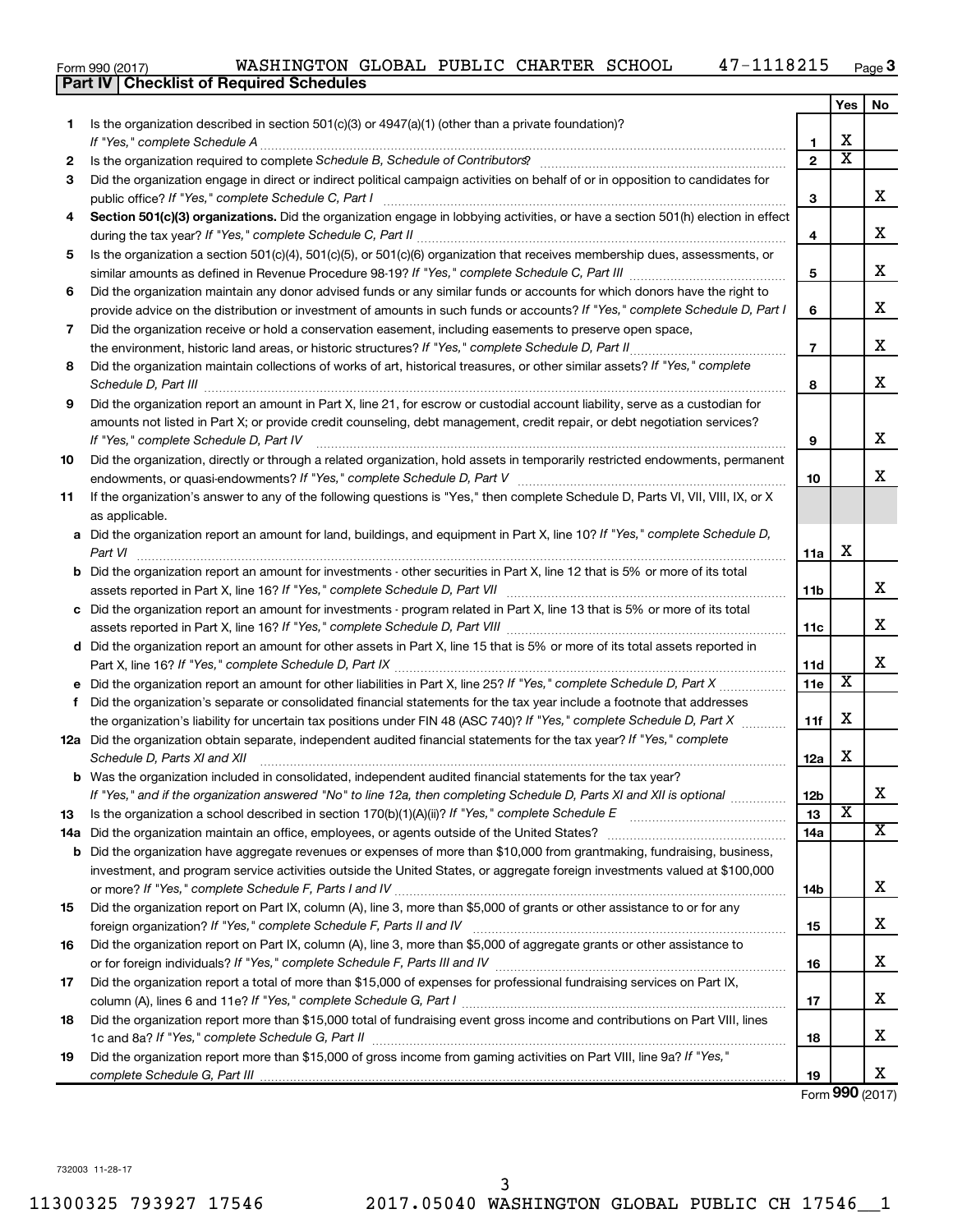Form 990 (2017) Page WASHINGTON GLOBAL PUBLIC CHARTER SCHOOL 47-1118215

|    | <b>Part IV   Checklist of Required Schedules (continued)</b>                                                                                                                                                                                        |                 |     |                         |
|----|-----------------------------------------------------------------------------------------------------------------------------------------------------------------------------------------------------------------------------------------------------|-----------------|-----|-------------------------|
|    |                                                                                                                                                                                                                                                     |                 | Yes | No.                     |
|    | 20a Did the organization operate one or more hospital facilities? If "Yes," complete Schedule H                                                                                                                                                     | 20a             |     | $\overline{\mathbf{X}}$ |
| b  |                                                                                                                                                                                                                                                     | 20 <sub>b</sub> |     |                         |
| 21 | Did the organization report more than \$5,000 of grants or other assistance to any domestic organization or                                                                                                                                         |                 |     |                         |
|    |                                                                                                                                                                                                                                                     | 21              |     | x                       |
| 22 | Did the organization report more than \$5,000 of grants or other assistance to or for domestic individuals on                                                                                                                                       |                 |     |                         |
|    |                                                                                                                                                                                                                                                     | 22              |     | x                       |
| 23 | Did the organization answer "Yes" to Part VII, Section A, line 3, 4, or 5 about compensation of the organization's current                                                                                                                          |                 |     |                         |
|    | and former officers, directors, trustees, key employees, and highest compensated employees? If "Yes," complete                                                                                                                                      |                 |     |                         |
|    | Schedule J                                                                                                                                                                                                                                          | 23              |     | x                       |
|    | 24a Did the organization have a tax-exempt bond issue with an outstanding principal amount of more than \$100,000 as of the                                                                                                                         |                 |     |                         |
|    | last day of the year, that was issued after December 31, 2002? If "Yes," answer lines 24b through 24d and complete                                                                                                                                  |                 |     |                         |
|    | Schedule K. If "No", go to line 25a                                                                                                                                                                                                                 | 24a             |     | x                       |
|    |                                                                                                                                                                                                                                                     | 24 <sub>b</sub> |     |                         |
|    | Did the organization maintain an escrow account other than a refunding escrow at any time during the year to defease                                                                                                                                |                 |     |                         |
|    |                                                                                                                                                                                                                                                     | 24c             |     |                         |
|    |                                                                                                                                                                                                                                                     | 24d             |     |                         |
|    | 25a Section 501(c)(3), 501(c)(4), and 501(c)(29) organizations. Did the organization engage in an excess benefit                                                                                                                                    | 25a             |     | x                       |
|    |                                                                                                                                                                                                                                                     |                 |     |                         |
| b  | Is the organization aware that it engaged in an excess benefit transaction with a disqualified person in a prior year, and<br>that the transaction has not been reported on any of the organization's prior Forms 990 or 990-EZ? If "Yes," complete |                 |     |                         |
|    | Schedule L, Part I                                                                                                                                                                                                                                  | 25b             |     | x                       |
| 26 | Did the organization report any amount on Part X, line 5, 6, or 22 for receivables from or payables to any current or                                                                                                                               |                 |     |                         |
|    | former officers, directors, trustees, key employees, highest compensated employees, or disqualified persons? If "Yes,"                                                                                                                              |                 |     |                         |
|    | complete Schedule L, Part II                                                                                                                                                                                                                        | 26              |     | x                       |
| 27 | Did the organization provide a grant or other assistance to an officer, director, trustee, key employee, substantial                                                                                                                                |                 |     |                         |
|    | contributor or employee thereof, a grant selection committee member, or to a 35% controlled entity or family member                                                                                                                                 |                 |     |                         |
|    |                                                                                                                                                                                                                                                     | 27              |     | x                       |
| 28 | Was the organization a party to a business transaction with one of the following parties (see Schedule L, Part IV                                                                                                                                   |                 |     |                         |
|    | instructions for applicable filing thresholds, conditions, and exceptions):                                                                                                                                                                         |                 |     |                         |
| а  | A current or former officer, director, trustee, or key employee? If "Yes," complete Schedule L, Part IV                                                                                                                                             | 28a             |     | x                       |
| b  | A family member of a current or former officer, director, trustee, or key employee? If "Yes," complete Schedule L, Part IV                                                                                                                          | 28 <sub>b</sub> |     | $\overline{\text{X}}$   |
|    | c An entity of which a current or former officer, director, trustee, or key employee (or a family member thereof) was an officer,                                                                                                                   |                 |     |                         |
|    | director, trustee, or direct or indirect owner? If "Yes," complete Schedule L, Part IV                                                                                                                                                              | 28c             |     | x                       |
| 29 |                                                                                                                                                                                                                                                     | 29              |     | $\overline{\mathtt{x}}$ |
| 30 | Did the organization receive contributions of art, historical treasures, or other similar assets, or qualified conservation                                                                                                                         |                 |     |                         |
|    |                                                                                                                                                                                                                                                     | 30              |     | Y<br>4                  |
| 31 | Did the organization liquidate, terminate, or dissolve and cease operations?                                                                                                                                                                        |                 |     |                         |
|    |                                                                                                                                                                                                                                                     | 31              |     | x                       |
| 32 | Did the organization sell, exchange, dispose of, or transfer more than 25% of its net assets? If "Yes," complete                                                                                                                                    |                 |     |                         |
|    |                                                                                                                                                                                                                                                     | 32              |     | x                       |
| 33 | Did the organization own 100% of an entity disregarded as separate from the organization under Regulations                                                                                                                                          |                 |     |                         |
|    |                                                                                                                                                                                                                                                     | 33              |     | x                       |
| 34 | Was the organization related to any tax-exempt or taxable entity? If "Yes," complete Schedule R, Part II, III, or IV, and                                                                                                                           |                 |     | x                       |
|    | Part V, line 1                                                                                                                                                                                                                                      | 34<br>35a       |     | $\overline{\mathtt{x}}$ |
|    |                                                                                                                                                                                                                                                     |                 |     |                         |
|    | b If "Yes" to line 35a, did the organization receive any payment from or engage in any transaction with a controlled entity                                                                                                                         | 35b             |     |                         |
| 36 | Section 501(c)(3) organizations. Did the organization make any transfers to an exempt non-charitable related organization?                                                                                                                          |                 |     |                         |
|    |                                                                                                                                                                                                                                                     | 36              |     | x                       |
| 37 | Did the organization conduct more than 5% of its activities through an entity that is not a related organization                                                                                                                                    |                 |     |                         |
|    |                                                                                                                                                                                                                                                     | 37              |     | x                       |
| 38 | Did the organization complete Schedule O and provide explanations in Schedule O for Part VI, lines 11b and 19?                                                                                                                                      |                 |     |                         |
|    |                                                                                                                                                                                                                                                     | 38              | х   |                         |

Form (2017) **990**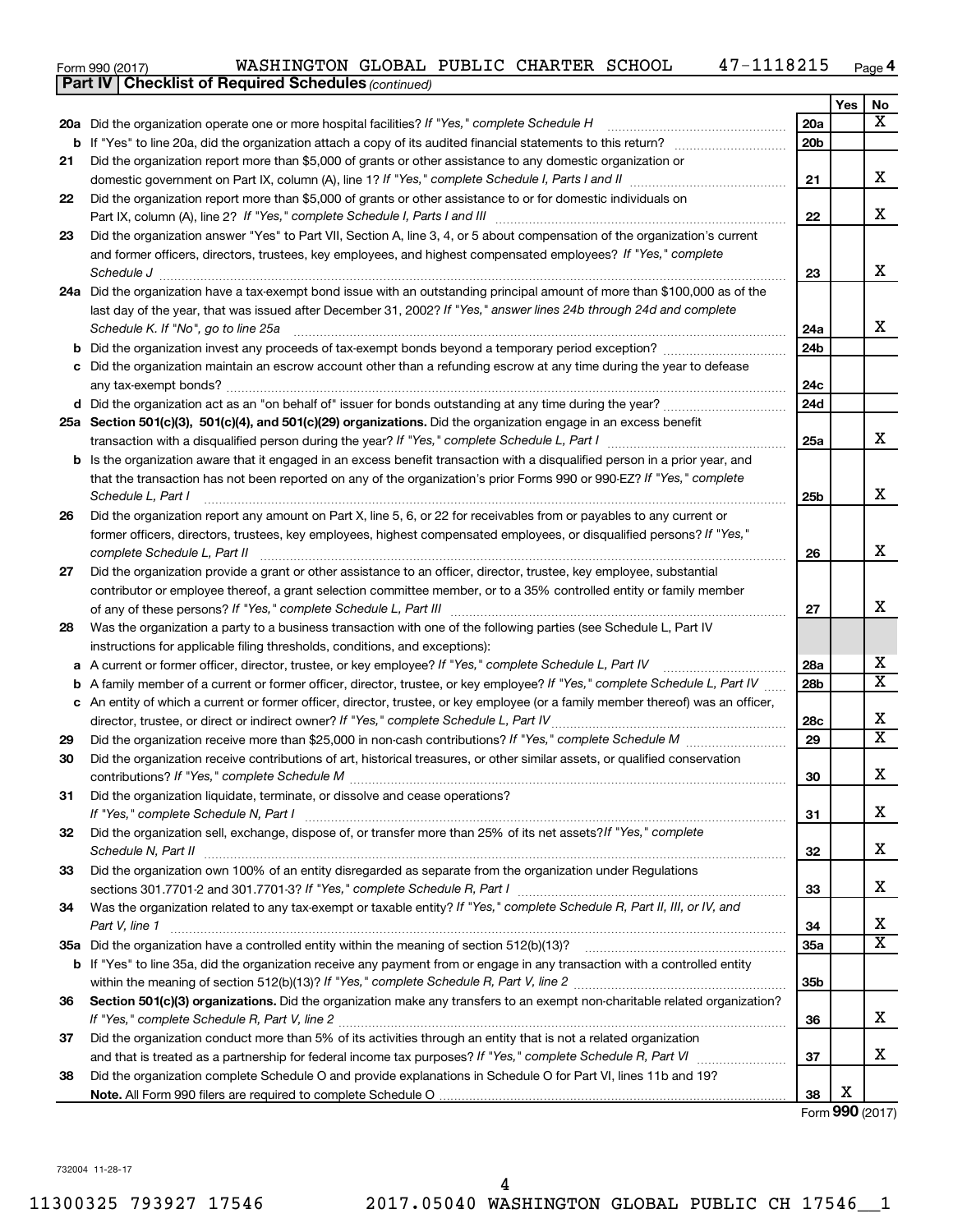|               | WASHINGTON GLOBAL PUBLIC CHARTER SCHOOL<br>Form 990 (2017)                                                                                      |                        | 47-1118215     |                        |                       | Page 5                     |
|---------------|-------------------------------------------------------------------------------------------------------------------------------------------------|------------------------|----------------|------------------------|-----------------------|----------------------------|
| <b>Part V</b> | <b>Statements Regarding Other IRS Filings and Tax Compliance</b>                                                                                |                        |                |                        |                       |                            |
|               | Check if Schedule O contains a response or note to any line in this Part V                                                                      |                        |                |                        |                       |                            |
|               |                                                                                                                                                 |                        |                |                        | Yes                   | No                         |
|               |                                                                                                                                                 | 1a                     | 15             |                        |                       |                            |
| b             | Enter the number of Forms W-2G included in line 1a. Enter -0- if not applicable                                                                 | 1 <sub>b</sub>         | $\overline{0}$ |                        |                       |                            |
| c             | Did the organization comply with backup withholding rules for reportable payments to vendors and reportable gaming                              |                        |                |                        |                       |                            |
|               |                                                                                                                                                 |                        |                | 1c                     | х                     |                            |
|               | 2a Enter the number of employees reported on Form W-3, Transmittal of Wage and Tax Statements,                                                  |                        |                |                        |                       |                            |
|               | filed for the calendar year ending with or within the year covered by this return                                                               | 2a                     | 36             |                        |                       |                            |
|               | <b>b</b> If at least one is reported on line 2a, did the organization file all required federal employment tax returns?                         |                        |                | 2 <sub>b</sub>         | X                     |                            |
|               |                                                                                                                                                 |                        |                |                        |                       |                            |
|               | 3a Did the organization have unrelated business gross income of \$1,000 or more during the year?                                                |                        |                | 3a                     | X                     |                            |
|               | <b>b</b> If "Yes," has it filed a Form 990-T for this year? If "No," to line 3b, provide an explanation in Schedule O                           |                        |                | 3b                     | $\overline{\text{X}}$ |                            |
|               | 4a At any time during the calendar year, did the organization have an interest in, or a signature or other authority over, a                    |                        |                |                        |                       |                            |
|               | financial account in a foreign country (such as a bank account, securities account, or other financial account)?                                |                        |                | 4a                     |                       | x                          |
|               | <b>b</b> If "Yes," enter the name of the foreign country: $\blacktriangleright$                                                                 |                        |                |                        |                       |                            |
|               | See instructions for filing requirements for FinCEN Form 114, Report of Foreign Bank and Financial Accounts (FBAR).                             |                        |                |                        |                       |                            |
|               |                                                                                                                                                 |                        |                | 5a                     |                       | х                          |
| b             |                                                                                                                                                 |                        |                | 5b                     |                       | $\overline{\text{X}}$      |
|               |                                                                                                                                                 |                        |                | 5c                     |                       |                            |
|               | 6a Does the organization have annual gross receipts that are normally greater than \$100,000, and did the organization solicit                  |                        |                |                        |                       |                            |
|               |                                                                                                                                                 |                        |                | 6a                     |                       | x                          |
|               | <b>b</b> If "Yes," did the organization include with every solicitation an express statement that such contributions or gifts                   |                        |                |                        |                       |                            |
|               | were not tax deductible?                                                                                                                        |                        |                | 6b                     |                       |                            |
| 7             | Organizations that may receive deductible contributions under section 170(c).                                                                   |                        |                |                        |                       |                            |
| a             | Did the organization receive a payment in excess of \$75 made partly as a contribution and partly for goods and services provided to the payor? |                        |                | 7а                     |                       | x                          |
| b             |                                                                                                                                                 |                        |                | 7b                     |                       |                            |
|               | c Did the organization sell, exchange, or otherwise dispose of tangible personal property for which it was required                             |                        |                |                        |                       |                            |
|               |                                                                                                                                                 |                        |                | 7c                     |                       | x                          |
|               |                                                                                                                                                 | 7d                     |                |                        |                       |                            |
|               |                                                                                                                                                 |                        |                | 7e                     |                       | х<br>$\overline{\text{X}}$ |
| Ť.            | Did the organization, during the year, pay premiums, directly or indirectly, on a personal benefit contract?                                    |                        |                | 7f                     |                       |                            |
| g             | If the organization received a contribution of qualified intellectual property, did the organization file Form 8899 as required?                |                        |                | 7g                     |                       |                            |
|               | h If the organization received a contribution of cars, boats, airplanes, or other vehicles, did the organization file a Form 1098-C?            |                        |                | 7h                     |                       |                            |
| 8             | Sponsoring organizations maintaining donor advised funds. Did a donor advised fund maintained by the                                            |                        |                |                        |                       |                            |
|               |                                                                                                                                                 |                        |                | 8                      |                       |                            |
|               | Sponsoring organizations maintaining donor advised funds.                                                                                       |                        |                |                        |                       |                            |
| а             | Did the sponsoring organization make any taxable distributions under section 4966?                                                              |                        |                | 9а                     |                       |                            |
| b             | Did the sponsoring organization make a distribution to a donor, donor advisor, or related person?                                               |                        |                | 9b                     |                       |                            |
| 10            | Section 501(c)(7) organizations. Enter:                                                                                                         |                        |                |                        |                       |                            |
| a             | Gross receipts, included on Form 990, Part VIII, line 12, for public use of club facilities                                                     | 10a<br>10 <sub>b</sub> |                |                        |                       |                            |
| b             | Section 501(c)(12) organizations. Enter:                                                                                                        |                        |                |                        |                       |                            |
| 11            |                                                                                                                                                 | 11a                    |                |                        |                       |                            |
| а             | Gross income from other sources (Do not net amounts due or paid to other sources against                                                        |                        |                |                        |                       |                            |
| b             |                                                                                                                                                 | 11b                    |                |                        |                       |                            |
|               | 12a Section 4947(a)(1) non-exempt charitable trusts. Is the organization filing Form 990 in lieu of Form 1041?                                  |                        |                | 12a                    |                       |                            |
|               | <b>b</b> If "Yes," enter the amount of tax-exempt interest received or accrued during the year                                                  | 12b                    |                |                        |                       |                            |
|               |                                                                                                                                                 |                        |                |                        |                       |                            |
| 13            | Section 501(c)(29) qualified nonprofit health insurance issuers.                                                                                |                        |                | 1За                    |                       |                            |
| а             | Note. See the instructions for additional information the organization must report on Schedule O.                                               |                        |                |                        |                       |                            |
|               |                                                                                                                                                 |                        |                |                        |                       |                            |
|               | <b>b</b> Enter the amount of reserves the organization is required to maintain by the states in which the                                       |                        |                |                        |                       |                            |
|               |                                                                                                                                                 | 13b<br>13 <sub>c</sub> |                |                        |                       |                            |
| c             |                                                                                                                                                 |                        |                |                        |                       | x                          |
|               | 14a Did the organization receive any payments for indoor tanning services during the tax year?                                                  |                        |                | 14a<br>14 <sub>b</sub> |                       |                            |
|               |                                                                                                                                                 |                        |                |                        | Form $990(2017)$      |                            |

Form (2017) **990**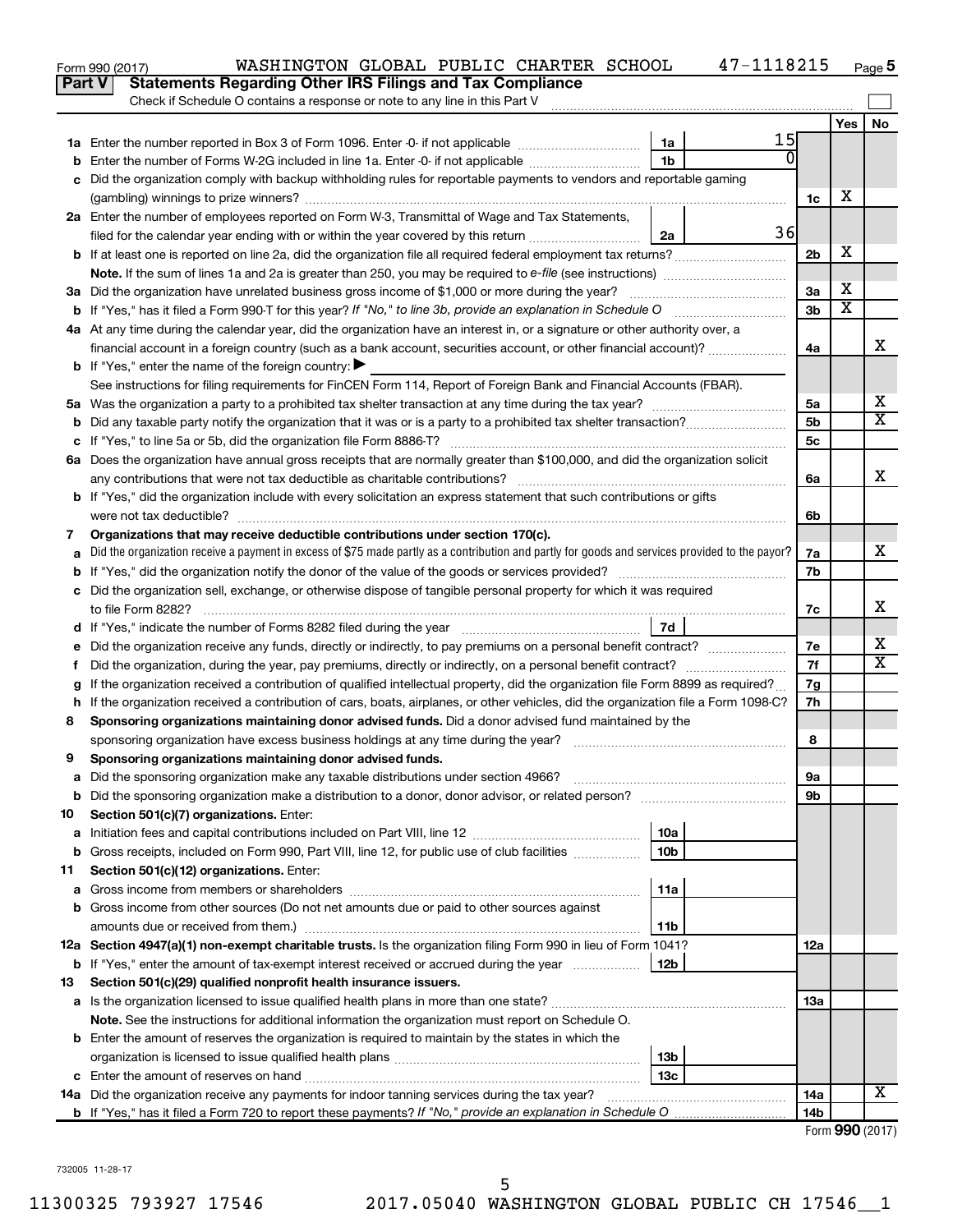| Form 990 (2017) |  |
|-----------------|--|
|-----------------|--|

# Form 990 (2017) Page WASHINGTON GLOBAL PUBLIC CHARTER SCHOOL 47-1118215

**6**

**Part VI** Governance, Management, and Disclosure For each "Yes" response to lines 2 through 7b below, and for a "No" response *to line 8a, 8b, or 10b below, describe the circumstances, processes, or changes in Schedule O. See instructions.*

|     |                                                                                                                                           |                               |                 |                         | $\mathbf{X}$            |  |  |  |
|-----|-------------------------------------------------------------------------------------------------------------------------------------------|-------------------------------|-----------------|-------------------------|-------------------------|--|--|--|
|     | <b>Section A. Governing Body and Management</b>                                                                                           |                               |                 |                         |                         |  |  |  |
|     |                                                                                                                                           |                               |                 | Yes                     | No                      |  |  |  |
|     | 1a Enter the number of voting members of the governing body at the end of the tax year manuscom                                           | 1a                            | 9               |                         |                         |  |  |  |
|     | If there are material differences in voting rights among members of the governing body, or if the governing                               |                               |                 |                         |                         |  |  |  |
|     | body delegated broad authority to an executive committee or similar committee, explain in Schedule O.                                     |                               |                 |                         |                         |  |  |  |
| b   | Enter the number of voting members included in line 1a, above, who are independent                                                        | 1b                            | 8               |                         |                         |  |  |  |
| 2   | Did any officer, director, trustee, or key employee have a family relationship or a business relationship with any other                  |                               |                 |                         |                         |  |  |  |
|     |                                                                                                                                           |                               | $\mathbf{2}$    |                         | х                       |  |  |  |
| 3   | Did the organization delegate control over management duties customarily performed by or under the direct supervision                     |                               |                 |                         |                         |  |  |  |
|     |                                                                                                                                           |                               | 3               |                         | х                       |  |  |  |
| 4   | Did the organization make any significant changes to its governing documents since the prior Form 990 was filed?                          |                               | 4               |                         | $\overline{\textbf{x}}$ |  |  |  |
| 5   |                                                                                                                                           |                               | 5               |                         | $\overline{\textbf{x}}$ |  |  |  |
| 6   |                                                                                                                                           |                               | 6               |                         | $\overline{\textbf{X}}$ |  |  |  |
| 7a  | Did the organization have members, stockholders, or other persons who had the power to elect or appoint one or                            |                               |                 |                         |                         |  |  |  |
|     |                                                                                                                                           |                               | 7a              |                         | X                       |  |  |  |
| b   | Are any governance decisions of the organization reserved to (or subject to approval by) members, stockholders, or                        |                               |                 |                         |                         |  |  |  |
|     |                                                                                                                                           |                               | 7b              |                         | x                       |  |  |  |
| 8   | Did the organization contemporaneously document the meetings held or written actions undertaken during the year by the following:         |                               |                 |                         |                         |  |  |  |
|     |                                                                                                                                           |                               |                 | х                       |                         |  |  |  |
| а   |                                                                                                                                           |                               | 8а              | $\overline{\textbf{x}}$ |                         |  |  |  |
|     |                                                                                                                                           |                               | 8b              |                         |                         |  |  |  |
| 9   | Is there any officer, director, trustee, or key employee listed in Part VII, Section A, who cannot be reached at the                      |                               |                 |                         | X.                      |  |  |  |
|     |                                                                                                                                           |                               | 9               |                         |                         |  |  |  |
|     | Section B. Policies (This Section B requests information about policies not required by the Internal Revenue Code.)                       |                               |                 |                         |                         |  |  |  |
|     |                                                                                                                                           |                               |                 | Yes                     | No                      |  |  |  |
|     |                                                                                                                                           |                               | 10a             |                         | x                       |  |  |  |
|     | <b>b</b> If "Yes," did the organization have written policies and procedures governing the activities of such chapters, affiliates,       |                               |                 |                         |                         |  |  |  |
|     |                                                                                                                                           |                               | 10 <sub>b</sub> |                         |                         |  |  |  |
|     | 11a Has the organization provided a complete copy of this Form 990 to all members of its governing body before filing the form?           |                               | 11a             | х                       |                         |  |  |  |
|     | Describe in Schedule O the process, if any, used by the organization to review this Form 990.                                             |                               |                 |                         |                         |  |  |  |
| 12a | Did the organization have a written conflict of interest policy? If "No," go to line 13                                                   |                               | 12a             | X                       |                         |  |  |  |
|     | Were officers, directors, or trustees, and key employees required to disclose annually interests that could give rise to conflicts?       |                               | 12 <sub>b</sub> |                         | х                       |  |  |  |
| с   | Did the organization regularly and consistently monitor and enforce compliance with the policy? If "Yes," describe                        |                               |                 |                         |                         |  |  |  |
|     |                                                                                                                                           |                               | 12c             | х                       |                         |  |  |  |
| 13  |                                                                                                                                           |                               | 13              | $\overline{\mathbf{X}}$ |                         |  |  |  |
| 14  |                                                                                                                                           |                               | 14              | $\overline{\mathbf{X}}$ |                         |  |  |  |
| 15  | Did the process for determining compensation of the following persons include a review and approval by independent                        |                               |                 |                         |                         |  |  |  |
|     | persons, comparability data, and contemporaneous substantiation of the deliberation and decision?                                         |                               |                 |                         |                         |  |  |  |
| а   |                                                                                                                                           |                               | 15a             | х                       |                         |  |  |  |
|     |                                                                                                                                           |                               | 15b             |                         | X                       |  |  |  |
|     | If "Yes" to line 15a or 15b, describe the process in Schedule O (see instructions).                                                       |                               |                 |                         |                         |  |  |  |
|     | 16a Did the organization invest in, contribute assets to, or participate in a joint venture or similar arrangement with a                 |                               |                 |                         |                         |  |  |  |
|     | taxable entity during the year?                                                                                                           |                               | 16a             |                         | х                       |  |  |  |
|     | b If "Yes," did the organization follow a written policy or procedure requiring the organization to evaluate its participation            |                               |                 |                         |                         |  |  |  |
|     | in joint venture arrangements under applicable federal tax law, and take steps to safeguard the organization's                            |                               |                 |                         |                         |  |  |  |
|     | exempt status with respect to such arrangements?                                                                                          |                               | 16b             |                         |                         |  |  |  |
|     | <b>Section C. Disclosure</b>                                                                                                              |                               |                 |                         |                         |  |  |  |
| 17  | <b>NONE</b><br>List the states with which a copy of this Form 990 is required to be filed $\blacktriangleright$                           |                               |                 |                         |                         |  |  |  |
|     |                                                                                                                                           |                               |                 |                         |                         |  |  |  |
| 18  | Section 6104 requires an organization to make its Forms 1023 (or 1024 if applicable), 990, and 990-T (Section 501(c)(3)s only) available  |                               |                 |                         |                         |  |  |  |
|     | for public inspection. Indicate how you made these available. Check all that apply.                                                       |                               |                 |                         |                         |  |  |  |
|     | $\lfloor x \rfloor$ Upon request<br>Another's website<br>Own website                                                                      | Other (explain in Schedule O) |                 |                         |                         |  |  |  |
| 19  | Describe in Schedule O whether (and if so, how) the organization made its governing documents, conflict of interest policy, and financial |                               |                 |                         |                         |  |  |  |
|     | statements available to the public during the tax year.                                                                                   |                               |                 |                         |                         |  |  |  |
| 20  | State the name, address, and telephone number of the person who possesses the organization's books and records:                           |                               |                 |                         |                         |  |  |  |
|     | THE ORGANIZATION - 202-796-2415                                                                                                           |                               |                 |                         |                         |  |  |  |
|     | 20024<br>525 SCHOOL STREET SW, WASHINGTON,<br>DC                                                                                          |                               |                 |                         |                         |  |  |  |
|     | 732006 11-28-17                                                                                                                           |                               |                 | Form 990 (2017)         |                         |  |  |  |
|     | 6<br>11300325 793927 17546<br>2017.05040 WASHINGTON GLOBAL PUBLIC CH 17546_1                                                              |                               |                 |                         |                         |  |  |  |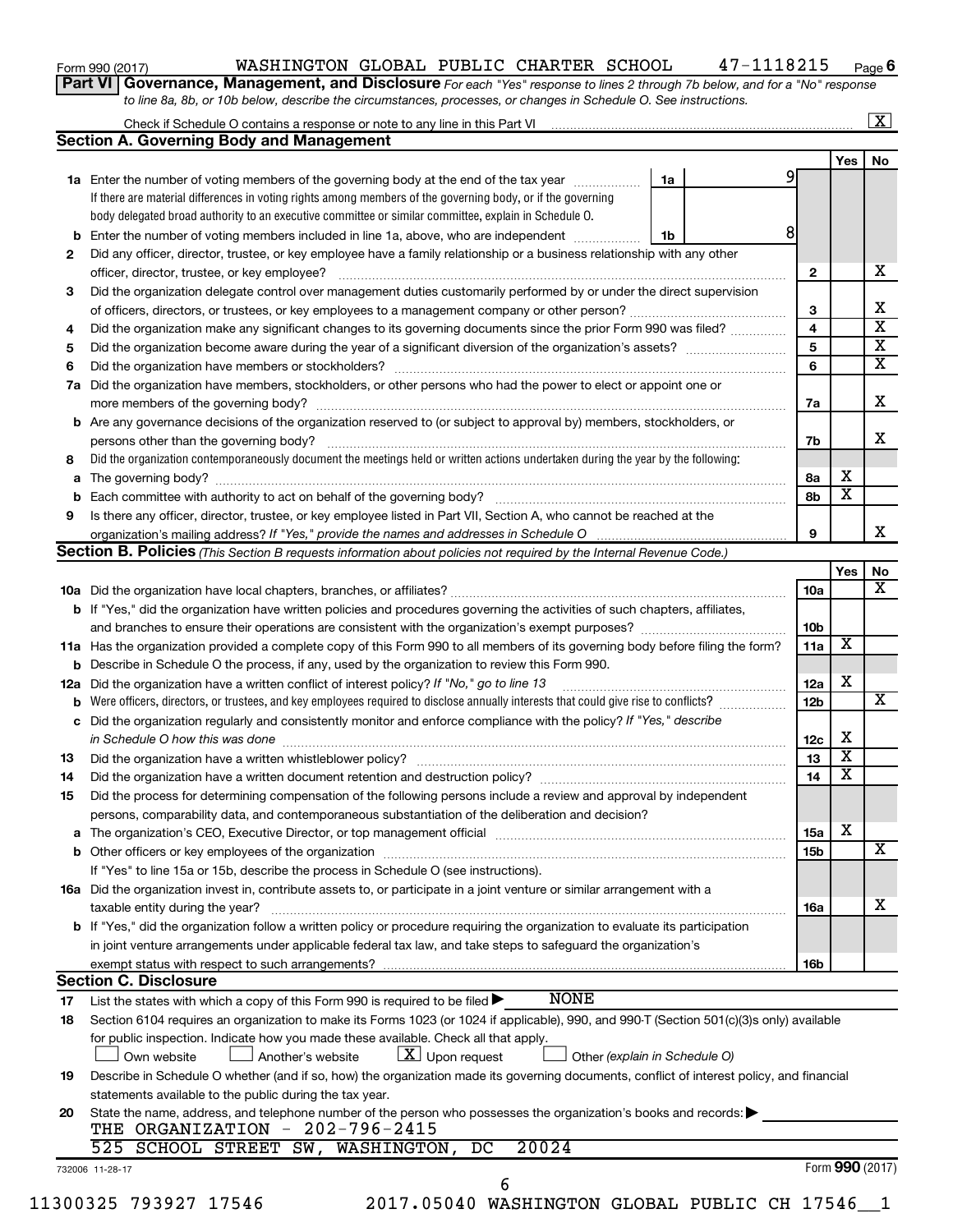$\Box$ 

**Part VII Compensation of Officers, Directors, Trustees, Key Employees, Highest Compensated Employees, and Independent Contractors**

Check if Schedule O contains a response or note to any line in this Part VII

**Section A. Officers, Directors, Trustees, Key Employees, and Highest Compensated Employees**

**1a**  Complete this table for all persons required to be listed. Report compensation for the calendar year ending with or within the organization's tax year.

**•** List all of the organization's current officers, directors, trustees (whether individuals or organizations), regardless of amount of compensation. Enter -0- in columns  $(D)$ ,  $(E)$ , and  $(F)$  if no compensation was paid.

**•** List all of the organization's **current** key employees, if any. See instructions for definition of "key employee."

**•** List the organization's five current highest compensated employees (other than an officer, director, trustee, or key employee) who received reportable compensation (Box 5 of Form W-2 and/or Box 7 of Form 1099-MISC) of more than \$100,000 from the organization and any related organizations.

**•** List all of the organization's former officers, key employees, and highest compensated employees who received more than \$100,000 of reportable compensation from the organization and any related organizations.

**•** List all of the organization's former directors or trustees that received, in the capacity as a former director or trustee of the organization, more than \$10,000 of reportable compensation from the organization and any related organizations.

List persons in the following order: individual trustees or directors; institutional trustees; officers; key employees; highest compensated employees; and former such persons.

Check this box if neither the organization nor any related organization compensated any current officer, director, or trustee.  $\Box$ 

| (A)                                               | (B)                                                                          | (C)                                                                                                         |                            |             |              |                                  |        | (D)                                            | (E)                                              | (F)                                                                               |
|---------------------------------------------------|------------------------------------------------------------------------------|-------------------------------------------------------------------------------------------------------------|----------------------------|-------------|--------------|----------------------------------|--------|------------------------------------------------|--------------------------------------------------|-----------------------------------------------------------------------------------|
| Name and Title                                    | Average<br>hours per                                                         | Position<br>(do not check more than one<br>box, unless person is both an<br>officer and a director/trustee) |                            |             |              |                                  |        | Reportable<br>compensation                     | Reportable<br>compensation                       | Estimated<br>amount of                                                            |
|                                                   | week<br>(list any<br>hours for<br>related<br>organizations<br>below<br>line) | Individual trustee or director                                                                              | trustee<br>Institutional t | Officer     | Key employee | Highest compensated<br> employee | Former | from<br>the<br>organization<br>(W-2/1099-MISC) | from related<br>organizations<br>(W-2/1099-MISC) | other<br>compensation<br>from the<br>organization<br>and related<br>organizations |
| TERESA R. CURRISTINE, PH.D.<br>(1)                | 2.00                                                                         |                                                                                                             |                            |             |              |                                  |        |                                                |                                                  |                                                                                   |
| CHAIR                                             |                                                                              | X                                                                                                           |                            | X           |              |                                  |        | $\mathbf 0$ .                                  | 0.                                               | $0 \cdot$                                                                         |
| (2)<br>ALEXANDRA ZEILER                           | 2.00                                                                         | $\mathbf X$                                                                                                 |                            | $\mathbf X$ |              |                                  |        | $\mathbf 0$ .                                  | $\mathbf 0$ .                                    | $\boldsymbol{0}$ .                                                                |
| VICE-CHAIR<br>JULIANA TAYMANS, PH.D.<br>(3)       | 2.00                                                                         |                                                                                                             |                            |             |              |                                  |        |                                                |                                                  |                                                                                   |
| <b>SECRETARY</b>                                  |                                                                              | X                                                                                                           |                            | $\mathbf X$ |              |                                  |        | $\mathbf 0$ .                                  | $\mathbf 0$ .                                    | $\boldsymbol{0}$ .                                                                |
| RICHARD MORRIN, PH.D.<br>(4)                      | 2.00                                                                         |                                                                                                             |                            |             |              |                                  |        |                                                |                                                  |                                                                                   |
| <b>TREASURER</b>                                  |                                                                              | $\mathbf X$                                                                                                 |                            | $\mathbf X$ |              |                                  |        | $\mathbf 0$ .                                  | $\mathbf 0$ .                                    | $\boldsymbol{0}$ .                                                                |
| (5) VANESSA HARVEY-LYKES                          | 2.00                                                                         |                                                                                                             |                            |             |              |                                  |        |                                                |                                                  |                                                                                   |
| <b>MEMBER</b>                                     |                                                                              | X                                                                                                           |                            |             |              |                                  |        | $\mathbf 0$ .                                  | $\mathbf 0$ .                                    | 0.                                                                                |
| (6)<br>STEPHANIE HENDERSON                        | 2.00                                                                         |                                                                                                             |                            |             |              |                                  |        |                                                |                                                  |                                                                                   |
| MEMBER                                            |                                                                              | X                                                                                                           |                            |             |              |                                  |        | $\mathbf 0$ .                                  | $\mathbf 0$ .                                    | $\boldsymbol{0}$ .                                                                |
| <b>LINDA BROWN</b><br>(7)                         | 2.00                                                                         |                                                                                                             |                            |             |              |                                  |        |                                                |                                                  |                                                                                   |
| MEMBER                                            |                                                                              | X                                                                                                           |                            |             |              |                                  |        | $\mathbf 0$ .                                  | $\mathbf 0$ .                                    | $\mathbf 0$ .                                                                     |
| (8)<br>CANDICE CLOOS HANEY                        | 2.00                                                                         |                                                                                                             |                            |             |              |                                  |        |                                                |                                                  |                                                                                   |
| <b>MEMBER</b>                                     |                                                                              | $\mathbf X$                                                                                                 |                            |             |              |                                  |        | 0.                                             | 0.                                               | $\boldsymbol{0}$ .                                                                |
| ELIZABETH TORRES, ED.D., MEMBER<br>(9)<br>AND CEO | 40.00                                                                        | X                                                                                                           |                            | $\mathbf X$ |              |                                  |        | 139,943.                                       | $\mathbf 0$ .                                    | 5,872.                                                                            |
| (10) HOWARD MEBANE                                | 40.00                                                                        |                                                                                                             |                            |             |              |                                  |        |                                                |                                                  |                                                                                   |
| PRINCIPAL                                         |                                                                              |                                                                                                             |                            |             |              | $\mathbf X$                      |        | 103,334.                                       | 0.                                               | 6,814.                                                                            |
|                                                   |                                                                              |                                                                                                             |                            |             |              |                                  |        |                                                |                                                  |                                                                                   |
|                                                   |                                                                              |                                                                                                             |                            |             |              |                                  |        |                                                |                                                  |                                                                                   |
|                                                   |                                                                              |                                                                                                             |                            |             |              |                                  |        |                                                |                                                  |                                                                                   |
|                                                   |                                                                              |                                                                                                             |                            |             |              |                                  |        |                                                |                                                  |                                                                                   |
|                                                   |                                                                              |                                                                                                             |                            |             |              |                                  |        |                                                |                                                  |                                                                                   |
|                                                   |                                                                              |                                                                                                             |                            |             |              |                                  |        |                                                |                                                  |                                                                                   |
|                                                   |                                                                              |                                                                                                             |                            |             |              |                                  |        |                                                |                                                  |                                                                                   |
|                                                   |                                                                              |                                                                                                             |                            |             |              |                                  |        |                                                |                                                  |                                                                                   |

7

732007 11-28-17

11300325 793927 17546 2017.05040 WASHINGTON GLOBAL PUBLIC CH 17546\_\_1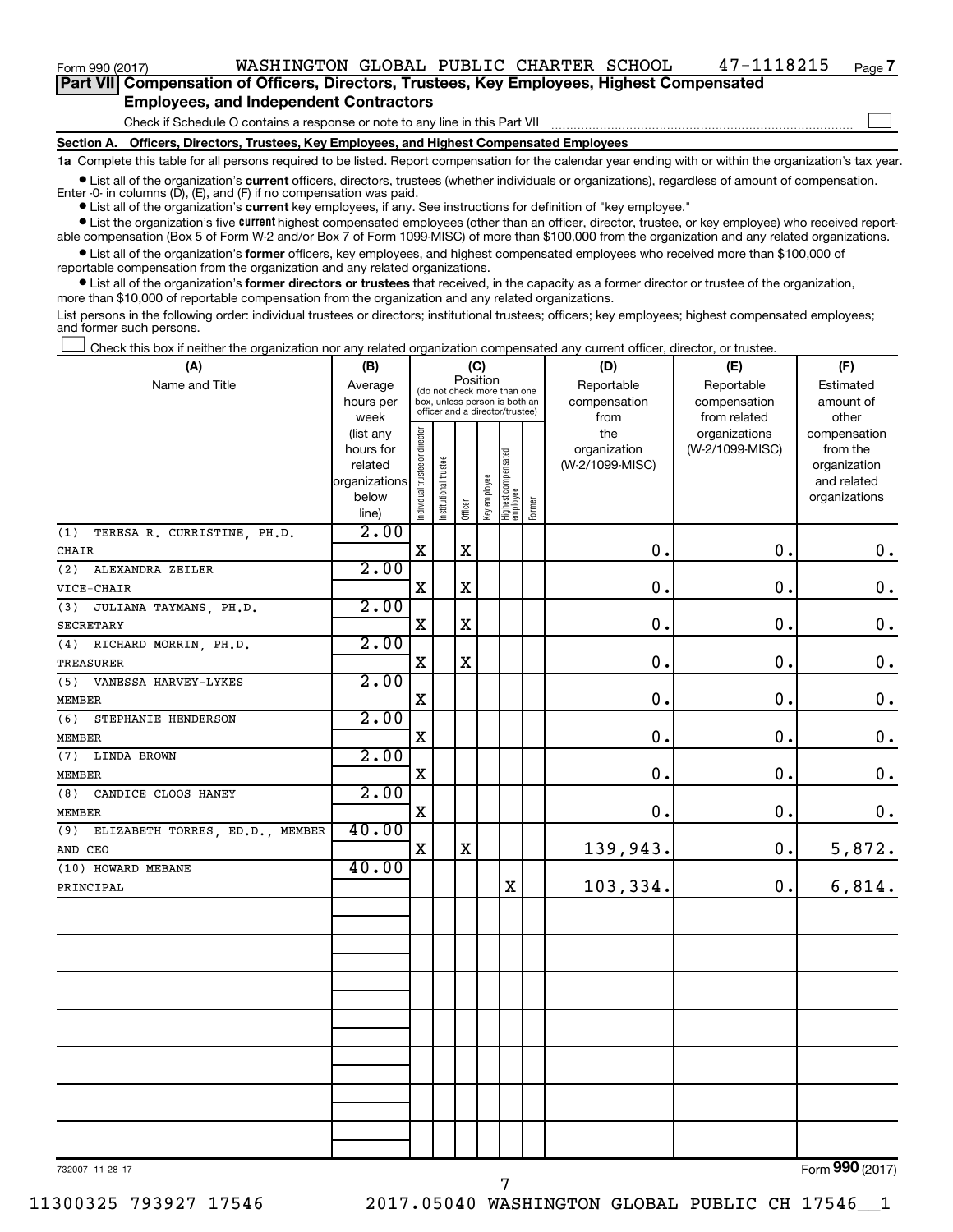| WASHINGTON GLOBAL PUBLIC CHARTER SCHOOL<br>Form 990 (2017)                                                                                                                                                                                                   |                                                                                                                 |                                                                                                                    |                       |         |              |                                            |  |                                                  |     | 47-1118215                                        |                                      |                     | Page 8                                                                   |  |
|--------------------------------------------------------------------------------------------------------------------------------------------------------------------------------------------------------------------------------------------------------------|-----------------------------------------------------------------------------------------------------------------|--------------------------------------------------------------------------------------------------------------------|-----------------------|---------|--------------|--------------------------------------------|--|--------------------------------------------------|-----|---------------------------------------------------|--------------------------------------|---------------------|--------------------------------------------------------------------------|--|
|                                                                                                                                                                                                                                                              | Part VII Section A. Officers, Directors, Trustees, Key Employees, and Highest Compensated Employees (continued) |                                                                                                                    |                       |         |              |                                            |  |                                                  |     |                                                   |                                      |                     |                                                                          |  |
| (A)<br>Name and title                                                                                                                                                                                                                                        | (B)<br>Average<br>hours per<br>week<br>(list any                                                                | (C)<br>Position<br>(do not check more than one<br>box, unless person is both an<br>officer and a director/trustee) |                       |         |              |                                            |  | (D)<br>Reportable<br>compensation<br>from<br>the |     | (E)<br>Reportable<br>compensation<br>from related |                                      |                     | (F)<br>Estimated<br>amount of<br>other                                   |  |
|                                                                                                                                                                                                                                                              | hours for<br>related<br>organizations<br>below<br>line)                                                         | Individual trustee or director                                                                                     | Institutional trustee | Officer | Key employee | Highest compensated<br> employee<br>Former |  | organization<br>(W-2/1099-MISC)                  |     | organizations<br>(W-2/1099-MISC)                  |                                      |                     | compensation<br>from the<br>organization<br>and related<br>organizations |  |
|                                                                                                                                                                                                                                                              |                                                                                                                 |                                                                                                                    |                       |         |              |                                            |  |                                                  |     |                                                   |                                      |                     |                                                                          |  |
|                                                                                                                                                                                                                                                              |                                                                                                                 |                                                                                                                    |                       |         |              |                                            |  |                                                  |     |                                                   |                                      |                     |                                                                          |  |
|                                                                                                                                                                                                                                                              |                                                                                                                 |                                                                                                                    |                       |         |              |                                            |  |                                                  |     |                                                   |                                      |                     |                                                                          |  |
|                                                                                                                                                                                                                                                              |                                                                                                                 |                                                                                                                    |                       |         |              |                                            |  |                                                  |     |                                                   |                                      |                     |                                                                          |  |
|                                                                                                                                                                                                                                                              |                                                                                                                 |                                                                                                                    |                       |         |              |                                            |  |                                                  |     |                                                   |                                      |                     |                                                                          |  |
|                                                                                                                                                                                                                                                              |                                                                                                                 |                                                                                                                    |                       |         |              |                                            |  |                                                  |     |                                                   |                                      |                     |                                                                          |  |
|                                                                                                                                                                                                                                                              |                                                                                                                 |                                                                                                                    |                       |         |              |                                            |  |                                                  |     |                                                   |                                      |                     |                                                                          |  |
|                                                                                                                                                                                                                                                              |                                                                                                                 |                                                                                                                    |                       |         |              |                                            |  |                                                  |     |                                                   |                                      |                     |                                                                          |  |
|                                                                                                                                                                                                                                                              |                                                                                                                 |                                                                                                                    |                       |         |              |                                            |  | 243, 277.                                        | σ.  |                                                   | $\overline{0}$ .<br>$\overline{0}$ . |                     | 12,686.<br>$\overline{0}$ .                                              |  |
| c Total from continuation sheets to Part VII, Section A manuscreen by                                                                                                                                                                                        |                                                                                                                 |                                                                                                                    |                       |         |              |                                            |  | 243, 277.                                        |     |                                                   | $\overline{0}$ .                     |                     | 12,686.                                                                  |  |
| Total number of individuals (including but not limited to those listed above) who received more than \$100,000 of reportable<br>2<br>compensation from the organization $\blacktriangleright$                                                                |                                                                                                                 |                                                                                                                    |                       |         |              |                                            |  |                                                  |     |                                                   |                                      |                     |                                                                          |  |
| Did the organization list any former officer, director, or trustee, key employee, or highest compensated employee on<br>3                                                                                                                                    |                                                                                                                 |                                                                                                                    |                       |         |              |                                            |  |                                                  |     |                                                   |                                      |                     | Yes<br>No                                                                |  |
| line 1a? If "Yes," complete Schedule J for such individual manufactured contains and the set of the schedule J<br>For any individual listed on line 1a, is the sum of reportable compensation and other compensation from the organization                   |                                                                                                                 |                                                                                                                    |                       |         |              |                                            |  |                                                  |     |                                                   |                                      | 3                   | х                                                                        |  |
| and related organizations greater than \$150,000? If "Yes," complete Schedule J for such individual<br>Did any person listed on line 1a receive or accrue compensation from any unrelated organization or individual for services<br>5                       |                                                                                                                 |                                                                                                                    |                       |         |              |                                            |  |                                                  |     |                                                   |                                      | 4                   | х                                                                        |  |
| <b>Section B. Independent Contractors</b>                                                                                                                                                                                                                    |                                                                                                                 |                                                                                                                    |                       |         |              |                                            |  |                                                  |     |                                                   |                                      | 5                   | X                                                                        |  |
| Complete this table for your five highest compensated independent contractors that received more than \$100,000 of compensation from<br>1.<br>the organization. Report compensation for the calendar year ending with or within the organization's tax year. |                                                                                                                 |                                                                                                                    |                       |         |              |                                            |  |                                                  |     |                                                   |                                      |                     |                                                                          |  |
| (A)<br>Name and business address                                                                                                                                                                                                                             |                                                                                                                 |                                                                                                                    |                       |         |              |                                            |  | Description of services                          | (B) |                                                   |                                      | (C)<br>Compensation |                                                                          |  |
| EDOPS, 1611 CONNECTICUT AVE. NW, SUITE<br>200, WASHINGTON, DC 20009                                                                                                                                                                                          |                                                                                                                 |                                                                                                                    |                       |         |              |                                            |  | <b>FINANCE AND HR</b>                            |     |                                                   |                                      |                     | 137,400.                                                                 |  |
| PSYCHOLOGICAL ASSESSMENT SOLUTIONS, 7903<br>HOLLINGTON PLACE, FAIRFAX STATION, VA                                                                                                                                                                            |                                                                                                                 |                                                                                                                    |                       |         |              |                                            |  | SPECIAL ED.<br>CONSULTING                        |     |                                                   |                                      | 119,743.            |                                                                          |  |
| PMM FACILITIES<br>15938 DERWOOD ROAD, ROCKVILLE, MD 20855                                                                                                                                                                                                    |                                                                                                                 |                                                                                                                    |                       |         |              |                                            |  |                                                  |     | FACILITY MANAGEMENT                               |                                      |                     | 109, 362.                                                                |  |
|                                                                                                                                                                                                                                                              |                                                                                                                 |                                                                                                                    |                       |         |              |                                            |  |                                                  |     |                                                   |                                      |                     |                                                                          |  |
| Total number of independent contractors (including but not limited to those listed above) who received more than<br>2                                                                                                                                        |                                                                                                                 |                                                                                                                    |                       |         |              |                                            |  |                                                  |     |                                                   |                                      |                     |                                                                          |  |
| \$100,000 of compensation from the organization                                                                                                                                                                                                              |                                                                                                                 |                                                                                                                    |                       |         | 3            |                                            |  |                                                  |     |                                                   |                                      |                     |                                                                          |  |

732008 11-28-17

Form (2017) **990**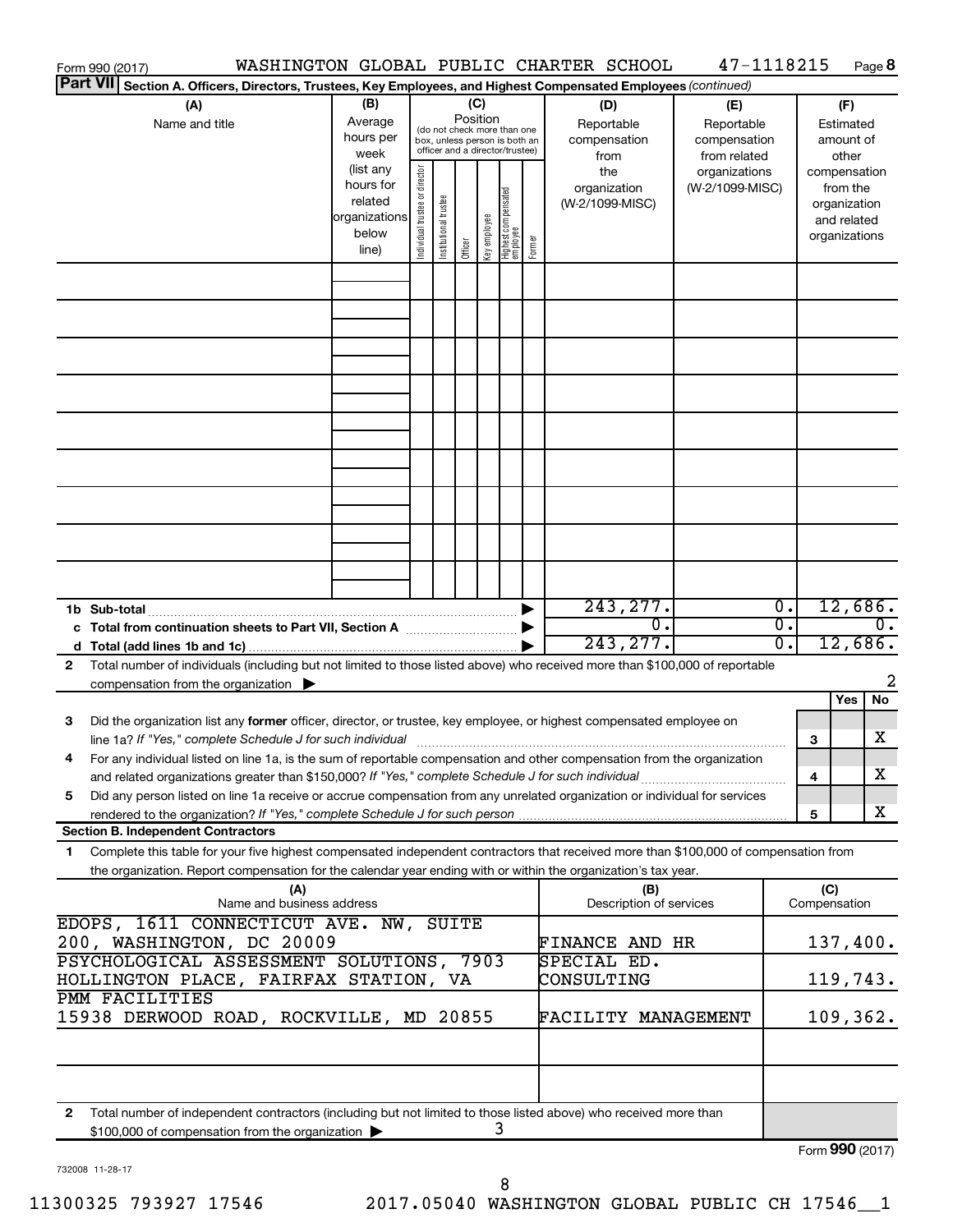| <b>Part VIII</b><br>$\mathbf{X}$<br>(B)<br>$\overline{C}$<br>(A)<br>Revenue excluded<br>Unrelated<br>Related or<br>Total revenue<br>from tax under<br>exempt function<br>business<br>sections<br>512 - 514<br>revenue<br>revenue<br>Contributions, Gifts, Grants<br>and Other Similar Amounts<br>1a<br>1 a Federated campaigns<br>1 <sub>b</sub><br>1 <sub>c</sub><br>c Fundraising events<br>1 <sub>d</sub><br>d Related organizations<br>540, 817.<br>1e<br>e Government grants (contributions)<br>f All other contributions, gifts, grants, and<br>30,775.<br>similar amounts not included above<br>1f<br>Noncash contributions included in lines 1a-1f: \$<br>571,592.<br>$\blacktriangleright$<br><b>Business Code</b><br>900099<br>$\frac{1}{3}$ , 415, 732. 3, 415, 732.<br>  625, 775. 625, 775.<br>2 a PER PUPIL APPROPRIATIO<br>Program Service<br>Revenue<br>900099<br><b>b</b> PER PUPIL FACILITY<br>4,450.<br>4,450.<br><b>ACTIVITY FEES</b><br>900099<br>d<br>е<br>All other program service revenue<br>f<br>$\blacktriangleright$ 4,045,957.<br>З<br>Investment income (including dividends, interest, and<br>Income from investment of tax-exempt bond proceeds<br>4<br>5<br>(i) Real<br>(ii) Personal<br>$\overline{50}$ , 474.<br><b>6 a</b> Gross rents<br>$\overline{0}$ .<br><b>b</b> Less: rental expenses<br>50,474.<br>c Rental income or (loss)<br>50,474.<br>▶<br>(i) Securities<br>7 a Gross amount from sales of<br>(ii) Other<br>assets other than inventory<br><b>b</b> Less: cost or other basis<br>and sales expenses<br>8 a Gross income from fundraising events (not<br><b>Other Revenue</b><br>including \$<br>contributions reported on line 1c). See<br>c Net income or (loss) from fundraising events<br>9 a Gross income from gaming activities. See<br>c Net income or (loss) from gaming activities<br>10 a Gross sales of inventory, less returns<br>c Net income or (loss) from sales of inventory<br>Miscellaneous Revenue<br><b>Business Code</b><br>11 a MISCELLANEOUS<br>900099<br>1,127.<br>1,127.<br>b<br>c<br>the control of the control of the control of the control of<br>d<br>1,127.<br>51,601.<br>0.<br>12<br>Form 990 (2017)<br>732009 11-28-17 |  | Form 990 (2017) | WASHINGTON GLOBAL PUBLIC CHARTER SCHOOL |  | 47-1118215 | Page 9  |
|---------------------------------------------------------------------------------------------------------------------------------------------------------------------------------------------------------------------------------------------------------------------------------------------------------------------------------------------------------------------------------------------------------------------------------------------------------------------------------------------------------------------------------------------------------------------------------------------------------------------------------------------------------------------------------------------------------------------------------------------------------------------------------------------------------------------------------------------------------------------------------------------------------------------------------------------------------------------------------------------------------------------------------------------------------------------------------------------------------------------------------------------------------------------------------------------------------------------------------------------------------------------------------------------------------------------------------------------------------------------------------------------------------------------------------------------------------------------------------------------------------------------------------------------------------------------------------------------------------------------------------------------------------------------------------------------------------------------------------------------------------------------------------------------------------------------------------------------------------------------------------------------------------------------------------------------------------------------------------------------------------------------------------------------------------------------------------------------------------------------------------------------------------------------------------------------------------|--|-----------------|-----------------------------------------|--|------------|---------|
|                                                                                                                                                                                                                                                                                                                                                                                                                                                                                                                                                                                                                                                                                                                                                                                                                                                                                                                                                                                                                                                                                                                                                                                                                                                                                                                                                                                                                                                                                                                                                                                                                                                                                                                                                                                                                                                                                                                                                                                                                                                                                                                                                                                                         |  |                 | <b>Statement of Revenue</b>             |  |            |         |
|                                                                                                                                                                                                                                                                                                                                                                                                                                                                                                                                                                                                                                                                                                                                                                                                                                                                                                                                                                                                                                                                                                                                                                                                                                                                                                                                                                                                                                                                                                                                                                                                                                                                                                                                                                                                                                                                                                                                                                                                                                                                                                                                                                                                         |  |                 |                                         |  |            |         |
|                                                                                                                                                                                                                                                                                                                                                                                                                                                                                                                                                                                                                                                                                                                                                                                                                                                                                                                                                                                                                                                                                                                                                                                                                                                                                                                                                                                                                                                                                                                                                                                                                                                                                                                                                                                                                                                                                                                                                                                                                                                                                                                                                                                                         |  |                 |                                         |  |            |         |
|                                                                                                                                                                                                                                                                                                                                                                                                                                                                                                                                                                                                                                                                                                                                                                                                                                                                                                                                                                                                                                                                                                                                                                                                                                                                                                                                                                                                                                                                                                                                                                                                                                                                                                                                                                                                                                                                                                                                                                                                                                                                                                                                                                                                         |  |                 |                                         |  |            |         |
|                                                                                                                                                                                                                                                                                                                                                                                                                                                                                                                                                                                                                                                                                                                                                                                                                                                                                                                                                                                                                                                                                                                                                                                                                                                                                                                                                                                                                                                                                                                                                                                                                                                                                                                                                                                                                                                                                                                                                                                                                                                                                                                                                                                                         |  |                 |                                         |  |            |         |
|                                                                                                                                                                                                                                                                                                                                                                                                                                                                                                                                                                                                                                                                                                                                                                                                                                                                                                                                                                                                                                                                                                                                                                                                                                                                                                                                                                                                                                                                                                                                                                                                                                                                                                                                                                                                                                                                                                                                                                                                                                                                                                                                                                                                         |  |                 |                                         |  |            |         |
|                                                                                                                                                                                                                                                                                                                                                                                                                                                                                                                                                                                                                                                                                                                                                                                                                                                                                                                                                                                                                                                                                                                                                                                                                                                                                                                                                                                                                                                                                                                                                                                                                                                                                                                                                                                                                                                                                                                                                                                                                                                                                                                                                                                                         |  |                 |                                         |  |            |         |
|                                                                                                                                                                                                                                                                                                                                                                                                                                                                                                                                                                                                                                                                                                                                                                                                                                                                                                                                                                                                                                                                                                                                                                                                                                                                                                                                                                                                                                                                                                                                                                                                                                                                                                                                                                                                                                                                                                                                                                                                                                                                                                                                                                                                         |  |                 |                                         |  |            |         |
|                                                                                                                                                                                                                                                                                                                                                                                                                                                                                                                                                                                                                                                                                                                                                                                                                                                                                                                                                                                                                                                                                                                                                                                                                                                                                                                                                                                                                                                                                                                                                                                                                                                                                                                                                                                                                                                                                                                                                                                                                                                                                                                                                                                                         |  |                 |                                         |  |            |         |
|                                                                                                                                                                                                                                                                                                                                                                                                                                                                                                                                                                                                                                                                                                                                                                                                                                                                                                                                                                                                                                                                                                                                                                                                                                                                                                                                                                                                                                                                                                                                                                                                                                                                                                                                                                                                                                                                                                                                                                                                                                                                                                                                                                                                         |  |                 |                                         |  |            |         |
|                                                                                                                                                                                                                                                                                                                                                                                                                                                                                                                                                                                                                                                                                                                                                                                                                                                                                                                                                                                                                                                                                                                                                                                                                                                                                                                                                                                                                                                                                                                                                                                                                                                                                                                                                                                                                                                                                                                                                                                                                                                                                                                                                                                                         |  |                 |                                         |  |            |         |
|                                                                                                                                                                                                                                                                                                                                                                                                                                                                                                                                                                                                                                                                                                                                                                                                                                                                                                                                                                                                                                                                                                                                                                                                                                                                                                                                                                                                                                                                                                                                                                                                                                                                                                                                                                                                                                                                                                                                                                                                                                                                                                                                                                                                         |  |                 |                                         |  |            |         |
|                                                                                                                                                                                                                                                                                                                                                                                                                                                                                                                                                                                                                                                                                                                                                                                                                                                                                                                                                                                                                                                                                                                                                                                                                                                                                                                                                                                                                                                                                                                                                                                                                                                                                                                                                                                                                                                                                                                                                                                                                                                                                                                                                                                                         |  |                 |                                         |  |            |         |
|                                                                                                                                                                                                                                                                                                                                                                                                                                                                                                                                                                                                                                                                                                                                                                                                                                                                                                                                                                                                                                                                                                                                                                                                                                                                                                                                                                                                                                                                                                                                                                                                                                                                                                                                                                                                                                                                                                                                                                                                                                                                                                                                                                                                         |  |                 |                                         |  |            |         |
|                                                                                                                                                                                                                                                                                                                                                                                                                                                                                                                                                                                                                                                                                                                                                                                                                                                                                                                                                                                                                                                                                                                                                                                                                                                                                                                                                                                                                                                                                                                                                                                                                                                                                                                                                                                                                                                                                                                                                                                                                                                                                                                                                                                                         |  |                 |                                         |  |            |         |
|                                                                                                                                                                                                                                                                                                                                                                                                                                                                                                                                                                                                                                                                                                                                                                                                                                                                                                                                                                                                                                                                                                                                                                                                                                                                                                                                                                                                                                                                                                                                                                                                                                                                                                                                                                                                                                                                                                                                                                                                                                                                                                                                                                                                         |  |                 |                                         |  |            |         |
|                                                                                                                                                                                                                                                                                                                                                                                                                                                                                                                                                                                                                                                                                                                                                                                                                                                                                                                                                                                                                                                                                                                                                                                                                                                                                                                                                                                                                                                                                                                                                                                                                                                                                                                                                                                                                                                                                                                                                                                                                                                                                                                                                                                                         |  |                 |                                         |  |            |         |
|                                                                                                                                                                                                                                                                                                                                                                                                                                                                                                                                                                                                                                                                                                                                                                                                                                                                                                                                                                                                                                                                                                                                                                                                                                                                                                                                                                                                                                                                                                                                                                                                                                                                                                                                                                                                                                                                                                                                                                                                                                                                                                                                                                                                         |  |                 |                                         |  |            |         |
|                                                                                                                                                                                                                                                                                                                                                                                                                                                                                                                                                                                                                                                                                                                                                                                                                                                                                                                                                                                                                                                                                                                                                                                                                                                                                                                                                                                                                                                                                                                                                                                                                                                                                                                                                                                                                                                                                                                                                                                                                                                                                                                                                                                                         |  |                 |                                         |  |            |         |
|                                                                                                                                                                                                                                                                                                                                                                                                                                                                                                                                                                                                                                                                                                                                                                                                                                                                                                                                                                                                                                                                                                                                                                                                                                                                                                                                                                                                                                                                                                                                                                                                                                                                                                                                                                                                                                                                                                                                                                                                                                                                                                                                                                                                         |  |                 |                                         |  |            |         |
|                                                                                                                                                                                                                                                                                                                                                                                                                                                                                                                                                                                                                                                                                                                                                                                                                                                                                                                                                                                                                                                                                                                                                                                                                                                                                                                                                                                                                                                                                                                                                                                                                                                                                                                                                                                                                                                                                                                                                                                                                                                                                                                                                                                                         |  |                 |                                         |  |            |         |
|                                                                                                                                                                                                                                                                                                                                                                                                                                                                                                                                                                                                                                                                                                                                                                                                                                                                                                                                                                                                                                                                                                                                                                                                                                                                                                                                                                                                                                                                                                                                                                                                                                                                                                                                                                                                                                                                                                                                                                                                                                                                                                                                                                                                         |  |                 |                                         |  |            |         |
|                                                                                                                                                                                                                                                                                                                                                                                                                                                                                                                                                                                                                                                                                                                                                                                                                                                                                                                                                                                                                                                                                                                                                                                                                                                                                                                                                                                                                                                                                                                                                                                                                                                                                                                                                                                                                                                                                                                                                                                                                                                                                                                                                                                                         |  |                 |                                         |  |            |         |
|                                                                                                                                                                                                                                                                                                                                                                                                                                                                                                                                                                                                                                                                                                                                                                                                                                                                                                                                                                                                                                                                                                                                                                                                                                                                                                                                                                                                                                                                                                                                                                                                                                                                                                                                                                                                                                                                                                                                                                                                                                                                                                                                                                                                         |  |                 |                                         |  |            |         |
|                                                                                                                                                                                                                                                                                                                                                                                                                                                                                                                                                                                                                                                                                                                                                                                                                                                                                                                                                                                                                                                                                                                                                                                                                                                                                                                                                                                                                                                                                                                                                                                                                                                                                                                                                                                                                                                                                                                                                                                                                                                                                                                                                                                                         |  |                 |                                         |  |            |         |
|                                                                                                                                                                                                                                                                                                                                                                                                                                                                                                                                                                                                                                                                                                                                                                                                                                                                                                                                                                                                                                                                                                                                                                                                                                                                                                                                                                                                                                                                                                                                                                                                                                                                                                                                                                                                                                                                                                                                                                                                                                                                                                                                                                                                         |  |                 |                                         |  |            |         |
|                                                                                                                                                                                                                                                                                                                                                                                                                                                                                                                                                                                                                                                                                                                                                                                                                                                                                                                                                                                                                                                                                                                                                                                                                                                                                                                                                                                                                                                                                                                                                                                                                                                                                                                                                                                                                                                                                                                                                                                                                                                                                                                                                                                                         |  |                 |                                         |  |            | 50,474. |
|                                                                                                                                                                                                                                                                                                                                                                                                                                                                                                                                                                                                                                                                                                                                                                                                                                                                                                                                                                                                                                                                                                                                                                                                                                                                                                                                                                                                                                                                                                                                                                                                                                                                                                                                                                                                                                                                                                                                                                                                                                                                                                                                                                                                         |  |                 |                                         |  |            |         |
|                                                                                                                                                                                                                                                                                                                                                                                                                                                                                                                                                                                                                                                                                                                                                                                                                                                                                                                                                                                                                                                                                                                                                                                                                                                                                                                                                                                                                                                                                                                                                                                                                                                                                                                                                                                                                                                                                                                                                                                                                                                                                                                                                                                                         |  |                 |                                         |  |            |         |
|                                                                                                                                                                                                                                                                                                                                                                                                                                                                                                                                                                                                                                                                                                                                                                                                                                                                                                                                                                                                                                                                                                                                                                                                                                                                                                                                                                                                                                                                                                                                                                                                                                                                                                                                                                                                                                                                                                                                                                                                                                                                                                                                                                                                         |  |                 |                                         |  |            |         |
|                                                                                                                                                                                                                                                                                                                                                                                                                                                                                                                                                                                                                                                                                                                                                                                                                                                                                                                                                                                                                                                                                                                                                                                                                                                                                                                                                                                                                                                                                                                                                                                                                                                                                                                                                                                                                                                                                                                                                                                                                                                                                                                                                                                                         |  |                 |                                         |  |            |         |
|                                                                                                                                                                                                                                                                                                                                                                                                                                                                                                                                                                                                                                                                                                                                                                                                                                                                                                                                                                                                                                                                                                                                                                                                                                                                                                                                                                                                                                                                                                                                                                                                                                                                                                                                                                                                                                                                                                                                                                                                                                                                                                                                                                                                         |  |                 |                                         |  |            |         |
|                                                                                                                                                                                                                                                                                                                                                                                                                                                                                                                                                                                                                                                                                                                                                                                                                                                                                                                                                                                                                                                                                                                                                                                                                                                                                                                                                                                                                                                                                                                                                                                                                                                                                                                                                                                                                                                                                                                                                                                                                                                                                                                                                                                                         |  |                 |                                         |  |            |         |
|                                                                                                                                                                                                                                                                                                                                                                                                                                                                                                                                                                                                                                                                                                                                                                                                                                                                                                                                                                                                                                                                                                                                                                                                                                                                                                                                                                                                                                                                                                                                                                                                                                                                                                                                                                                                                                                                                                                                                                                                                                                                                                                                                                                                         |  |                 |                                         |  |            |         |
|                                                                                                                                                                                                                                                                                                                                                                                                                                                                                                                                                                                                                                                                                                                                                                                                                                                                                                                                                                                                                                                                                                                                                                                                                                                                                                                                                                                                                                                                                                                                                                                                                                                                                                                                                                                                                                                                                                                                                                                                                                                                                                                                                                                                         |  |                 |                                         |  |            |         |
|                                                                                                                                                                                                                                                                                                                                                                                                                                                                                                                                                                                                                                                                                                                                                                                                                                                                                                                                                                                                                                                                                                                                                                                                                                                                                                                                                                                                                                                                                                                                                                                                                                                                                                                                                                                                                                                                                                                                                                                                                                                                                                                                                                                                         |  |                 |                                         |  |            |         |
|                                                                                                                                                                                                                                                                                                                                                                                                                                                                                                                                                                                                                                                                                                                                                                                                                                                                                                                                                                                                                                                                                                                                                                                                                                                                                                                                                                                                                                                                                                                                                                                                                                                                                                                                                                                                                                                                                                                                                                                                                                                                                                                                                                                                         |  |                 |                                         |  |            |         |
|                                                                                                                                                                                                                                                                                                                                                                                                                                                                                                                                                                                                                                                                                                                                                                                                                                                                                                                                                                                                                                                                                                                                                                                                                                                                                                                                                                                                                                                                                                                                                                                                                                                                                                                                                                                                                                                                                                                                                                                                                                                                                                                                                                                                         |  |                 |                                         |  |            |         |
|                                                                                                                                                                                                                                                                                                                                                                                                                                                                                                                                                                                                                                                                                                                                                                                                                                                                                                                                                                                                                                                                                                                                                                                                                                                                                                                                                                                                                                                                                                                                                                                                                                                                                                                                                                                                                                                                                                                                                                                                                                                                                                                                                                                                         |  |                 |                                         |  |            |         |
|                                                                                                                                                                                                                                                                                                                                                                                                                                                                                                                                                                                                                                                                                                                                                                                                                                                                                                                                                                                                                                                                                                                                                                                                                                                                                                                                                                                                                                                                                                                                                                                                                                                                                                                                                                                                                                                                                                                                                                                                                                                                                                                                                                                                         |  |                 |                                         |  |            |         |
|                                                                                                                                                                                                                                                                                                                                                                                                                                                                                                                                                                                                                                                                                                                                                                                                                                                                                                                                                                                                                                                                                                                                                                                                                                                                                                                                                                                                                                                                                                                                                                                                                                                                                                                                                                                                                                                                                                                                                                                                                                                                                                                                                                                                         |  |                 |                                         |  |            |         |
|                                                                                                                                                                                                                                                                                                                                                                                                                                                                                                                                                                                                                                                                                                                                                                                                                                                                                                                                                                                                                                                                                                                                                                                                                                                                                                                                                                                                                                                                                                                                                                                                                                                                                                                                                                                                                                                                                                                                                                                                                                                                                                                                                                                                         |  |                 |                                         |  |            |         |
|                                                                                                                                                                                                                                                                                                                                                                                                                                                                                                                                                                                                                                                                                                                                                                                                                                                                                                                                                                                                                                                                                                                                                                                                                                                                                                                                                                                                                                                                                                                                                                                                                                                                                                                                                                                                                                                                                                                                                                                                                                                                                                                                                                                                         |  |                 |                                         |  |            |         |
|                                                                                                                                                                                                                                                                                                                                                                                                                                                                                                                                                                                                                                                                                                                                                                                                                                                                                                                                                                                                                                                                                                                                                                                                                                                                                                                                                                                                                                                                                                                                                                                                                                                                                                                                                                                                                                                                                                                                                                                                                                                                                                                                                                                                         |  |                 |                                         |  |            |         |
|                                                                                                                                                                                                                                                                                                                                                                                                                                                                                                                                                                                                                                                                                                                                                                                                                                                                                                                                                                                                                                                                                                                                                                                                                                                                                                                                                                                                                                                                                                                                                                                                                                                                                                                                                                                                                                                                                                                                                                                                                                                                                                                                                                                                         |  |                 |                                         |  |            |         |
|                                                                                                                                                                                                                                                                                                                                                                                                                                                                                                                                                                                                                                                                                                                                                                                                                                                                                                                                                                                                                                                                                                                                                                                                                                                                                                                                                                                                                                                                                                                                                                                                                                                                                                                                                                                                                                                                                                                                                                                                                                                                                                                                                                                                         |  |                 |                                         |  |            |         |
|                                                                                                                                                                                                                                                                                                                                                                                                                                                                                                                                                                                                                                                                                                                                                                                                                                                                                                                                                                                                                                                                                                                                                                                                                                                                                                                                                                                                                                                                                                                                                                                                                                                                                                                                                                                                                                                                                                                                                                                                                                                                                                                                                                                                         |  |                 |                                         |  |            |         |
|                                                                                                                                                                                                                                                                                                                                                                                                                                                                                                                                                                                                                                                                                                                                                                                                                                                                                                                                                                                                                                                                                                                                                                                                                                                                                                                                                                                                                                                                                                                                                                                                                                                                                                                                                                                                                                                                                                                                                                                                                                                                                                                                                                                                         |  |                 |                                         |  |            |         |
|                                                                                                                                                                                                                                                                                                                                                                                                                                                                                                                                                                                                                                                                                                                                                                                                                                                                                                                                                                                                                                                                                                                                                                                                                                                                                                                                                                                                                                                                                                                                                                                                                                                                                                                                                                                                                                                                                                                                                                                                                                                                                                                                                                                                         |  |                 |                                         |  |            |         |
|                                                                                                                                                                                                                                                                                                                                                                                                                                                                                                                                                                                                                                                                                                                                                                                                                                                                                                                                                                                                                                                                                                                                                                                                                                                                                                                                                                                                                                                                                                                                                                                                                                                                                                                                                                                                                                                                                                                                                                                                                                                                                                                                                                                                         |  |                 |                                         |  |            |         |
|                                                                                                                                                                                                                                                                                                                                                                                                                                                                                                                                                                                                                                                                                                                                                                                                                                                                                                                                                                                                                                                                                                                                                                                                                                                                                                                                                                                                                                                                                                                                                                                                                                                                                                                                                                                                                                                                                                                                                                                                                                                                                                                                                                                                         |  |                 |                                         |  |            |         |
|                                                                                                                                                                                                                                                                                                                                                                                                                                                                                                                                                                                                                                                                                                                                                                                                                                                                                                                                                                                                                                                                                                                                                                                                                                                                                                                                                                                                                                                                                                                                                                                                                                                                                                                                                                                                                                                                                                                                                                                                                                                                                                                                                                                                         |  |                 |                                         |  |            |         |

9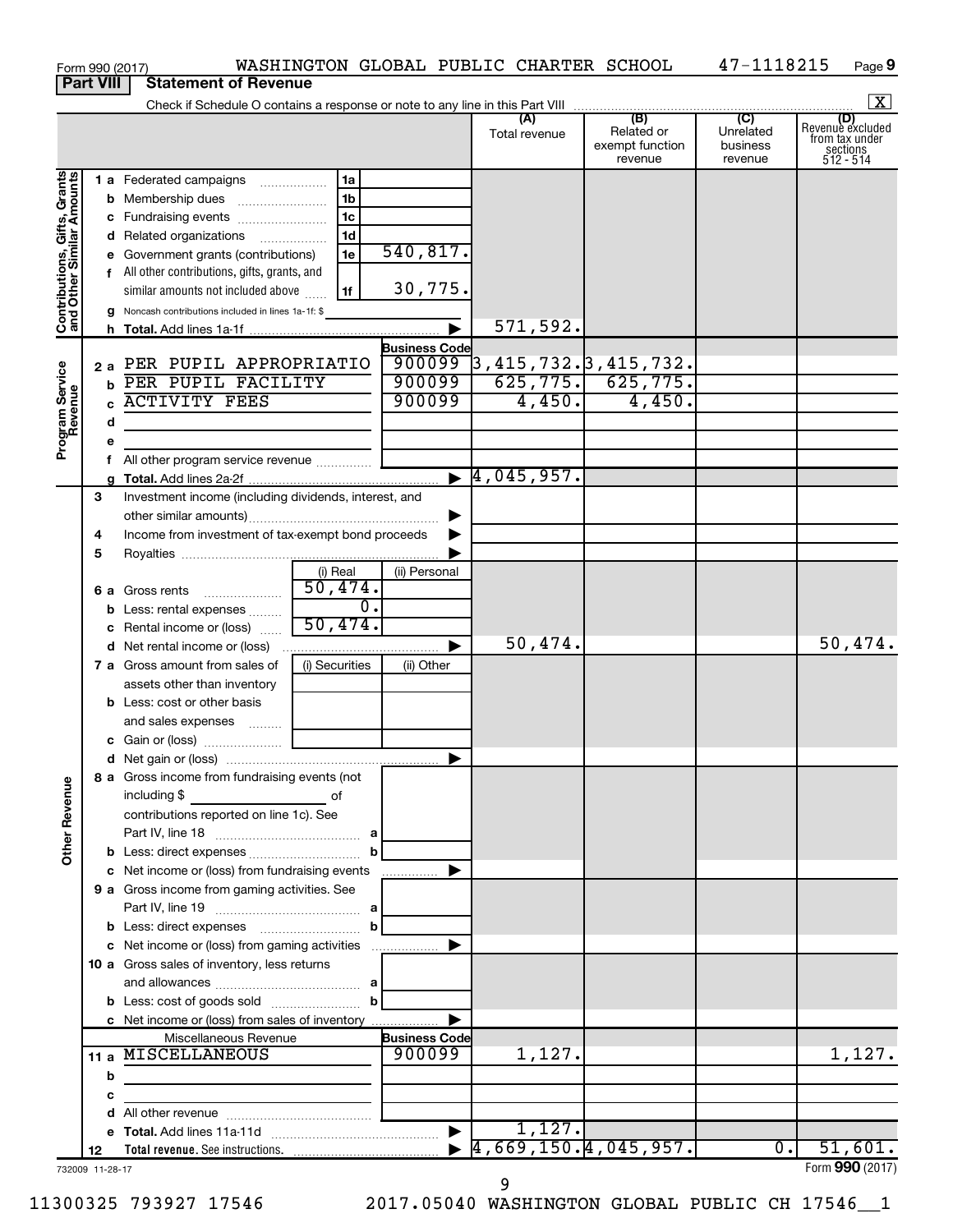|    | Part IX   Statement of Functional Expenses                                                                                 |                                  |                                    |                                           |                                |  |  |  |  |  |
|----|----------------------------------------------------------------------------------------------------------------------------|----------------------------------|------------------------------------|-------------------------------------------|--------------------------------|--|--|--|--|--|
|    | Section 501(c)(3) and 501(c)(4) organizations must complete all columns. All other organizations must complete column (A). |                                  |                                    |                                           |                                |  |  |  |  |  |
|    | Check if Schedule O contains a response or note to any line in this Part IX                                                |                                  |                                    |                                           |                                |  |  |  |  |  |
|    | Do not include amounts reported on lines 6b,<br>7b, 8b, 9b, and 10b of Part VIII.                                          | (A)<br>Total expenses            | (B)<br>Program service<br>expenses | (C)<br>Management and<br>general expenses | (D)<br>Fundraising<br>expenses |  |  |  |  |  |
| 1. | Grants and other assistance to domestic organizations                                                                      |                                  |                                    |                                           |                                |  |  |  |  |  |
|    | and domestic governments. See Part IV, line 21                                                                             |                                  |                                    |                                           |                                |  |  |  |  |  |
| 2  | Grants and other assistance to domestic                                                                                    |                                  |                                    |                                           |                                |  |  |  |  |  |
|    | individuals. See Part IV, line 22                                                                                          |                                  |                                    |                                           |                                |  |  |  |  |  |
| 3  | Grants and other assistance to foreign                                                                                     |                                  |                                    |                                           |                                |  |  |  |  |  |
|    | organizations, foreign governments, and foreign                                                                            |                                  |                                    |                                           |                                |  |  |  |  |  |
|    | individuals. See Part IV, lines 15 and 16                                                                                  |                                  |                                    |                                           |                                |  |  |  |  |  |
| 4  | Benefits paid to or for members                                                                                            |                                  |                                    |                                           |                                |  |  |  |  |  |
| 5  | Compensation of current officers, directors,<br>trustees, and key employees                                                | 152,338.                         | 134,894.                           | 13,527.                                   | 3,917.                         |  |  |  |  |  |
| 6  | Compensation not included above, to disqualified                                                                           |                                  |                                    |                                           |                                |  |  |  |  |  |
|    | persons (as defined under section 4958(f)(1)) and                                                                          |                                  |                                    |                                           |                                |  |  |  |  |  |
|    | persons described in section 4958(c)(3)(B)                                                                                 |                                  |                                    |                                           |                                |  |  |  |  |  |
| 7  | Other salaries and wages                                                                                                   | 1,728,509.                       | 1,530,576.                         | 153,483.                                  | 44,450.                        |  |  |  |  |  |
| 8  | Pension plan accruals and contributions (include                                                                           |                                  |                                    |                                           |                                |  |  |  |  |  |
|    | section 401(k) and 403(b) employer contributions)                                                                          | 40,587.                          | 35,939.                            |                                           |                                |  |  |  |  |  |
| 9  | Other employee benefits                                                                                                    | 77,442.                          | 68,574.                            | $\frac{3,604}{6,877}$ .                   | $\frac{1,044}{1,991}$          |  |  |  |  |  |
| 10 |                                                                                                                            | 134,688.                         | 119, 264.                          | 11,960.                                   | 3,464.                         |  |  |  |  |  |
| 11 | Fees for services (non-employees):                                                                                         |                                  |                                    |                                           |                                |  |  |  |  |  |
| a  |                                                                                                                            |                                  |                                    |                                           |                                |  |  |  |  |  |
| b  |                                                                                                                            | 16,860.                          | 14,929.                            | 1,498.                                    | 433.                           |  |  |  |  |  |
| с  |                                                                                                                            | 88,045.                          | 77,962.                            | 7,819.                                    | 2, 264.                        |  |  |  |  |  |
| d  |                                                                                                                            |                                  |                                    |                                           |                                |  |  |  |  |  |
| e  | Professional fundraising services. See Part IV, line 17                                                                    |                                  |                                    |                                           |                                |  |  |  |  |  |
| f  | Investment management fees                                                                                                 |                                  |                                    |                                           |                                |  |  |  |  |  |
| g  | Other. (If line 11g amount exceeds 10% of line 25,                                                                         |                                  |                                    |                                           |                                |  |  |  |  |  |
|    | column (A) amount, list line 11g expenses on Sch O.)                                                                       | 271,733.                         | 204, 457.                          | 57,209.                                   | 10,067.                        |  |  |  |  |  |
| 12 |                                                                                                                            |                                  |                                    |                                           |                                |  |  |  |  |  |
| 13 |                                                                                                                            | 86,475.<br>$\overline{27,159}$ . | 76,572.<br>24,049.                 | 7,680.<br>2,412.                          | 2,223.<br>698.                 |  |  |  |  |  |
| 14 |                                                                                                                            |                                  |                                    |                                           |                                |  |  |  |  |  |
| 15 |                                                                                                                            | 648, 159.                        | 573,939.                           | 57, 553.                                  | 16,667.                        |  |  |  |  |  |
| 16 |                                                                                                                            |                                  |                                    |                                           |                                |  |  |  |  |  |
| 17 | <b>I</b> ravel                                                                                                             |                                  |                                    |                                           |                                |  |  |  |  |  |
| 18 | Payments of travel or entertainment expenses<br>for any federal, state, or local public officials                          |                                  |                                    |                                           |                                |  |  |  |  |  |
| 19 | Conferences, conventions, and meetings                                                                                     |                                  |                                    |                                           |                                |  |  |  |  |  |
| 20 | Interest                                                                                                                   | 343,370.                         | 304,050.                           | 30,490.                                   | 8,830.                         |  |  |  |  |  |
| 21 |                                                                                                                            |                                  |                                    |                                           |                                |  |  |  |  |  |
| 22 | Depreciation, depletion, and amortization                                                                                  | 226,485.                         | 200, 550.                          | 20, 112.                                  | 5,823.                         |  |  |  |  |  |
| 23 | Insurance                                                                                                                  | 25,538.                          | 22,614.                            | 2,267.                                    | 657.                           |  |  |  |  |  |
| 24 | Other expenses. Itemize expenses not covered<br>above. (List miscellaneous expenses in line 24e. If line                   |                                  |                                    |                                           |                                |  |  |  |  |  |
|    | 24e amount exceeds 10% of line 25, column (A)<br>amount, list line 24e expenses on Schedule O.)                            |                                  |                                    |                                           |                                |  |  |  |  |  |
| a  | DIRECT STUDENT EXPENSE                                                                                                     | 471,936.                         | 471,936.                           |                                           |                                |  |  |  |  |  |
| b  | OTHER STAFF RELATED EXP                                                                                                    | 22, 288.                         | 19,736.                            | 1,979.                                    | 573.                           |  |  |  |  |  |
| C  | PROFESSIONAL DEVELOPMEN                                                                                                    | $19,404$ .                       | 17,182.                            | 1,723.                                    | 499.                           |  |  |  |  |  |
| d  | DUES, FEES AND FINES                                                                                                       | 10,745.                          | 9,507.                             | 962.                                      | 276.                           |  |  |  |  |  |
| е  | All other expenses                                                                                                         | 978.                             | 866.                               | 87.                                       | 25.                            |  |  |  |  |  |
| 25 | Total functional expenses. Add lines 1 through 24e                                                                         | 4,392,739.                       | 3,907,596.                         | 381,242.                                  | 103,901.                       |  |  |  |  |  |
| 26 | Joint costs. Complete this line only if the organization                                                                   |                                  |                                    |                                           |                                |  |  |  |  |  |
|    | reported in column (B) joint costs from a combined                                                                         |                                  |                                    |                                           |                                |  |  |  |  |  |
|    | educational campaign and fundraising solicitation.                                                                         |                                  |                                    |                                           |                                |  |  |  |  |  |
|    | Check here<br>if following SOP 98-2 (ASC 958-720)                                                                          |                                  |                                    |                                           |                                |  |  |  |  |  |
|    | 732010 11-28-17                                                                                                            |                                  |                                    |                                           | Form 990 (2017)                |  |  |  |  |  |

Form 990 (2017) Page

WASHINGTON GLOBAL PUBLIC CHARTER SCHOOL 47-1118215

47-1118215 Page 10

11300325 793927 17546 2017.05040 WASHINGTON GLOBAL PUBLIC CH 17546\_\_1 10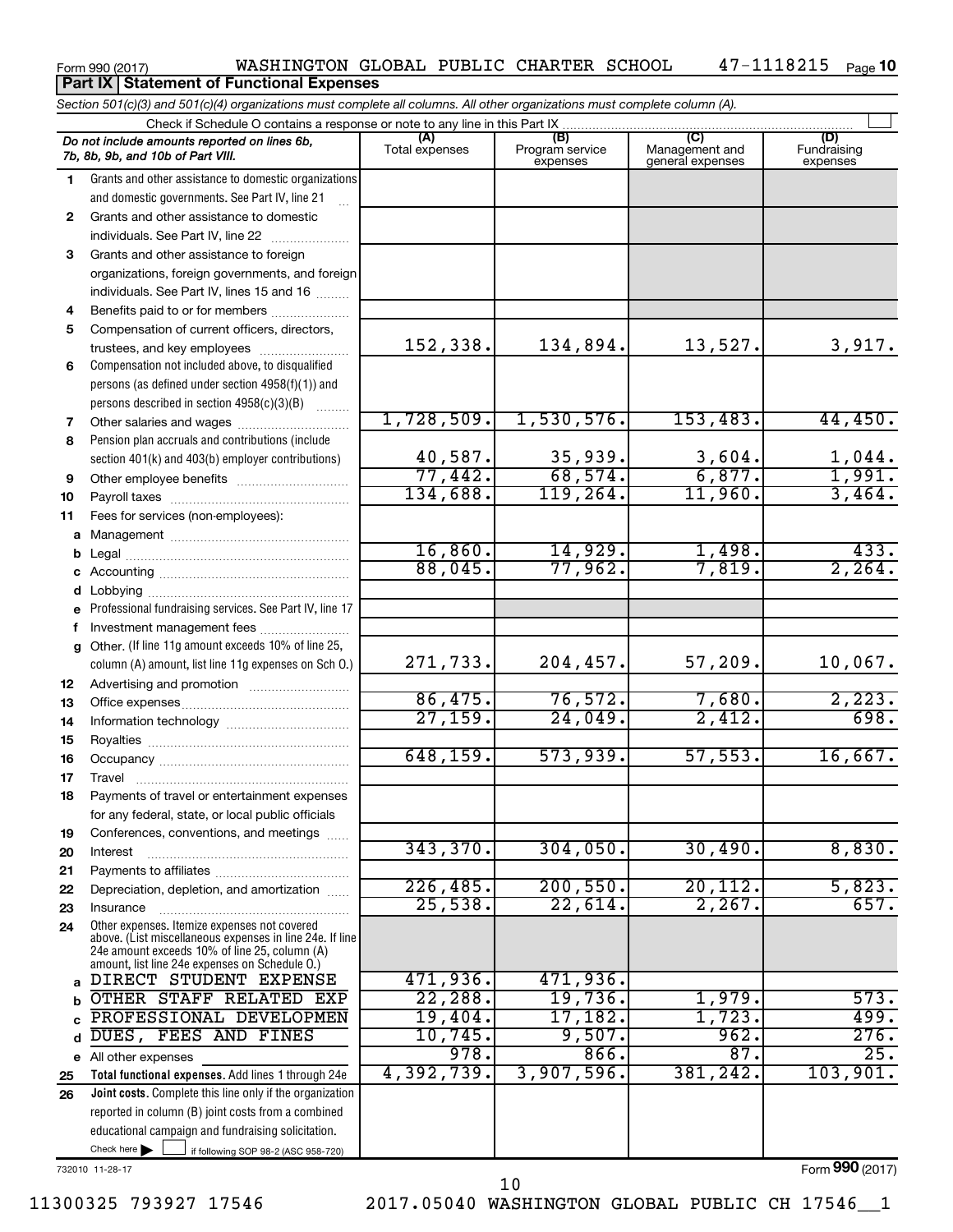| Form 990 (2017) | WASHINGTON GLOBAL PUBLIC CHARTER SCHOOL |  |  | 0413 | Page |
|-----------------|-----------------------------------------|--|--|------|------|
|                 |                                         |  |  |      |      |

# **Part X Balance Sheet**

|                             |          |                                                                                                                                                          |              |    | (A)<br>Beginning of year |                 | (B)<br>End of year     |
|-----------------------------|----------|----------------------------------------------------------------------------------------------------------------------------------------------------------|--------------|----|--------------------------|-----------------|------------------------|
|                             | 1        |                                                                                                                                                          |              |    | 493,431.                 | $\mathbf{1}$    | 1,392,565.             |
|                             | 2        |                                                                                                                                                          |              |    |                          | $\mathbf{2}$    |                        |
|                             | з        |                                                                                                                                                          |              |    | 3                        |                 |                        |
|                             | 4        |                                                                                                                                                          |              |    | 221,717.                 | $\overline{4}$  | 239,694.               |
|                             | 5        | Loans and other receivables from current and former officers, directors,                                                                                 |              |    |                          |                 |                        |
|                             |          | trustees, key employees, and highest compensated employees. Complete                                                                                     |              |    |                          |                 |                        |
|                             |          | Part II of Schedule L                                                                                                                                    |              |    |                          | 5               |                        |
|                             | 6        | Loans and other receivables from other disqualified persons (as defined under                                                                            |              |    |                          |                 |                        |
|                             |          | section 4958(f)(1)), persons described in section 4958(c)(3)(B), and contributing                                                                        |              |    |                          |                 |                        |
|                             |          | employers and sponsoring organizations of section 501(c)(9) voluntary                                                                                    |              |    |                          |                 |                        |
|                             |          | employees' beneficiary organizations (see instr). Complete Part II of Sch L                                                                              |              |    |                          | 6               |                        |
| Assets                      | 7        |                                                                                                                                                          |              |    |                          | 7               |                        |
|                             | 8        |                                                                                                                                                          |              |    |                          | 8               |                        |
|                             | 9        | Prepaid expenses and deferred charges                                                                                                                    |              |    | 29,506.                  | 9               | 33,105.                |
|                             |          | 10a Land, buildings, and equipment: cost or other                                                                                                        |              |    |                          |                 |                        |
|                             |          |                                                                                                                                                          |              |    |                          |                 |                        |
|                             |          |                                                                                                                                                          |              |    | 3,507,327.               | 10 <sub>c</sub> | 5,288,588.             |
|                             | 11       |                                                                                                                                                          |              |    |                          | 11              |                        |
|                             | 12       |                                                                                                                                                          |              |    |                          | 12              |                        |
|                             | 13       |                                                                                                                                                          |              |    |                          | 13              |                        |
|                             | 14       |                                                                                                                                                          | 7,306.       | 14 |                          |                 |                        |
|                             | 15       |                                                                                                                                                          |              |    | 4,259,287.               | 15              |                        |
|                             | 16       |                                                                                                                                                          |              |    | 757, 197.                | 16              | 6,953,952.<br>490,378. |
|                             | 17       |                                                                                                                                                          |              |    | 17                       |                 |                        |
|                             | 18       |                                                                                                                                                          |              |    | 18                       |                 |                        |
|                             | 19       |                                                                                                                                                          |              |    | 19                       |                 |                        |
|                             | 20       |                                                                                                                                                          |              |    |                          | 20              |                        |
|                             | 21<br>22 | Escrow or custodial account liability. Complete Part IV of Schedule D                                                                                    |              |    |                          | 21              |                        |
| Liabilities                 |          | Loans and other payables to current and former officers, directors, trustees,<br>key employees, highest compensated employees, and disqualified persons. |              |    |                          |                 |                        |
|                             |          |                                                                                                                                                          |              |    |                          | 22              |                        |
|                             | 23       | Secured mortgages and notes payable to unrelated third parties                                                                                           |              |    | 3, 231, 333.             | 23              | 5,916,406.             |
|                             | 24       |                                                                                                                                                          |              |    |                          | 24              |                        |
|                             | 25       | Other liabilities (including federal income tax, payables to related third                                                                               |              |    |                          |                 |                        |
|                             |          | parties, and other liabilities not included on lines 17-24). Complete Part X of                                                                          |              |    |                          |                 |                        |
|                             |          | Schedule D                                                                                                                                               |              |    | 7,174.                   | 25              | 7,174.                 |
|                             | 26       | Total liabilities. Add lines 17 through 25                                                                                                               |              |    | 3,995,704.               | 26              | 6,413,958.             |
|                             |          | Organizations that follow SFAS 117 (ASC 958), check here $\blacktriangleright \begin{array}{c} \boxed{X} \end{array}$ and                                |              |    |                          |                 |                        |
|                             |          | complete lines 27 through 29, and lines 33 and 34.                                                                                                       |              |    |                          |                 |                        |
|                             | 27       |                                                                                                                                                          |              |    | 263,583.                 | 27              | 538,025.               |
|                             | 28       |                                                                                                                                                          |              |    |                          | 28              | 1,969.                 |
|                             | 29       | Permanently restricted net assets                                                                                                                        |              |    |                          | 29              |                        |
|                             |          | Organizations that do not follow SFAS 117 (ASC 958), check here $\blacktriangleright$                                                                    |              |    |                          |                 |                        |
|                             |          | and complete lines 30 through 34.                                                                                                                        |              |    |                          |                 |                        |
|                             | 30       |                                                                                                                                                          |              |    |                          | 30              |                        |
|                             | 31       | Paid-in or capital surplus, or land, building, or equipment fund                                                                                         |              |    |                          | 31              |                        |
| Net Assets or Fund Balances | 32       | Retained earnings, endowment, accumulated income, or other funds                                                                                         |              |    |                          | 32              |                        |
|                             | 33       |                                                                                                                                                          |              |    | 263,583.                 | 33              | 539,994.               |
|                             | 34       |                                                                                                                                                          | 4, 259, 287. | 34 | 6,953,952.               |                 |                        |

Form (2017) **990**

 $\overline{\phantom{0}}$ 

|  | orm 990 (2017) |  |
|--|----------------|--|
|  |                |  |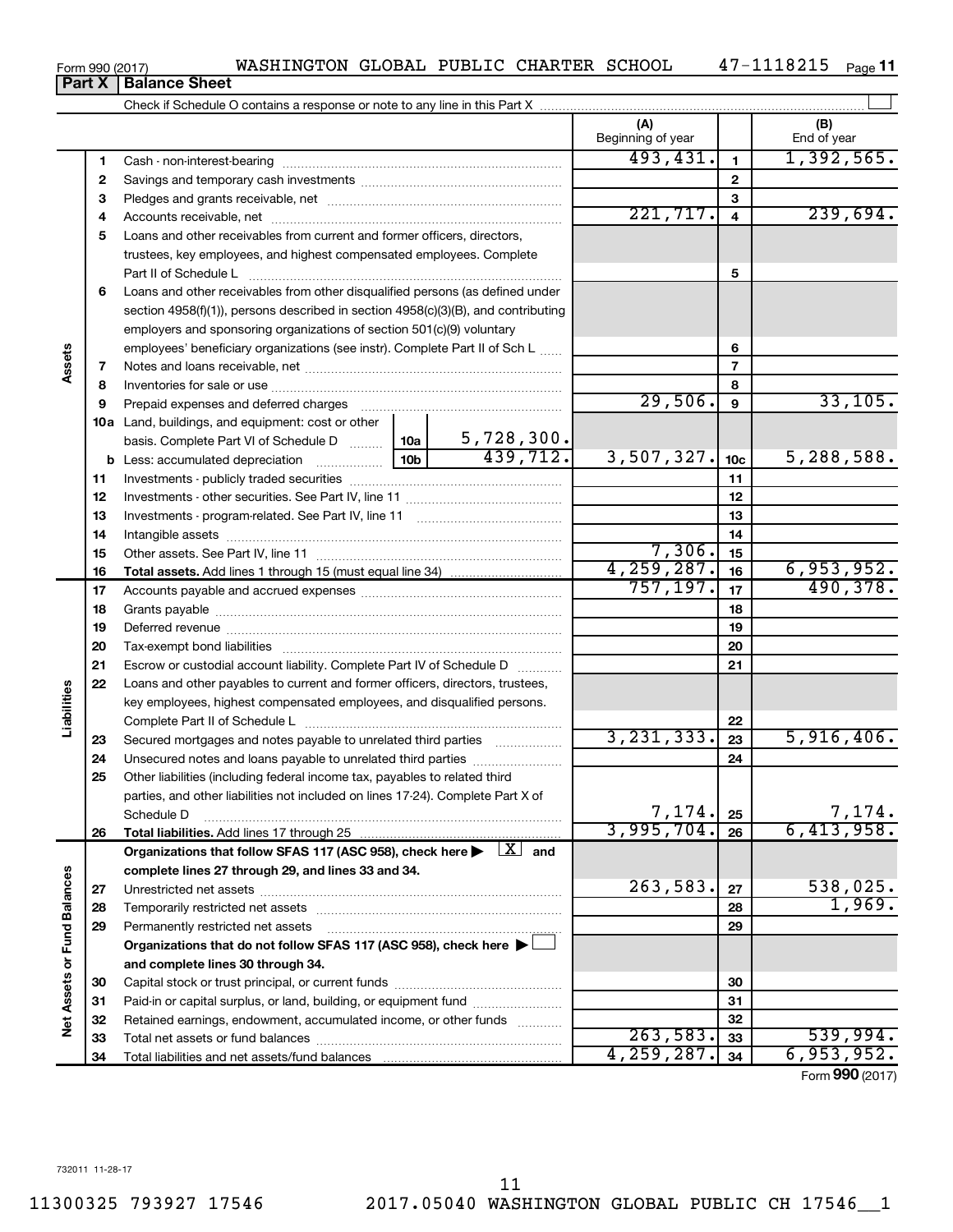|    | WASHINGTON GLOBAL PUBLIC CHARTER SCHOOL<br>Form 990 (2017)                                                                      |                         | 47-1118215     |            | Page 12                 |
|----|---------------------------------------------------------------------------------------------------------------------------------|-------------------------|----------------|------------|-------------------------|
|    | Part XI   Reconciliation of Net Assets                                                                                          |                         |                |            |                         |
|    |                                                                                                                                 |                         |                |            |                         |
|    |                                                                                                                                 |                         |                |            |                         |
| 1  |                                                                                                                                 | $\mathbf{1}$            | 4,669,150.     |            |                         |
| 2  |                                                                                                                                 | $\overline{2}$          | 4,392,739.     |            |                         |
| З  | Revenue less expenses. Subtract line 2 from line 1                                                                              | 3                       |                |            | 276,411.                |
| 4  |                                                                                                                                 | $\overline{\mathbf{4}}$ |                |            | 263,583.                |
| 5  |                                                                                                                                 | 5                       |                |            |                         |
| 6  | Donated services and use of facilities                                                                                          | 6                       |                |            |                         |
| 7  | Investment expenses                                                                                                             | $\overline{7}$          |                |            |                         |
| 8  | Prior period adjustments                                                                                                        | 8                       |                |            |                         |
| 9  |                                                                                                                                 | 9                       |                |            | $\overline{0}$ .        |
| 10 | Net assets or fund balances at end of year. Combine lines 3 through 9 (must equal Part X, line 33,                              |                         |                |            |                         |
|    | column (B))                                                                                                                     | 10                      |                |            | 539,994.                |
|    | Part XII Financial Statements and Reporting                                                                                     |                         |                |            |                         |
|    |                                                                                                                                 |                         |                |            | $\overline{\mathbf{x}}$ |
|    |                                                                                                                                 |                         |                | <b>Yes</b> | No                      |
| 1  | Accounting method used to prepare the Form 990: $\Box$ Cash $\Box X$ Accrual<br>$\Box$ Other                                    |                         |                |            |                         |
|    | If the organization changed its method of accounting from a prior year or checked "Other," explain in Schedule O.               |                         |                |            |                         |
|    |                                                                                                                                 |                         | 2a             |            | х                       |
|    | If "Yes," check a box below to indicate whether the financial statements for the year were compiled or reviewed on a            |                         |                |            |                         |
|    | separate basis, consolidated basis, or both:                                                                                    |                         |                |            |                         |
|    | Separate basis<br>Consolidated basis<br>Both consolidated and separate basis                                                    |                         |                |            |                         |
|    |                                                                                                                                 |                         | 2 <sub>b</sub> | X          |                         |
|    | If "Yes," check a box below to indicate whether the financial statements for the year were audited on a separate basis,         |                         |                |            |                         |
|    | consolidated basis, or both:                                                                                                    |                         |                |            |                         |
|    | $ \mathbf{X} $ Separate basis<br><b>Consolidated basis</b><br>Both consolidated and separate basis                              |                         |                |            |                         |
|    | c If "Yes" to line 2a or 2b, does the organization have a committee that assumes responsibility for oversight of the audit,     |                         |                |            |                         |
|    |                                                                                                                                 |                         | 2c             | х          |                         |
|    | If the organization changed either its oversight process or selection process during the tax year, explain in Schedule O.       |                         |                |            |                         |
|    | 3a As a result of a federal award, was the organization required to undergo an audit or audits as set forth in the Single Audit |                         |                |            |                         |
|    |                                                                                                                                 |                         | За             |            | x                       |
|    | b If "Yes," did the organization undergo the required audit or audits? If the organization did not undergo the required audit   |                         |                |            |                         |
|    |                                                                                                                                 |                         | 3b             |            |                         |

Form (2017) **990**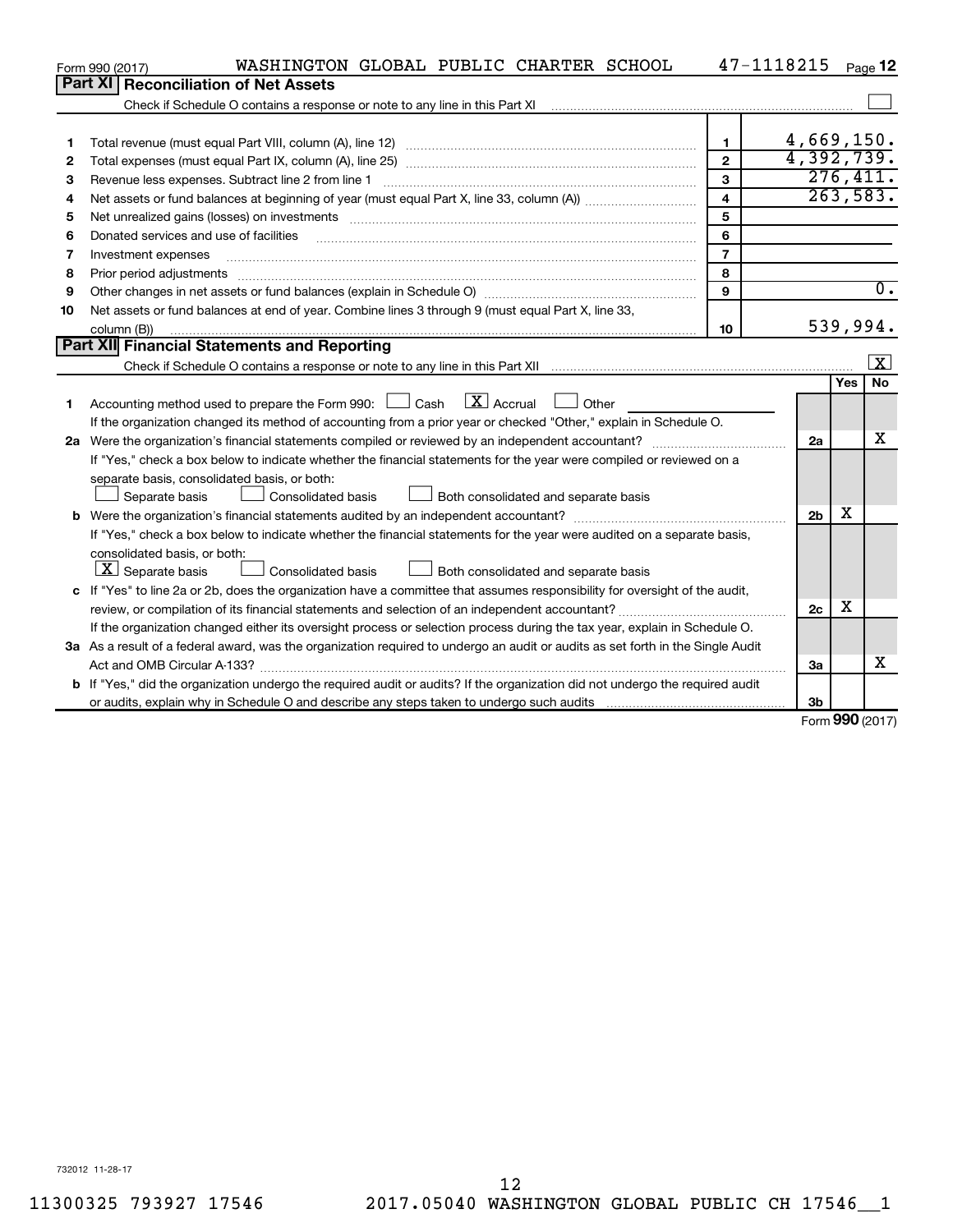| <b>SCHEDULE A</b> |  |
|-------------------|--|
|-------------------|--|

| (Form 990 or 990-EZ) |  |  |
|----------------------|--|--|
|                      |  |  |

# Form 990 or 990-EZ)<br>
Complete if the organization is a section 501(c)(3) organization or a section<br> **Public Charity Status and Public Support**

**4947(a)(1) nonexempt charitable trust.**

| OMB No 1545-0047             |
|------------------------------|
|                              |
| Open to Public<br>Inspection |

l

|        |                       | Department of the Treasury<br>Internal Revenue Service |                                                                                    | Attach to Form 990 or Form 990-EZ.<br>Go to www.irs.gov/Form990 for instructions and the latest information.                                  |     |                                   |                            | <b>Open to Public</b><br><b>Inspection</b> |
|--------|-----------------------|--------------------------------------------------------|------------------------------------------------------------------------------------|-----------------------------------------------------------------------------------------------------------------------------------------------|-----|-----------------------------------|----------------------------|--------------------------------------------|
|        |                       | Name of the organization                               |                                                                                    |                                                                                                                                               |     |                                   |                            | <b>Employer identification number</b>      |
|        |                       |                                                        |                                                                                    | WASHINGTON GLOBAL PUBLIC CHARTER SCHOOL                                                                                                       |     |                                   |                            | 47-1118215                                 |
| Part I |                       |                                                        |                                                                                    | Reason for Public Charity Status (All organizations must complete this part.) See instructions.                                               |     |                                   |                            |                                            |
|        |                       |                                                        |                                                                                    | The organization is not a private foundation because it is: (For lines 1 through 12, check only one box.)                                     |     |                                   |                            |                                            |
| 1      |                       |                                                        |                                                                                    | A church, convention of churches, or association of churches described in section 170(b)(1)(A)(i).                                            |     |                                   |                            |                                            |
| 2      | $\overline{\text{X}}$ |                                                        |                                                                                    | A school described in section 170(b)(1)(A)(ii). (Attach Schedule E (Form 990 or 990-EZ).)                                                     |     |                                   |                            |                                            |
| 3      |                       |                                                        |                                                                                    | A hospital or a cooperative hospital service organization described in section 170(b)(1)(A)(iii).                                             |     |                                   |                            |                                            |
| 4      |                       |                                                        |                                                                                    | A medical research organization operated in conjunction with a hospital described in section 170(b)(1)(A)(iii). Enter the hospital's name,    |     |                                   |                            |                                            |
|        |                       | city, and state:                                       |                                                                                    |                                                                                                                                               |     |                                   |                            |                                            |
| 5      |                       |                                                        |                                                                                    | An organization operated for the benefit of a college or university owned or operated by a governmental unit described in                     |     |                                   |                            |                                            |
|        |                       |                                                        | section 170(b)(1)(A)(iv). (Complete Part II.)                                      |                                                                                                                                               |     |                                   |                            |                                            |
| 6      |                       |                                                        |                                                                                    | A federal, state, or local government or governmental unit described in section 170(b)(1)(A)(v).                                              |     |                                   |                            |                                            |
| 7      |                       |                                                        |                                                                                    | An organization that normally receives a substantial part of its support from a governmental unit or from the general public described in     |     |                                   |                            |                                            |
|        |                       |                                                        | section 170(b)(1)(A)(vi). (Complete Part II.)                                      |                                                                                                                                               |     |                                   |                            |                                            |
| 8      |                       |                                                        |                                                                                    | A community trust described in section 170(b)(1)(A)(vi). (Complete Part II.)                                                                  |     |                                   |                            |                                            |
| 9      |                       |                                                        |                                                                                    | An agricultural research organization described in section 170(b)(1)(A)(ix) operated in conjunction with a land-grant college                 |     |                                   |                            |                                            |
|        |                       |                                                        |                                                                                    | or university or a non-land-grant college of agriculture (see instructions). Enter the name, city, and state of the college or                |     |                                   |                            |                                            |
|        |                       | university:                                            |                                                                                    |                                                                                                                                               |     |                                   |                            |                                            |
| 10     |                       |                                                        |                                                                                    | An organization that normally receives: (1) more than 33 1/3% of its support from contributions, membership fees, and gross receipts from     |     |                                   |                            |                                            |
|        |                       |                                                        |                                                                                    | activities related to its exempt functions - subject to certain exceptions, and (2) no more than 33 1/3% of its support from gross investment |     |                                   |                            |                                            |
|        |                       |                                                        |                                                                                    | income and unrelated business taxable income (less section 511 tax) from businesses acquired by the organization after June 30, 1975.         |     |                                   |                            |                                            |
|        |                       |                                                        | See section 509(a)(2). (Complete Part III.)                                        |                                                                                                                                               |     |                                   |                            |                                            |
| 11     |                       |                                                        |                                                                                    | An organization organized and operated exclusively to test for public safety. See section 509(a)(4).                                          |     |                                   |                            |                                            |
| 12     |                       |                                                        |                                                                                    | An organization organized and operated exclusively for the benefit of, to perform the functions of, or to carry out the purposes of one or    |     |                                   |                            |                                            |
|        |                       |                                                        |                                                                                    | more publicly supported organizations described in section 509(a)(1) or section 509(a)(2). See section 509(a)(3). Check the box in            |     |                                   |                            |                                            |
|        |                       |                                                        |                                                                                    | lines 12a through 12d that describes the type of supporting organization and complete lines 12e, 12f, and 12g.                                |     |                                   |                            |                                            |
| а      |                       |                                                        |                                                                                    | Type I. A supporting organization operated, supervised, or controlled by its supported organization(s), typically by giving                   |     |                                   |                            |                                            |
|        |                       |                                                        |                                                                                    | the supported organization(s) the power to regularly appoint or elect a majority of the directors or trustees of the supporting               |     |                                   |                            |                                            |
|        |                       |                                                        | organization. You must complete Part IV, Sections A and B.                         |                                                                                                                                               |     |                                   |                            |                                            |
| b      |                       |                                                        |                                                                                    | Type II. A supporting organization supervised or controlled in connection with its supported organization(s), by having                       |     |                                   |                            |                                            |
|        |                       |                                                        |                                                                                    | control or management of the supporting organization vested in the same persons that control or manage the supported                          |     |                                   |                            |                                            |
|        |                       |                                                        | organization(s). You must complete Part IV, Sections A and C.                      |                                                                                                                                               |     |                                   |                            |                                            |
| с      |                       |                                                        |                                                                                    | Type III functionally integrated. A supporting organization operated in connection with, and functionally integrated with,                    |     |                                   |                            |                                            |
|        |                       |                                                        |                                                                                    | its supported organization(s) (see instructions). You must complete Part IV, Sections A, D, and E.                                            |     |                                   |                            |                                            |
| d      |                       |                                                        |                                                                                    | Type III non-functionally integrated. A supporting organization operated in connection with its supported organization(s)                     |     |                                   |                            |                                            |
|        |                       |                                                        |                                                                                    | that is not functionally integrated. The organization generally must satisfy a distribution requirement and an attentiveness                  |     |                                   |                            |                                            |
|        |                       |                                                        |                                                                                    | requirement (see instructions). You must complete Part IV, Sections A and D, and Part V.                                                      |     |                                   |                            |                                            |
|        |                       |                                                        |                                                                                    | Check this box if the organization received a written determination from the IRS that it is a Type I, Type II, Type III                       |     |                                   |                            |                                            |
|        |                       |                                                        |                                                                                    | functionally integrated, or Type III non-functionally integrated supporting organization.                                                     |     |                                   |                            |                                            |
|        |                       |                                                        |                                                                                    |                                                                                                                                               |     |                                   |                            |                                            |
|        |                       | (i) Name of supported                                  | Provide the following information about the supported organization(s).<br>(ii) EIN | (iii) Type of organization                                                                                                                    |     | (iv) Is the organization listed   | (v) Amount of monetary     | (vi) Amount of other                       |
|        |                       | organization                                           |                                                                                    | (described on lines 1-10                                                                                                                      | Yes | in your governing document?<br>No | support (see instructions) | support (see instructions)                 |
|        |                       |                                                        |                                                                                    | above (see instructions))                                                                                                                     |     |                                   |                            |                                            |
|        |                       |                                                        |                                                                                    |                                                                                                                                               |     |                                   |                            |                                            |
|        |                       |                                                        |                                                                                    |                                                                                                                                               |     |                                   |                            |                                            |
|        |                       |                                                        |                                                                                    |                                                                                                                                               |     |                                   |                            |                                            |
|        |                       |                                                        |                                                                                    |                                                                                                                                               |     |                                   |                            |                                            |
|        |                       |                                                        |                                                                                    |                                                                                                                                               |     |                                   |                            |                                            |
|        |                       |                                                        |                                                                                    |                                                                                                                                               |     |                                   |                            |                                            |
|        |                       |                                                        |                                                                                    |                                                                                                                                               |     |                                   |                            |                                            |
|        |                       |                                                        |                                                                                    |                                                                                                                                               |     |                                   |                            |                                            |
|        |                       |                                                        |                                                                                    |                                                                                                                                               |     |                                   |                            |                                            |
| Total  |                       |                                                        |                                                                                    |                                                                                                                                               |     |                                   |                            |                                            |

LHA For Paperwork Reduction Act Notice, see the Instructions for Form 990 or 990-EZ. 732021 10-06-17 Schedule A (Form 990 or 990-EZ) 2017 13

11300325 793927 17546 2017.05040 WASHINGTON GLOBAL PUBLIC CH 17546\_\_1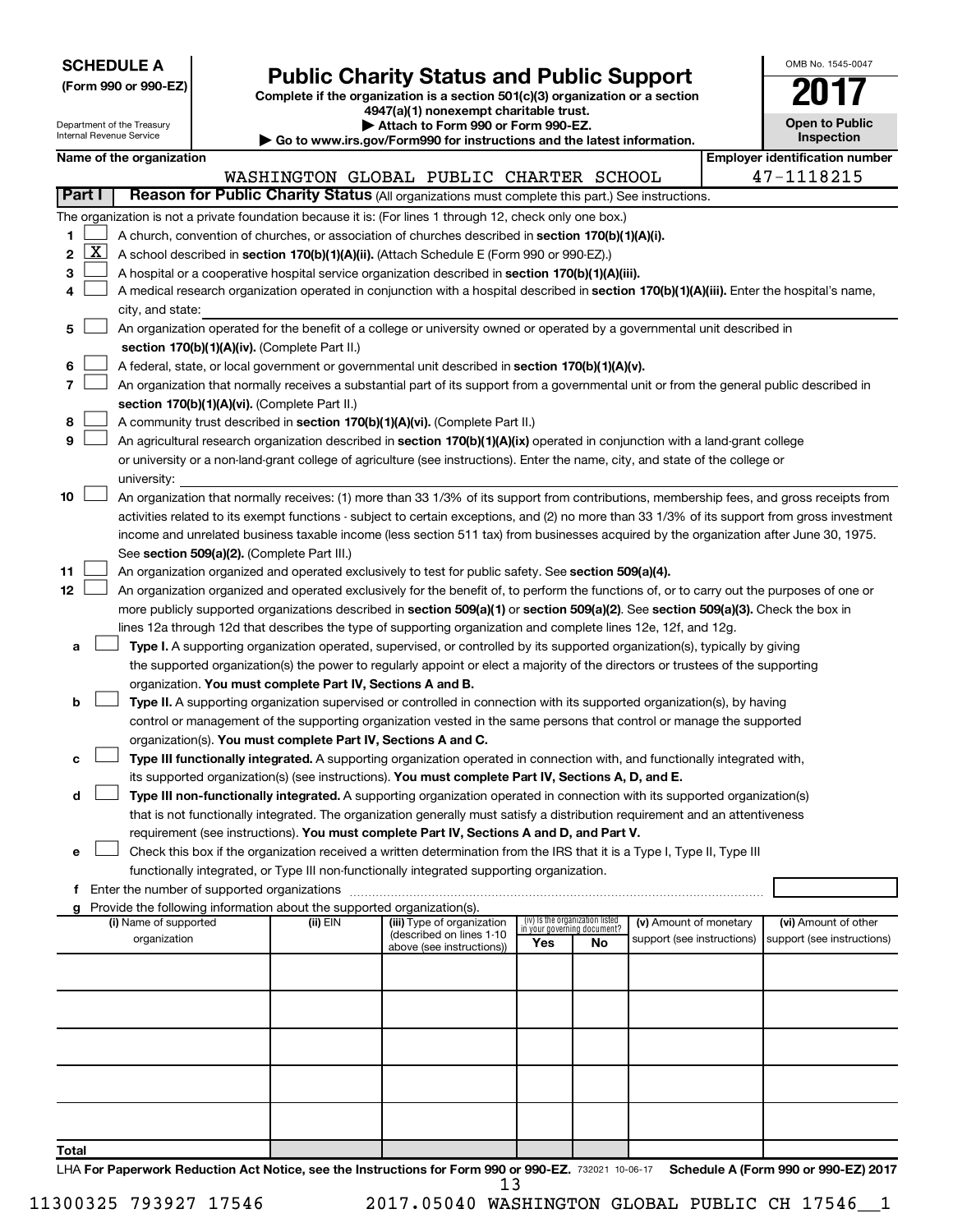### Schedule A (Form 990 or 990-EZ) 2017 WASHINGTON GLOBAL PUBLIC CHARTER SCHOOL  $\,$  47-1118215  $\,$  <sub>Page</sub> 2 **Part II Support Schedule for Organizations Described in Sections 170(b)(1)(A)(iv) and 170(b)(1)(A)(vi)**

(Complete only if you checked the box on line 5, 7, or 8 of Part I or if the organization failed to qualify under Part III. If the organization fails to qualify under the tests listed below, please complete Part III.)

| Calendar year (or fiscal year beginning in)<br>(a) 2013<br>(b) 2014<br>$(c)$ 2015<br>$(d)$ 2016<br>(f) Total<br>(e) 2017<br>1 Gifts, grants, contributions, and<br>membership fees received. (Do not<br>include any "unusual grants.")<br>2 Tax revenues levied for the organ-<br>ization's benefit and either paid to<br>or expended on its behalf<br>3 The value of services or facilities<br>furnished by a governmental unit to<br>the organization without charge<br>4 Total. Add lines 1 through 3<br>5 The portion of total contributions<br>by each person (other than a<br>governmental unit or publicly<br>supported organization) included<br>on line 1 that exceeds 2% of the<br>amount shown on line 11,<br>column (f)<br>6 Public support. Subtract line 5 from line 4.<br><b>Section B. Total Support</b><br>Calendar year (or fiscal year beginning in)<br>(a) 2013<br>(b) 2014<br>$(c)$ 2015<br>$(d)$ 2016<br>(f) Total<br>(e) 2017<br>7 Amounts from line 4<br>Gross income from interest,<br>8<br>dividends, payments received on<br>securities loans, rents, royalties,<br>and income from similar sources<br>Net income from unrelated business<br>9<br>activities, whether or not the<br>business is regularly carried on<br>10 Other income. Do not include gain<br>or loss from the sale of capital<br>assets (Explain in Part VI.)<br>11 Total support. Add lines 7 through 10<br>12<br><b>12</b> Gross receipts from related activities, etc. (see instructions)<br>13 First five years. If the Form 990 is for the organization's first, second, third, fourth, or fifth tax year as a section 501(c)(3)<br>organization, check this box and stop here<br><b>Section C. Computation of Public Support Percentage</b><br>14<br>15<br>16a 33 1/3% support test - 2017. If the organization did not check the box on line 13, and line 14 is 33 1/3% or more, check this box and<br>b 33 1/3% support test - 2016. If the organization did not check a box on line 13 or 16a, and line 15 is 33 1/3% or more, check this box<br>17a 10% -facts-and-circumstances test - 2017. If the organization did not check a box on line 13, 16a, or 16b, and line 14 is 10% or more,<br>and if the organization meets the "facts-and-circumstances" test, check this box and stop here. Explain in Part VI how the organization | <b>Section A. Public Support</b> |  |  |   |
|-----------------------------------------------------------------------------------------------------------------------------------------------------------------------------------------------------------------------------------------------------------------------------------------------------------------------------------------------------------------------------------------------------------------------------------------------------------------------------------------------------------------------------------------------------------------------------------------------------------------------------------------------------------------------------------------------------------------------------------------------------------------------------------------------------------------------------------------------------------------------------------------------------------------------------------------------------------------------------------------------------------------------------------------------------------------------------------------------------------------------------------------------------------------------------------------------------------------------------------------------------------------------------------------------------------------------------------------------------------------------------------------------------------------------------------------------------------------------------------------------------------------------------------------------------------------------------------------------------------------------------------------------------------------------------------------------------------------------------------------------------------------------------------------------------------------------------------------------------------------------------------------------------------------------------------------------------------------------------------------------------------------------------------------------------------------------------------------------------------------------------------------------------------------------------------------------------------------------------------------------------------------------------------------------------------------------------------------------|----------------------------------|--|--|---|
|                                                                                                                                                                                                                                                                                                                                                                                                                                                                                                                                                                                                                                                                                                                                                                                                                                                                                                                                                                                                                                                                                                                                                                                                                                                                                                                                                                                                                                                                                                                                                                                                                                                                                                                                                                                                                                                                                                                                                                                                                                                                                                                                                                                                                                                                                                                                               |                                  |  |  |   |
|                                                                                                                                                                                                                                                                                                                                                                                                                                                                                                                                                                                                                                                                                                                                                                                                                                                                                                                                                                                                                                                                                                                                                                                                                                                                                                                                                                                                                                                                                                                                                                                                                                                                                                                                                                                                                                                                                                                                                                                                                                                                                                                                                                                                                                                                                                                                               |                                  |  |  |   |
|                                                                                                                                                                                                                                                                                                                                                                                                                                                                                                                                                                                                                                                                                                                                                                                                                                                                                                                                                                                                                                                                                                                                                                                                                                                                                                                                                                                                                                                                                                                                                                                                                                                                                                                                                                                                                                                                                                                                                                                                                                                                                                                                                                                                                                                                                                                                               |                                  |  |  |   |
|                                                                                                                                                                                                                                                                                                                                                                                                                                                                                                                                                                                                                                                                                                                                                                                                                                                                                                                                                                                                                                                                                                                                                                                                                                                                                                                                                                                                                                                                                                                                                                                                                                                                                                                                                                                                                                                                                                                                                                                                                                                                                                                                                                                                                                                                                                                                               |                                  |  |  |   |
|                                                                                                                                                                                                                                                                                                                                                                                                                                                                                                                                                                                                                                                                                                                                                                                                                                                                                                                                                                                                                                                                                                                                                                                                                                                                                                                                                                                                                                                                                                                                                                                                                                                                                                                                                                                                                                                                                                                                                                                                                                                                                                                                                                                                                                                                                                                                               |                                  |  |  |   |
|                                                                                                                                                                                                                                                                                                                                                                                                                                                                                                                                                                                                                                                                                                                                                                                                                                                                                                                                                                                                                                                                                                                                                                                                                                                                                                                                                                                                                                                                                                                                                                                                                                                                                                                                                                                                                                                                                                                                                                                                                                                                                                                                                                                                                                                                                                                                               |                                  |  |  |   |
|                                                                                                                                                                                                                                                                                                                                                                                                                                                                                                                                                                                                                                                                                                                                                                                                                                                                                                                                                                                                                                                                                                                                                                                                                                                                                                                                                                                                                                                                                                                                                                                                                                                                                                                                                                                                                                                                                                                                                                                                                                                                                                                                                                                                                                                                                                                                               |                                  |  |  |   |
|                                                                                                                                                                                                                                                                                                                                                                                                                                                                                                                                                                                                                                                                                                                                                                                                                                                                                                                                                                                                                                                                                                                                                                                                                                                                                                                                                                                                                                                                                                                                                                                                                                                                                                                                                                                                                                                                                                                                                                                                                                                                                                                                                                                                                                                                                                                                               |                                  |  |  |   |
|                                                                                                                                                                                                                                                                                                                                                                                                                                                                                                                                                                                                                                                                                                                                                                                                                                                                                                                                                                                                                                                                                                                                                                                                                                                                                                                                                                                                                                                                                                                                                                                                                                                                                                                                                                                                                                                                                                                                                                                                                                                                                                                                                                                                                                                                                                                                               |                                  |  |  |   |
|                                                                                                                                                                                                                                                                                                                                                                                                                                                                                                                                                                                                                                                                                                                                                                                                                                                                                                                                                                                                                                                                                                                                                                                                                                                                                                                                                                                                                                                                                                                                                                                                                                                                                                                                                                                                                                                                                                                                                                                                                                                                                                                                                                                                                                                                                                                                               |                                  |  |  |   |
|                                                                                                                                                                                                                                                                                                                                                                                                                                                                                                                                                                                                                                                                                                                                                                                                                                                                                                                                                                                                                                                                                                                                                                                                                                                                                                                                                                                                                                                                                                                                                                                                                                                                                                                                                                                                                                                                                                                                                                                                                                                                                                                                                                                                                                                                                                                                               |                                  |  |  |   |
|                                                                                                                                                                                                                                                                                                                                                                                                                                                                                                                                                                                                                                                                                                                                                                                                                                                                                                                                                                                                                                                                                                                                                                                                                                                                                                                                                                                                                                                                                                                                                                                                                                                                                                                                                                                                                                                                                                                                                                                                                                                                                                                                                                                                                                                                                                                                               |                                  |  |  |   |
|                                                                                                                                                                                                                                                                                                                                                                                                                                                                                                                                                                                                                                                                                                                                                                                                                                                                                                                                                                                                                                                                                                                                                                                                                                                                                                                                                                                                                                                                                                                                                                                                                                                                                                                                                                                                                                                                                                                                                                                                                                                                                                                                                                                                                                                                                                                                               |                                  |  |  |   |
|                                                                                                                                                                                                                                                                                                                                                                                                                                                                                                                                                                                                                                                                                                                                                                                                                                                                                                                                                                                                                                                                                                                                                                                                                                                                                                                                                                                                                                                                                                                                                                                                                                                                                                                                                                                                                                                                                                                                                                                                                                                                                                                                                                                                                                                                                                                                               |                                  |  |  |   |
|                                                                                                                                                                                                                                                                                                                                                                                                                                                                                                                                                                                                                                                                                                                                                                                                                                                                                                                                                                                                                                                                                                                                                                                                                                                                                                                                                                                                                                                                                                                                                                                                                                                                                                                                                                                                                                                                                                                                                                                                                                                                                                                                                                                                                                                                                                                                               |                                  |  |  |   |
|                                                                                                                                                                                                                                                                                                                                                                                                                                                                                                                                                                                                                                                                                                                                                                                                                                                                                                                                                                                                                                                                                                                                                                                                                                                                                                                                                                                                                                                                                                                                                                                                                                                                                                                                                                                                                                                                                                                                                                                                                                                                                                                                                                                                                                                                                                                                               |                                  |  |  |   |
|                                                                                                                                                                                                                                                                                                                                                                                                                                                                                                                                                                                                                                                                                                                                                                                                                                                                                                                                                                                                                                                                                                                                                                                                                                                                                                                                                                                                                                                                                                                                                                                                                                                                                                                                                                                                                                                                                                                                                                                                                                                                                                                                                                                                                                                                                                                                               |                                  |  |  |   |
|                                                                                                                                                                                                                                                                                                                                                                                                                                                                                                                                                                                                                                                                                                                                                                                                                                                                                                                                                                                                                                                                                                                                                                                                                                                                                                                                                                                                                                                                                                                                                                                                                                                                                                                                                                                                                                                                                                                                                                                                                                                                                                                                                                                                                                                                                                                                               |                                  |  |  |   |
|                                                                                                                                                                                                                                                                                                                                                                                                                                                                                                                                                                                                                                                                                                                                                                                                                                                                                                                                                                                                                                                                                                                                                                                                                                                                                                                                                                                                                                                                                                                                                                                                                                                                                                                                                                                                                                                                                                                                                                                                                                                                                                                                                                                                                                                                                                                                               |                                  |  |  |   |
|                                                                                                                                                                                                                                                                                                                                                                                                                                                                                                                                                                                                                                                                                                                                                                                                                                                                                                                                                                                                                                                                                                                                                                                                                                                                                                                                                                                                                                                                                                                                                                                                                                                                                                                                                                                                                                                                                                                                                                                                                                                                                                                                                                                                                                                                                                                                               |                                  |  |  |   |
|                                                                                                                                                                                                                                                                                                                                                                                                                                                                                                                                                                                                                                                                                                                                                                                                                                                                                                                                                                                                                                                                                                                                                                                                                                                                                                                                                                                                                                                                                                                                                                                                                                                                                                                                                                                                                                                                                                                                                                                                                                                                                                                                                                                                                                                                                                                                               |                                  |  |  |   |
|                                                                                                                                                                                                                                                                                                                                                                                                                                                                                                                                                                                                                                                                                                                                                                                                                                                                                                                                                                                                                                                                                                                                                                                                                                                                                                                                                                                                                                                                                                                                                                                                                                                                                                                                                                                                                                                                                                                                                                                                                                                                                                                                                                                                                                                                                                                                               |                                  |  |  |   |
|                                                                                                                                                                                                                                                                                                                                                                                                                                                                                                                                                                                                                                                                                                                                                                                                                                                                                                                                                                                                                                                                                                                                                                                                                                                                                                                                                                                                                                                                                                                                                                                                                                                                                                                                                                                                                                                                                                                                                                                                                                                                                                                                                                                                                                                                                                                                               |                                  |  |  |   |
|                                                                                                                                                                                                                                                                                                                                                                                                                                                                                                                                                                                                                                                                                                                                                                                                                                                                                                                                                                                                                                                                                                                                                                                                                                                                                                                                                                                                                                                                                                                                                                                                                                                                                                                                                                                                                                                                                                                                                                                                                                                                                                                                                                                                                                                                                                                                               |                                  |  |  |   |
|                                                                                                                                                                                                                                                                                                                                                                                                                                                                                                                                                                                                                                                                                                                                                                                                                                                                                                                                                                                                                                                                                                                                                                                                                                                                                                                                                                                                                                                                                                                                                                                                                                                                                                                                                                                                                                                                                                                                                                                                                                                                                                                                                                                                                                                                                                                                               |                                  |  |  |   |
|                                                                                                                                                                                                                                                                                                                                                                                                                                                                                                                                                                                                                                                                                                                                                                                                                                                                                                                                                                                                                                                                                                                                                                                                                                                                                                                                                                                                                                                                                                                                                                                                                                                                                                                                                                                                                                                                                                                                                                                                                                                                                                                                                                                                                                                                                                                                               |                                  |  |  |   |
|                                                                                                                                                                                                                                                                                                                                                                                                                                                                                                                                                                                                                                                                                                                                                                                                                                                                                                                                                                                                                                                                                                                                                                                                                                                                                                                                                                                                                                                                                                                                                                                                                                                                                                                                                                                                                                                                                                                                                                                                                                                                                                                                                                                                                                                                                                                                               |                                  |  |  |   |
|                                                                                                                                                                                                                                                                                                                                                                                                                                                                                                                                                                                                                                                                                                                                                                                                                                                                                                                                                                                                                                                                                                                                                                                                                                                                                                                                                                                                                                                                                                                                                                                                                                                                                                                                                                                                                                                                                                                                                                                                                                                                                                                                                                                                                                                                                                                                               |                                  |  |  |   |
|                                                                                                                                                                                                                                                                                                                                                                                                                                                                                                                                                                                                                                                                                                                                                                                                                                                                                                                                                                                                                                                                                                                                                                                                                                                                                                                                                                                                                                                                                                                                                                                                                                                                                                                                                                                                                                                                                                                                                                                                                                                                                                                                                                                                                                                                                                                                               |                                  |  |  |   |
|                                                                                                                                                                                                                                                                                                                                                                                                                                                                                                                                                                                                                                                                                                                                                                                                                                                                                                                                                                                                                                                                                                                                                                                                                                                                                                                                                                                                                                                                                                                                                                                                                                                                                                                                                                                                                                                                                                                                                                                                                                                                                                                                                                                                                                                                                                                                               |                                  |  |  |   |
|                                                                                                                                                                                                                                                                                                                                                                                                                                                                                                                                                                                                                                                                                                                                                                                                                                                                                                                                                                                                                                                                                                                                                                                                                                                                                                                                                                                                                                                                                                                                                                                                                                                                                                                                                                                                                                                                                                                                                                                                                                                                                                                                                                                                                                                                                                                                               |                                  |  |  |   |
|                                                                                                                                                                                                                                                                                                                                                                                                                                                                                                                                                                                                                                                                                                                                                                                                                                                                                                                                                                                                                                                                                                                                                                                                                                                                                                                                                                                                                                                                                                                                                                                                                                                                                                                                                                                                                                                                                                                                                                                                                                                                                                                                                                                                                                                                                                                                               |                                  |  |  |   |
|                                                                                                                                                                                                                                                                                                                                                                                                                                                                                                                                                                                                                                                                                                                                                                                                                                                                                                                                                                                                                                                                                                                                                                                                                                                                                                                                                                                                                                                                                                                                                                                                                                                                                                                                                                                                                                                                                                                                                                                                                                                                                                                                                                                                                                                                                                                                               |                                  |  |  |   |
|                                                                                                                                                                                                                                                                                                                                                                                                                                                                                                                                                                                                                                                                                                                                                                                                                                                                                                                                                                                                                                                                                                                                                                                                                                                                                                                                                                                                                                                                                                                                                                                                                                                                                                                                                                                                                                                                                                                                                                                                                                                                                                                                                                                                                                                                                                                                               |                                  |  |  |   |
|                                                                                                                                                                                                                                                                                                                                                                                                                                                                                                                                                                                                                                                                                                                                                                                                                                                                                                                                                                                                                                                                                                                                                                                                                                                                                                                                                                                                                                                                                                                                                                                                                                                                                                                                                                                                                                                                                                                                                                                                                                                                                                                                                                                                                                                                                                                                               |                                  |  |  |   |
|                                                                                                                                                                                                                                                                                                                                                                                                                                                                                                                                                                                                                                                                                                                                                                                                                                                                                                                                                                                                                                                                                                                                                                                                                                                                                                                                                                                                                                                                                                                                                                                                                                                                                                                                                                                                                                                                                                                                                                                                                                                                                                                                                                                                                                                                                                                                               |                                  |  |  |   |
|                                                                                                                                                                                                                                                                                                                                                                                                                                                                                                                                                                                                                                                                                                                                                                                                                                                                                                                                                                                                                                                                                                                                                                                                                                                                                                                                                                                                                                                                                                                                                                                                                                                                                                                                                                                                                                                                                                                                                                                                                                                                                                                                                                                                                                                                                                                                               |                                  |  |  |   |
|                                                                                                                                                                                                                                                                                                                                                                                                                                                                                                                                                                                                                                                                                                                                                                                                                                                                                                                                                                                                                                                                                                                                                                                                                                                                                                                                                                                                                                                                                                                                                                                                                                                                                                                                                                                                                                                                                                                                                                                                                                                                                                                                                                                                                                                                                                                                               |                                  |  |  | % |
|                                                                                                                                                                                                                                                                                                                                                                                                                                                                                                                                                                                                                                                                                                                                                                                                                                                                                                                                                                                                                                                                                                                                                                                                                                                                                                                                                                                                                                                                                                                                                                                                                                                                                                                                                                                                                                                                                                                                                                                                                                                                                                                                                                                                                                                                                                                                               |                                  |  |  | % |
|                                                                                                                                                                                                                                                                                                                                                                                                                                                                                                                                                                                                                                                                                                                                                                                                                                                                                                                                                                                                                                                                                                                                                                                                                                                                                                                                                                                                                                                                                                                                                                                                                                                                                                                                                                                                                                                                                                                                                                                                                                                                                                                                                                                                                                                                                                                                               |                                  |  |  |   |
|                                                                                                                                                                                                                                                                                                                                                                                                                                                                                                                                                                                                                                                                                                                                                                                                                                                                                                                                                                                                                                                                                                                                                                                                                                                                                                                                                                                                                                                                                                                                                                                                                                                                                                                                                                                                                                                                                                                                                                                                                                                                                                                                                                                                                                                                                                                                               |                                  |  |  |   |
|                                                                                                                                                                                                                                                                                                                                                                                                                                                                                                                                                                                                                                                                                                                                                                                                                                                                                                                                                                                                                                                                                                                                                                                                                                                                                                                                                                                                                                                                                                                                                                                                                                                                                                                                                                                                                                                                                                                                                                                                                                                                                                                                                                                                                                                                                                                                               |                                  |  |  |   |
|                                                                                                                                                                                                                                                                                                                                                                                                                                                                                                                                                                                                                                                                                                                                                                                                                                                                                                                                                                                                                                                                                                                                                                                                                                                                                                                                                                                                                                                                                                                                                                                                                                                                                                                                                                                                                                                                                                                                                                                                                                                                                                                                                                                                                                                                                                                                               |                                  |  |  |   |
|                                                                                                                                                                                                                                                                                                                                                                                                                                                                                                                                                                                                                                                                                                                                                                                                                                                                                                                                                                                                                                                                                                                                                                                                                                                                                                                                                                                                                                                                                                                                                                                                                                                                                                                                                                                                                                                                                                                                                                                                                                                                                                                                                                                                                                                                                                                                               |                                  |  |  |   |
|                                                                                                                                                                                                                                                                                                                                                                                                                                                                                                                                                                                                                                                                                                                                                                                                                                                                                                                                                                                                                                                                                                                                                                                                                                                                                                                                                                                                                                                                                                                                                                                                                                                                                                                                                                                                                                                                                                                                                                                                                                                                                                                                                                                                                                                                                                                                               |                                  |  |  |   |
|                                                                                                                                                                                                                                                                                                                                                                                                                                                                                                                                                                                                                                                                                                                                                                                                                                                                                                                                                                                                                                                                                                                                                                                                                                                                                                                                                                                                                                                                                                                                                                                                                                                                                                                                                                                                                                                                                                                                                                                                                                                                                                                                                                                                                                                                                                                                               |                                  |  |  |   |
| b 10% -facts-and-circumstances test - 2016. If the organization did not check a box on line 13, 16a, 16b, or 17a, and line 15 is 10% or                                                                                                                                                                                                                                                                                                                                                                                                                                                                                                                                                                                                                                                                                                                                                                                                                                                                                                                                                                                                                                                                                                                                                                                                                                                                                                                                                                                                                                                                                                                                                                                                                                                                                                                                                                                                                                                                                                                                                                                                                                                                                                                                                                                                       |                                  |  |  |   |
| more, and if the organization meets the "facts-and-circumstances" test, check this box and stop here. Explain in Part VI how the                                                                                                                                                                                                                                                                                                                                                                                                                                                                                                                                                                                                                                                                                                                                                                                                                                                                                                                                                                                                                                                                                                                                                                                                                                                                                                                                                                                                                                                                                                                                                                                                                                                                                                                                                                                                                                                                                                                                                                                                                                                                                                                                                                                                              |                                  |  |  |   |
| organization meets the "facts-and-circumstances" test. The organization qualifies as a publicly supported organization                                                                                                                                                                                                                                                                                                                                                                                                                                                                                                                                                                                                                                                                                                                                                                                                                                                                                                                                                                                                                                                                                                                                                                                                                                                                                                                                                                                                                                                                                                                                                                                                                                                                                                                                                                                                                                                                                                                                                                                                                                                                                                                                                                                                                        |                                  |  |  |   |
| 18 Private foundation. If the organization did not check a box on line 13, 16a, 16b, 17a, or 17b, check this box and see instructions<br>Schedule A (Form 990 or 990-F7) 2017                                                                                                                                                                                                                                                                                                                                                                                                                                                                                                                                                                                                                                                                                                                                                                                                                                                                                                                                                                                                                                                                                                                                                                                                                                                                                                                                                                                                                                                                                                                                                                                                                                                                                                                                                                                                                                                                                                                                                                                                                                                                                                                                                                 |                                  |  |  |   |

**Schedule A (Form 990 or 990-EZ) 2017**

732022 10-06-17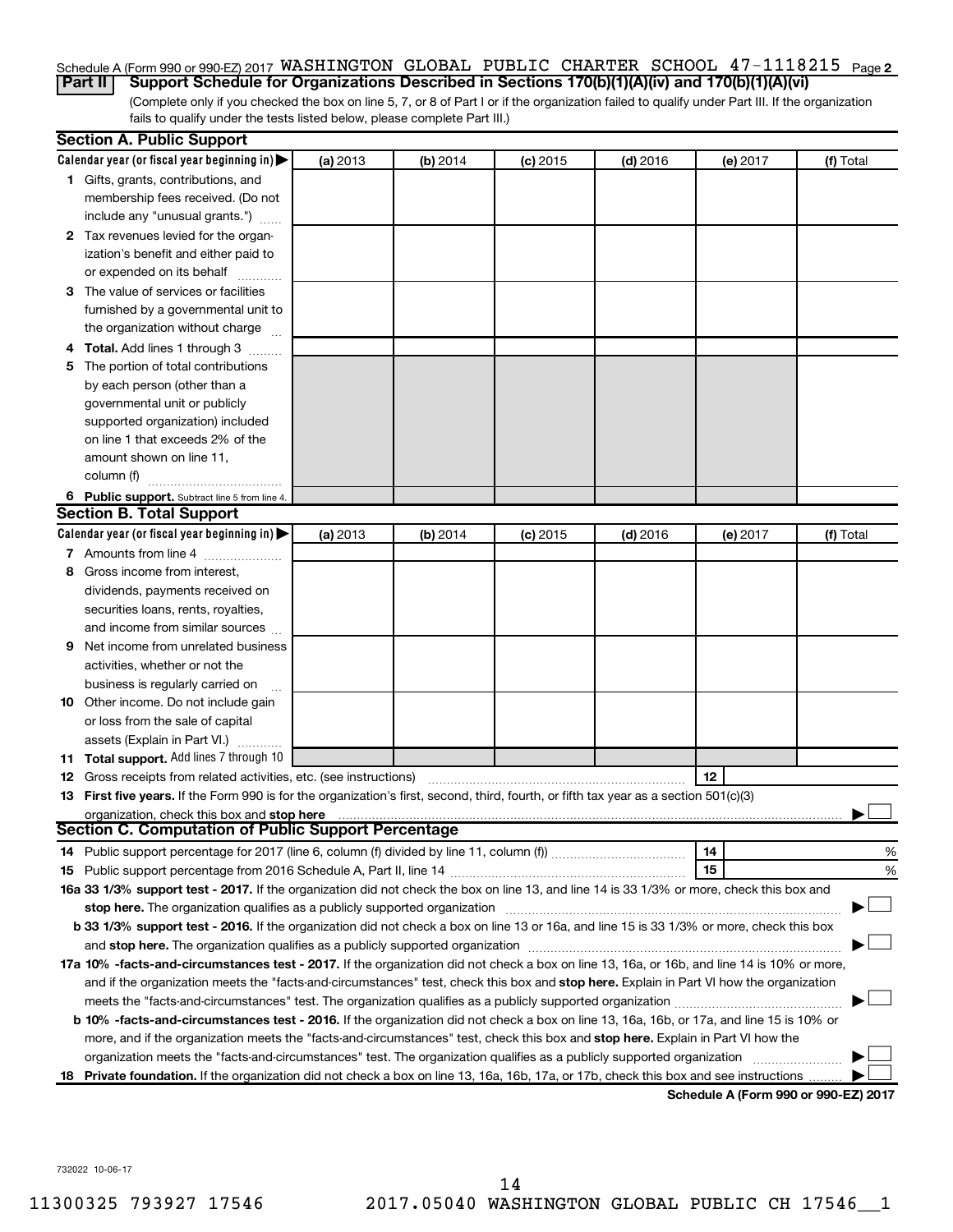## Schedule A (Form 990 or 990-EZ) 2017 WASHINGTON GLOBAL PUBLIC CHARTER SCHOOL  $\,$  47-1118215  $\,$  <sub>Page 3</sub> **Part III Support Schedule for Organizations Described in Section 509(a)(2)**

(Complete only if you checked the box on line 10 of Part I or if the organization failed to qualify under Part II. If the organization fails to qualify under the tests listed below, please complete Part II.)

| <b>Section A. Public Support</b>                                                                                                                                                                                                                                        |          |          |            |            |          |                                      |
|-------------------------------------------------------------------------------------------------------------------------------------------------------------------------------------------------------------------------------------------------------------------------|----------|----------|------------|------------|----------|--------------------------------------|
| Calendar year (or fiscal year beginning in)                                                                                                                                                                                                                             | (a) 2013 | (b) 2014 | $(c)$ 2015 | $(d)$ 2016 | (e) 2017 | (f) Total                            |
| 1 Gifts, grants, contributions, and                                                                                                                                                                                                                                     |          |          |            |            |          |                                      |
| membership fees received. (Do not                                                                                                                                                                                                                                       |          |          |            |            |          |                                      |
| include any "unusual grants.")                                                                                                                                                                                                                                          |          |          |            |            |          |                                      |
| 2 Gross receipts from admissions,<br>merchandise sold or services per-<br>formed, or facilities furnished in<br>any activity that is related to the<br>organization's tax-exempt purpose                                                                                |          |          |            |            |          |                                      |
| <b>3</b> Gross receipts from activities that                                                                                                                                                                                                                            |          |          |            |            |          |                                      |
| are not an unrelated trade or bus-                                                                                                                                                                                                                                      |          |          |            |            |          |                                      |
| iness under section 513                                                                                                                                                                                                                                                 |          |          |            |            |          |                                      |
| 4 Tax revenues levied for the organ-                                                                                                                                                                                                                                    |          |          |            |            |          |                                      |
| ization's benefit and either paid to                                                                                                                                                                                                                                    |          |          |            |            |          |                                      |
| or expended on its behalf                                                                                                                                                                                                                                               |          |          |            |            |          |                                      |
| 5 The value of services or facilities                                                                                                                                                                                                                                   |          |          |            |            |          |                                      |
| furnished by a governmental unit to                                                                                                                                                                                                                                     |          |          |            |            |          |                                      |
| the organization without charge                                                                                                                                                                                                                                         |          |          |            |            |          |                                      |
| 6 Total. Add lines 1 through 5                                                                                                                                                                                                                                          |          |          |            |            |          |                                      |
| 7a Amounts included on lines 1, 2, and                                                                                                                                                                                                                                  |          |          |            |            |          |                                      |
| 3 received from disqualified persons                                                                                                                                                                                                                                    |          |          |            |            |          |                                      |
| <b>b</b> Amounts included on lines 2 and 3 received<br>from other than disqualified persons that<br>exceed the greater of \$5,000 or 1% of the<br>amount on line 13 for the year                                                                                        |          |          |            |            |          |                                      |
| c Add lines 7a and 7b                                                                                                                                                                                                                                                   |          |          |            |            |          |                                      |
| 8 Public support. (Subtract line 7c from line 6.)                                                                                                                                                                                                                       |          |          |            |            |          |                                      |
| <b>Section B. Total Support</b>                                                                                                                                                                                                                                         |          |          |            |            |          |                                      |
| Calendar year (or fiscal year beginning in) $\blacktriangleright$                                                                                                                                                                                                       | (a) 2013 | (b) 2014 | $(c)$ 2015 | $(d)$ 2016 | (e) 2017 | (f) Total                            |
| 9 Amounts from line 6                                                                                                                                                                                                                                                   |          |          |            |            |          |                                      |
| <b>10a</b> Gross income from interest,<br>dividends, payments received on<br>securities loans, rents, royalties,<br>and income from similar sources                                                                                                                     |          |          |            |            |          |                                      |
| <b>b</b> Unrelated business taxable income                                                                                                                                                                                                                              |          |          |            |            |          |                                      |
| (less section 511 taxes) from businesses                                                                                                                                                                                                                                |          |          |            |            |          |                                      |
| acquired after June 30, 1975<br>$\overline{\phantom{a}}$                                                                                                                                                                                                                |          |          |            |            |          |                                      |
| c Add lines 10a and 10b                                                                                                                                                                                                                                                 |          |          |            |            |          |                                      |
| <b>11</b> Net income from unrelated business<br>activities not included in line 10b.<br>whether or not the business is<br>regularly carried on                                                                                                                          |          |          |            |            |          |                                      |
| <b>12</b> Other income. Do not include gain<br>or loss from the sale of capital<br>assets (Explain in Part VI.)                                                                                                                                                         |          |          |            |            |          |                                      |
| <b>13</b> Total support. (Add lines 9, 10c, 11, and 12.)                                                                                                                                                                                                                |          |          |            |            |          |                                      |
| 14 First five years. If the Form 990 is for the organization's first, second, third, fourth, or fifth tax year as a section 501(c)(3) organization,                                                                                                                     |          |          |            |            |          |                                      |
| check this box and stop here <i>macuum construction construction and stop</i> here <i>maximum construction</i> and stop here <i>macuum construction</i> and <i>stop</i> here <i>maximum construction</i> and <i>stop</i> here <i>maximum construction</i> and <i>st</i> |          |          |            |            |          |                                      |
| Section C. Computation of Public Support Percentage                                                                                                                                                                                                                     |          |          |            |            |          |                                      |
|                                                                                                                                                                                                                                                                         |          |          |            |            | 15       | %                                    |
| 16 Public support percentage from 2016 Schedule A, Part III, line 15                                                                                                                                                                                                    |          |          |            |            | 16       | %                                    |
| Section D. Computation of Investment Income Percentage                                                                                                                                                                                                                  |          |          |            |            |          |                                      |
|                                                                                                                                                                                                                                                                         |          |          |            |            | 17       | %                                    |
| 18 Investment income percentage from 2016 Schedule A, Part III, line 17                                                                                                                                                                                                 |          |          |            |            | 18       | %                                    |
| 19a 33 1/3% support tests - 2017. If the organization did not check the box on line 14, and line 15 is more than 33 1/3%, and line 17 is not                                                                                                                            |          |          |            |            |          |                                      |
| more than 33 1/3%, check this box and stop here. The organization qualifies as a publicly supported organization                                                                                                                                                        |          |          |            |            |          |                                      |
| b 33 1/3% support tests - 2016. If the organization did not check a box on line 14 or line 19a, and line 16 is more than 33 1/3%, and                                                                                                                                   |          |          |            |            |          |                                      |
| line 18 is not more than 33 1/3%, check this box and stop here. The organization qualifies as a publicly supported organization                                                                                                                                         |          |          |            |            |          |                                      |
|                                                                                                                                                                                                                                                                         |          |          |            |            |          |                                      |
| 732023 10-06-17                                                                                                                                                                                                                                                         |          |          | 15         |            |          | Schedule A (Form 990 or 990-EZ) 2017 |

11300325 793927 17546 2017.05040 WASHINGTON GLOBAL PUBLIC CH 17546\_\_1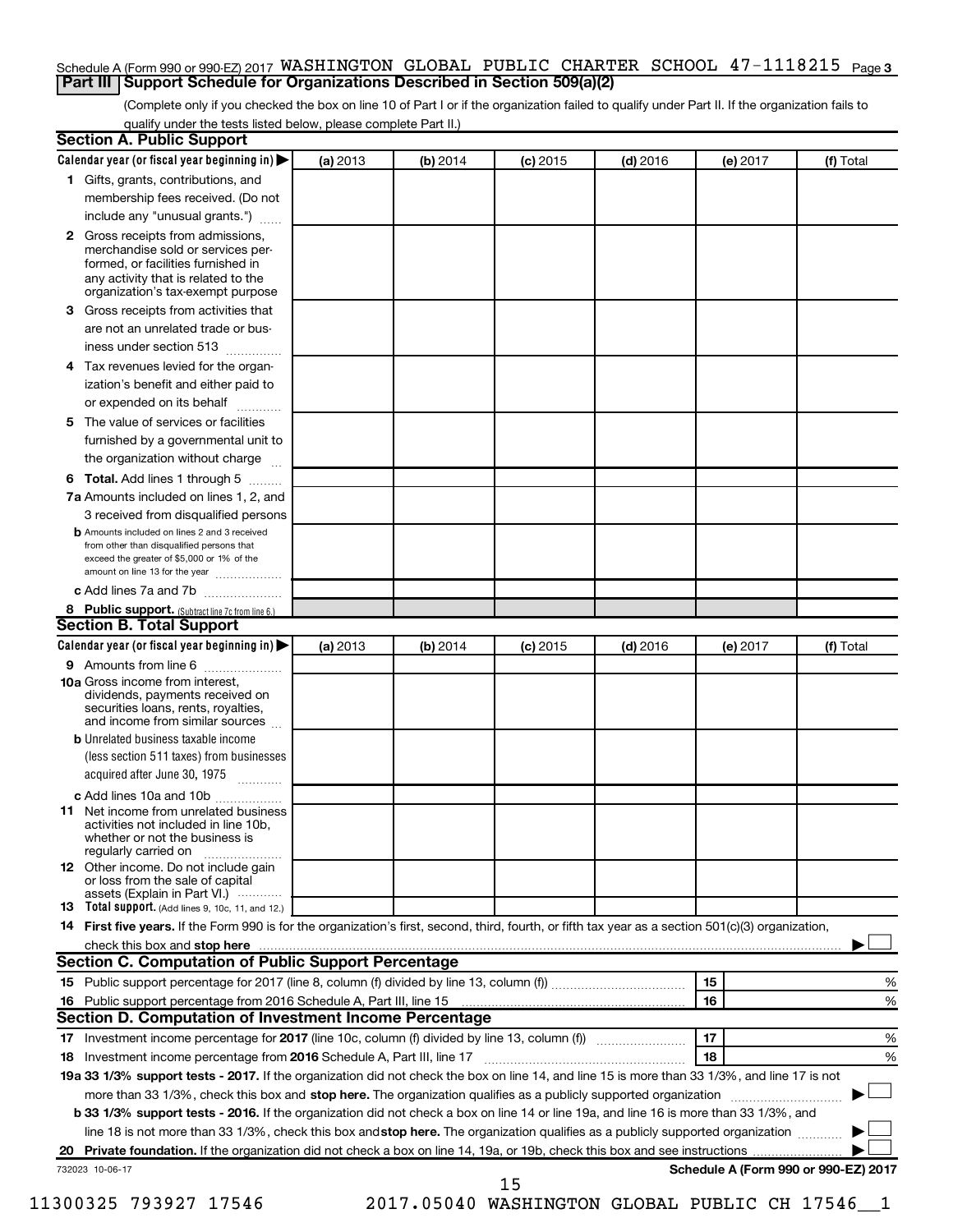## Schedule A (Form 990 or 990-EZ) 2017 WASHINGTON GLOBAL PUBLIC CHARTER SCHOOL  $\,$  47-1118215  $\,$  <sub>Page 4</sub>

# **Part IV Supporting Organizations**

(Complete only if you checked a box in line 12 on Part I. If you checked 12a of Part I, complete Sections A and B. If you checked 12b of Part I, complete Sections A and C. If you checked 12c of Part I, complete Sections A, D, and E. If you checked 12d of Part I, complete Sections A and D, and complete Part V.)

## **Section A. All Supporting Organizations**

- **1** Are all of the organization's supported organizations listed by name in the organization's governing documents? If "No," describe in Part VI how the supported organizations are designated. If designated by *class or purpose, describe the designation. If historic and continuing relationship, explain.*
- **2** Did the organization have any supported organization that does not have an IRS determination of status under section 509(a)(1) or (2)? If "Yes," explain in Part **VI** how the organization determined that the supported *organization was described in section 509(a)(1) or (2).*
- **3a** Did the organization have a supported organization described in section 501(c)(4), (5), or (6)? If "Yes," answer *(b) and (c) below.*
- **b** Did the organization confirm that each supported organization qualified under section 501(c)(4), (5), or (6) and satisfied the public support tests under section 509(a)(2)? If "Yes," describe in Part VI when and how the *organization made the determination.*
- **c** Did the organization ensure that all support to such organizations was used exclusively for section 170(c)(2)(B) purposes? If "Yes," explain in Part VI what controls the organization put in place to ensure such use.
- **4 a** *If* Was any supported organization not organized in the United States ("foreign supported organization")? *"Yes," and if you checked 12a or 12b in Part I, answer (b) and (c) below.*
- **b** Did the organization have ultimate control and discretion in deciding whether to make grants to the foreign supported organization? If "Yes," describe in Part VI how the organization had such control and discretion *despite being controlled or supervised by or in connection with its supported organizations.*
- **c** Did the organization support any foreign supported organization that does not have an IRS determination under sections 501(c)(3) and 509(a)(1) or (2)? If "Yes," explain in Part VI what controls the organization used *to ensure that all support to the foreign supported organization was used exclusively for section 170(c)(2)(B) purposes.*
- **5a** Did the organization add, substitute, or remove any supported organizations during the tax year? If "Yes," answer (b) and (c) below (if applicable). Also, provide detail in **Part VI,** including (i) the names and EIN *numbers of the supported organizations added, substituted, or removed; (ii) the reasons for each such action; (iii) the authority under the organization's organizing document authorizing such action; and (iv) how the action was accomplished (such as by amendment to the organizing document).*
- **b** Type I or Type II only. Was any added or substituted supported organization part of a class already designated in the organization's organizing document?
- **c Substitutions only.**  Was the substitution the result of an event beyond the organization's control?
- **6** Did the organization provide support (whether in the form of grants or the provision of services or facilities) to **Part VI.** support or benefit one or more of the filing organization's supported organizations? If "Yes," provide detail in anyone other than (i) its supported organizations, (ii) individuals that are part of the charitable class benefited by one or more of its supported organizations, or (iii) other supporting organizations that also
- **7** Did the organization provide a grant, loan, compensation, or other similar payment to a substantial contributor regard to a substantial contributor? If "Yes," complete Part I of Schedule L (Form 990 or 990-EZ). (defined in section 4958(c)(3)(C)), a family member of a substantial contributor, or a 35% controlled entity with
- **8** Did the organization make a loan to a disqualified person (as defined in section 4958) not described in line 7? *If "Yes," complete Part I of Schedule L (Form 990 or 990-EZ).*
- **9 a** Was the organization controlled directly or indirectly at any time during the tax year by one or more in section 509(a)(1) or (2))? If "Yes," provide detail in **Part VI.** disqualified persons as defined in section 4946 (other than foundation managers and organizations described
- **b** Did one or more disqualified persons (as defined in line 9a) hold a controlling interest in any entity in which the supporting organization had an interest? If "Yes," provide detail in Part VI.
- **c** Did a disqualified person (as defined in line 9a) have an ownership interest in, or derive any personal benefit from, assets in which the supporting organization also had an interest? If "Yes," provide detail in Part VI.
- **10 a** Was the organization subject to the excess business holdings rules of section 4943 because of section supporting organizations)? If "Yes," answer 10b below. 4943(f) (regarding certain Type II supporting organizations, and all Type III non-functionally integrated
	- **b** Did the organization have any excess business holdings in the tax year? (Use Schedule C, Form 4720, to *determine whether the organization had excess business holdings.)*

732024 10-06-17

**10b Schedule A (Form 990 or 990-EZ) 2017**

**Yes No**

**1**

**2**

**3a**

**3b**

**3c**

**4a**

**4b**

**4c**

**5a**

**5b 5c**

**6**

**7**

**8**

**9a**

**9b**

**9c**

**10a**

16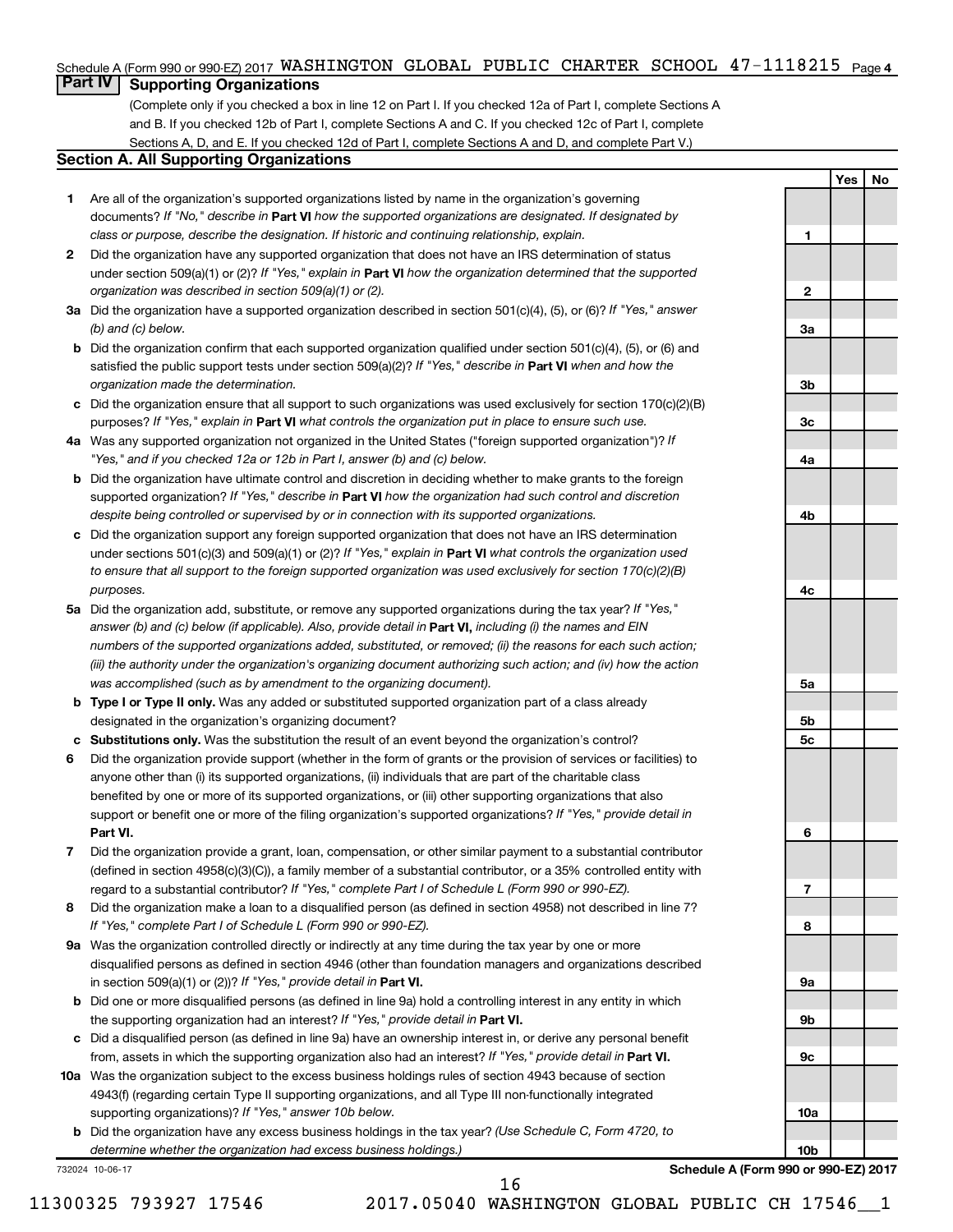#### Schedule A (Form 990 or 990-EZ) 2017 WASHINGTON GLOBAL PUBLIC CHARTER SCHOOL 4 7 – III82I5 Page 5 **Part IV Supporting Organizations** *(continued)* WASHINGTON GLOBAL PUBLIC CHARTER SCHOOL 47-1118215

|    |                                                                                                                                                                              |              | Yes | <b>No</b> |
|----|------------------------------------------------------------------------------------------------------------------------------------------------------------------------------|--------------|-----|-----------|
| 11 | Has the organization accepted a gift or contribution from any of the following persons?                                                                                      |              |     |           |
|    | a A person who directly or indirectly controls, either alone or together with persons described in (b) and (c)                                                               |              |     |           |
|    | below, the governing body of a supported organization?                                                                                                                       | 11a          |     |           |
|    | <b>b</b> A family member of a person described in (a) above?                                                                                                                 | 11b          |     |           |
|    | c A 35% controlled entity of a person described in (a) or (b) above? If "Yes" to a, b, or c, provide detail in Part VI.<br><b>Section B. Type I Supporting Organizations</b> | 11c          |     |           |
|    |                                                                                                                                                                              |              |     |           |
|    |                                                                                                                                                                              |              | Yes | <b>No</b> |
| 1. | Did the directors, trustees, or membership of one or more supported organizations have the power to                                                                          |              |     |           |
|    | regularly appoint or elect at least a majority of the organization's directors or trustees at all times during the                                                           |              |     |           |
|    | tax year? If "No," describe in Part VI how the supported organization(s) effectively operated, supervised, or                                                                |              |     |           |
|    | controlled the organization's activities. If the organization had more than one supported organization,                                                                      |              |     |           |
|    | describe how the powers to appoint and/or remove directors or trustees were allocated among the supported                                                                    |              |     |           |
|    | organizations and what conditions or restrictions, if any, applied to such powers during the tax year.                                                                       | 1            |     |           |
| 2  | Did the organization operate for the benefit of any supported organization other than the supported                                                                          |              |     |           |
|    | organization(s) that operated, supervised, or controlled the supporting organization? If "Yes," explain in                                                                   |              |     |           |
|    | Part VI how providing such benefit carried out the purposes of the supported organization(s) that operated,                                                                  |              |     |           |
|    | supervised, or controlled the supporting organization.                                                                                                                       | $\mathbf{2}$ |     |           |
|    | <b>Section C. Type II Supporting Organizations</b>                                                                                                                           |              |     |           |
|    |                                                                                                                                                                              |              | Yes | <b>No</b> |
| 1. | Were a majority of the organization's directors or trustees during the tax year also a majority of the directors                                                             |              |     |           |
|    | or trustees of each of the organization's supported organization(s)? If "No," describe in Part VI how control                                                                |              |     |           |
|    | or management of the supporting organization was vested in the same persons that controlled or managed                                                                       |              |     |           |
|    | the supported organization(s).                                                                                                                                               | 1            |     |           |
|    | <b>Section D. All Type III Supporting Organizations</b>                                                                                                                      |              |     |           |
|    |                                                                                                                                                                              |              | Yes | <b>No</b> |
| 1. | Did the organization provide to each of its supported organizations, by the last day of the fifth month of the                                                               |              |     |           |
|    | organization's tax year, (i) a written notice describing the type and amount of support provided during the prior tax                                                        |              |     |           |
|    | year, (ii) a copy of the Form 990 that was most recently filed as of the date of notification, and (iii) copies of the                                                       |              |     |           |
|    | organization's governing documents in effect on the date of notification, to the extent not previously provided?                                                             | 1            |     |           |
| 2  | Were any of the organization's officers, directors, or trustees either (i) appointed or elected by the supported                                                             |              |     |           |
|    | organization(s) or (ii) serving on the governing body of a supported organization? If "No," explain in <b>Part VI</b> how                                                    |              |     |           |
|    | the organization maintained a close and continuous working relationship with the supported organization(s).                                                                  | 2            |     |           |
| 3  | By reason of the relationship described in (2), did the organization's supported organizations have a                                                                        |              |     |           |
|    | significant voice in the organization's investment policies and in directing the use of the organization's                                                                   |              |     |           |
|    | income or assets at all times during the tax year? If "Yes," describe in Part VI the role the organization's                                                                 |              |     |           |
|    | supported organizations played in this regard.                                                                                                                               | 3            |     |           |
|    | Section E. Type III Functionally Integrated Supporting Organizations                                                                                                         |              |     |           |
| 1  | Check the box next to the method that the organization used to satisfy the Integral Part Test during the yealsee instructions).                                              |              |     |           |
| а  | The organization satisfied the Activities Test. Complete line 2 below.                                                                                                       |              |     |           |
| b  | The organization is the parent of each of its supported organizations. Complete line 3 below.                                                                                |              |     |           |
| с  | The organization supported a governmental entity. Describe in Part VI how you supported a government entity (see instructions).                                              |              |     |           |
| 2  | Activities Test. Answer (a) and (b) below.                                                                                                                                   |              | Yes | No        |
| а  | Did substantially all of the organization's activities during the tax year directly further the exempt purposes of                                                           |              |     |           |
|    | the supported organization(s) to which the organization was responsive? If "Yes," then in Part VI identify                                                                   |              |     |           |
|    | those supported organizations and explain how these activities directly furthered their exempt purposes,                                                                     |              |     |           |
|    | how the organization was responsive to those supported organizations, and how the organization determined                                                                    |              |     |           |
|    | that these activities constituted substantially all of its activities.                                                                                                       | 2a           |     |           |
| b  | Did the activities described in (a) constitute activities that, but for the organization's involvement, one or more                                                          |              |     |           |
|    | of the organization's supported organization(s) would have been engaged in? If "Yes," explain in Part VI the                                                                 |              |     |           |
|    | reasons for the organization's position that its supported organization(s) would have engaged in these                                                                       |              |     |           |
|    | activities but for the organization's involvement.                                                                                                                           | 2b           |     |           |
| з  | Parent of Supported Organizations. Answer (a) and (b) below.                                                                                                                 |              |     |           |
|    | a Did the organization have the power to regularly appoint or elect a majority of the officers, directors, or                                                                |              |     |           |
|    | trustees of each of the supported organizations? Provide details in Part VI.                                                                                                 | 3a           |     |           |
|    | <b>b</b> Did the organization exercise a substantial degree of direction over the policies, programs, and activities of each                                                 |              |     |           |
|    | of its supported organizations? If "Yes," describe in Part VI the role played by the organization in this regard.                                                            | 3b           |     |           |
|    | Schedule A (Form 990 or 990-EZ) 2017                                                                                                                                         |              |     |           |
|    | 732025 10-06-17                                                                                                                                                              |              |     |           |

11300325 793927 17546 2017.05040 WASHINGTON GLOBAL PUBLIC CH 17546\_\_1 17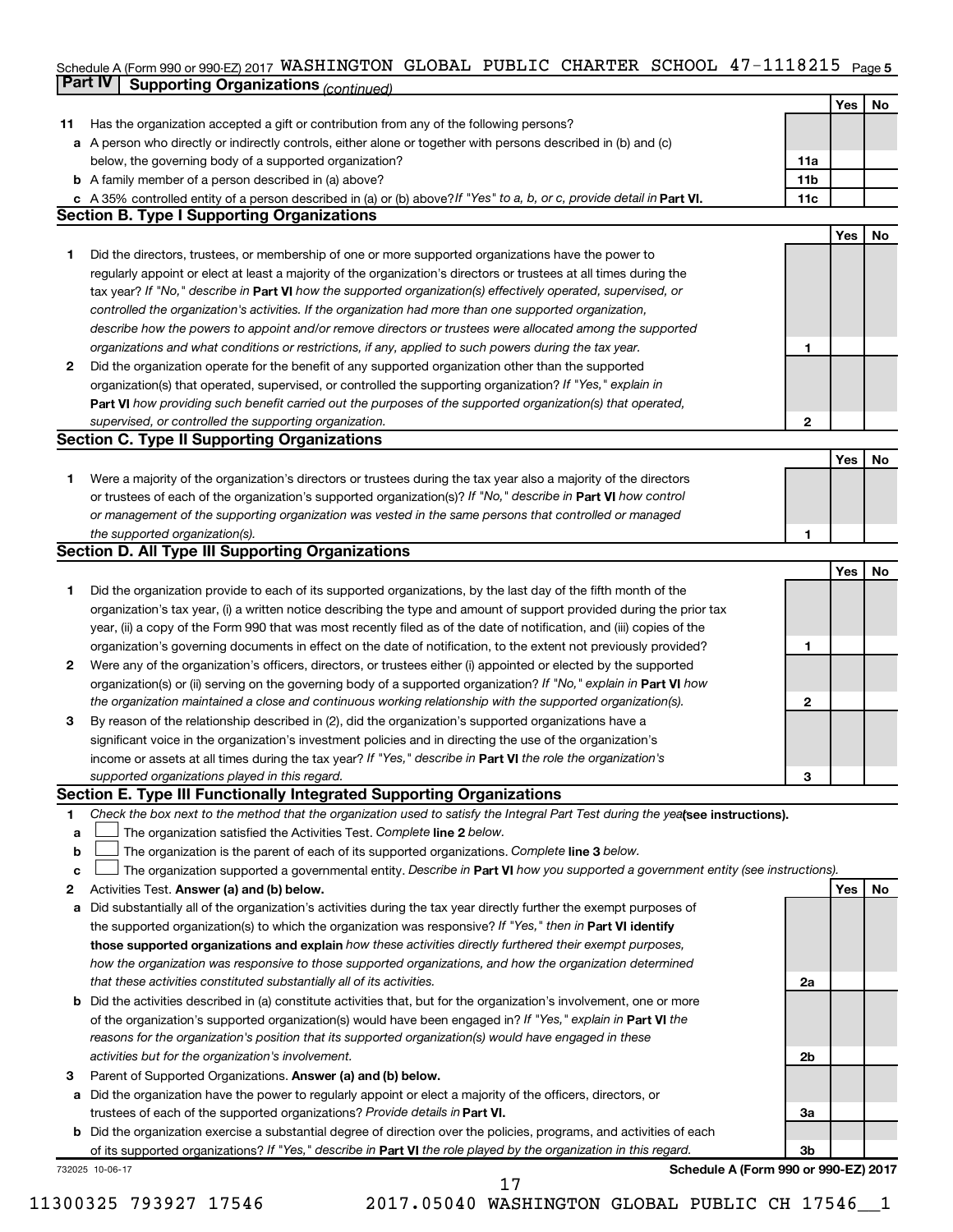# Schedule A (Form 990 or 990-EZ) 2017 WASHINGTON GLOBAL PUBLIC CHARTER SCHOOL  $47-1118215$  Page 6 **Part V Type III Non-Functionally Integrated 509(a)(3) Supporting Organizations**

1 **Letter See instructions.** All Check here if the organization satisfied the Integral Part Test as a qualifying trust on Nov. 20, 1970 (explain in Part VI.) See instructions. All other Type III non-functionally integrated supporting organizations must complete Sections A through E.

|                                         | Section A - Adjusted Net Income                                              |                | (A) Prior Year | (B) Current Year<br>(optional) |
|-----------------------------------------|------------------------------------------------------------------------------|----------------|----------------|--------------------------------|
| 1                                       | Net short-term capital gain                                                  | 1              |                |                                |
| 2                                       | Recoveries of prior-year distributions                                       | $\mathbf{2}$   |                |                                |
| З                                       | Other gross income (see instructions)                                        | 3              |                |                                |
| 4                                       | Add lines 1 through 3                                                        | 4              |                |                                |
| 5                                       | Depreciation and depletion                                                   | 5              |                |                                |
| 6                                       | Portion of operating expenses paid or incurred for production or             |                |                |                                |
|                                         | collection of gross income or for management, conservation, or               |                |                |                                |
|                                         | maintenance of property held for production of income (see instructions)     | 6              |                |                                |
| 7                                       | Other expenses (see instructions)                                            | $\overline{7}$ |                |                                |
| 8                                       | Adjusted Net Income (subtract lines 5, 6, and 7 from line 4)                 | 8              |                |                                |
| <b>Section B - Minimum Asset Amount</b> |                                                                              |                | (A) Prior Year | (B) Current Year<br>(optional) |
| 1.                                      | Aggregate fair market value of all non-exempt-use assets (see                |                |                |                                |
|                                         | instructions for short tax year or assets held for part of year):            |                |                |                                |
|                                         | <b>a</b> Average monthly value of securities                                 | 1a             |                |                                |
|                                         | <b>b</b> Average monthly cash balances                                       | 1 <sub>b</sub> |                |                                |
|                                         | c Fair market value of other non-exempt-use assets                           | 1 <sub>c</sub> |                |                                |
|                                         | d Total (add lines 1a, 1b, and 1c)                                           | 1d             |                |                                |
|                                         | e Discount claimed for blockage or other                                     |                |                |                                |
|                                         | factors (explain in detail in <b>Part VI</b> ):                              |                |                |                                |
| 2                                       | Acquisition indebtedness applicable to non-exempt-use assets                 | $\mathbf{2}$   |                |                                |
| 3                                       | Subtract line 2 from line 1d                                                 | 3              |                |                                |
| 4                                       | Cash deemed held for exempt use. Enter 1-1/2% of line 3 (for greater amount, |                |                |                                |
|                                         | see instructions)                                                            | 4              |                |                                |
| 5                                       | Net value of non-exempt-use assets (subtract line 4 from line 3)             | 5              |                |                                |
| 6                                       | Multiply line 5 by .035                                                      | 6              |                |                                |
| 7                                       | Recoveries of prior-year distributions                                       | $\overline{7}$ |                |                                |
| 8                                       | Minimum Asset Amount (add line 7 to line 6)                                  | 8              |                |                                |
|                                         | <b>Section C - Distributable Amount</b>                                      |                |                | <b>Current Year</b>            |
| 1                                       | Adjusted net income for prior year (from Section A, line 8, Column A)        | 1              |                |                                |
| 2                                       | Enter 85% of line 1                                                          | $\mathbf{2}$   |                |                                |
| 3                                       | Minimum asset amount for prior year (from Section B, line 8, Column A)       | 3              |                |                                |
| 4                                       | Enter greater of line 2 or line 3                                            | 4              |                |                                |
| 5                                       | Income tax imposed in prior year                                             | 5              |                |                                |
| 6                                       | <b>Distributable Amount.</b> Subtract line 5 from line 4, unless subject to  |                |                |                                |
|                                         | emergency temporary reduction (see instructions)                             | 6              |                |                                |
|                                         |                                                                              |                |                |                                |

**7** Check here if the current year is the organization's first as a non-functionally integrated Type III supporting organization (see † instructions).

**Schedule A (Form 990 or 990-EZ) 2017**

732026 10-06-17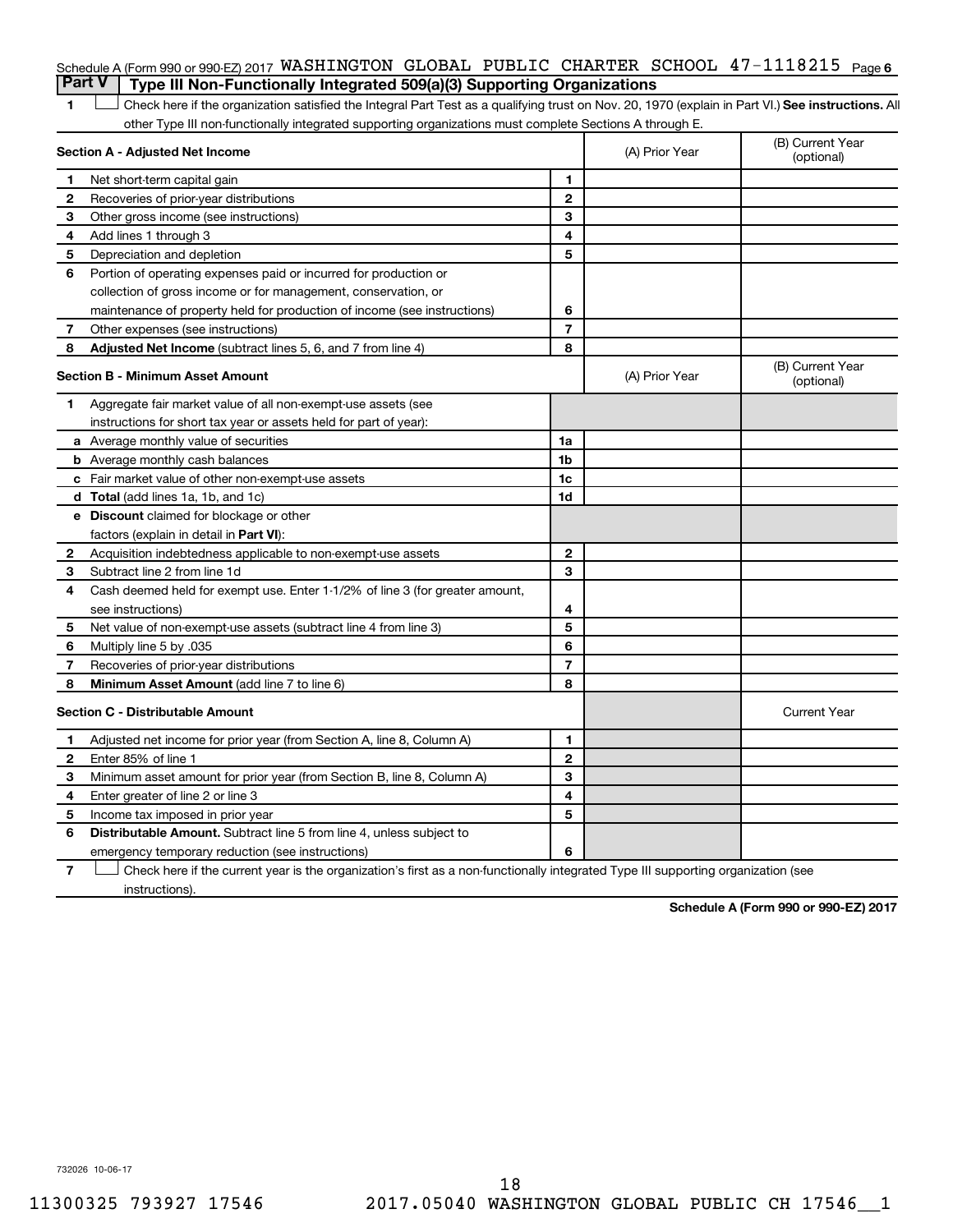#### **7** Schedule A (Form 990 or 990-EZ) 2017 Page WASHINGTON GLOBAL PUBLIC CHARTER SCHOOL 47-1118215

| <b>Part V</b> | Type III Non-Functionally Integrated 509(a)(3) Supporting Organizations (continued)        |                                    |                                               |                                                         |  |  |  |  |  |  |
|---------------|--------------------------------------------------------------------------------------------|------------------------------------|-----------------------------------------------|---------------------------------------------------------|--|--|--|--|--|--|
|               | <b>Current Year</b><br><b>Section D - Distributions</b>                                    |                                    |                                               |                                                         |  |  |  |  |  |  |
| 1             | Amounts paid to supported organizations to accomplish exempt purposes                      |                                    |                                               |                                                         |  |  |  |  |  |  |
| $\mathbf{2}$  | Amounts paid to perform activity that directly furthers exempt purposes of supported       |                                    |                                               |                                                         |  |  |  |  |  |  |
|               | organizations, in excess of income from activity                                           |                                    |                                               |                                                         |  |  |  |  |  |  |
| 3             | Administrative expenses paid to accomplish exempt purposes of supported organizations      |                                    |                                               |                                                         |  |  |  |  |  |  |
| 4             | Amounts paid to acquire exempt-use assets                                                  |                                    |                                               |                                                         |  |  |  |  |  |  |
| 5             | Qualified set-aside amounts (prior IRS approval required)                                  |                                    |                                               |                                                         |  |  |  |  |  |  |
| 6             | Other distributions (describe in <b>Part VI</b> ). See instructions.                       |                                    |                                               |                                                         |  |  |  |  |  |  |
| 7             | Total annual distributions. Add lines 1 through 6.                                         |                                    |                                               |                                                         |  |  |  |  |  |  |
| 8             | Distributions to attentive supported organizations to which the organization is responsive |                                    |                                               |                                                         |  |  |  |  |  |  |
|               | (provide details in Part VI). See instructions.                                            |                                    |                                               |                                                         |  |  |  |  |  |  |
| 9             | Distributable amount for 2017 from Section C, line 6                                       |                                    |                                               |                                                         |  |  |  |  |  |  |
| 10            | Line 8 amount divided by line 9 amount                                                     |                                    |                                               |                                                         |  |  |  |  |  |  |
|               | Section E - Distribution Allocations (see instructions)                                    | (i)<br><b>Excess Distributions</b> | (ii)<br><b>Underdistributions</b><br>Pre-2017 | (iii)<br><b>Distributable</b><br><b>Amount for 2017</b> |  |  |  |  |  |  |
| 1             | Distributable amount for 2017 from Section C, line 6                                       |                                    |                                               |                                                         |  |  |  |  |  |  |
| $\mathbf{2}$  | Underdistributions, if any, for years prior to 2017 (reason-                               |                                    |                                               |                                                         |  |  |  |  |  |  |
|               | able cause required- explain in Part VI). See instructions.                                |                                    |                                               |                                                         |  |  |  |  |  |  |
| 3             | Excess distributions carryover, if any, to 2017                                            |                                    |                                               |                                                         |  |  |  |  |  |  |
| a             |                                                                                            |                                    |                                               |                                                         |  |  |  |  |  |  |
|               | <b>b</b> From 2013                                                                         |                                    |                                               |                                                         |  |  |  |  |  |  |
|               | c From 2014                                                                                |                                    |                                               |                                                         |  |  |  |  |  |  |
|               | d From 2015                                                                                |                                    |                                               |                                                         |  |  |  |  |  |  |
|               | e From 2016                                                                                |                                    |                                               |                                                         |  |  |  |  |  |  |
|               | f Total of lines 3a through e                                                              |                                    |                                               |                                                         |  |  |  |  |  |  |
|               | <b>g</b> Applied to underdistributions of prior years                                      |                                    |                                               |                                                         |  |  |  |  |  |  |
|               | h Applied to 2017 distributable amount                                                     |                                    |                                               |                                                         |  |  |  |  |  |  |
| Ť.            | Carryover from 2012 not applied (see instructions)                                         |                                    |                                               |                                                         |  |  |  |  |  |  |
|               | Remainder. Subtract lines 3g, 3h, and 3i from 3f.                                          |                                    |                                               |                                                         |  |  |  |  |  |  |
| 4             | Distributions for 2017 from Section D,                                                     |                                    |                                               |                                                         |  |  |  |  |  |  |
|               | line $7:$                                                                                  |                                    |                                               |                                                         |  |  |  |  |  |  |
|               | a Applied to underdistributions of prior years                                             |                                    |                                               |                                                         |  |  |  |  |  |  |
|               | <b>b</b> Applied to 2017 distributable amount                                              |                                    |                                               |                                                         |  |  |  |  |  |  |
| с             | Remainder. Subtract lines 4a and 4b from 4.                                                |                                    |                                               |                                                         |  |  |  |  |  |  |
| 5             | Remaining underdistributions for years prior to 2017, if                                   |                                    |                                               |                                                         |  |  |  |  |  |  |
|               | any. Subtract lines 3g and 4a from line 2. For result greater                              |                                    |                                               |                                                         |  |  |  |  |  |  |
|               | than zero, explain in Part VI. See instructions.                                           |                                    |                                               |                                                         |  |  |  |  |  |  |
| 6             | Remaining underdistributions for 2017. Subtract lines 3h                                   |                                    |                                               |                                                         |  |  |  |  |  |  |
|               | and 4b from line 1. For result greater than zero, explain in                               |                                    |                                               |                                                         |  |  |  |  |  |  |
|               | <b>Part VI.</b> See instructions.                                                          |                                    |                                               |                                                         |  |  |  |  |  |  |
| $\mathbf{7}$  | Excess distributions carryover to 2018. Add lines 3j                                       |                                    |                                               |                                                         |  |  |  |  |  |  |
|               | and 4c.                                                                                    |                                    |                                               |                                                         |  |  |  |  |  |  |
| 8             | Breakdown of line 7:                                                                       |                                    |                                               |                                                         |  |  |  |  |  |  |
|               | a Excess from 2013                                                                         |                                    |                                               |                                                         |  |  |  |  |  |  |
|               | <b>b</b> Excess from 2014                                                                  |                                    |                                               |                                                         |  |  |  |  |  |  |
|               | c Excess from 2015                                                                         |                                    |                                               |                                                         |  |  |  |  |  |  |
|               | d Excess from 2016                                                                         |                                    |                                               |                                                         |  |  |  |  |  |  |
|               | e Excess from 2017                                                                         |                                    |                                               |                                                         |  |  |  |  |  |  |

**Schedule A (Form 990 or 990-EZ) 2017**

732027 10-06-17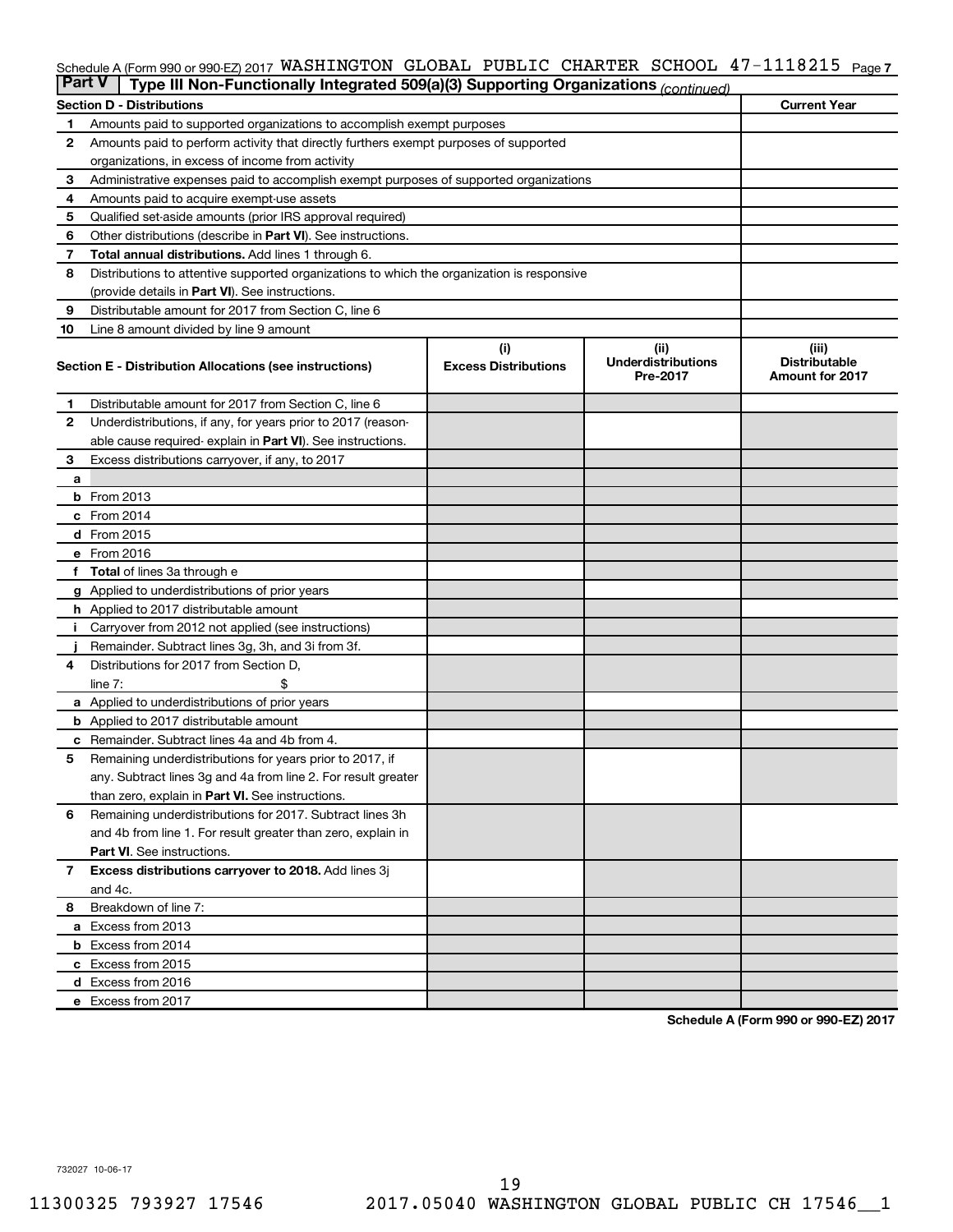| <b>Part VI</b>  | Schedule A (Form 990 or 990-EZ) 2017 WASHINGTON GLOBAL PUBLIC CHARTER SCHOOL 47-1118215 Page 8<br>Supplemental Information. Provide the explanations required by Part II, line 10; Part II, line 17a or 17b; Part III, line 12;<br>Part IV, Section A, lines 1, 2, 3b, 3c, 4b, 4c, 5a, 6, 9a, 9b, 9c, 11a, 11b, and 11c; Part IV, Section B, lines 1 and 2; Part IV, Section C,<br>line 1; Part IV, Section D, lines 2 and 3; Part IV, Section E, lines 1c, 2a, 2b, 3a, and 3b; Part V, line 1; Part V, Section B, line 1e; Part V, |  |    |  |                                              |     |
|-----------------|-------------------------------------------------------------------------------------------------------------------------------------------------------------------------------------------------------------------------------------------------------------------------------------------------------------------------------------------------------------------------------------------------------------------------------------------------------------------------------------------------------------------------------------|--|----|--|----------------------------------------------|-----|
|                 | Section D, lines 5, 6, and 8; and Part V, Section E, lines 2, 5, and 6. Also complete this part for any additional information.<br>(See instructions.)                                                                                                                                                                                                                                                                                                                                                                              |  |    |  |                                              |     |
|                 |                                                                                                                                                                                                                                                                                                                                                                                                                                                                                                                                     |  |    |  |                                              |     |
|                 |                                                                                                                                                                                                                                                                                                                                                                                                                                                                                                                                     |  |    |  |                                              |     |
|                 |                                                                                                                                                                                                                                                                                                                                                                                                                                                                                                                                     |  |    |  |                                              |     |
|                 |                                                                                                                                                                                                                                                                                                                                                                                                                                                                                                                                     |  |    |  |                                              |     |
|                 |                                                                                                                                                                                                                                                                                                                                                                                                                                                                                                                                     |  |    |  |                                              |     |
|                 |                                                                                                                                                                                                                                                                                                                                                                                                                                                                                                                                     |  |    |  |                                              |     |
|                 |                                                                                                                                                                                                                                                                                                                                                                                                                                                                                                                                     |  |    |  |                                              |     |
|                 |                                                                                                                                                                                                                                                                                                                                                                                                                                                                                                                                     |  |    |  |                                              |     |
|                 |                                                                                                                                                                                                                                                                                                                                                                                                                                                                                                                                     |  |    |  |                                              |     |
|                 |                                                                                                                                                                                                                                                                                                                                                                                                                                                                                                                                     |  |    |  |                                              |     |
|                 |                                                                                                                                                                                                                                                                                                                                                                                                                                                                                                                                     |  |    |  |                                              |     |
|                 |                                                                                                                                                                                                                                                                                                                                                                                                                                                                                                                                     |  |    |  |                                              |     |
|                 |                                                                                                                                                                                                                                                                                                                                                                                                                                                                                                                                     |  |    |  |                                              |     |
|                 |                                                                                                                                                                                                                                                                                                                                                                                                                                                                                                                                     |  |    |  |                                              |     |
|                 |                                                                                                                                                                                                                                                                                                                                                                                                                                                                                                                                     |  |    |  |                                              |     |
|                 |                                                                                                                                                                                                                                                                                                                                                                                                                                                                                                                                     |  |    |  |                                              |     |
|                 |                                                                                                                                                                                                                                                                                                                                                                                                                                                                                                                                     |  |    |  |                                              |     |
|                 |                                                                                                                                                                                                                                                                                                                                                                                                                                                                                                                                     |  |    |  |                                              |     |
|                 |                                                                                                                                                                                                                                                                                                                                                                                                                                                                                                                                     |  |    |  |                                              |     |
|                 |                                                                                                                                                                                                                                                                                                                                                                                                                                                                                                                                     |  |    |  |                                              |     |
|                 |                                                                                                                                                                                                                                                                                                                                                                                                                                                                                                                                     |  |    |  |                                              |     |
|                 |                                                                                                                                                                                                                                                                                                                                                                                                                                                                                                                                     |  |    |  |                                              |     |
|                 |                                                                                                                                                                                                                                                                                                                                                                                                                                                                                                                                     |  |    |  |                                              |     |
|                 |                                                                                                                                                                                                                                                                                                                                                                                                                                                                                                                                     |  |    |  |                                              |     |
|                 |                                                                                                                                                                                                                                                                                                                                                                                                                                                                                                                                     |  |    |  |                                              |     |
|                 |                                                                                                                                                                                                                                                                                                                                                                                                                                                                                                                                     |  |    |  |                                              |     |
|                 |                                                                                                                                                                                                                                                                                                                                                                                                                                                                                                                                     |  |    |  |                                              |     |
|                 |                                                                                                                                                                                                                                                                                                                                                                                                                                                                                                                                     |  |    |  |                                              |     |
|                 |                                                                                                                                                                                                                                                                                                                                                                                                                                                                                                                                     |  |    |  |                                              |     |
|                 |                                                                                                                                                                                                                                                                                                                                                                                                                                                                                                                                     |  |    |  |                                              |     |
|                 |                                                                                                                                                                                                                                                                                                                                                                                                                                                                                                                                     |  |    |  |                                              |     |
|                 |                                                                                                                                                                                                                                                                                                                                                                                                                                                                                                                                     |  |    |  |                                              |     |
|                 |                                                                                                                                                                                                                                                                                                                                                                                                                                                                                                                                     |  |    |  |                                              |     |
|                 |                                                                                                                                                                                                                                                                                                                                                                                                                                                                                                                                     |  |    |  |                                              |     |
|                 |                                                                                                                                                                                                                                                                                                                                                                                                                                                                                                                                     |  |    |  |                                              |     |
| 732028 10-06-17 |                                                                                                                                                                                                                                                                                                                                                                                                                                                                                                                                     |  |    |  | Schedule A (Form 990 or 990-EZ) 2017         |     |
|                 | 300325 793927 17546                                                                                                                                                                                                                                                                                                                                                                                                                                                                                                                 |  | 20 |  | 2017 05040 WASHINGTON CLOBAL DURLIC CH 17546 | - 1 |

11300325 793927 17546 2017.05040 WASHINGTON GLOBAL PUBLIC CH 17546\_\_1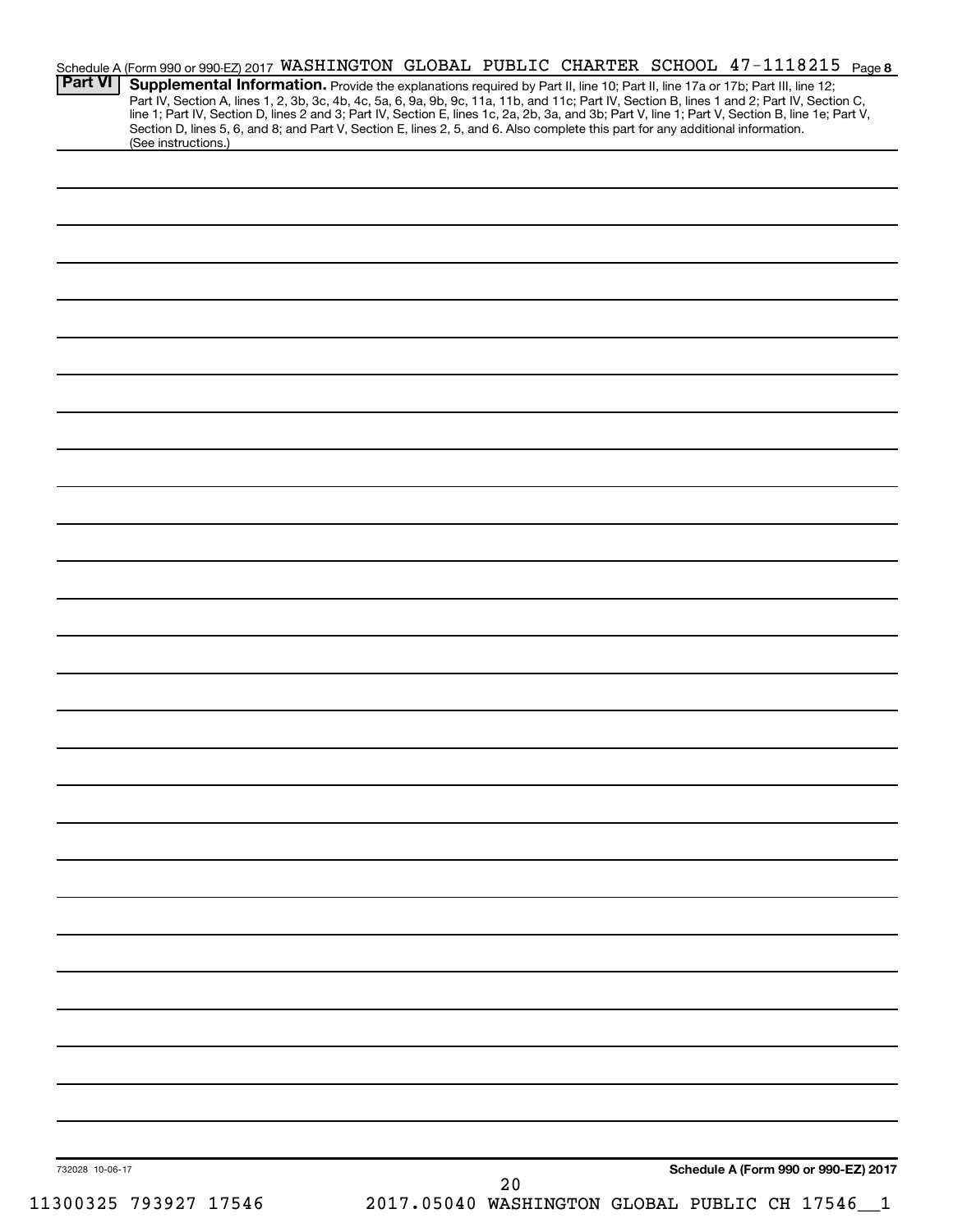Department of the Treasury Internal Revenue Service **(Form 990, 990-EZ,**

# \*\* PUBLIC DISCLOSURE COPY \*\*

# **Schedule B Schedule of Contributors**

**or 990-PF) | Attach to Form 990, Form 990-EZ, or Form 990-PF. | Go to www.irs.gov/Form990 for the latest information.** OMB No. 1545-0047

# **2017**

**Name of the organization Employer identification number**

|                                       | WASHINGTON GLOBAL PUBLIC CHARTER SCHOOL |  |  |
|---------------------------------------|-----------------------------------------|--|--|
| <b>Organization type</b> (check one): |                                         |  |  |

47-1118215

| Filers of:         | Section:                                                                           |
|--------------------|------------------------------------------------------------------------------------|
| Form 990 or 990-EZ | $\lfloor x \rfloor$ 501(c)( 3) (enter number) organization                         |
|                    | $4947(a)(1)$ nonexempt charitable trust <b>not</b> treated as a private foundation |
|                    | 527 political organization                                                         |
| Form 990-PF        | 501(c)(3) exempt private foundation                                                |
|                    | 4947(a)(1) nonexempt charitable trust treated as a private foundation              |
|                    | 501(c)(3) taxable private foundation                                               |

Check if your organization is covered by the General Rule or a Special Rule. **Note:**  Only a section 501(c)(7), (8), or (10) organization can check boxes for both the General Rule and a Special Rule. See instructions.

### **General Rule**

**K** For an organization filing Form 990, 990-EZ, or 990-PF that received, during the year, contributions totaling \$5,000 or more (in money or property) from any one contributor. Complete Parts I and II. See instructions for determining a contributor's total contributions.

### **Special Rules**

 $\Box$ 

any one contributor, during the year, total contributions of the greater of (1) \$5,000; or (2) 2% of the amount on (i) Form 990, Part VIII, line 1h; For an organization described in section 501(c)(3) filing Form 990 or 990-EZ that met the 33 1/3% support test of the regulations under sections 509(a)(1) and 170(b)(1)(A)(vi), that checked Schedule A (Form 990 or 990-EZ), Part II, line 13, 16a, or 16b, and that received from or (ii) Form 990-EZ, line 1. Complete Parts I and II.  $\Box$ 

year, total contributions of more than \$1,000 *exclusively* for religious, charitable, scientific, literary, or educational purposes, or for For an organization described in section 501(c)(7), (8), or (10) filing Form 990 or 990-EZ that received from any one contributor, during the the prevention of cruelty to children or animals. Complete Parts I, II, and III.  $\Box$ 

purpose. Don't complete any of the parts unless the General Rule applies to this organization because it received nonexclusively year, contributions exclusively for religious, charitable, etc., purposes, but no such contributions totaled more than \$1,000. If this box is checked, enter here the total contributions that were received during the year for an exclusively religious, charitable, etc., For an organization described in section 501(c)(7), (8), or (10) filing Form 990 or 990-EZ that received from any one contributor, during the religious, charitable, etc., contributions totaling \$5,000 or more during the year  $\ldots$  $\ldots$  $\ldots$  $\ldots$  $\ldots$  $\ldots$ 

**Caution:**  An organization that isn't covered by the General Rule and/or the Special Rules doesn't file Schedule B (Form 990, 990-EZ, or 990-PF),  **must** but it answer "No" on Part IV, line 2, of its Form 990; or check the box on line H of its Form 990-EZ or on its Form 990-PF, Part I, line 2, to certify that it doesn't meet the filing requirements of Schedule B (Form 990, 990-EZ, or 990-PF).

LHA For Paperwork Reduction Act Notice, see the instructions for Form 990, 990-EZ, or 990-PF. Schedule B (Form 990, 990-EZ, or 990-PF) (2017)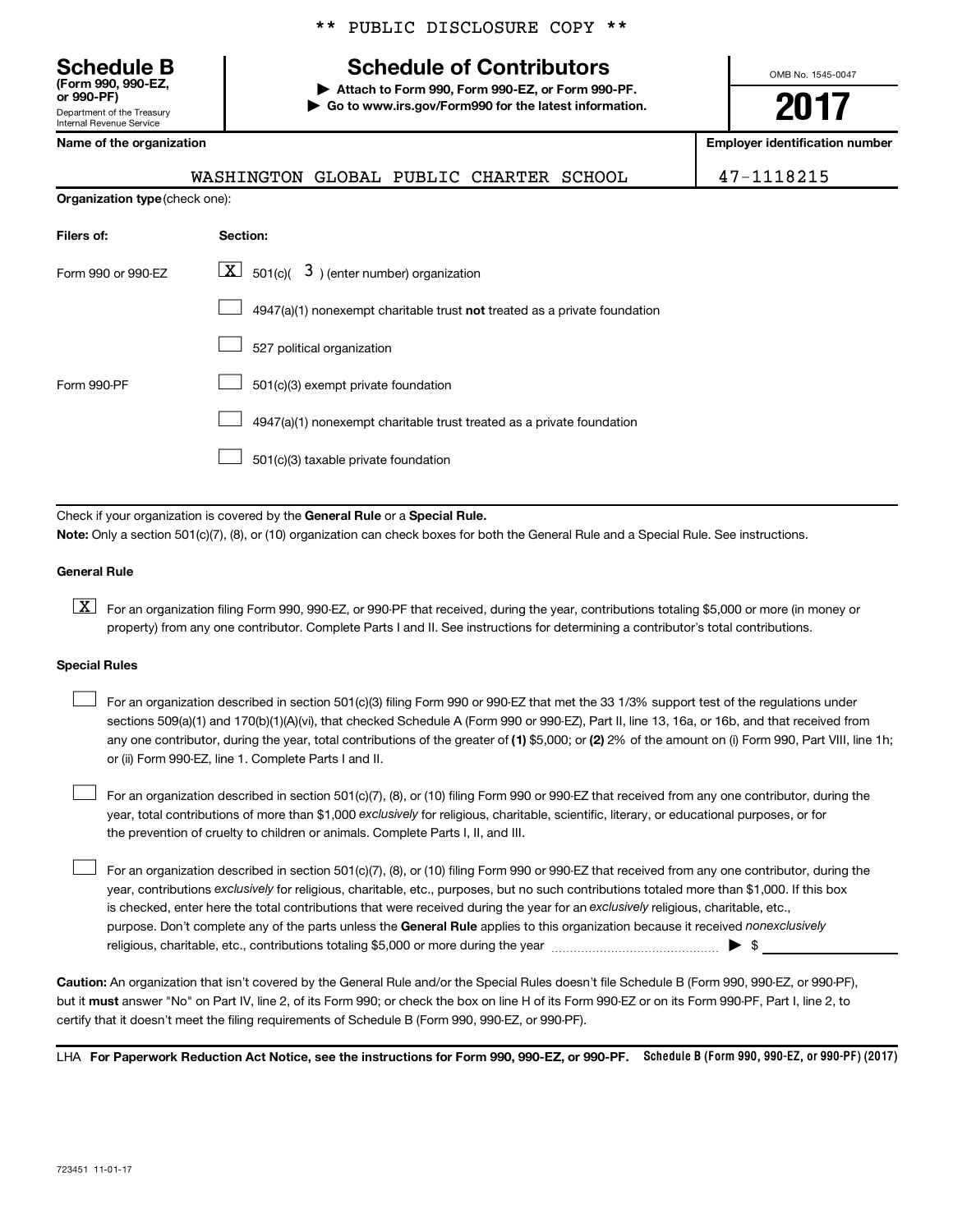**Name of organization Employer identification number**

# WASHINGTON GLOBAL PUBLIC CHARTER SCHOOL 47-1118215

| Part I          | <b>Contributors</b> (see instructions). Use duplicate copies of Part I if additional space is needed. |                                   |                                                                                                             |
|-----------------|-------------------------------------------------------------------------------------------------------|-----------------------------------|-------------------------------------------------------------------------------------------------------------|
| (a)<br>No.      | (b)<br>Name, address, and ZIP + 4                                                                     | (c)<br><b>Total contributions</b> | (d)<br>Type of contribution                                                                                 |
| 1               |                                                                                                       | 531,599.<br>\$                    | $\overline{\mathbf{X}}$<br>Person<br>Payroll<br>Noncash<br>(Complete Part II for<br>noncash contributions.) |
| (a)<br>No.      | (b)<br>Name, address, and ZIP + 4                                                                     | (c)<br><b>Total contributions</b> | (d)<br>Type of contribution                                                                                 |
| 2               |                                                                                                       | 5,060.<br>\$                      | $\overline{\mathbf{X}}$<br>Person<br>Payroll<br>Noncash<br>(Complete Part II for<br>noncash contributions.) |
| (a)<br>No.      | (b)<br>Name, address, and ZIP + 4                                                                     | (c)<br><b>Total contributions</b> | (d)<br>Type of contribution                                                                                 |
|                 |                                                                                                       | \$                                | Person<br>Payroll<br>Noncash<br>(Complete Part II for<br>noncash contributions.)                            |
| (a)<br>No.      | (b)<br>Name, address, and ZIP + 4                                                                     | (c)<br><b>Total contributions</b> | (d)<br>Type of contribution                                                                                 |
|                 |                                                                                                       | \$                                | Person<br>Payroll<br>Noncash<br>(Complete Part II for<br>noncash contributions.)                            |
| (a)<br>No.      | (b)<br>Name, address, and ZIP + 4                                                                     | (c)<br><b>Total contributions</b> | (d)<br>Type of contribution                                                                                 |
|                 |                                                                                                       | \$                                | Person<br>Payroll<br><b>Noncash</b><br>(Complete Part II for<br>noncash contributions.)                     |
| (a)<br>No.      | (b)<br>Name, address, and ZIP + 4                                                                     | (c)<br><b>Total contributions</b> | (d)<br>Type of contribution                                                                                 |
|                 |                                                                                                       | \$                                | Person<br>Payroll<br>Noncash<br>(Complete Part II for<br>noncash contributions.)                            |
| 723452 11-01-17 |                                                                                                       | 22                                | Schedule B (Form 990, 990-EZ, or 990-PF) (2017)                                                             |

11300325 793927 17546 2017.05040 WASHINGTON GLOBAL PUBLIC CH 17546\_\_1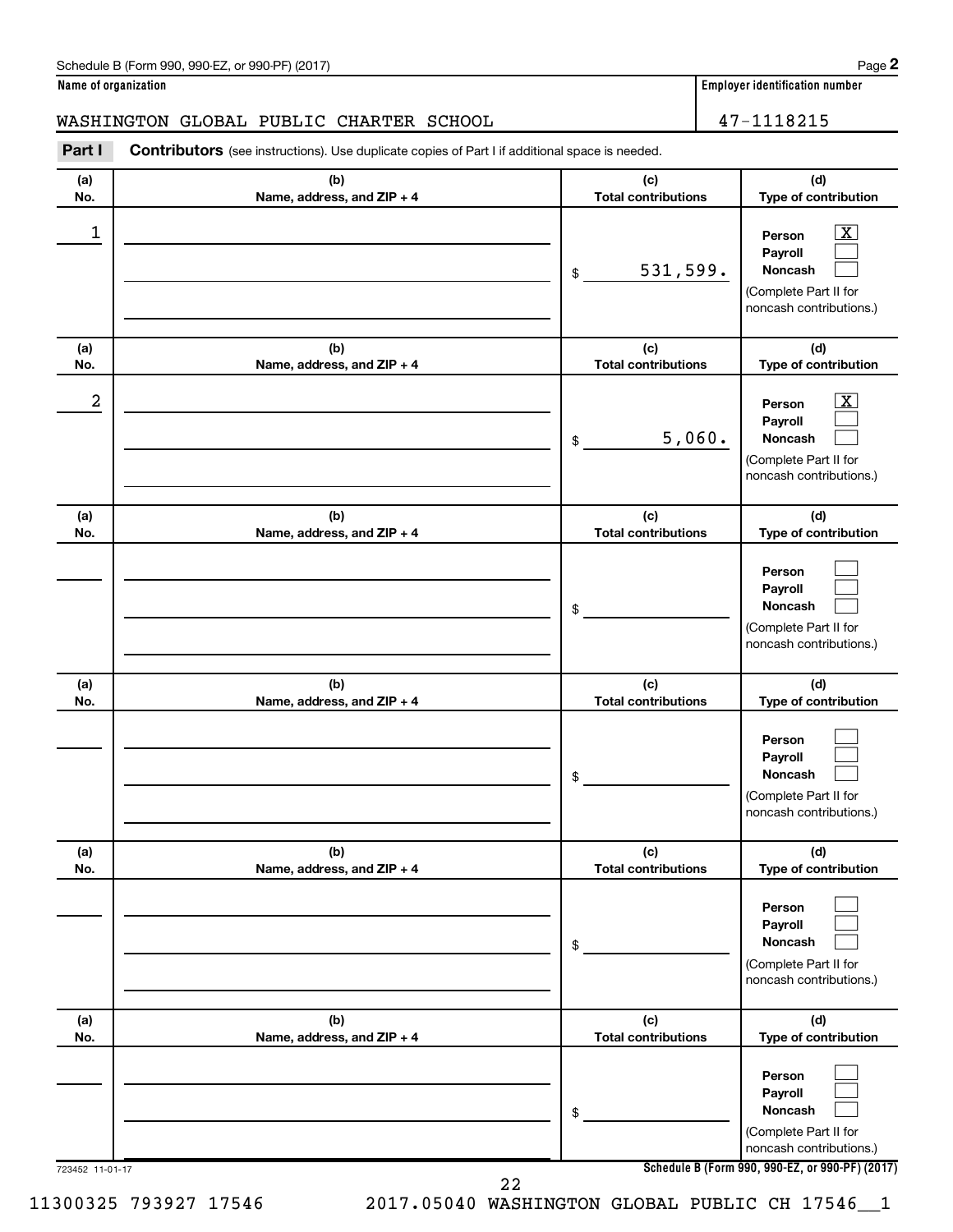# WASHINGTON GLOBAL PUBLIC CHARTER SCHOOL 47-1118215

Part II Noncash Property (see instructions). Use duplicate copies of Part II if additional space is needed.

| (a)<br>No.<br>from<br>Part I | (b)<br>Description of noncash property given | (c)<br>FMV (or estimate)<br>(See instructions.)         | (d)<br>Date received |
|------------------------------|----------------------------------------------|---------------------------------------------------------|----------------------|
|                              |                                              | $\begin{array}{c c} \updownarrow \\ \hline \end{array}$ |                      |
| (a)<br>No.<br>from<br>Part I | (b)<br>Description of noncash property given | (c)<br>FMV (or estimate)<br>(See instructions.)         | (d)<br>Date received |
|                              |                                              | $\frac{1}{2}$                                           |                      |
| (a)<br>No.<br>from<br>Part I | (b)<br>Description of noncash property given | (c)<br>FMV (or estimate)<br>(See instructions.)         | (d)<br>Date received |
|                              |                                              | $\frac{1}{2}$                                           |                      |
| (a)<br>No.<br>from<br>Part I | (b)<br>Description of noncash property given | (c)<br>FMV (or estimate)<br>(See instructions.)         | (d)<br>Date received |
|                              |                                              | \$                                                      |                      |
| (a)<br>No.<br>from<br>Part I | (b)<br>Description of noncash property given | (c)<br>FMV (or estimate)<br>(See instructions.)         | (d)<br>Date received |
|                              |                                              | \$                                                      |                      |
| (a)<br>No.<br>from<br>Part I | (b)<br>Description of noncash property given | (c)<br>FMV (or estimate)<br>(See instructions.)         | (d)<br>Date received |
|                              |                                              | \$                                                      |                      |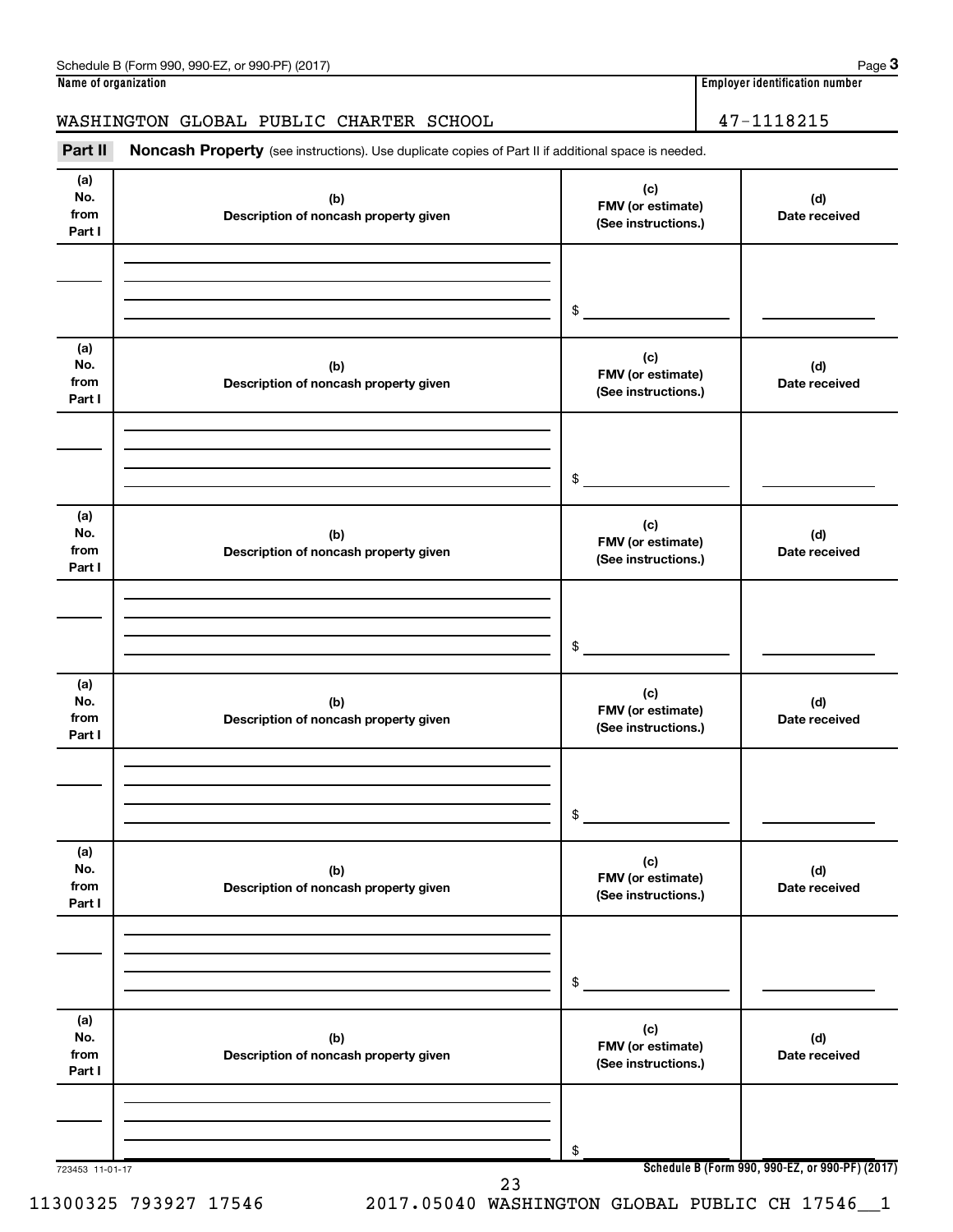|                           | WASHINGTON GLOBAL PUBLIC CHARTER SCHOOL                                                                                                                                                                                     |                      |  | 47-1118215                                                                                                                                               |  |  |  |
|---------------------------|-----------------------------------------------------------------------------------------------------------------------------------------------------------------------------------------------------------------------------|----------------------|--|----------------------------------------------------------------------------------------------------------------------------------------------------------|--|--|--|
| Part III                  | the year from any one contributor. Complete columns (a) through (e) and the following line entry. For organizations                                                                                                         |                      |  | Exclusively religious, charitable, etc., contributions to organizations described in section $501(c)(7)$ , (8), or (10) that total more than \$1,000 for |  |  |  |
|                           | completing Part III, enter the total of exclusively religious, charitable, etc., contributions of \$1,000 or less for the year. (Enter this info. once.)<br>Use duplicate copies of Part III if additional space is needed. |                      |  |                                                                                                                                                          |  |  |  |
| (a) No.<br>from           | (b) Purpose of gift                                                                                                                                                                                                         | (c) Use of gift      |  | (d) Description of how gift is held                                                                                                                      |  |  |  |
| Part I                    |                                                                                                                                                                                                                             |                      |  |                                                                                                                                                          |  |  |  |
|                           |                                                                                                                                                                                                                             |                      |  |                                                                                                                                                          |  |  |  |
|                           |                                                                                                                                                                                                                             | (e) Transfer of gift |  |                                                                                                                                                          |  |  |  |
|                           | Transferee's name, address, and ZIP + 4                                                                                                                                                                                     |                      |  | Relationship of transferor to transferee                                                                                                                 |  |  |  |
|                           |                                                                                                                                                                                                                             |                      |  |                                                                                                                                                          |  |  |  |
| (a) No.<br>from<br>Part I | (b) Purpose of gift                                                                                                                                                                                                         | (c) Use of gift      |  | (d) Description of how gift is held                                                                                                                      |  |  |  |
|                           |                                                                                                                                                                                                                             |                      |  |                                                                                                                                                          |  |  |  |
|                           | (e) Transfer of gift                                                                                                                                                                                                        |                      |  |                                                                                                                                                          |  |  |  |
|                           | Transferee's name, address, and ZIP + 4                                                                                                                                                                                     |                      |  | Relationship of transferor to transferee                                                                                                                 |  |  |  |
|                           |                                                                                                                                                                                                                             |                      |  |                                                                                                                                                          |  |  |  |
|                           |                                                                                                                                                                                                                             |                      |  |                                                                                                                                                          |  |  |  |
| (a) No.<br>from<br>Part I | (b) Purpose of gift                                                                                                                                                                                                         | (c) Use of gift      |  | (d) Description of how gift is held                                                                                                                      |  |  |  |
|                           |                                                                                                                                                                                                                             |                      |  |                                                                                                                                                          |  |  |  |
|                           |                                                                                                                                                                                                                             | (e) Transfer of gift |  |                                                                                                                                                          |  |  |  |
|                           | Transferee's name, address, and ZIP + 4                                                                                                                                                                                     |                      |  | Relationship of transferor to transferee                                                                                                                 |  |  |  |
|                           |                                                                                                                                                                                                                             |                      |  |                                                                                                                                                          |  |  |  |
| (a) No.<br>from<br>Part I | (b) Purpose of gift                                                                                                                                                                                                         | (c) Use of gift      |  | (d) Description of how gift is held                                                                                                                      |  |  |  |
|                           |                                                                                                                                                                                                                             |                      |  |                                                                                                                                                          |  |  |  |
|                           | (e) Transfer of gift<br>Transferee's name, address, and ZIP + 4                                                                                                                                                             |                      |  | Relationship of transferor to transferee                                                                                                                 |  |  |  |
|                           |                                                                                                                                                                                                                             |                      |  |                                                                                                                                                          |  |  |  |
|                           |                                                                                                                                                                                                                             |                      |  | Schedule B (Form 990, 990-EZ, or 990-PF) (2017)                                                                                                          |  |  |  |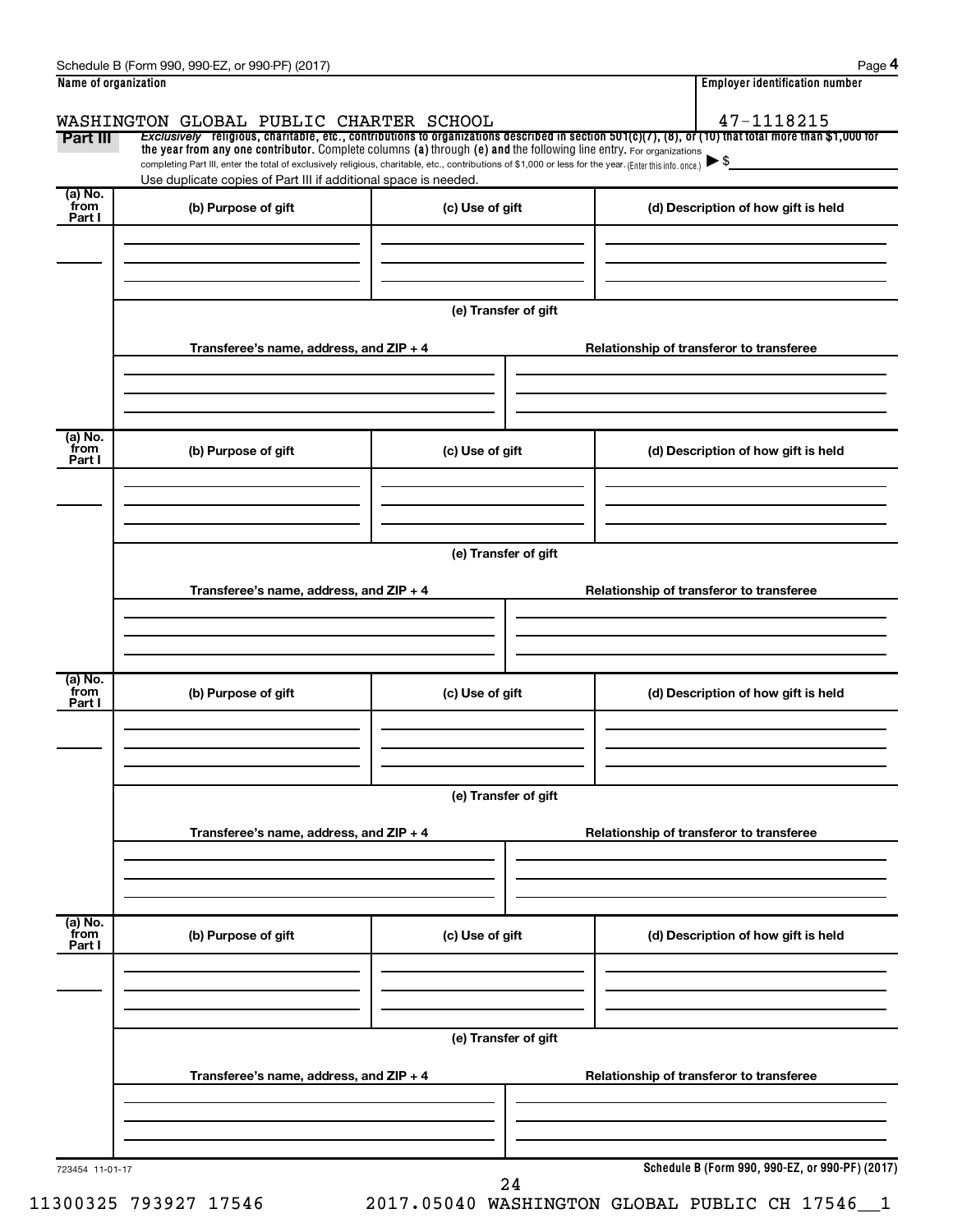| (Form 990) |  |
|------------|--|
|------------|--|

# **SCHEDULE D Supplemental Financial Statements**<br> **Form 990 2017**<br> **Part IV** line 6.7.8.9.10, 11a, 11b, 11d, 11d, 11d, 11d, 11d, 12a, 0r, 12b

**(Form 990) | Complete if the organization answered "Yes" on Form 990, Part IV, line 6, 7, 8, 9, 10, 11a, 11b, 11c, 11d, 11e, 11f, 12a, or 12b.**

**| Attach to Form 990. |Go to www.irs.gov/Form990 for instructions and the latest information.**



Department of the Treasury Internal Revenue Service

Name of the organization<br> **WASHINGTON GLOBAL PUBLIC CHARTER SCHOOL** 47-1118215 WASHINGTON GLOBAL PUBLIC CHARTER SCHOOL

| Part I         | Organizations Maintaining Donor Advised Funds or Other Similar Funds or Accounts. Complete if the                                                                                                                                                                                                                                                                 |                                                    |                                 |
|----------------|-------------------------------------------------------------------------------------------------------------------------------------------------------------------------------------------------------------------------------------------------------------------------------------------------------------------------------------------------------------------|----------------------------------------------------|---------------------------------|
|                | organization answered "Yes" on Form 990, Part IV, line 6.                                                                                                                                                                                                                                                                                                         |                                                    |                                 |
|                |                                                                                                                                                                                                                                                                                                                                                                   | (a) Donor advised funds                            | (b) Funds and other accounts    |
| 1.             |                                                                                                                                                                                                                                                                                                                                                                   |                                                    |                                 |
| 2              | Aggregate value of contributions to (during year)                                                                                                                                                                                                                                                                                                                 |                                                    |                                 |
| з              | Aggregate value of grants from (during year)                                                                                                                                                                                                                                                                                                                      |                                                    |                                 |
| 4              |                                                                                                                                                                                                                                                                                                                                                                   |                                                    |                                 |
| 5              | Did the organization inform all donors and donor advisors in writing that the assets held in donor advised funds                                                                                                                                                                                                                                                  |                                                    |                                 |
|                |                                                                                                                                                                                                                                                                                                                                                                   |                                                    | Yes<br>No                       |
| 6              | Did the organization inform all grantees, donors, and donor advisors in writing that grant funds can be used only                                                                                                                                                                                                                                                 |                                                    |                                 |
|                | for charitable purposes and not for the benefit of the donor or donor advisor, or for any other purpose conferring                                                                                                                                                                                                                                                |                                                    |                                 |
|                | impermissible private benefit?                                                                                                                                                                                                                                                                                                                                    |                                                    | Yes<br>No                       |
| <b>Part II</b> | Conservation Easements. Complete if the organization answered "Yes" on Form 990, Part IV, line 7.                                                                                                                                                                                                                                                                 |                                                    |                                 |
| 1.             | Purpose(s) of conservation easements held by the organization (check all that apply).                                                                                                                                                                                                                                                                             |                                                    |                                 |
|                | Preservation of land for public use (e.g., recreation or education)                                                                                                                                                                                                                                                                                               | Preservation of a historically important land area |                                 |
|                | Protection of natural habitat                                                                                                                                                                                                                                                                                                                                     | Preservation of a certified historic structure     |                                 |
|                | Preservation of open space                                                                                                                                                                                                                                                                                                                                        |                                                    |                                 |
| 2              | Complete lines 2a through 2d if the organization held a qualified conservation contribution in the form of a conservation easement on the last                                                                                                                                                                                                                    |                                                    |                                 |
|                | day of the tax year.                                                                                                                                                                                                                                                                                                                                              |                                                    | Held at the End of the Tax Year |
|                |                                                                                                                                                                                                                                                                                                                                                                   |                                                    | 2a                              |
| b              | Total acreage restricted by conservation easements                                                                                                                                                                                                                                                                                                                |                                                    | 2b                              |
|                | Number of conservation easements included in (c) acquired after 7/25/06, and not on a historic structure                                                                                                                                                                                                                                                          |                                                    | 2c                              |
| d              |                                                                                                                                                                                                                                                                                                                                                                   |                                                    | 2d                              |
| 3              | listed in the National Register [111] Marshall Register [11] Marshall Register [11] Marshall Register [11] Marshall Register [11] Marshall Register [11] Marshall Register [11] Marshall Register [11] Marshall Register [11]<br>Number of conservation easements modified, transferred, released, extinguished, or terminated by the organization during the tax |                                                    |                                 |
|                | $year \triangleright$                                                                                                                                                                                                                                                                                                                                             |                                                    |                                 |
| 4              | Number of states where property subject to conservation easement is located >                                                                                                                                                                                                                                                                                     |                                                    |                                 |
| 5              | Does the organization have a written policy regarding the periodic monitoring, inspection, handling of                                                                                                                                                                                                                                                            |                                                    |                                 |
|                | violations, and enforcement of the conservation easements it holds?                                                                                                                                                                                                                                                                                               |                                                    | Yes<br>No                       |
| 6              | Staff and volunteer hours devoted to monitoring, inspecting, handling of violations, and enforcing conservation easements during the year                                                                                                                                                                                                                         |                                                    |                                 |
|                |                                                                                                                                                                                                                                                                                                                                                                   |                                                    |                                 |
| 7              | Amount of expenses incurred in monitoring, inspecting, handling of violations, and enforcing conservation easements during the year                                                                                                                                                                                                                               |                                                    |                                 |
|                | $\blacktriangleright$ \$                                                                                                                                                                                                                                                                                                                                          |                                                    |                                 |
| 8              | Does each conservation easement reported on line 2(d) above satisfy the requirements of section 170(h)(4)(B)(i)                                                                                                                                                                                                                                                   |                                                    |                                 |
|                |                                                                                                                                                                                                                                                                                                                                                                   |                                                    | <b>No</b><br>Yes                |
| 9              | In Part XIII, describe how the organization reports conservation easements in its revenue and expense statement, and balance sheet, and                                                                                                                                                                                                                           |                                                    |                                 |
|                | include, if applicable, the text of the footnote to the organization's financial statements that describes the organization's accounting for                                                                                                                                                                                                                      |                                                    |                                 |
|                | conservation easements.                                                                                                                                                                                                                                                                                                                                           |                                                    |                                 |
| Part III       | Organizations Maintaining Collections of Art, Historical Treasures, or Other Similar Assets.                                                                                                                                                                                                                                                                      |                                                    |                                 |
|                | Complete if the organization answered "Yes" on Form 990, Part IV, line 8.                                                                                                                                                                                                                                                                                         |                                                    |                                 |
|                | 1a If the organization elected, as permitted under SFAS 116 (ASC 958), not to report in its revenue statement and balance sheet works of art,                                                                                                                                                                                                                     |                                                    |                                 |
|                | historical treasures, or other similar assets held for public exhibition, education, or research in furtherance of public service, provide, in Part XIII,                                                                                                                                                                                                         |                                                    |                                 |
|                | the text of the footnote to its financial statements that describes these items.                                                                                                                                                                                                                                                                                  |                                                    |                                 |
|                | If the organization elected, as permitted under SFAS 116 (ASC 958), to report in its revenue statement and balance sheet works of art, historical                                                                                                                                                                                                                 |                                                    |                                 |
|                | treasures, or other similar assets held for public exhibition, education, or research in furtherance of public service, provide the following amounts                                                                                                                                                                                                             |                                                    |                                 |
|                | relating to these items:                                                                                                                                                                                                                                                                                                                                          |                                                    |                                 |
|                |                                                                                                                                                                                                                                                                                                                                                                   |                                                    | $\triangleright$ \$             |
|                | If the organization received or held works of art, historical treasures, or other similar assets for financial gain, provide                                                                                                                                                                                                                                      |                                                    | $\blacktriangleright$ \$        |
| 2              | the following amounts required to be reported under SFAS 116 (ASC 958) relating to these items:                                                                                                                                                                                                                                                                   |                                                    |                                 |
|                |                                                                                                                                                                                                                                                                                                                                                                   |                                                    | \$<br>▶                         |
|                |                                                                                                                                                                                                                                                                                                                                                                   |                                                    | $\blacktriangleright$ \$        |
|                | LHA For Paperwork Reduction Act Notice, see the Instructions for Form 990.                                                                                                                                                                                                                                                                                        |                                                    | Schedule D (Form 990) 2017      |
|                | 732051 10-09-17                                                                                                                                                                                                                                                                                                                                                   |                                                    |                                 |

| 11300325 793927 17546 | 2017.05040 WASHINGTON GLOBAL PUBLIC CH 17546 1 |  |
|-----------------------|------------------------------------------------|--|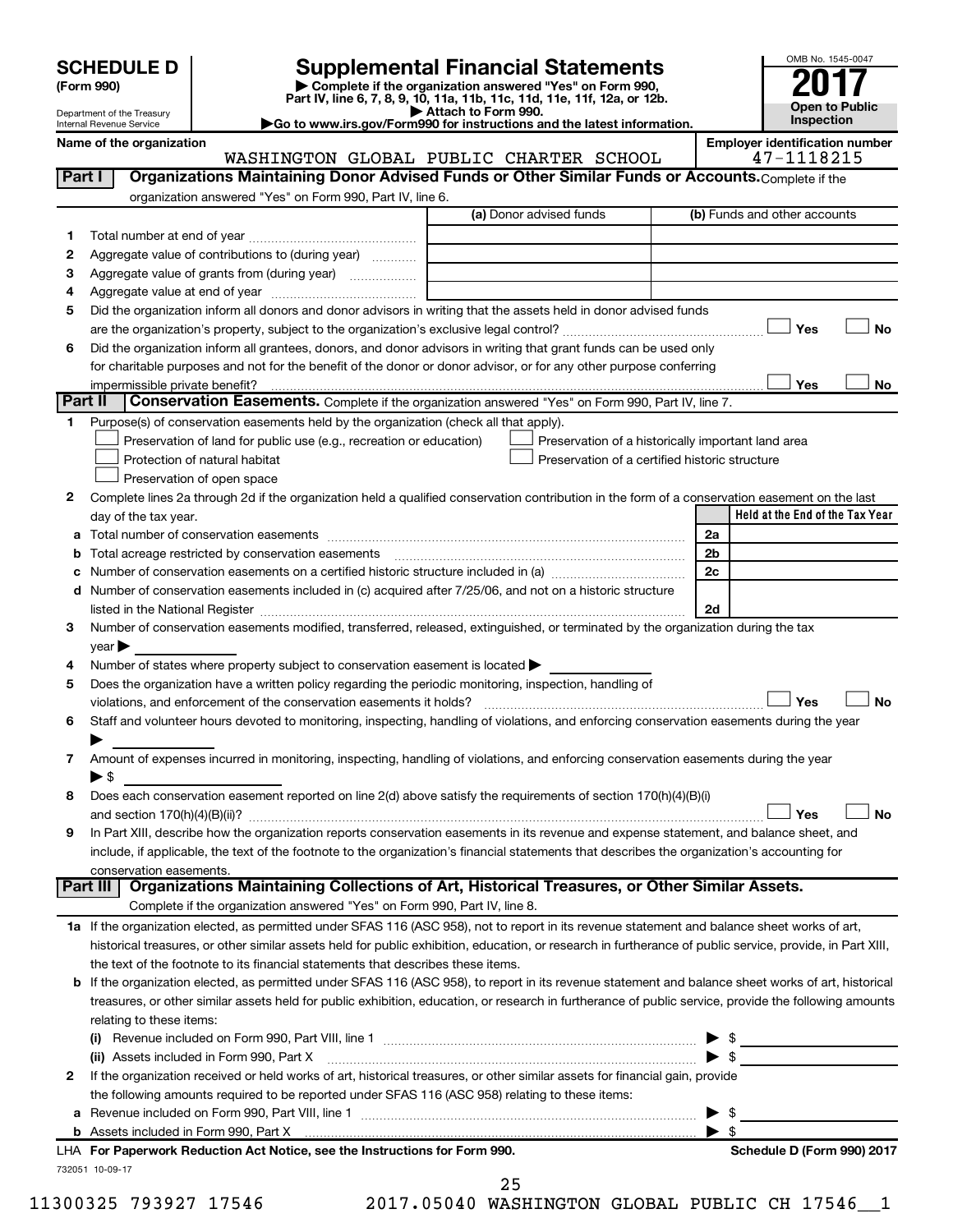|               | Schedule D (Form 990) 2017                                                                                                                                                                                                     | WASHINGTON GLOBAL PUBLIC CHARTER SCHOOL |   |                |                                                                                                                                                                                                                                |                 | $47 - 1118215$ Page 2                                    |                |         |           |
|---------------|--------------------------------------------------------------------------------------------------------------------------------------------------------------------------------------------------------------------------------|-----------------------------------------|---|----------------|--------------------------------------------------------------------------------------------------------------------------------------------------------------------------------------------------------------------------------|-----------------|----------------------------------------------------------|----------------|---------|-----------|
|               | Organizations Maintaining Collections of Art, Historical Treasures, or Other Similar Assets(continued)<br>Part III                                                                                                             |                                         |   |                |                                                                                                                                                                                                                                |                 |                                                          |                |         |           |
| З             | Using the organization's acquisition, accession, and other records, check any of the following that are a significant use of its collection items                                                                              |                                         |   |                |                                                                                                                                                                                                                                |                 |                                                          |                |         |           |
|               | (check all that apply):                                                                                                                                                                                                        |                                         |   |                |                                                                                                                                                                                                                                |                 |                                                          |                |         |           |
| a             | Public exhibition                                                                                                                                                                                                              | d                                       |   |                | Loan or exchange programs                                                                                                                                                                                                      |                 |                                                          |                |         |           |
| b             | Scholarly research                                                                                                                                                                                                             | е                                       |   |                | Other and the control of the control of the control of the control of the control of the control of the control of the control of the control of the control of the control of the control of the control of the control of th |                 |                                                          |                |         |           |
| c             | Preservation for future generations                                                                                                                                                                                            |                                         |   |                |                                                                                                                                                                                                                                |                 |                                                          |                |         |           |
| 4             | Provide a description of the organization's collections and explain how they further the organization's exempt purpose in Part XIII.                                                                                           |                                         |   |                |                                                                                                                                                                                                                                |                 |                                                          |                |         |           |
| 5             | During the year, did the organization solicit or receive donations of art, historical treasures, or other similar assets                                                                                                       |                                         |   |                |                                                                                                                                                                                                                                |                 |                                                          |                |         |           |
|               |                                                                                                                                                                                                                                |                                         |   |                |                                                                                                                                                                                                                                |                 |                                                          | Yes            |         | No        |
|               | Part IV<br>Escrow and Custodial Arrangements. Complete if the organization answered "Yes" on Form 990, Part IV, line 9, or                                                                                                     |                                         |   |                |                                                                                                                                                                                                                                |                 |                                                          |                |         |           |
|               | reported an amount on Form 990, Part X, line 21.                                                                                                                                                                               |                                         |   |                |                                                                                                                                                                                                                                |                 |                                                          |                |         |           |
|               | 1a Is the organization an agent, trustee, custodian or other intermediary for contributions or other assets not included                                                                                                       |                                         |   |                |                                                                                                                                                                                                                                |                 |                                                          |                |         |           |
|               |                                                                                                                                                                                                                                |                                         |   |                |                                                                                                                                                                                                                                |                 |                                                          | Yes            |         | <b>No</b> |
|               | If "Yes," explain the arrangement in Part XIII and complete the following table:                                                                                                                                               |                                         |   |                |                                                                                                                                                                                                                                |                 |                                                          |                |         |           |
|               |                                                                                                                                                                                                                                |                                         |   |                |                                                                                                                                                                                                                                |                 |                                                          | Amount         |         |           |
| c             | Beginning balance manufactured and contain an account of the state of the state of the state of the state of the state of the state of the state of the state of the state of the state of the state of the state of the state |                                         |   |                |                                                                                                                                                                                                                                | 1c              |                                                          |                |         |           |
|               | Additions during the year manufactured and an account of the year and year and year and year and year and year                                                                                                                 |                                         |   |                |                                                                                                                                                                                                                                | 1d              |                                                          |                |         |           |
| е             | Distributions during the year manufactured and an account of the year manufactured and the year manufactured and the year manufactured and the year manufactured and the year manufactured and the year manufactured and the y |                                         |   |                |                                                                                                                                                                                                                                | 1e              |                                                          |                |         |           |
|               |                                                                                                                                                                                                                                |                                         |   |                |                                                                                                                                                                                                                                | 1f              |                                                          |                |         |           |
|               | 2a Did the organization include an amount on Form 990, Part X, line 21, for escrow or custodial account liability?                                                                                                             |                                         |   |                |                                                                                                                                                                                                                                |                 |                                                          | Yes            |         | No        |
| <b>Part V</b> | <b>b</b> If "Yes," explain the arrangement in Part XIII. Check here if the explanation has been provided on Part XIII<br><b>Endowment Funds.</b> Complete if the organization answered "Yes" on Form 990, Part IV, line 10.    |                                         |   |                |                                                                                                                                                                                                                                |                 |                                                          |                |         |           |
|               |                                                                                                                                                                                                                                |                                         |   |                |                                                                                                                                                                                                                                |                 | $\vert$ (d) Three years back $\vert$ (e) Four years back |                |         |           |
|               |                                                                                                                                                                                                                                | (a) Current year                        |   | (b) Prior year | (c) Two years back                                                                                                                                                                                                             |                 |                                                          |                |         |           |
| 1a            | Beginning of year balance                                                                                                                                                                                                      |                                         |   |                |                                                                                                                                                                                                                                |                 |                                                          |                |         |           |
|               |                                                                                                                                                                                                                                |                                         |   |                |                                                                                                                                                                                                                                |                 |                                                          |                |         |           |
|               | Net investment earnings, gains, and losses                                                                                                                                                                                     |                                         |   |                |                                                                                                                                                                                                                                |                 |                                                          |                |         |           |
|               |                                                                                                                                                                                                                                |                                         |   |                |                                                                                                                                                                                                                                |                 |                                                          |                |         |           |
|               | e Other expenditures for facilities                                                                                                                                                                                            |                                         |   |                |                                                                                                                                                                                                                                |                 |                                                          |                |         |           |
|               | and programs                                                                                                                                                                                                                   |                                         |   |                |                                                                                                                                                                                                                                |                 |                                                          |                |         |           |
|               | End of year balance                                                                                                                                                                                                            |                                         |   |                |                                                                                                                                                                                                                                |                 |                                                          |                |         |           |
| g<br>2        | Provide the estimated percentage of the current year end balance (line 1g, column (a)) held as:                                                                                                                                |                                         |   |                |                                                                                                                                                                                                                                |                 |                                                          |                |         |           |
|               | Board designated or quasi-endowment >                                                                                                                                                                                          |                                         | ℅ |                |                                                                                                                                                                                                                                |                 |                                                          |                |         |           |
|               | Permanent endowment                                                                                                                                                                                                            | %                                       |   |                |                                                                                                                                                                                                                                |                 |                                                          |                |         |           |
| с             | Temporarily restricted endowment                                                                                                                                                                                               | %                                       |   |                |                                                                                                                                                                                                                                |                 |                                                          |                |         |           |
|               | The percentages on lines 2a, 2b, and 2c should equal 100%.                                                                                                                                                                     |                                         |   |                |                                                                                                                                                                                                                                |                 |                                                          |                |         |           |
|               | 3a Are there endowment funds not in the possession of the organization that are held and administered for the organization                                                                                                     |                                         |   |                |                                                                                                                                                                                                                                |                 |                                                          |                |         |           |
|               | by:                                                                                                                                                                                                                            |                                         |   |                |                                                                                                                                                                                                                                |                 |                                                          |                | Yes     | No        |
|               | (i)                                                                                                                                                                                                                            |                                         |   |                |                                                                                                                                                                                                                                |                 |                                                          | 3a(i)          |         |           |
|               | (ii) related organizations                                                                                                                                                                                                     |                                         |   |                |                                                                                                                                                                                                                                |                 |                                                          | 3a(ii)         |         |           |
|               | <b>b</b> If "Yes" on line 3a(ii), are the related organizations listed as required on Schedule R?                                                                                                                              |                                         |   |                |                                                                                                                                                                                                                                |                 |                                                          | 3b             |         |           |
|               | Describe in Part XIII the intended uses of the organization's endowment funds.                                                                                                                                                 |                                         |   |                |                                                                                                                                                                                                                                |                 |                                                          |                |         |           |
|               | Land, Buildings, and Equipment.<br><b>Part VI</b>                                                                                                                                                                              |                                         |   |                |                                                                                                                                                                                                                                |                 |                                                          |                |         |           |
|               | Complete if the organization answered "Yes" on Form 990, Part IV, line 11a. See Form 990, Part X, line 10.                                                                                                                     |                                         |   |                |                                                                                                                                                                                                                                |                 |                                                          |                |         |           |
|               | Description of property                                                                                                                                                                                                        | (a) Cost or other                       |   |                | (b) Cost or other                                                                                                                                                                                                              | (c) Accumulated |                                                          | (d) Book value |         |           |
|               |                                                                                                                                                                                                                                | basis (investment)                      |   |                | basis (other)                                                                                                                                                                                                                  | depreciation    |                                                          |                |         |           |
|               |                                                                                                                                                                                                                                |                                         |   |                |                                                                                                                                                                                                                                |                 |                                                          |                |         |           |
| b             |                                                                                                                                                                                                                                |                                         |   |                |                                                                                                                                                                                                                                |                 |                                                          |                |         |           |
|               |                                                                                                                                                                                                                                |                                         |   |                | 5,628,193.                                                                                                                                                                                                                     | 380,697.        |                                                          | 5, 247, 496.   |         |           |
|               |                                                                                                                                                                                                                                |                                         |   |                | 100, 107.                                                                                                                                                                                                                      | 59,015.         |                                                          |                | 41,092. |           |
|               | e Other.                                                                                                                                                                                                                       |                                         |   |                |                                                                                                                                                                                                                                |                 |                                                          |                |         |           |
|               | Total. Add lines 1a through 1e. (Column (d) must equal Form 990, Part X, column (B), line 10c.)                                                                                                                                |                                         |   |                |                                                                                                                                                                                                                                |                 |                                                          | 5,288,588.     |         |           |

**Schedule D (Form 990) 2017**

732052 10-09-17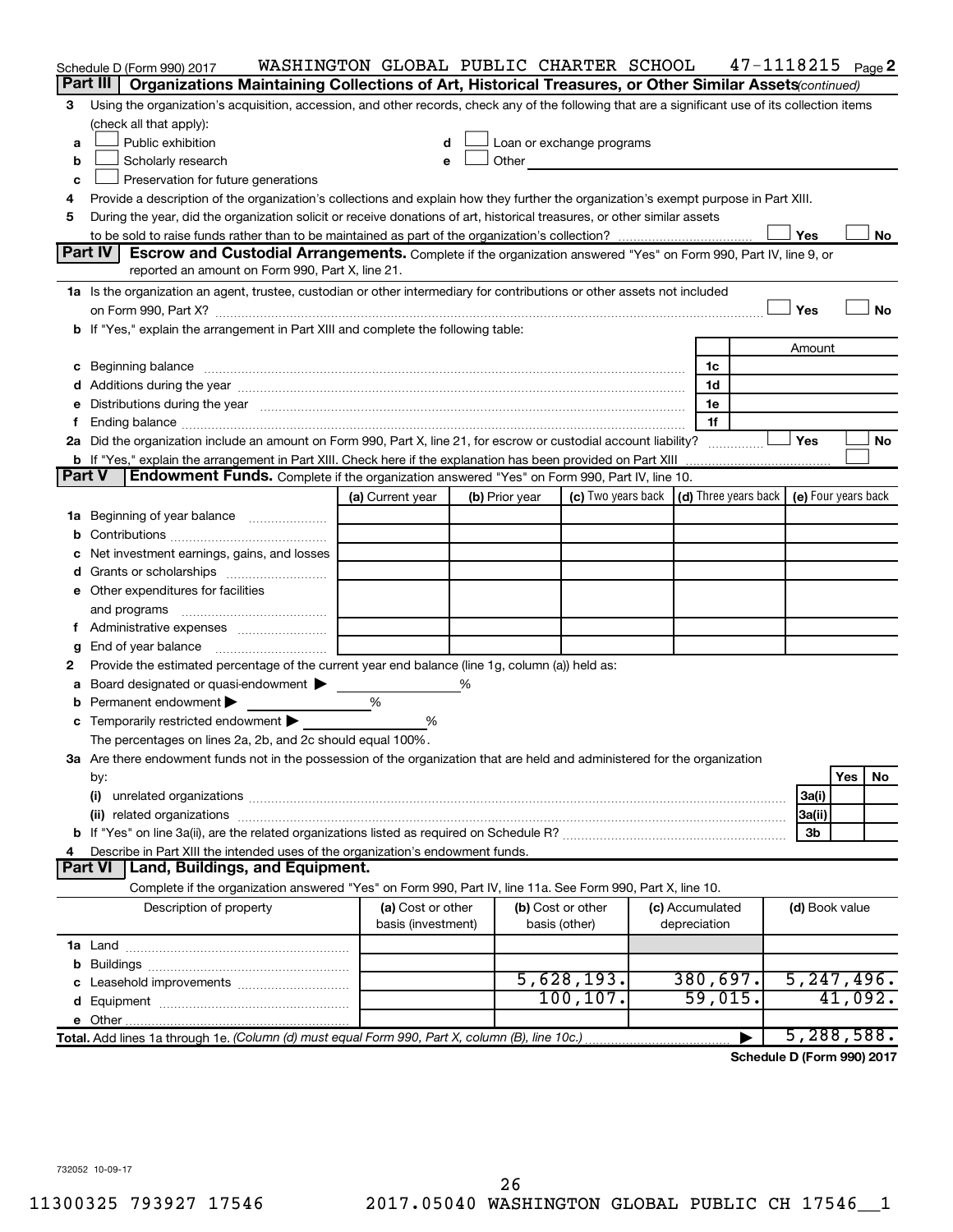|                  | Schedule D (Form 990) 2017    | WASHINGTON GLOBAL PUBLIC CHARTER SCHOOL                                                                           |                 |                |                | $47 - 1118215$ Page 3                                     |
|------------------|-------------------------------|-------------------------------------------------------------------------------------------------------------------|-----------------|----------------|----------------|-----------------------------------------------------------|
| <b>Part VIII</b> |                               | <b>Investments - Other Securities.</b>                                                                            |                 |                |                |                                                           |
|                  |                               | Complete if the organization answered "Yes" on Form 990, Part IV, line 11b. See Form 990, Part X, line 12.        |                 |                |                |                                                           |
|                  |                               | (a) Description of security or category (including name of security)                                              |                 | (b) Book value |                | (c) Method of valuation: Cost or end-of-year market value |
|                  | (1) Financial derivatives     |                                                                                                                   |                 |                |                |                                                           |
|                  |                               |                                                                                                                   |                 |                |                |                                                           |
| $(3)$ Other      |                               |                                                                                                                   |                 |                |                |                                                           |
| (A)              |                               |                                                                                                                   |                 |                |                |                                                           |
| (B)              |                               |                                                                                                                   |                 |                |                |                                                           |
| (C)              |                               |                                                                                                                   |                 |                |                |                                                           |
| (D)              |                               |                                                                                                                   |                 |                |                |                                                           |
| (E)              |                               |                                                                                                                   |                 |                |                |                                                           |
| (F)              |                               |                                                                                                                   |                 |                |                |                                                           |
| (G)              |                               |                                                                                                                   |                 |                |                |                                                           |
| (H)              |                               |                                                                                                                   |                 |                |                |                                                           |
|                  |                               | Total. (Col. (b) must equal Form 990, Part X, col. (B) line 12.)                                                  |                 |                |                |                                                           |
|                  |                               | Part VIII Investments - Program Related.                                                                          |                 |                |                |                                                           |
|                  |                               | Complete if the organization answered "Yes" on Form 990, Part IV, line 11c. See Form 990, Part X, line 13.        |                 |                |                |                                                           |
|                  | (a) Description of investment |                                                                                                                   |                 | (b) Book value |                | (c) Method of valuation: Cost or end-of-year market value |
| (1)              |                               |                                                                                                                   |                 |                |                |                                                           |
| (2)              |                               |                                                                                                                   |                 |                |                |                                                           |
| (3)              |                               |                                                                                                                   |                 |                |                |                                                           |
| (4)              |                               |                                                                                                                   |                 |                |                |                                                           |
| (5)              |                               |                                                                                                                   |                 |                |                |                                                           |
| (6)              |                               |                                                                                                                   |                 |                |                |                                                           |
| (7)              |                               |                                                                                                                   |                 |                |                |                                                           |
| (8)              |                               |                                                                                                                   |                 |                |                |                                                           |
| (9)              |                               |                                                                                                                   |                 |                |                |                                                           |
| Part IX          | <b>Other Assets.</b>          | Total. (Col. (b) must equal Form 990, Part X, col. (B) line 13.) $\blacktriangleright$                            |                 |                |                |                                                           |
|                  |                               | Complete if the organization answered "Yes" on Form 990, Part IV, line 11d. See Form 990, Part X, line 15.        |                 |                |                |                                                           |
|                  |                               |                                                                                                                   | (a) Description |                |                | (b) Book value                                            |
| (1)              |                               |                                                                                                                   |                 |                |                |                                                           |
| (2)              |                               |                                                                                                                   |                 |                |                |                                                           |
| (3)              |                               |                                                                                                                   |                 |                |                |                                                           |
| (4)              |                               |                                                                                                                   |                 |                |                |                                                           |
| (5)              |                               |                                                                                                                   |                 |                |                |                                                           |
| (6)              |                               |                                                                                                                   |                 |                |                |                                                           |
| (7)              |                               |                                                                                                                   |                 |                |                |                                                           |
| (8)              |                               |                                                                                                                   |                 |                |                |                                                           |
| (9)              |                               |                                                                                                                   |                 |                |                |                                                           |
|                  |                               | Total. (Column (b) must equal Form 990, Part X, col. (B) line 15.)                                                |                 |                |                |                                                           |
| <b>Part X</b>    | <b>Other Liabilities.</b>     |                                                                                                                   |                 |                |                |                                                           |
|                  |                               | Complete if the organization answered "Yes" on Form 990, Part IV, line 11e or 11f. See Form 990, Part X, line 25. |                 |                |                |                                                           |
| 1.               |                               | (a) Description of liability                                                                                      |                 |                | (b) Book value |                                                           |
| (1)              | Federal income taxes          |                                                                                                                   |                 |                |                |                                                           |
| (2)              | SECURITY DEPOSITS             |                                                                                                                   |                 |                | 7,174.         |                                                           |
|                  |                               |                                                                                                                   |                 |                |                |                                                           |
| (3)              |                               |                                                                                                                   |                 |                |                |                                                           |
| (4)              |                               |                                                                                                                   |                 |                |                |                                                           |
| (5)              |                               |                                                                                                                   |                 |                |                |                                                           |
| (6)              |                               |                                                                                                                   |                 |                |                |                                                           |
| (7)              |                               |                                                                                                                   |                 |                |                |                                                           |
| (8)              |                               |                                                                                                                   |                 |                |                |                                                           |
| (9)              |                               |                                                                                                                   |                 |                |                |                                                           |
|                  |                               | Total. (Column (b) must equal Form 990, Part X, col. (B) line 25.)                                                |                 |                | 7,174.         |                                                           |

732053 10-09-17

**Schedule D (Form 990) 2017**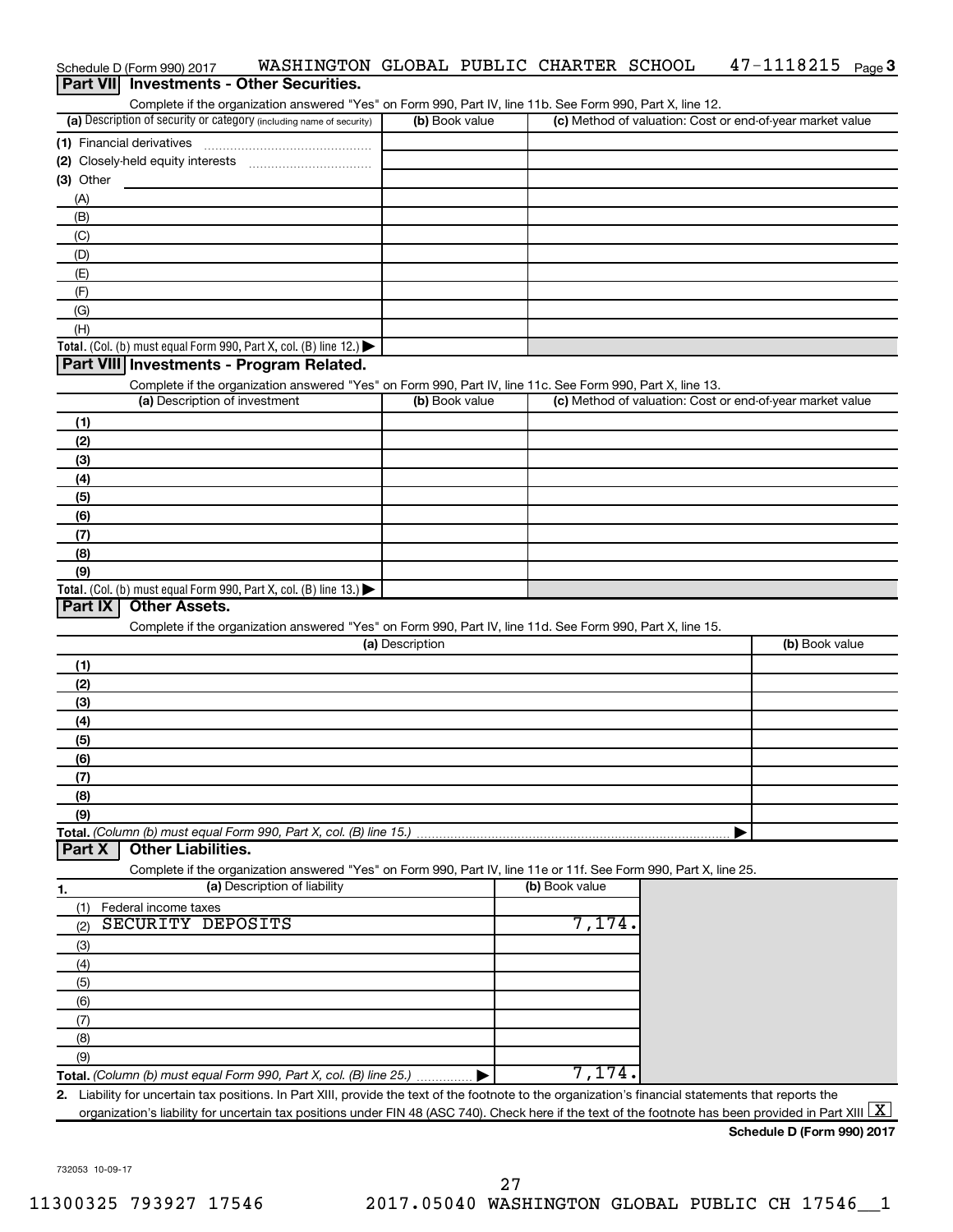|    | WASHINGTON GLOBAL PUBLIC CHARTER SCHOOL<br>Schedule D (Form 990) 2017                                                   |                |                | $47 - 1118215$ Page 4 |
|----|-------------------------------------------------------------------------------------------------------------------------|----------------|----------------|-----------------------|
|    | Part XI<br>Reconciliation of Revenue per Audited Financial Statements With Revenue per Return.                          |                |                |                       |
|    | Complete if the organization answered "Yes" on Form 990, Part IV, line 12a.                                             |                |                |                       |
| 1  | Total revenue, gains, and other support per audited financial statements                                                |                | $\overline{1}$ | 4,669,150.            |
| 2  | Amounts included on line 1 but not on Form 990, Part VIII, line 12:                                                     |                |                |                       |
| a  | Net unrealized gains (losses) on investments [111] [12] matter and the unrealized gains (losses) on investments         | 2a             |                |                       |
|    |                                                                                                                         | 2 <sub>b</sub> |                |                       |
| c  |                                                                                                                         | 2 <sub>c</sub> |                |                       |
| d  |                                                                                                                         | 2d             |                |                       |
| е  | Add lines 2a through 2d                                                                                                 |                | 2е             | 0.                    |
| з  |                                                                                                                         |                | 3              | 4,669,150.            |
| 4  | Amounts included on Form 990. Part VIII. line 12, but not on line 1:                                                    |                |                |                       |
|    |                                                                                                                         | 4a             |                |                       |
|    |                                                                                                                         | 4 <sub>b</sub> |                |                       |
| c. | Add lines 4a and 4b                                                                                                     |                | 4c             | 0.                    |
|    |                                                                                                                         |                | 5              | 4,669,150.            |
|    |                                                                                                                         |                |                |                       |
|    | Part XII   Reconciliation of Expenses per Audited Financial Statements With Expenses per Return.                        |                |                |                       |
|    | Complete if the organization answered "Yes" on Form 990, Part IV, line 12a.                                             |                |                |                       |
| 1  |                                                                                                                         |                | $\blacksquare$ | 4,392,739.            |
| 2  | Amounts included on line 1 but not on Form 990, Part IX, line 25:                                                       |                |                |                       |
| a  |                                                                                                                         | 2a             |                |                       |
| b  |                                                                                                                         | 2 <sub>b</sub> |                |                       |
|    |                                                                                                                         | 2 <sub>c</sub> |                |                       |
| d  |                                                                                                                         | 2d             |                |                       |
| е  | Add lines 2a through 2d <b>contract and a contract and a contract a</b> contract a contract and a contract a contract a |                | 2е             | υ.                    |
| з  |                                                                                                                         |                | $\mathbf{a}$   | 4,392,739.            |
| 4  | Amounts included on Form 990, Part IX, line 25, but not on line 1:                                                      |                |                |                       |
| a  |                                                                                                                         | 4a             |                |                       |
| b  |                                                                                                                         | 4 <sub>h</sub> |                |                       |
|    | c Add lines 4a and 4b                                                                                                   |                | 4c             |                       |
| 5  | Part XIII Supplemental Information.                                                                                     |                | 5              | 4,392,739.            |

Provide the descriptions required for Part II, lines 3, 5, and 9; Part III, lines 1a and 4; Part IV, lines 1b and 2b; Part V, line 4; Part X, line 2; Part XI, lines 2d and 4b; and Part XII, lines 2d and 4b. Also complete this part to provide any additional information.

# PART X, LINE 2:

| POSITIONS TAKEN, AND AS SUCH, DOES NOT HAVE ANY UNCERTAIN TAX POSITIONS    |
|----------------------------------------------------------------------------|
| THAT ARE MATERIAL TO THE FINANCIAL STATEMENTS OR THAT WOULD HAVE AN EFFECT |
| ON ITS TAX-EXEMPT STATUS. THERE ARE NO UNRECOGNIZED TAX BENEFITS OR        |
| LIABILITIES THAT NEED TO BE RECORDED.                                      |

732054 10-09-17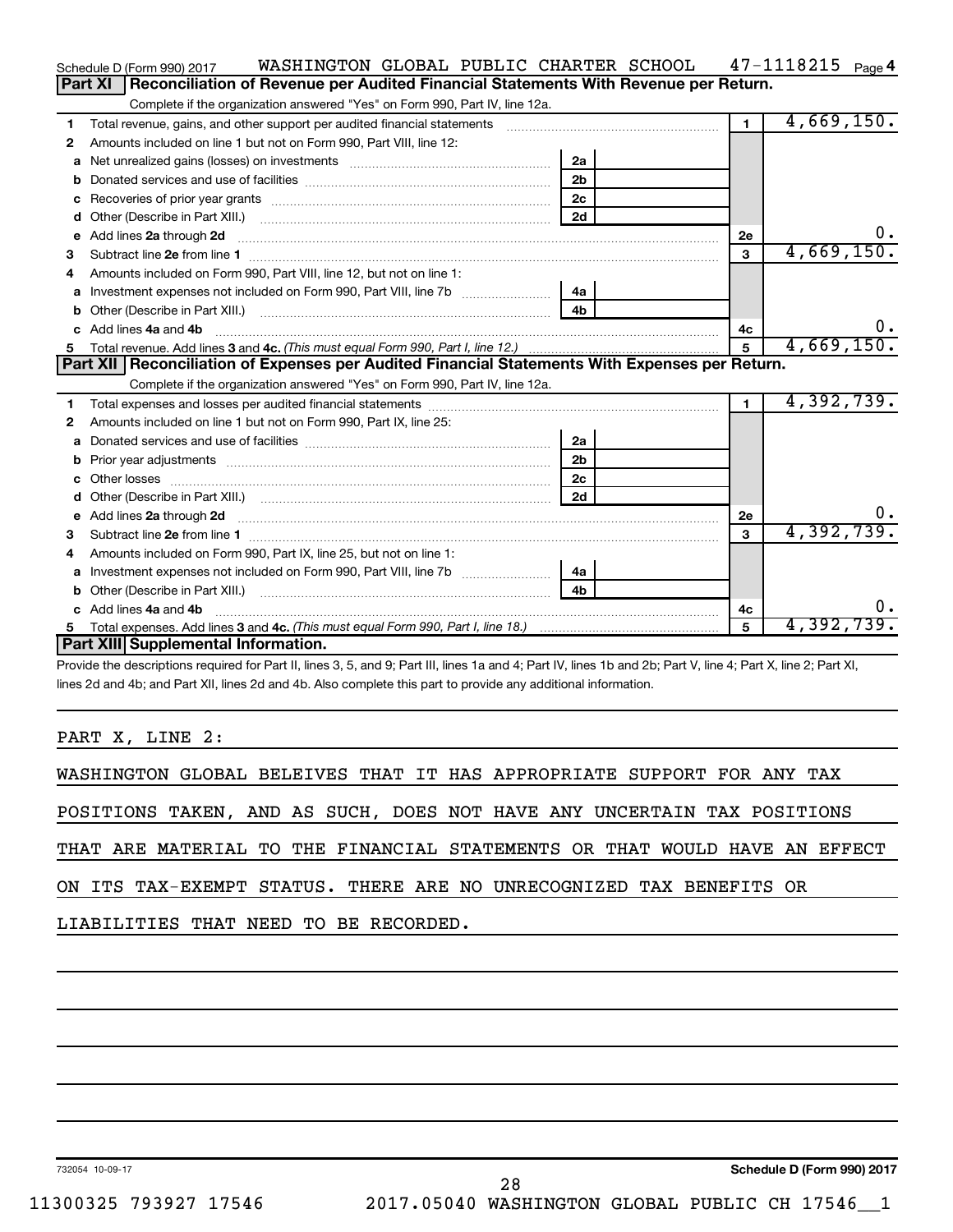|        | OMB No. 1545-0047<br><b>Schools</b><br><b>SCHEDULE E</b>                                                                 |                                                                                                                                                            |                                       |                                     |                         |                         |  |  |  |  |  |
|--------|--------------------------------------------------------------------------------------------------------------------------|------------------------------------------------------------------------------------------------------------------------------------------------------------|---------------------------------------|-------------------------------------|-------------------------|-------------------------|--|--|--|--|--|
|        | (Form 990 or 990-EZ)                                                                                                     | Complete if the organization answered "Yes" on Form 990,                                                                                                   |                                       |                                     |                         |                         |  |  |  |  |  |
|        |                                                                                                                          | Part IV, line 13, or Form 990-EZ, Part VI, line 48.                                                                                                        |                                       |                                     |                         |                         |  |  |  |  |  |
|        | Department of the Treasury<br>Internal Revenue Service                                                                   | Attach to Form 990 or Form 990-EZ.                                                                                                                         |                                       | <b>Open to Public</b><br>Inspection |                         |                         |  |  |  |  |  |
|        | Name of the organization                                                                                                 | Go to www.irs.gov/Form990 for the latest information.                                                                                                      | <b>Employer identification number</b> |                                     |                         |                         |  |  |  |  |  |
|        |                                                                                                                          | WASHINGTON GLOBAL PUBLIC CHARTER SCHOOL                                                                                                                    |                                       | 47-1118215                          |                         |                         |  |  |  |  |  |
| Part I |                                                                                                                          |                                                                                                                                                            |                                       |                                     |                         |                         |  |  |  |  |  |
|        |                                                                                                                          |                                                                                                                                                            |                                       |                                     |                         | <b>YES   NO</b>         |  |  |  |  |  |
| 1.     |                                                                                                                          | Does the organization have a racially nondiscriminatory policy toward students by statement in its charter, bylaws,                                        |                                       |                                     |                         |                         |  |  |  |  |  |
|        |                                                                                                                          |                                                                                                                                                            |                                       | 1                                   | х                       |                         |  |  |  |  |  |
| 2      | Does the organization include a statement of its racially nondiscriminatory policy toward students in all its brochures, |                                                                                                                                                            |                                       |                                     |                         |                         |  |  |  |  |  |
|        |                                                                                                                          | catalogues, and other written communications with the public dealing with student admissions, programs, and scholarships?                                  |                                       | $\mathbf{2}$                        | x                       |                         |  |  |  |  |  |
| 3      |                                                                                                                          | Has the organization publicized its racially nondiscriminatory policy through newspaper or broadcast media during the                                      |                                       |                                     |                         |                         |  |  |  |  |  |
|        |                                                                                                                          | period of solicitation for students, or during the registration period if it has no solicitation program, in a way that makes                              |                                       |                                     |                         |                         |  |  |  |  |  |
|        |                                                                                                                          | the policy known to all parts of the general community it serves? If "Yes," please describe. If "No," please explain.                                      |                                       |                                     | х                       |                         |  |  |  |  |  |
|        |                                                                                                                          | THE SCHOOL IS A PUBLIC CHARTER SCHOOL AND IS OPERATING UNDER                                                                                               |                                       | 3                                   |                         |                         |  |  |  |  |  |
|        |                                                                                                                          | A CONTRACT WITH DC GOVERNMENT. REVENUE PROCEDURE 75-50 DOES                                                                                                |                                       |                                     |                         |                         |  |  |  |  |  |
|        | NOT APPLY.                                                                                                               |                                                                                                                                                            |                                       |                                     |                         |                         |  |  |  |  |  |
|        |                                                                                                                          |                                                                                                                                                            |                                       |                                     |                         |                         |  |  |  |  |  |
|        |                                                                                                                          |                                                                                                                                                            |                                       |                                     |                         |                         |  |  |  |  |  |
| 4      |                                                                                                                          | Does the organization maintain the following?                                                                                                              |                                       |                                     |                         |                         |  |  |  |  |  |
| а      |                                                                                                                          |                                                                                                                                                            |                                       | 4a                                  | х                       |                         |  |  |  |  |  |
| b      |                                                                                                                          | Records documenting that scholarships and other financial assistance are awarded on a racially nondiscriminatory basis?                                    |                                       | 4b                                  |                         | X                       |  |  |  |  |  |
|        |                                                                                                                          | c Copies of all catalogues, brochures, announcements, and other written communications to the public dealing with student                                  |                                       |                                     |                         |                         |  |  |  |  |  |
|        |                                                                                                                          |                                                                                                                                                            |                                       | 4с                                  | х                       |                         |  |  |  |  |  |
|        |                                                                                                                          |                                                                                                                                                            |                                       | 4d                                  | $\overline{\texttt{x}}$ |                         |  |  |  |  |  |
|        |                                                                                                                          | If you answered "No" to any of the above, please explain. If you need more space, use Part II.<br>REVENUE PROCEDURE 75-50 DOES NOT APPLY TO PUBLIC CHARTER |                                       |                                     |                         |                         |  |  |  |  |  |
|        | SCHOOLS.                                                                                                                 |                                                                                                                                                            |                                       |                                     |                         |                         |  |  |  |  |  |
|        |                                                                                                                          |                                                                                                                                                            |                                       |                                     |                         |                         |  |  |  |  |  |
|        |                                                                                                                          |                                                                                                                                                            |                                       |                                     |                         |                         |  |  |  |  |  |
| 5      |                                                                                                                          | Does the organization discriminate by race in any way with respect to:                                                                                     |                                       |                                     |                         |                         |  |  |  |  |  |
|        |                                                                                                                          |                                                                                                                                                            |                                       | 5a                                  |                         | x                       |  |  |  |  |  |
|        |                                                                                                                          |                                                                                                                                                            |                                       | 5b                                  |                         | $\overline{\textbf{x}}$ |  |  |  |  |  |
|        |                                                                                                                          |                                                                                                                                                            |                                       | 5с                                  |                         | $\overline{\mathtt{x}}$ |  |  |  |  |  |
|        |                                                                                                                          |                                                                                                                                                            |                                       | <b>5d</b>                           |                         | $\overline{\textbf{x}}$ |  |  |  |  |  |
|        |                                                                                                                          |                                                                                                                                                            |                                       | <b>5e</b>                           |                         | X                       |  |  |  |  |  |
| f      | Use of facilities?                                                                                                       |                                                                                                                                                            |                                       | 5f                                  |                         | х                       |  |  |  |  |  |
|        |                                                                                                                          |                                                                                                                                                            |                                       | 5g                                  |                         | х<br>X                  |  |  |  |  |  |
|        |                                                                                                                          | If you answered "Yes" to any of the above, please explain. If you need more space, use Part II.                                                            |                                       | 5h                                  |                         |                         |  |  |  |  |  |
|        |                                                                                                                          |                                                                                                                                                            |                                       |                                     |                         |                         |  |  |  |  |  |
|        |                                                                                                                          |                                                                                                                                                            |                                       |                                     |                         |                         |  |  |  |  |  |
|        |                                                                                                                          |                                                                                                                                                            |                                       |                                     |                         |                         |  |  |  |  |  |
|        |                                                                                                                          |                                                                                                                                                            |                                       |                                     |                         |                         |  |  |  |  |  |
|        |                                                                                                                          |                                                                                                                                                            |                                       | 6a                                  | x                       |                         |  |  |  |  |  |
|        |                                                                                                                          |                                                                                                                                                            |                                       | 6b                                  |                         | х                       |  |  |  |  |  |
|        |                                                                                                                          | If you answered "Yes" on either line 6a or line 6b, explain on Part II.                                                                                    |                                       |                                     |                         |                         |  |  |  |  |  |
| 7      |                                                                                                                          | Does the organization certify that it has complied with the applicable requirements of sections 4.01 through 4.05 of                                       |                                       |                                     |                         |                         |  |  |  |  |  |
|        |                                                                                                                          |                                                                                                                                                            |                                       | $\overline{7}$                      |                         | x                       |  |  |  |  |  |

**For Paperwork Reduction Act Notice, see the Instructions for Form 990 or Form 990-EZ.** LHA

**Schedule E (Form 990 or 990-EZ) 2017**

732061 10-06-17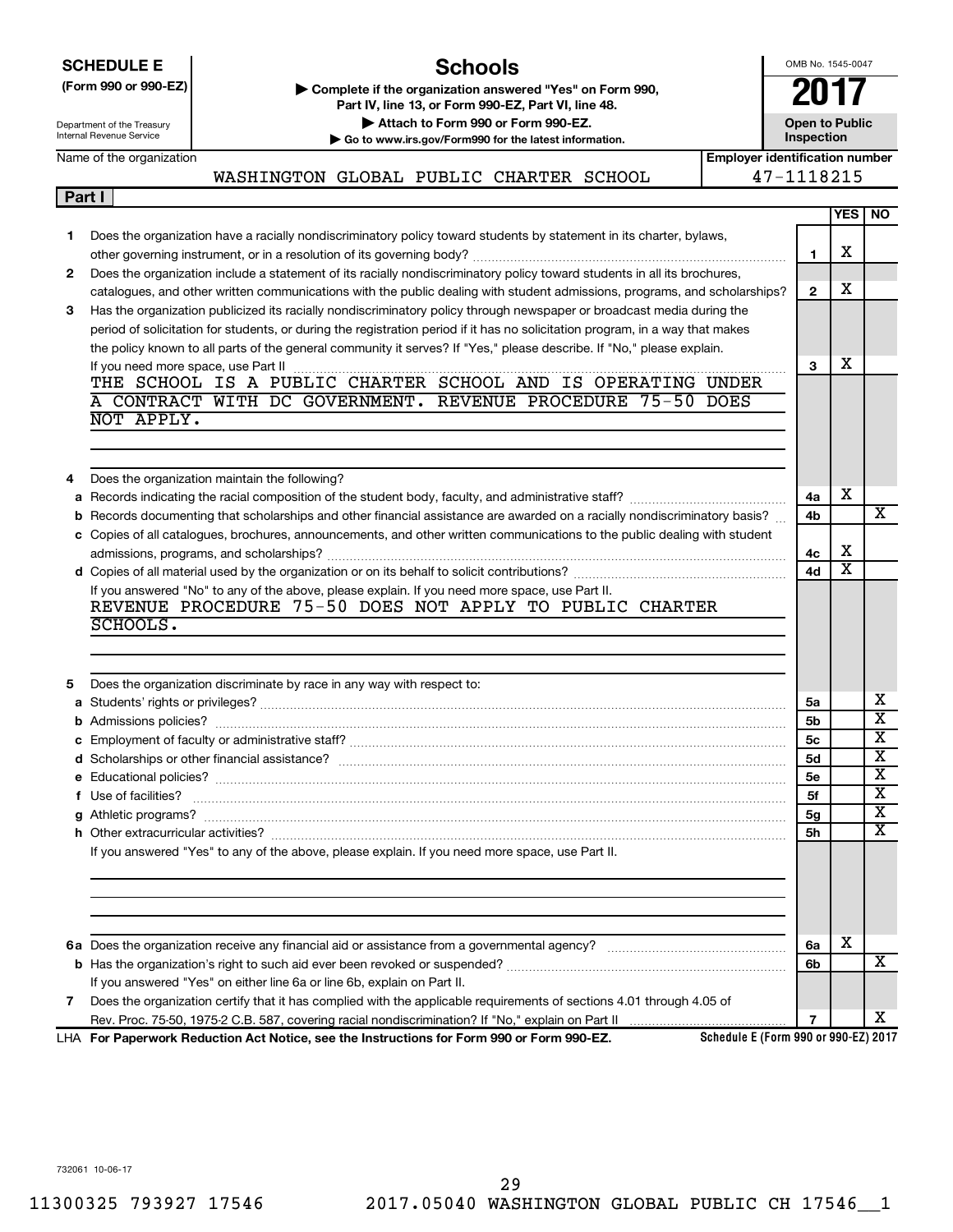Schedule E (Form 990 or 990-EZ) 2017 WASHINGTON GLOBAL PUBLIC CHARTER SCHOOL  $47-1118215$  Page 2

Part II | Supplemental Information. Provide the explanations required by Part I, lines 3, 4d, 5h, 6b, and 7, as applicable. Also provide any other additional information.

LINE 6 - EXPLANATION OF GOVERNMENT FINANCIAL AID:

THE SCHOOL RECEIVES GOVERNMENT FINANCIAL ASSISTANCE FROM OSSE (OFFICE OF

THE STATE SUPERINTENDENT OF EDUCATION).

LINE 7 - EXPLANATION OF RACIAL NONDISCRIMINATION COMPLIANCE:

THE SCHOOL IS A PUBLIC CHARTER SCHOOL AND IS OPERATING UNDER A CONTRACT

WITH THE DC GOVERNMENT, REVENUE PROCEDURE 75-50 DOES NOT APPLY.

**Schedule E (Form 990 or 990-EZ) 2017**

732062 10-06-17

30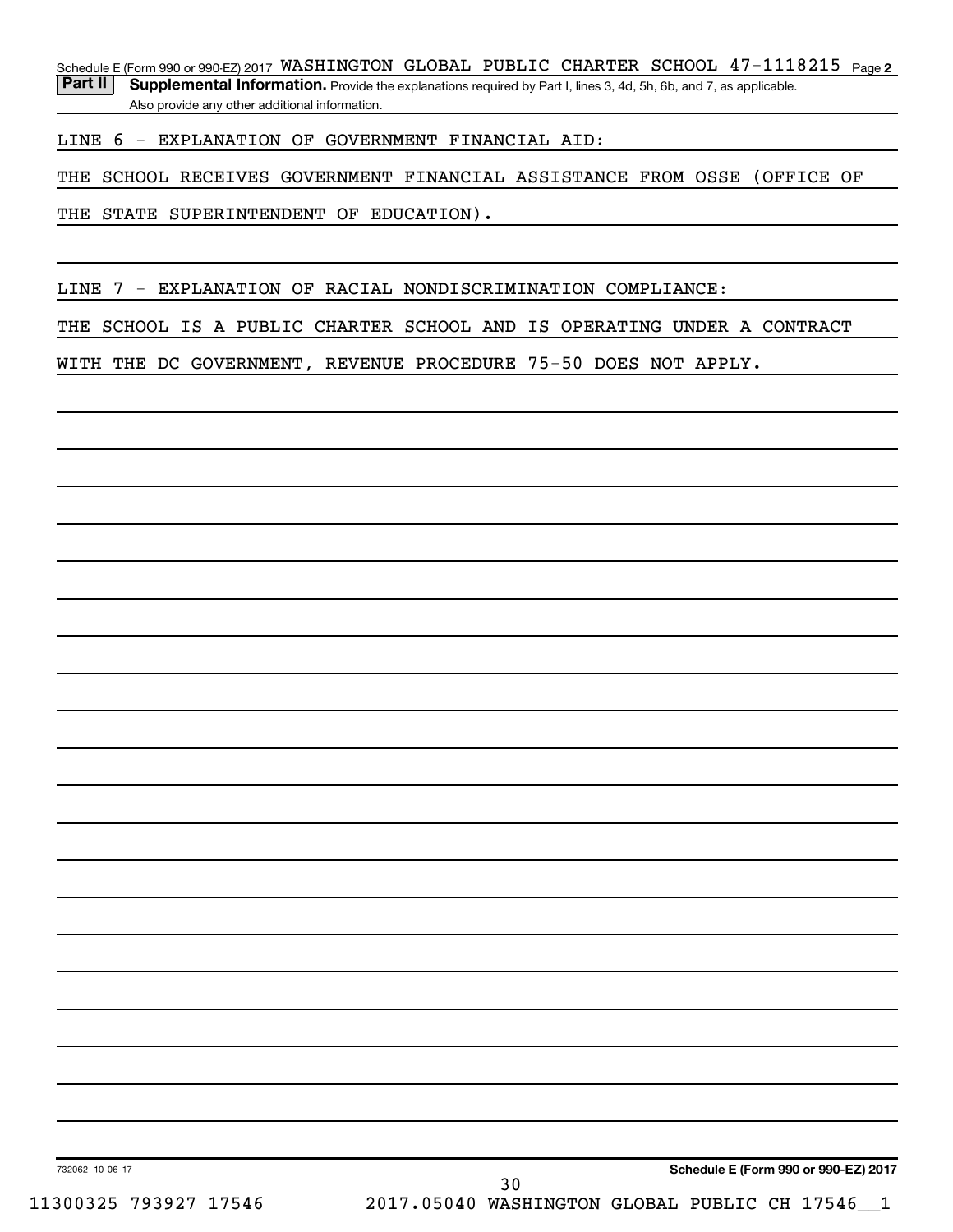**(Form 990 or 990-EZ)**

Department of the Treasury

Internal Revenue Service

**SCHEDULE O Supplemental Information to Form 990 or 990-EZ** <br>(Form 990 or 990-EZ) Complete to provide information for responses to specific questions on

**Complete to provide information for responses to specific questions on Form 990 or 990-EZ or to provide any additional information.**

**| Attach to Form 990 or 990-EZ. | Go to www.irs.gov/Form990 for the latest information.** OMB No. 1545-0047 **Open to Public Inspection**

Name of the organization WASHINGTON GLOBAL PUBLIC CHARTER SCHOOL | 47-1118215

**Employer identification number**

FORM 990, PART I, LINE 1, DESCRIPTION OF ORGANIZATION MISSION:

INTERNATIONALLY-BASED ACADEMIC AND CULTURAL CURRICULUM, WHICH

INTEGRATES PROJECT-BASED LEARNING, SERVICES-LEARNING, TECHNOLOGY, AND

LANGUAGE ACQUISITION TO DEVELOP ENTERPRISING AND COMPETITIVE GLOBAL

CITIZENS.

FORM 990, PART III, LINE 1, DESCRIPTION OF ORGANIZATION MISSION:

FOREIGN LANGUAGE.

FORM 990, PART III, LINE 4A, PROGRAM SERVICE ACCOMPLISHMENTS: OFFERS INTERACTIVE, STIMULATING, REAL-WORLD, PROJECT BASED LEARNING DELIVERED THROUGH THEMATIC UNITS SUCH AS RESILIENCE, ENTREPRENEURSHIP, AND CREATIVITY. THESE THEMES ARE WOVEN INTO THE STUDENTS' ENGLISH LANGUAGE ARTS ("ELA"), MATH, SCIENCE, AND SOCIAL STUDIES COURSES WHERE THEY ARE WORKING TOWARDS MASTERING THE COMMON CORE STATE STANDARDS ("CCSS"). THE IMYC ALSO PROVIDES THE FRAMEWORK FOR THESE THEMES TO SUPPORT ART, INFORMATION AND COMMUNICATIONS TECHNOLOGY ("ICT"), AND PHYSICAL EDUCATION CURRICULA.

FORM 990, PART VI, SECTION B, LINE 11B:

THE 990 IS FIRST REVIEWED BY THE CEO. AFTER THE INITIAL REVIEW, THE FORM

990 IS DISTRIBUTED TO THE BOARD OF DIRECTORS FOR REVIEW PRIOR TO SUBMISSION TO IRS.

FORM 990, PART VI, SECTION B, LINE 12C:

732211 09-07-17 LHA For Paperwork Reduction Act Notice, see the Instructions for Form 990 or 990-EZ. Schedule O (Form 990 or 990-EZ) (2017) BOARD MEMBERS ARE REQUIRED TO COMPLETE AND SIGN A CONFLICT OF INTEREST FORM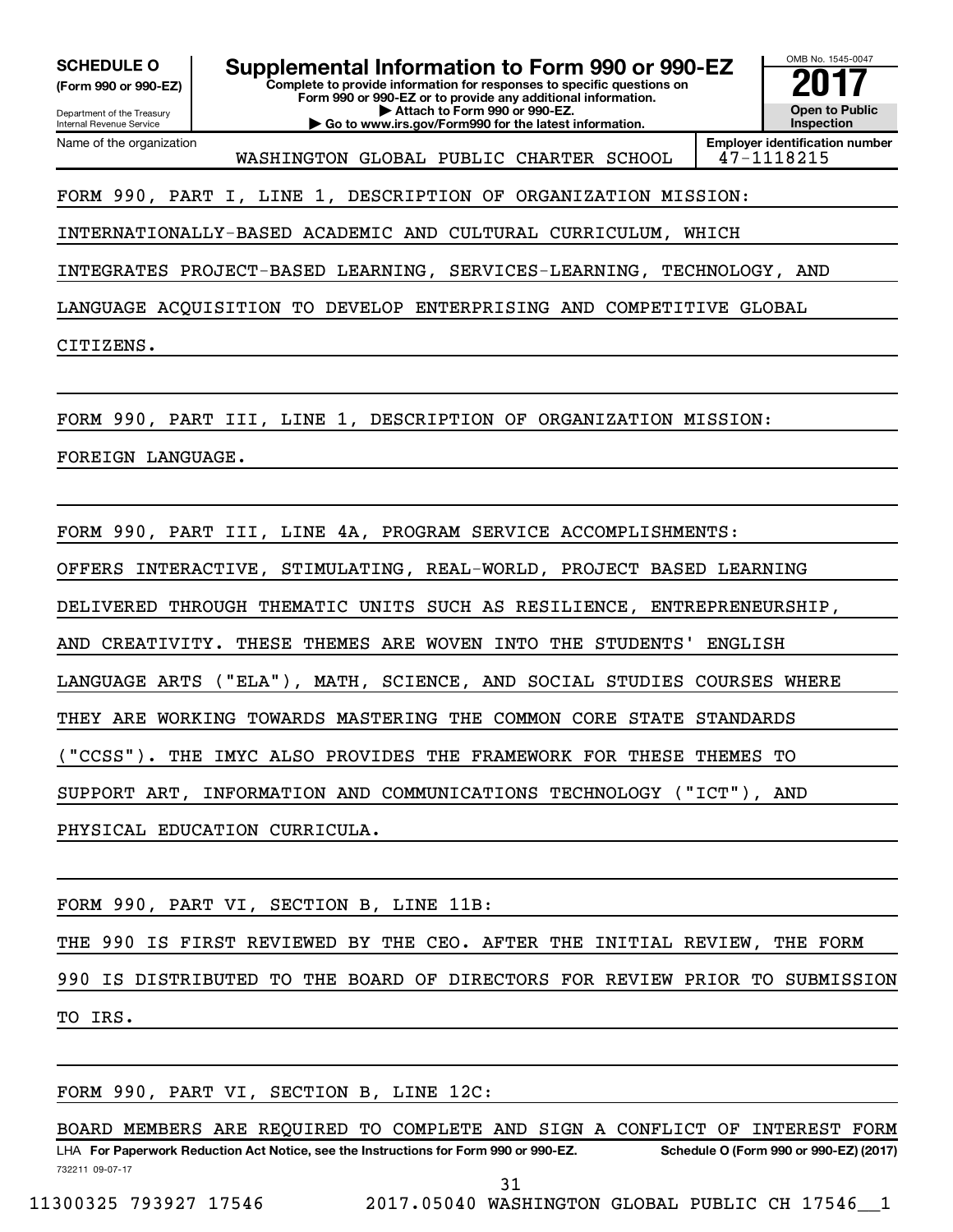| Schedule O (Form 990 or 990-EZ) (2017)<br>Page 2 |                                                     |  |  |  |                                                                           |  |  |  |  |  |
|--------------------------------------------------|-----------------------------------------------------|--|--|--|---------------------------------------------------------------------------|--|--|--|--|--|
| Name of the organization                         | <b>Employer identification number</b><br>47-1118215 |  |  |  |                                                                           |  |  |  |  |  |
|                                                  |                                                     |  |  |  | ATTESTING TO ANY CONFLICTS THAT THEY MAY HAVE, OR PERCEIVED TO HAVE, WHEN |  |  |  |  |  |
|                                                  |                                                     |  |  |  | THEY JOIN THE BOARD. THE BOARD CHAIR MONITORS COMPLIANCE WHEN A NEW BOARD |  |  |  |  |  |
|                                                  | MEMBER JOINS THE BOARD.                             |  |  |  |                                                                           |  |  |  |  |  |

FORM 990, PART VI, SECTION B, LINE 15A:

THE OFFICERS' COMPENSATION IS REVIEWED AND APPROVED BY THE BOARD OF DIRECTORS. COMPENSATION IS SET AND ADJUSTED USING COMPARABLE DATA WITH CONTEMPORANEOUS SUBSTANTIATION OF THE DELIBERATION AND DECISION. THE MOST RECENT SALARY REVIEW ON OFFICERS WAS IN JULY OF 2018.

FORM 990, PART VI, SECTION C, LINE 19:

WASHINGTON GLOBAL PUBLIC CHARTER SCHOOL MAKES ITS GOVERNING DOCUMENTS,

CONFLICT OF INTEREST POLICY AND FINANCIAL STATEMENTS AVAILABLE TO THE

PUBLIC UPON REQUEST.

FORM 990, PART VIII, LINE 6:

THE SCHOOL DOES NOT OWN THE BUILDING IT OPERATES IN. RENTAL INCOME IS

FROM THE SUBLEASING OF SPACE AND IS THEREFORE NOT CONSIDERED BUSINESS

INCOME UNRELATED TO THEIR EXEMPT PURPOSE AND IS NOT SUBJECT TO TAX.

FORM 990, PART XII, LINE 2C:

THE ORGANIZATION HAS NOT CHANGED ITS AUDIT OVERSIGHT PROCESS OR ITS

PROCESS OF SELECTION OF AN INDEPENDENT ACCOUNTANT DURING THE YEAR.

732212 09-07-17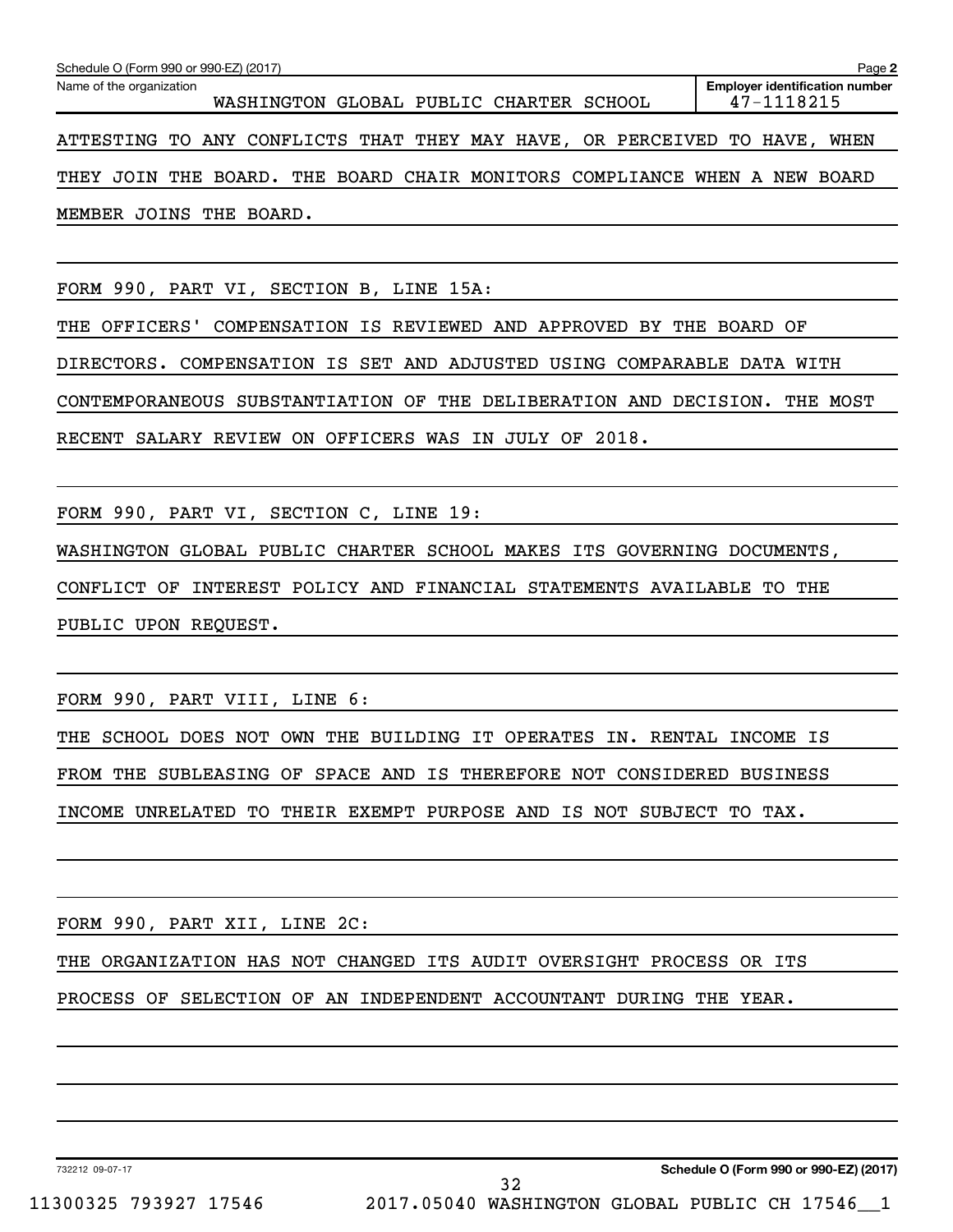|          | Form 990-T                                                                                                                                                                                                                           |                   | <b>Exempt Organization Business Income Tax Return</b>                                                                                                                                                                               |                                                                         |                |                        |                                                |                 | OMB No. 1545-0687                                                                  |
|----------|--------------------------------------------------------------------------------------------------------------------------------------------------------------------------------------------------------------------------------------|-------------------|-------------------------------------------------------------------------------------------------------------------------------------------------------------------------------------------------------------------------------------|-------------------------------------------------------------------------|----------------|------------------------|------------------------------------------------|-----------------|------------------------------------------------------------------------------------|
|          |                                                                                                                                                                                                                                      |                   |                                                                                                                                                                                                                                     | (and proxy tax under section 6033(e))                                   |                |                        |                                                |                 | 2017                                                                               |
|          |                                                                                                                                                                                                                                      |                   | For calendar year 2017 or other tax year beginning $\text{JUL}$ 1, 2017 , and ending $\text{JUN}$ 30, 2018                                                                                                                          | Go to www.irs.gov/Form990T for instructions and the latest information. |                |                        |                                                |                 |                                                                                    |
|          | Department of the Treasury<br>Internal Revenue Service                                                                                                                                                                               |                   | bo not enter SSN numbers on this form as it may be made public if your organization is a $501(c)(3)$ .                                                                                                                              |                                                                         |                |                        |                                                |                 | Open to Public Inspection for<br>501(c)(3) Organizations Only                      |
| A        | Check box if<br>address changed                                                                                                                                                                                                      |                   | Name of organization ( $\Box$ Check box if name changed and see instructions.)                                                                                                                                                      |                                                                         |                |                        |                                                |                 | <b>DEmployer identification number</b><br>(Employees' trust, see<br>instructions.) |
|          | <b>B</b> Exempt under section                                                                                                                                                                                                        | Print             | WASHINGTON GLOBAL PUBLIC CHARTER SCHOOL                                                                                                                                                                                             |                                                                         |                |                        |                                                |                 | 47-1118215                                                                         |
|          | $X$ 501(c)(3)<br>$\rightarrow$                                                                                                                                                                                                       | 0ľ<br><b>Type</b> | Number, street, and room or suite no. If a P.O. box, see instructions.                                                                                                                                                              |                                                                         |                |                        |                                                |                 | E Unrelated business activity codes<br>(See instructions.)                         |
|          | 7220(e)<br>408(e)                                                                                                                                                                                                                    |                   | 525 SCHOOL STREET SW                                                                                                                                                                                                                |                                                                         |                |                        |                                                |                 |                                                                                    |
|          | 30(a)<br>408A<br>529(a)                                                                                                                                                                                                              |                   | City or town, state or province, country, and ZIP or foreign postal code<br>WASHINGTON, DC                                                                                                                                          | 20024                                                                   |                |                        |                                                | 900099          |                                                                                    |
|          | C Book value of all assets                                                                                                                                                                                                           |                   | F Group exemption number (See instructions.)                                                                                                                                                                                        |                                                                         | ▶              |                        |                                                |                 |                                                                                    |
|          | at end of year<br>6, 953, 952.                                                                                                                                                                                                       |                   | <b>G</b> Check organization type $\blacktriangleright$ $\boxed{\mathbf{X}}$ 501(c) corporation                                                                                                                                      |                                                                         |                | $501(c)$ trust         |                                                | $401(a)$ trust  | Other trust                                                                        |
|          |                                                                                                                                                                                                                                      |                   | H Describe the organization's primary unrelated business activity.                                                                                                                                                                  |                                                                         |                | <b>SEE STATEMENT 1</b> |                                                |                 |                                                                                    |
|          |                                                                                                                                                                                                                                      |                   | I During the tax year, was the corporation a subsidiary in an affiliated group or a parent-subsidiary controlled group?                                                                                                             |                                                                         |                |                        |                                                | Yes             | $X$ No                                                                             |
|          |                                                                                                                                                                                                                                      |                   | If "Yes," enter the name and identifying number of the parent corporation.<br>J The books are in care of $\triangleright$ THE ORGANIZATION                                                                                          |                                                                         |                |                        | Telephone number $\triangleright$ 202-796-2415 |                 |                                                                                    |
|          |                                                                                                                                                                                                                                      |                   | Part I   Unrelated Trade or Business Income                                                                                                                                                                                         |                                                                         |                | (A) Income             | (B) Expenses                                   |                 | (C) Net                                                                            |
|          | 1a Gross receipts or sales                                                                                                                                                                                                           |                   |                                                                                                                                                                                                                                     |                                                                         |                |                        |                                                |                 |                                                                                    |
| b        | Less returns and allowances                                                                                                                                                                                                          |                   |                                                                                                                                                                                                                                     | $c$ Balance $\Box$                                                      | 1c             |                        |                                                |                 |                                                                                    |
| 2        |                                                                                                                                                                                                                                      |                   |                                                                                                                                                                                                                                     |                                                                         | $\overline{2}$ |                        |                                                |                 |                                                                                    |
| 3        | Gross profit. Subtract line 2 from line 1c                                                                                                                                                                                           |                   |                                                                                                                                                                                                                                     |                                                                         | 3              |                        |                                                |                 |                                                                                    |
|          |                                                                                                                                                                                                                                      |                   |                                                                                                                                                                                                                                     |                                                                         | 4a             |                        |                                                |                 |                                                                                    |
| b        |                                                                                                                                                                                                                                      |                   | Net gain (loss) (Form 4797, Part II, line 17) (attach Form 4797)                                                                                                                                                                    |                                                                         | 4 <sub>b</sub> |                        |                                                |                 |                                                                                    |
|          |                                                                                                                                                                                                                                      |                   |                                                                                                                                                                                                                                     |                                                                         | 4c             |                        |                                                |                 |                                                                                    |
| 5        |                                                                                                                                                                                                                                      |                   | Income (loss) from partnerships and S corporations (attach statement)                                                                                                                                                               |                                                                         | 5              |                        |                                                |                 |                                                                                    |
| 6        | Rent income (Schedule C)                                                                                                                                                                                                             |                   |                                                                                                                                                                                                                                     |                                                                         | 6              |                        |                                                |                 |                                                                                    |
| 7        |                                                                                                                                                                                                                                      |                   |                                                                                                                                                                                                                                     |                                                                         | $\overline{7}$ |                        |                                                |                 |                                                                                    |
| 8        |                                                                                                                                                                                                                                      |                   | Interest, annuities, royalties, and rents from controlled organizations (Sch. F)                                                                                                                                                    |                                                                         | 8              |                        |                                                |                 |                                                                                    |
| 9        |                                                                                                                                                                                                                                      |                   | Investment income of a section $501(c)(7)$ , (9), or (17) organization (Schedule G)                                                                                                                                                 |                                                                         | 9              |                        |                                                |                 |                                                                                    |
| 10       |                                                                                                                                                                                                                                      |                   |                                                                                                                                                                                                                                     |                                                                         | 10<br>11       |                        |                                                |                 |                                                                                    |
| 11<br>12 |                                                                                                                                                                                                                                      |                   | Other income (See instructions; attach schedule) STATEMENT 2                                                                                                                                                                        |                                                                         | 12             | 6,591.                 |                                                |                 | 6,591.                                                                             |
| 13       |                                                                                                                                                                                                                                      |                   |                                                                                                                                                                                                                                     |                                                                         | 13             | 6,591.                 |                                                |                 | 6,591.                                                                             |
|          | Part II                                                                                                                                                                                                                              |                   | <b>Deductions Not Taken Elsewhere</b> (See instructions for limitations on deductions.)                                                                                                                                             |                                                                         |                |                        |                                                |                 |                                                                                    |
|          |                                                                                                                                                                                                                                      |                   | (Except for contributions, deductions must be directly connected with the unrelated business income.)                                                                                                                               |                                                                         |                |                        |                                                |                 |                                                                                    |
| 14       |                                                                                                                                                                                                                                      |                   |                                                                                                                                                                                                                                     |                                                                         |                |                        |                                                | 14              |                                                                                    |
| 15       |                                                                                                                                                                                                                                      |                   | Salaries and wages <b>construction and construction of the construction</b> and wages <b>construction</b> and wages <b>construction</b>                                                                                             |                                                                         |                |                        |                                                | 15              |                                                                                    |
| 16       |                                                                                                                                                                                                                                      |                   | Repairs and maintenance <i>maintenance</i> and contained and contained and contained and maintenance and maintenance and                                                                                                            |                                                                         |                |                        |                                                | 16              |                                                                                    |
| 17       |                                                                                                                                                                                                                                      |                   | Bad debts <b>www.community.community.community.com</b>                                                                                                                                                                              |                                                                         |                |                        |                                                | 17              |                                                                                    |
| 18       |                                                                                                                                                                                                                                      |                   | Interest (attach schedule) <i>machine and accordinational content and accordinational content and accordination</i> and accordination and accordination and accordination and accordination and accordination and accordination and |                                                                         |                |                        |                                                | 18              |                                                                                    |
| 19       |                                                                                                                                                                                                                                      |                   | Taxes and licenses <b>construction and construction of the construction</b> and construction of the construction of the                                                                                                             |                                                                         |                |                        |                                                | 19              |                                                                                    |
| 20       |                                                                                                                                                                                                                                      |                   | Charitable contributions (See instructions for limitation rules) [11] manufacture in the contributions (See instructions for limitation rules) [11] manufacture in the contributions (See instructions for limitation rules) [      |                                                                         |                |                        |                                                | 20              |                                                                                    |
| 21<br>22 |                                                                                                                                                                                                                                      |                   |                                                                                                                                                                                                                                     |                                                                         |                |                        |                                                | 22 <sub>b</sub> |                                                                                    |
| 23       | Depletion                                                                                                                                                                                                                            |                   |                                                                                                                                                                                                                                     |                                                                         |                |                        |                                                | 23              |                                                                                    |
| 24       |                                                                                                                                                                                                                                      |                   |                                                                                                                                                                                                                                     |                                                                         |                |                        |                                                | 24              |                                                                                    |
| 25       | Contributions to deferred compensation plans [11] manufactured manufactured manufactured manufactured manufactured manufactured manufactured manufactured manufactured manufactured manufactured manufactured manufactured man       |                   |                                                                                                                                                                                                                                     |                                                                         |                |                        |                                                |                 |                                                                                    |
| 26       |                                                                                                                                                                                                                                      |                   |                                                                                                                                                                                                                                     |                                                                         |                |                        |                                                |                 |                                                                                    |
| 27       |                                                                                                                                                                                                                                      |                   |                                                                                                                                                                                                                                     |                                                                         |                |                        |                                                |                 |                                                                                    |
| 28       |                                                                                                                                                                                                                                      |                   | Other deductions (attach schedule) www.communications.communications.communications.communications.com                                                                                                                              |                                                                         |                |                        |                                                | 28              |                                                                                    |
| 29       | Total deductions. Add lines 14 through 28 [11, 20] [12, 20] [12, 20] [12, 20] [12, 20] [12, 20] [12, 20] [12, 20] [12, 20] [12, 20] [12, 20] [12, 20] [12, 20] [12, 20] [12, 20] [12, 20] [12, 20] [12, 20] [12, 20] [12, 20]<br>29  |                   |                                                                                                                                                                                                                                     |                                                                         |                |                        |                                                |                 | $\overline{0}$ .                                                                   |
| 30       | Unrelated business taxable income before net operating loss deduction. Subtract line 29 from line 13 [111] [120] [120] [120] [120] [120] [120] [120] [120] [120] [120] [120] [120] [120] [120] [120] [120] [120] [120] [120] [<br>30 |                   |                                                                                                                                                                                                                                     |                                                                         |                |                        |                                                |                 | 6,591.                                                                             |
| 31       |                                                                                                                                                                                                                                      |                   |                                                                                                                                                                                                                                     |                                                                         |                |                        |                                                | 31              |                                                                                    |
| 32       |                                                                                                                                                                                                                                      |                   | Unrelated business taxable income before specific deduction. Subtract line 31 from line 30 [11] manuscriptions taxable income before specific deduction. Subtract line 31 from line 30                                              |                                                                         |                |                        |                                                | 32              | 6,591.                                                                             |
| 33       |                                                                                                                                                                                                                                      |                   |                                                                                                                                                                                                                                     |                                                                         |                |                        |                                                | 33              | 1,000.                                                                             |
| 34       | line 32                                                                                                                                                                                                                              |                   | Unrelated business taxable income. Subtract line 33 from line 32. If line 33 is greater than line 32, enter the smaller of zero or                                                                                                  |                                                                         |                |                        |                                                | 34              | 5,591.                                                                             |
|          |                                                                                                                                                                                                                                      |                   | 723701 01-22-18 LHA For Paperwork Reduction Act Notice, see instructions.                                                                                                                                                           |                                                                         |                |                        |                                                |                 | Form 990-T (2017)                                                                  |
|          |                                                                                                                                                                                                                                      |                   |                                                                                                                                                                                                                                     |                                                                         | 33             |                        |                                                |                 |                                                                                    |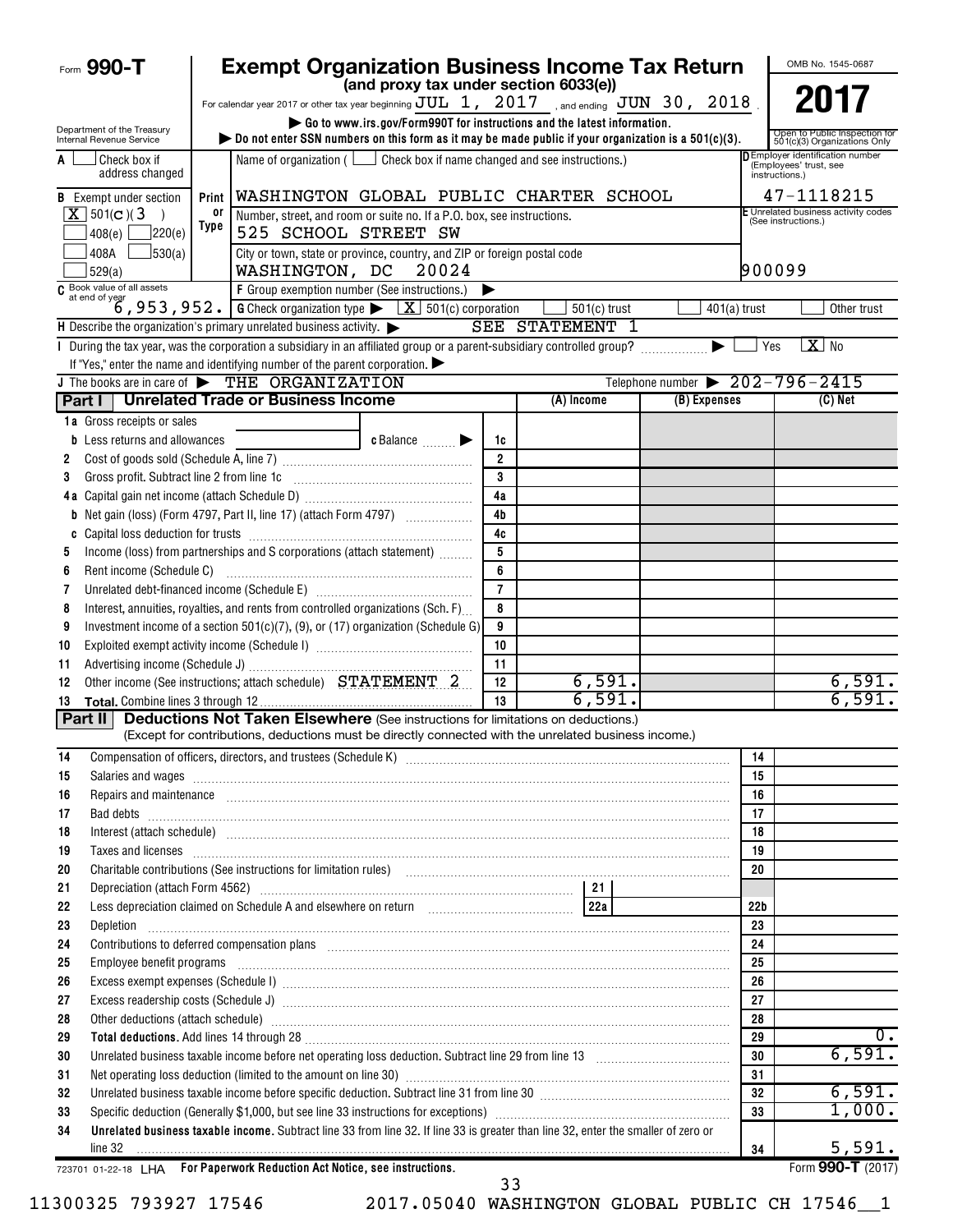| Form 990-T (2017) |                            | WASHINGTON GLOBAL PUBLIC CHARTER SCHOOL                                                                                                                                                                                                                                                                                                                                                                                   |                              |                             |                          | 47-1118215             |                                  | Page 2                               |  |  |  |  |  |
|-------------------|----------------------------|---------------------------------------------------------------------------------------------------------------------------------------------------------------------------------------------------------------------------------------------------------------------------------------------------------------------------------------------------------------------------------------------------------------------------|------------------------------|-----------------------------|--------------------------|------------------------|----------------------------------|--------------------------------------|--|--|--|--|--|
| Part III          |                            | <b>Tax Computation</b>                                                                                                                                                                                                                                                                                                                                                                                                    |                              |                             |                          |                        |                                  |                                      |  |  |  |  |  |
| 35                | (1)                        | Organizations Taxable as Corporations. See instructions for tax computation.<br>Controlled group members (sections 1561 and 1563) check here $\blacktriangleright$ $\Box$ See instructions and:<br>a Enter your share of the \$50,000, \$25,000, and \$9,925,000 taxable income brackets (in that order):<br>\$<br>$(2)$ $ $ \$<br><b>b</b> Enter organization's share of: (1) Additional 5% tax (not more than \$11,750) |                              | $(3)$ $ $<br>$\sqrt{3}$     |                          |                        |                                  |                                      |  |  |  |  |  |
|                   |                            |                                                                                                                                                                                                                                                                                                                                                                                                                           |                              |                             |                          |                        | 35c                              | 1,005.                               |  |  |  |  |  |
| 36                |                            | Trusts Taxable at Trust Rates. See instructions for tax computation. Income tax on the amount on line 34 from:                                                                                                                                                                                                                                                                                                            |                              |                             |                          |                        | 36                               |                                      |  |  |  |  |  |
| 37                |                            | <b>Proxy tax.</b> See instructions <b>constructions b</b><br>37                                                                                                                                                                                                                                                                                                                                                           |                              |                             |                          |                        |                                  |                                      |  |  |  |  |  |
| 38                |                            | Alternative minimum tax<br>38                                                                                                                                                                                                                                                                                                                                                                                             |                              |                             |                          |                        |                                  |                                      |  |  |  |  |  |
| 39                |                            |                                                                                                                                                                                                                                                                                                                                                                                                                           |                              |                             |                          |                        | 39                               |                                      |  |  |  |  |  |
| 40                |                            |                                                                                                                                                                                                                                                                                                                                                                                                                           |                              |                             |                          |                        | 40                               | 1,005.                               |  |  |  |  |  |
|                   |                            | <b>Part IV Tax and Payments</b>                                                                                                                                                                                                                                                                                                                                                                                           |                              |                             |                          |                        |                                  |                                      |  |  |  |  |  |
| b<br>c<br>d       |                            | 41a Foreign tax credit (corporations attach Form 1118; trusts attach Form 1116)<br>Other credits (see instructions)<br>General business credit. Attach Form 3800 [11] [11] [12] [12] [12] [12] [13] [14] [14] [14] [14] [14] [14] [14                                                                                                                                                                                     |                              |                             | 41a<br>41b<br>41c<br>41d |                        |                                  |                                      |  |  |  |  |  |
| e                 |                            |                                                                                                                                                                                                                                                                                                                                                                                                                           |                              |                             |                          |                        | 41e                              |                                      |  |  |  |  |  |
| 42                |                            | Subtract line 41e from line 40                                                                                                                                                                                                                                                                                                                                                                                            |                              |                             |                          |                        | 42                               | 1,005.                               |  |  |  |  |  |
| 43                |                            | Other taxes. Check if from: Form 4255 Form 8611 Form 8697 Form 8866 O Other (attach schedule)                                                                                                                                                                                                                                                                                                                             |                              |                             |                          |                        | 43                               |                                      |  |  |  |  |  |
| 44                |                            | <b>Total tax.</b> Add lines 42 and 43                                                                                                                                                                                                                                                                                                                                                                                     |                              |                             |                          |                        | 44                               | 1,005.                               |  |  |  |  |  |
|                   |                            |                                                                                                                                                                                                                                                                                                                                                                                                                           |                              |                             | 45a                      |                        |                                  |                                      |  |  |  |  |  |
|                   |                            |                                                                                                                                                                                                                                                                                                                                                                                                                           |                              |                             | 45b                      | 1,384.                 |                                  |                                      |  |  |  |  |  |
|                   |                            |                                                                                                                                                                                                                                                                                                                                                                                                                           |                              |                             | 45с                      |                        |                                  |                                      |  |  |  |  |  |
|                   |                            | d Foreign organizations: Tax paid or withheld at source (see instructions)                                                                                                                                                                                                                                                                                                                                                |                              |                             | 45d                      |                        |                                  |                                      |  |  |  |  |  |
|                   |                            |                                                                                                                                                                                                                                                                                                                                                                                                                           |                              |                             | 45e                      |                        |                                  |                                      |  |  |  |  |  |
|                   |                            |                                                                                                                                                                                                                                                                                                                                                                                                                           |                              |                             | 45f                      |                        |                                  |                                      |  |  |  |  |  |
|                   |                            | g Other credits and payments:                                                                                                                                                                                                                                                                                                                                                                                             | Form 2439                    |                             |                          |                        |                                  |                                      |  |  |  |  |  |
|                   |                            | Form 4136                                                                                                                                                                                                                                                                                                                                                                                                                 |                              | $\overline{\mathrm{Total}}$ | 45g                      |                        |                                  |                                      |  |  |  |  |  |
| 46                |                            |                                                                                                                                                                                                                                                                                                                                                                                                                           |                              |                             |                          |                        | 46                               | 1,384.                               |  |  |  |  |  |
| 47                |                            |                                                                                                                                                                                                                                                                                                                                                                                                                           |                              |                             |                          |                        | 47                               | $\overline{32}$ .                    |  |  |  |  |  |
| 48                |                            |                                                                                                                                                                                                                                                                                                                                                                                                                           |                              |                             |                          |                        | 48                               |                                      |  |  |  |  |  |
| 49                |                            |                                                                                                                                                                                                                                                                                                                                                                                                                           |                              |                             |                          |                        | 49                               | 347.                                 |  |  |  |  |  |
| 50                |                            | Enter the amount of line 49 you want: Credited to 2018 estimated tax $\blacktriangleright$                                                                                                                                                                                                                                                                                                                                |                              |                             |                          | Refunded               | 50                               | 347.                                 |  |  |  |  |  |
| <b>Part V</b>     |                            | <b>Statements Regarding Certain Activities and Other Information (see instructions)</b>                                                                                                                                                                                                                                                                                                                                   |                              |                             |                          |                        |                                  |                                      |  |  |  |  |  |
| 51                |                            | At any time during the 2017 calendar year, did the organization have an interest in or a signature or other authority<br>over a financial account (bank, securities, or other) in a foreign country? If YES, the organization may have to file<br>FinCEN Form 114, Report of Foreign Bank and Financial Accounts. If YES, enter the name of the foreign country                                                           |                              |                             |                          |                        |                                  | Yes<br>No                            |  |  |  |  |  |
|                   | here $\blacktriangleright$ | During the tax year, did the organization receive a distribution from, or was it the grantor of, or transferor to, a foreign trust?                                                                                                                                                                                                                                                                                       |                              |                             |                          |                        |                                  | x<br>$\overline{\textbf{x}}$         |  |  |  |  |  |
| 52                |                            |                                                                                                                                                                                                                                                                                                                                                                                                                           |                              |                             |                          |                        |                                  |                                      |  |  |  |  |  |
| 53                |                            | If YES, see instructions for other forms the organization may have to file.<br>Enter the amount of tax-exempt interest received or accrued during the tax year $\triangleright$ \$                                                                                                                                                                                                                                        |                              |                             |                          |                        |                                  |                                      |  |  |  |  |  |
|                   |                            | Under penalties of perjury, I declare that I have examined this return, including accompanying schedules and statements, and to the best of my knowledge and belief, it is true,                                                                                                                                                                                                                                          |                              |                             |                          |                        |                                  |                                      |  |  |  |  |  |
| Sign              |                            | correct, and complete. Declaration of preparer (other than taxpayer) is based on all information of which preparer has any knowledge.                                                                                                                                                                                                                                                                                     |                              |                             |                          |                        |                                  |                                      |  |  |  |  |  |
| Here              |                            |                                                                                                                                                                                                                                                                                                                                                                                                                           |                              | CEO                         |                          |                        | the preparer shown below (see    | May the IRS discuss this return with |  |  |  |  |  |
|                   |                            | Signature of officer                                                                                                                                                                                                                                                                                                                                                                                                      | Date                         |                             |                          |                        | instructions)? $\mid X \mid Yes$ | No                                   |  |  |  |  |  |
| Paid              |                            | Print/Type preparer's name                                                                                                                                                                                                                                                                                                                                                                                                | Preparer's signature         |                             | Date                     | Check<br>self-employed | PTIN<br>if                       |                                      |  |  |  |  |  |
| Preparer          |                            | DAVID JONES                                                                                                                                                                                                                                                                                                                                                                                                               |                              |                             |                          |                        |                                  | P01361002                            |  |  |  |  |  |
| <b>Use Only</b>   |                            | Firm's name > JONES MARESCA & MCQUADE PA                                                                                                                                                                                                                                                                                                                                                                                  |                              |                             |                          | Firm's EIN             |                                  | 52-1853933                           |  |  |  |  |  |
|                   |                            |                                                                                                                                                                                                                                                                                                                                                                                                                           | 1730 RHODE ISLAND AVE, N.W., |                             | SUITE                    | 8                      |                                  |                                      |  |  |  |  |  |
|                   |                            | Firm's address > WASHINGTON, DC 20036                                                                                                                                                                                                                                                                                                                                                                                     |                              |                             |                          |                        | Phone no. 202-296-3306           |                                      |  |  |  |  |  |
|                   |                            |                                                                                                                                                                                                                                                                                                                                                                                                                           |                              |                             |                          |                        |                                  | Form 990-T (2017)                    |  |  |  |  |  |

723711 01-22-18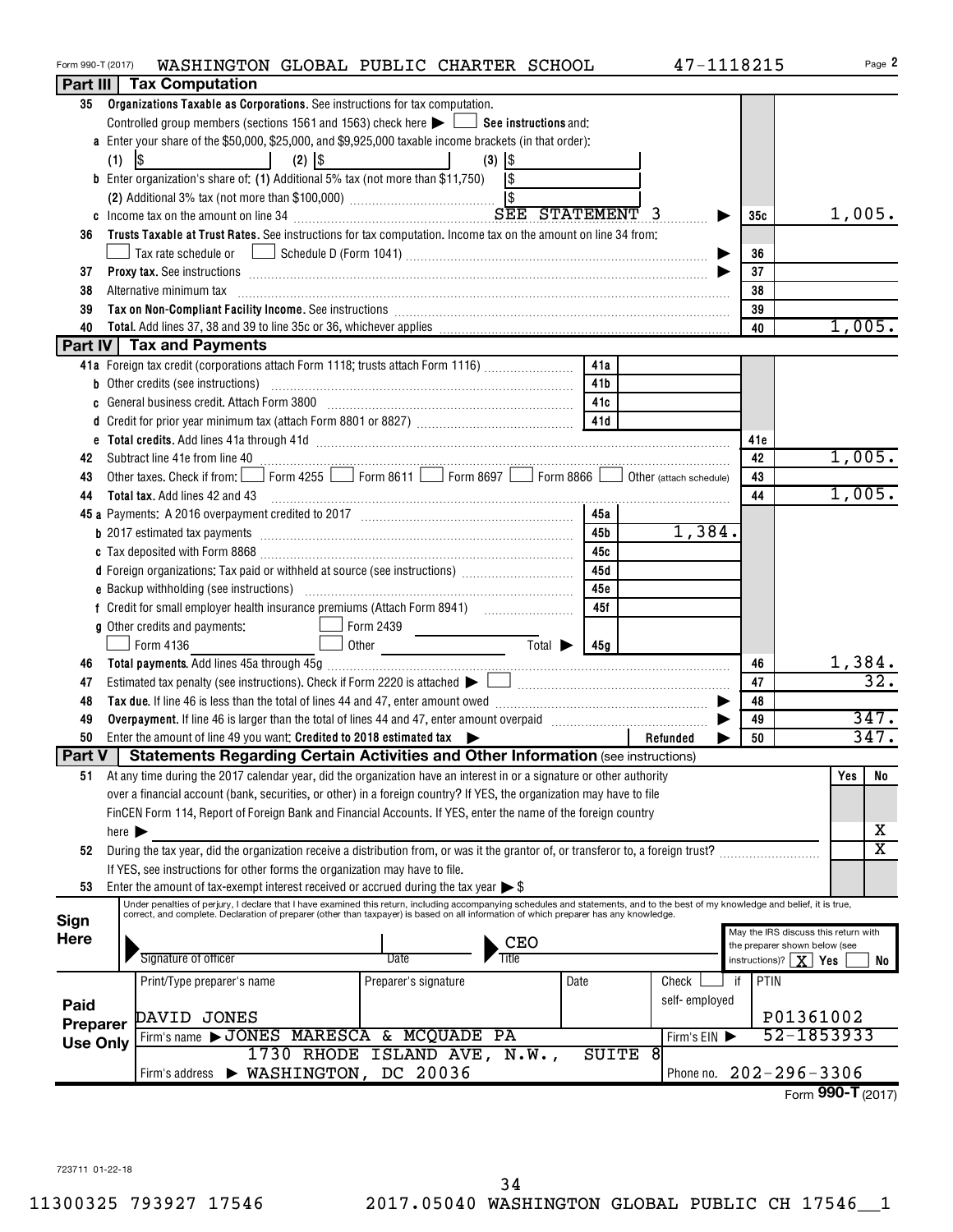| Page 3 |  |
|--------|--|
|        |  |

| Schedule A - Cost of Goods Sold. Enter method of inventory valuation $\triangleright$ N/A                                 |                |                                                                                                |                                                                                                                                                     |    |                                                                                 |                |                                                                              |                  |
|---------------------------------------------------------------------------------------------------------------------------|----------------|------------------------------------------------------------------------------------------------|-----------------------------------------------------------------------------------------------------------------------------------------------------|----|---------------------------------------------------------------------------------|----------------|------------------------------------------------------------------------------|------------------|
| Inventory at beginning of year                                                                                            |                |                                                                                                |                                                                                                                                                     |    |                                                                                 | 6              |                                                                              |                  |
| 2                                                                                                                         | $\overline{2}$ |                                                                                                | 7 Cost of goods sold. Subtract line 6                                                                                                               |    |                                                                                 |                |                                                                              |                  |
| 3                                                                                                                         | $\mathbf{R}$   |                                                                                                | from line 5. Enter here and in Part I,                                                                                                              |    |                                                                                 |                |                                                                              |                  |
| 4a Additional section 263A costs                                                                                          |                |                                                                                                |                                                                                                                                                     |    |                                                                                 | $\overline{7}$ |                                                                              |                  |
|                                                                                                                           | 4a             |                                                                                                | Do the rules of section 263A (with respect to                                                                                                       |    |                                                                                 |                | Yes                                                                          | No               |
| <b>b</b> Other costs (attach schedule)                                                                                    | 4 <sub>b</sub> |                                                                                                | property produced or acquired for resale) apply to                                                                                                  |    |                                                                                 |                |                                                                              |                  |
| Total. Add lines 1 through 4b<br>5                                                                                        | 5              |                                                                                                |                                                                                                                                                     |    |                                                                                 |                |                                                                              |                  |
| Schedule C - Rent Income (From Real Property and Personal Property Leased With Real Property)                             |                |                                                                                                |                                                                                                                                                     |    |                                                                                 |                |                                                                              |                  |
| (see instructions)                                                                                                        |                |                                                                                                |                                                                                                                                                     |    |                                                                                 |                |                                                                              |                  |
| 1. Description of property                                                                                                |                |                                                                                                |                                                                                                                                                     |    |                                                                                 |                |                                                                              |                  |
| (1)                                                                                                                       |                |                                                                                                |                                                                                                                                                     |    |                                                                                 |                |                                                                              |                  |
| (2)                                                                                                                       |                |                                                                                                |                                                                                                                                                     |    |                                                                                 |                |                                                                              |                  |
| (3)                                                                                                                       |                |                                                                                                |                                                                                                                                                     |    |                                                                                 |                |                                                                              |                  |
| (4)                                                                                                                       |                |                                                                                                |                                                                                                                                                     |    |                                                                                 |                |                                                                              |                  |
|                                                                                                                           | 2.             | Rent received or accrued                                                                       |                                                                                                                                                     |    |                                                                                 |                |                                                                              |                  |
| (a) From personal property (if the percentage of<br>rent for personal property is more than<br>10% but not more than 50%) |                |                                                                                                | (b) From real and personal property (if the percentage<br>of rent for personal property exceeds 50% or if<br>the rent is based on profit or income) |    | 3(a) Deductions directly connected with the income in                           |                | columns 2(a) and 2(b) (attach schedule)                                      |                  |
| (1)                                                                                                                       |                |                                                                                                |                                                                                                                                                     |    |                                                                                 |                |                                                                              |                  |
| (2)                                                                                                                       |                |                                                                                                |                                                                                                                                                     |    |                                                                                 |                |                                                                              |                  |
| (3)                                                                                                                       |                |                                                                                                |                                                                                                                                                     |    |                                                                                 |                |                                                                              |                  |
| (4)                                                                                                                       |                |                                                                                                |                                                                                                                                                     |    |                                                                                 |                |                                                                              |                  |
| Total                                                                                                                     | $0$ .          | Total                                                                                          |                                                                                                                                                     | 0. |                                                                                 |                |                                                                              |                  |
| (c) Total income. Add totals of columns 2(a) and 2(b). Enter                                                              |                |                                                                                                |                                                                                                                                                     |    | (b) Total deductions.                                                           |                |                                                                              |                  |
|                                                                                                                           |                |                                                                                                |                                                                                                                                                     | 0. | Enter here and on page 1.<br>Part I, line 6, column (B)                         |                |                                                                              | 0.               |
| <b>Schedule E - Unrelated Debt-Financed Income</b> (see instructions)                                                     |                |                                                                                                |                                                                                                                                                     |    |                                                                                 |                |                                                                              |                  |
|                                                                                                                           |                |                                                                                                | 2. Gross income from                                                                                                                                |    | 3. Deductions directly connected with or allocable<br>to debt-financed property |                |                                                                              |                  |
| 1. Description of debt-financed property                                                                                  |                |                                                                                                | or allocable to debt-<br>financed property                                                                                                          |    | (a) Straight line depreciation<br>(attach schedule)                             |                | (D) Other deductions<br>(attach schedule)                                    |                  |
| (1)                                                                                                                       |                |                                                                                                |                                                                                                                                                     |    |                                                                                 |                |                                                                              |                  |
| (2)                                                                                                                       |                |                                                                                                |                                                                                                                                                     |    |                                                                                 |                |                                                                              |                  |
| (3)                                                                                                                       |                |                                                                                                |                                                                                                                                                     |    |                                                                                 |                |                                                                              |                  |
| (4)                                                                                                                       |                |                                                                                                |                                                                                                                                                     |    |                                                                                 |                |                                                                              |                  |
| 4. Amount of average acquisition<br>debt on or allocable to debt-financed<br>property (attach schedule)                   |                | 5. Average adjusted basis<br>of or allocable to<br>debt-financed property<br>(attach schedule) | 6. Column 4 divided<br>by column 5                                                                                                                  |    | 7. Gross income<br>reportable (column<br>2 x column 6)                          |                | 8. Allocable deductions<br>(column 6 x total of columns<br>$3(a)$ and $3(b)$ |                  |
| (1)                                                                                                                       |                |                                                                                                | $\%$                                                                                                                                                |    |                                                                                 |                |                                                                              |                  |
| (2)                                                                                                                       |                |                                                                                                | $\frac{0}{0}$                                                                                                                                       |    |                                                                                 |                |                                                                              |                  |
| (3)                                                                                                                       |                |                                                                                                | $\frac{0}{0}$                                                                                                                                       |    |                                                                                 |                |                                                                              |                  |
| (4)                                                                                                                       |                |                                                                                                | $\%$                                                                                                                                                |    |                                                                                 |                |                                                                              |                  |
|                                                                                                                           |                |                                                                                                |                                                                                                                                                     |    | Enter here and on page 1,<br>Part I, line 7, column (A).                        |                | Enter here and on page 1,<br>Part I, line 7, column (B).                     |                  |
| Totals                                                                                                                    |                |                                                                                                |                                                                                                                                                     |    | Ο.                                                                              |                |                                                                              | 0.               |
| Total dividends-received deductions included in column 8                                                                  |                |                                                                                                |                                                                                                                                                     |    |                                                                                 |                |                                                                              | $\overline{0}$ . |
|                                                                                                                           |                |                                                                                                |                                                                                                                                                     |    |                                                                                 |                |                                                                              |                  |

**990-T**  Form (2017)

723721 01-22-18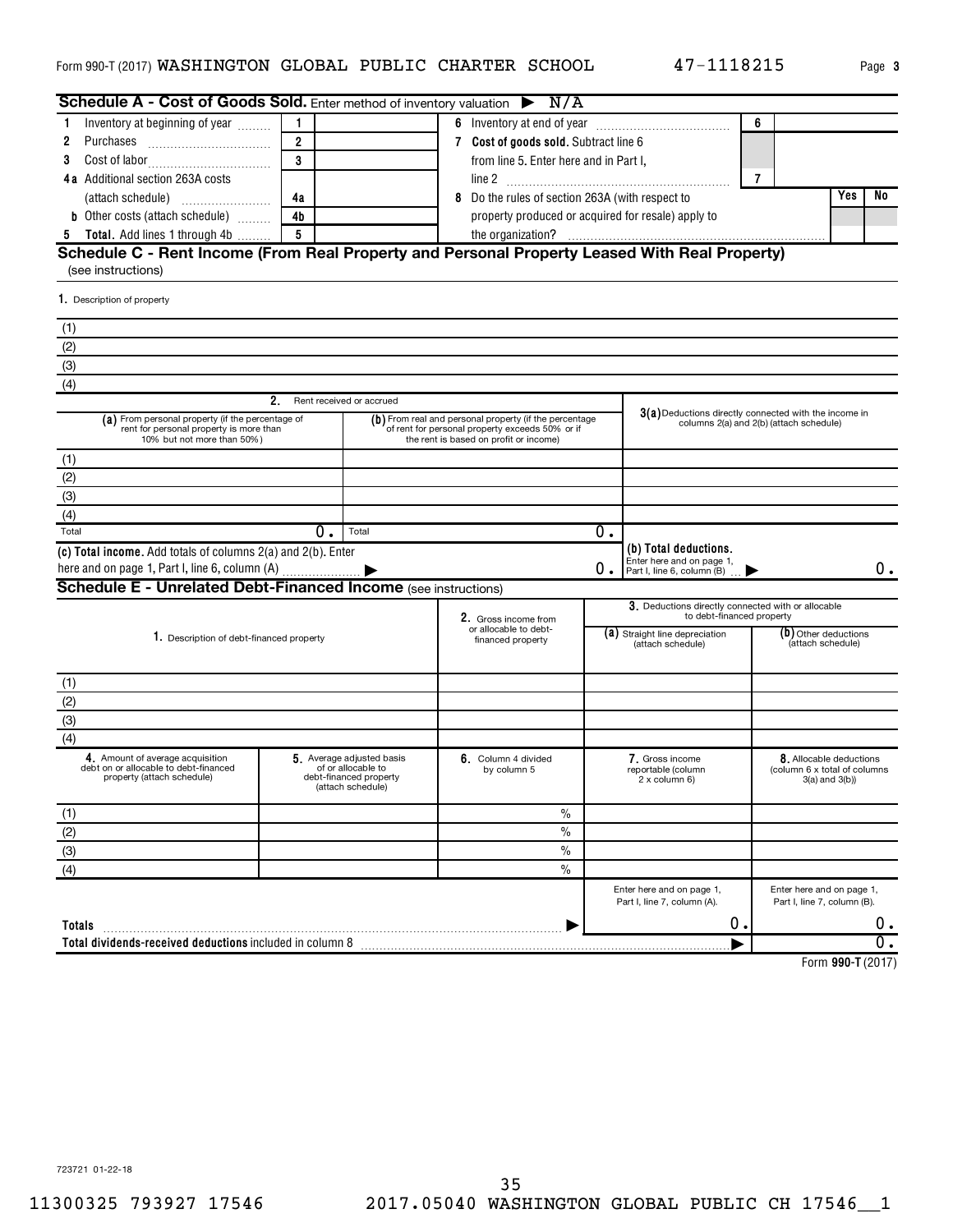| Form 990-T (2017) WASHINGTON GLOBAL PUBLIC CHARTER SCHOOL                                               |  |                                                                    |                                                                                         |                                                      |                                                                                                                                       |                                                                                                                                       |                                                                                                |                     | 47-1118215                                 |                                                                | Page 4                                                                                       |
|---------------------------------------------------------------------------------------------------------|--|--------------------------------------------------------------------|-----------------------------------------------------------------------------------------|------------------------------------------------------|---------------------------------------------------------------------------------------------------------------------------------------|---------------------------------------------------------------------------------------------------------------------------------------|------------------------------------------------------------------------------------------------|---------------------|--------------------------------------------|----------------------------------------------------------------|----------------------------------------------------------------------------------------------|
| Schedule F - Interest, Annuities, Royalties, and Rents From Controlled Organizations (see instructions) |  |                                                                    |                                                                                         |                                                      |                                                                                                                                       |                                                                                                                                       |                                                                                                |                     |                                            |                                                                |                                                                                              |
|                                                                                                         |  |                                                                    |                                                                                         |                                                      | <b>Exempt Controlled Organizations</b>                                                                                                |                                                                                                                                       |                                                                                                |                     |                                            |                                                                |                                                                                              |
| 1. Name of controlled organization                                                                      |  | 2. Employer<br>identification<br>number                            |                                                                                         | 3. Net unrelated income<br>(loss) (see instructions) |                                                                                                                                       | 4. Total of specified<br>$5.$ Part of column 4 that is<br>payments made<br>included in the controlling<br>organization's gross income |                                                                                                |                     |                                            | 6. Deductions directly<br>connected with income<br>in column 5 |                                                                                              |
| (1)                                                                                                     |  |                                                                    |                                                                                         |                                                      |                                                                                                                                       |                                                                                                                                       |                                                                                                |                     |                                            |                                                                |                                                                                              |
| (2)                                                                                                     |  |                                                                    |                                                                                         |                                                      |                                                                                                                                       |                                                                                                                                       |                                                                                                |                     |                                            |                                                                |                                                                                              |
| (3)                                                                                                     |  |                                                                    |                                                                                         |                                                      |                                                                                                                                       |                                                                                                                                       |                                                                                                |                     |                                            |                                                                |                                                                                              |
| (4)                                                                                                     |  |                                                                    |                                                                                         |                                                      |                                                                                                                                       |                                                                                                                                       |                                                                                                |                     |                                            |                                                                |                                                                                              |
| Nonexempt Controlled Organizations                                                                      |  |                                                                    |                                                                                         |                                                      |                                                                                                                                       |                                                                                                                                       |                                                                                                |                     |                                            |                                                                |                                                                                              |
| 7. Taxable Income                                                                                       |  | 8. Net unrelated income (loss)<br>(see instructions)               |                                                                                         |                                                      | 9. Total of specified payments<br>made                                                                                                |                                                                                                                                       | 10. Part of column 9 that is included<br>in the controlling organization's                     | gross income        |                                            |                                                                | 11. Deductions directly connected<br>with income in column 10                                |
| (1)                                                                                                     |  |                                                                    |                                                                                         |                                                      |                                                                                                                                       |                                                                                                                                       |                                                                                                |                     |                                            |                                                                |                                                                                              |
| (2)                                                                                                     |  |                                                                    |                                                                                         |                                                      |                                                                                                                                       |                                                                                                                                       |                                                                                                |                     |                                            |                                                                |                                                                                              |
| (3)                                                                                                     |  |                                                                    |                                                                                         |                                                      |                                                                                                                                       |                                                                                                                                       |                                                                                                |                     |                                            |                                                                |                                                                                              |
| (4)                                                                                                     |  |                                                                    |                                                                                         |                                                      |                                                                                                                                       |                                                                                                                                       |                                                                                                |                     |                                            |                                                                |                                                                                              |
|                                                                                                         |  |                                                                    |                                                                                         |                                                      |                                                                                                                                       |                                                                                                                                       | Add columns 5 and 10.<br>Enter here and on page 1, Part I,                                     | line 8, column (A). |                                            |                                                                | Add columns 6 and 11.<br>Enter here and on page 1, Part I,<br>line 8, column (B).            |
| Totals                                                                                                  |  |                                                                    |                                                                                         |                                                      |                                                                                                                                       |                                                                                                                                       |                                                                                                |                     | Ο.                                         |                                                                | $0$ .                                                                                        |
| Schedule G - Investment Income of a Section 501(c)(7), (9), or (17) Organization<br>(see instructions)  |  |                                                                    |                                                                                         |                                                      |                                                                                                                                       |                                                                                                                                       |                                                                                                |                     |                                            |                                                                |                                                                                              |
| 1. Description of income                                                                                |  |                                                                    |                                                                                         |                                                      | 2. Amount of income                                                                                                                   |                                                                                                                                       | 3. Deductions<br>4. Set-asides<br>directly connected<br>(attach schedule)<br>(attach schedule) |                     |                                            | 5. Total deductions<br>and set-asides<br>(col. 3 plus col. 4)  |                                                                                              |
| (1)                                                                                                     |  |                                                                    |                                                                                         |                                                      |                                                                                                                                       |                                                                                                                                       |                                                                                                |                     |                                            |                                                                |                                                                                              |
| $\overline{(2)}$                                                                                        |  |                                                                    |                                                                                         |                                                      |                                                                                                                                       |                                                                                                                                       |                                                                                                |                     |                                            |                                                                |                                                                                              |
| $\overline{3}$                                                                                          |  |                                                                    |                                                                                         |                                                      |                                                                                                                                       |                                                                                                                                       |                                                                                                |                     |                                            |                                                                |                                                                                              |
| $\overline{(4)}$                                                                                        |  |                                                                    |                                                                                         |                                                      |                                                                                                                                       |                                                                                                                                       |                                                                                                |                     |                                            |                                                                |                                                                                              |
|                                                                                                         |  |                                                                    |                                                                                         |                                                      | Enter here and on page 1<br>Part I, line 9, column (A).                                                                               |                                                                                                                                       |                                                                                                |                     |                                            |                                                                | Enter here and on page 1,<br>Part I, line 9, column (B).                                     |
| Totals                                                                                                  |  |                                                                    |                                                                                         |                                                      |                                                                                                                                       | о.                                                                                                                                    |                                                                                                |                     |                                            |                                                                | 0.                                                                                           |
| Schedule I - Exploited Exempt Activity Income, Other Than Advertising Income<br>(see instructions)      |  |                                                                    |                                                                                         |                                                      |                                                                                                                                       |                                                                                                                                       |                                                                                                |                     |                                            |                                                                |                                                                                              |
| 1. Description of<br>exploited activity                                                                 |  | 2. Gross<br>unrelated business<br>income from<br>trade or business | 3. Expenses<br>directly connected<br>with production<br>of unrelated<br>business income |                                                      | 4. Net income (loss)<br>from unrelated trade or<br>business (column 2<br>minus column 3). If a<br>gain, compute cols. 5<br>through 7. |                                                                                                                                       | 5. Gross income<br>from activity that<br>is not unrelated<br>business income                   |                     | 6. Expenses<br>attributable to<br>column 5 |                                                                | I. Excess exempt<br>expenses (column<br>6 minus column 5,<br>but not more than<br>column 4). |
| (1)                                                                                                     |  |                                                                    |                                                                                         |                                                      |                                                                                                                                       |                                                                                                                                       |                                                                                                |                     |                                            |                                                                |                                                                                              |
| $\frac{(2)}{(3)}$                                                                                       |  |                                                                    |                                                                                         |                                                      |                                                                                                                                       |                                                                                                                                       |                                                                                                |                     |                                            |                                                                |                                                                                              |
|                                                                                                         |  |                                                                    |                                                                                         |                                                      |                                                                                                                                       |                                                                                                                                       |                                                                                                |                     |                                            |                                                                |                                                                                              |
| $\overline{(4)}$                                                                                        |  |                                                                    |                                                                                         |                                                      |                                                                                                                                       |                                                                                                                                       |                                                                                                |                     |                                            |                                                                |                                                                                              |
|                                                                                                         |  | Enter here and on<br>page 1, Part I,<br>line 10, col. (A).         | Enter here and on<br>page 1, Part I,<br>line 10, col. (B).                              |                                                      |                                                                                                                                       |                                                                                                                                       |                                                                                                |                     |                                            |                                                                | Enter here and<br>on page 1,<br>Part II, line 26.                                            |
| Totals                                                                                                  |  | 0.                                                                 |                                                                                         | Ο.                                                   |                                                                                                                                       |                                                                                                                                       |                                                                                                |                     |                                            |                                                                | $0$ .                                                                                        |
| <b>Schedule J - Advertising Income</b> (see instructions)                                               |  |                                                                    |                                                                                         |                                                      |                                                                                                                                       |                                                                                                                                       |                                                                                                |                     |                                            |                                                                |                                                                                              |
| Income From Periodicals Reported on a Consolidated Basis<br>Part I                                      |  |                                                                    |                                                                                         |                                                      |                                                                                                                                       |                                                                                                                                       |                                                                                                |                     |                                            |                                                                |                                                                                              |
| 1. Name of periodical                                                                                   |  | 2. Gross<br>advertising<br>income                                  |                                                                                         | 3. Direct<br>advertising costs                       | col. 3). If a gain, compute                                                                                                           | 4. Advertising gain<br>or (loss) (col. 2 minus<br>cols. 5 through 7.                                                                  | 5. Circulation<br>income                                                                       |                     | 6. Readership<br>costs                     |                                                                | 7. Excess readership<br>costs (column 6 minus<br>column 5, but not more<br>than column 4).   |
|                                                                                                         |  |                                                                    |                                                                                         |                                                      |                                                                                                                                       |                                                                                                                                       |                                                                                                |                     |                                            |                                                                |                                                                                              |
| $rac{(1)}{(2)}$<br>(3)                                                                                  |  |                                                                    |                                                                                         |                                                      |                                                                                                                                       |                                                                                                                                       |                                                                                                |                     |                                            |                                                                |                                                                                              |
|                                                                                                         |  |                                                                    |                                                                                         |                                                      |                                                                                                                                       |                                                                                                                                       |                                                                                                |                     |                                            |                                                                |                                                                                              |
| $\overline{(4)}$                                                                                        |  |                                                                    |                                                                                         |                                                      |                                                                                                                                       |                                                                                                                                       |                                                                                                |                     |                                            |                                                                |                                                                                              |

Form (2017) **990-T** 0. 0. 0. 0.

723731 01-22-18

**Totals** (carry to Part II, line  $(5)$ )  $\ldots$ .

 $\blacktriangleright$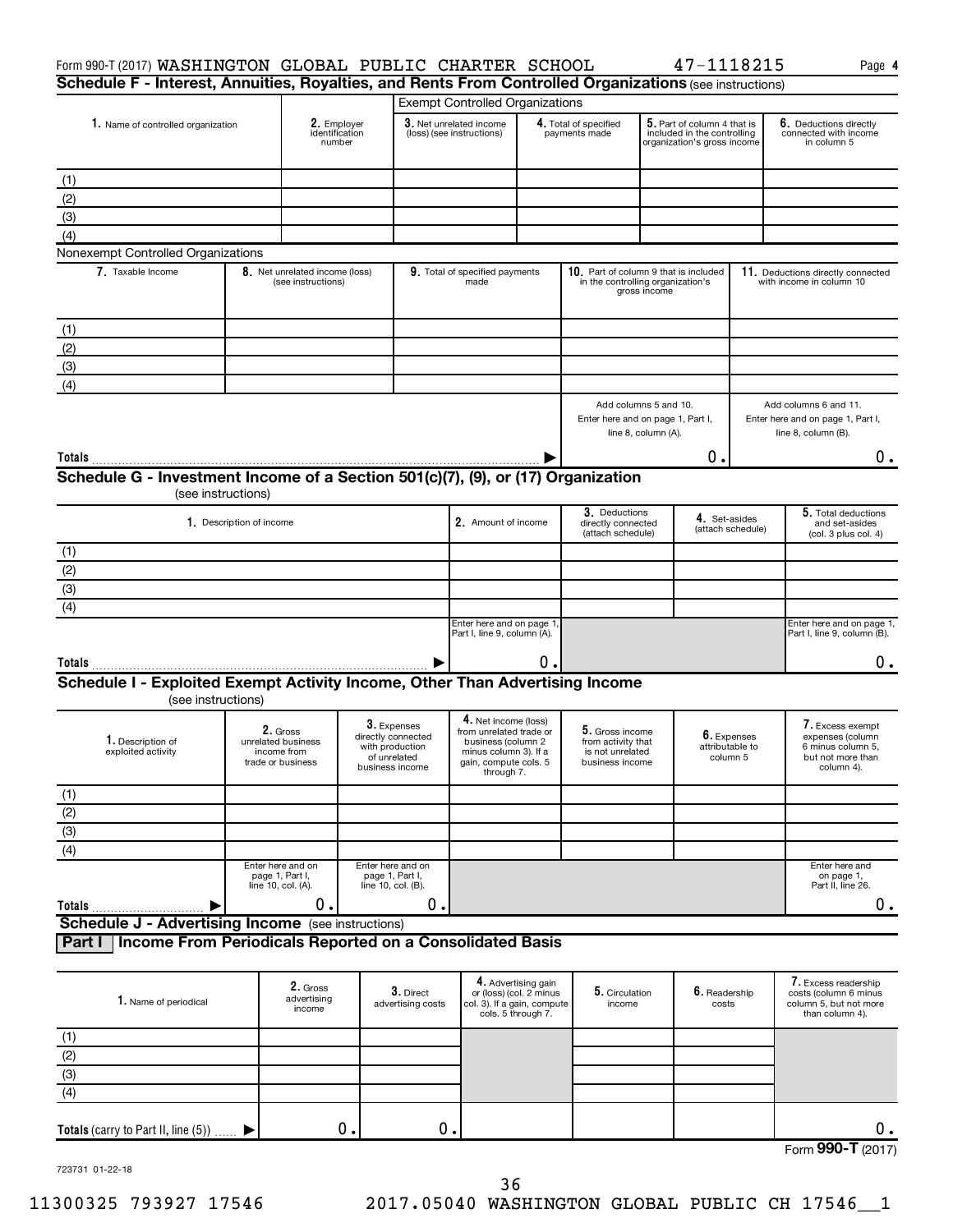# Form 990-T (2017) Page WASHINGTON GLOBAL PUBLIC CHARTER SCHOOL 47-1118215

Part II | Income From Periodicals Reported on a Separate Basis (For each periodical listed in Part II, fill in columns 2 through 7 on a line-by-line basis.)

| 1. Name of periodical                                                             | 2. Gross<br>advertising<br>income                          | 3. Direct<br>advertising costs                             | 4. Advertising gain<br>or (loss) (col. 2 minus<br>col. 3). If a gain, compute<br>cols. 5 through 7. | 5. Circulation<br>income                     |               | 6. Readership<br>costs | 7. Excess readership<br>costs (column 6 minus<br>column 5, but not more<br>than column 4). |
|-----------------------------------------------------------------------------------|------------------------------------------------------------|------------------------------------------------------------|-----------------------------------------------------------------------------------------------------|----------------------------------------------|---------------|------------------------|--------------------------------------------------------------------------------------------|
| (1)                                                                               |                                                            |                                                            |                                                                                                     |                                              |               |                        |                                                                                            |
| (2)                                                                               |                                                            |                                                            |                                                                                                     |                                              |               |                        |                                                                                            |
| (3)                                                                               |                                                            |                                                            |                                                                                                     |                                              |               |                        |                                                                                            |
| (4)                                                                               |                                                            |                                                            |                                                                                                     |                                              |               |                        |                                                                                            |
| <b>Totals from Part I</b>                                                         | 0.                                                         | 0                                                          |                                                                                                     |                                              |               |                        | 0.                                                                                         |
|                                                                                   | Enter here and on<br>page 1, Part I,<br>line 11, col. (A). | Enter here and on<br>page 1, Part I,<br>line 11, col. (B). |                                                                                                     |                                              |               |                        | Enter here and<br>on page 1,<br>Part II, line 27.                                          |
| Totals, Part II (lines 1-5)  ▶                                                    | 0.                                                         | 0                                                          |                                                                                                     |                                              |               |                        | 0.                                                                                         |
| Schedule K - Compensation of Officers, Directors, and Trustees (see instructions) |                                                            |                                                            |                                                                                                     |                                              |               |                        |                                                                                            |
| 1. Name                                                                           |                                                            |                                                            | 2. Title                                                                                            | 3. Percent of<br>time devoted to<br>business |               |                        | 4. Compensation attributable<br>to unrelated business                                      |
| (1)                                                                               |                                                            |                                                            |                                                                                                     |                                              | $\%$          |                        |                                                                                            |
| (2)                                                                               |                                                            |                                                            |                                                                                                     |                                              | $\frac{0}{0}$ |                        |                                                                                            |
| (3)                                                                               |                                                            |                                                            |                                                                                                     |                                              | $\frac{0}{0}$ |                        |                                                                                            |
| (4)                                                                               |                                                            |                                                            |                                                                                                     |                                              | $\frac{0}{0}$ |                        |                                                                                            |
| Total. Enter here and on page 1, Part II, line 14                                 |                                                            |                                                            |                                                                                                     |                                              |               |                        | 0.                                                                                         |

**990-T**  Form (2017)

**5**

723732 01-22-18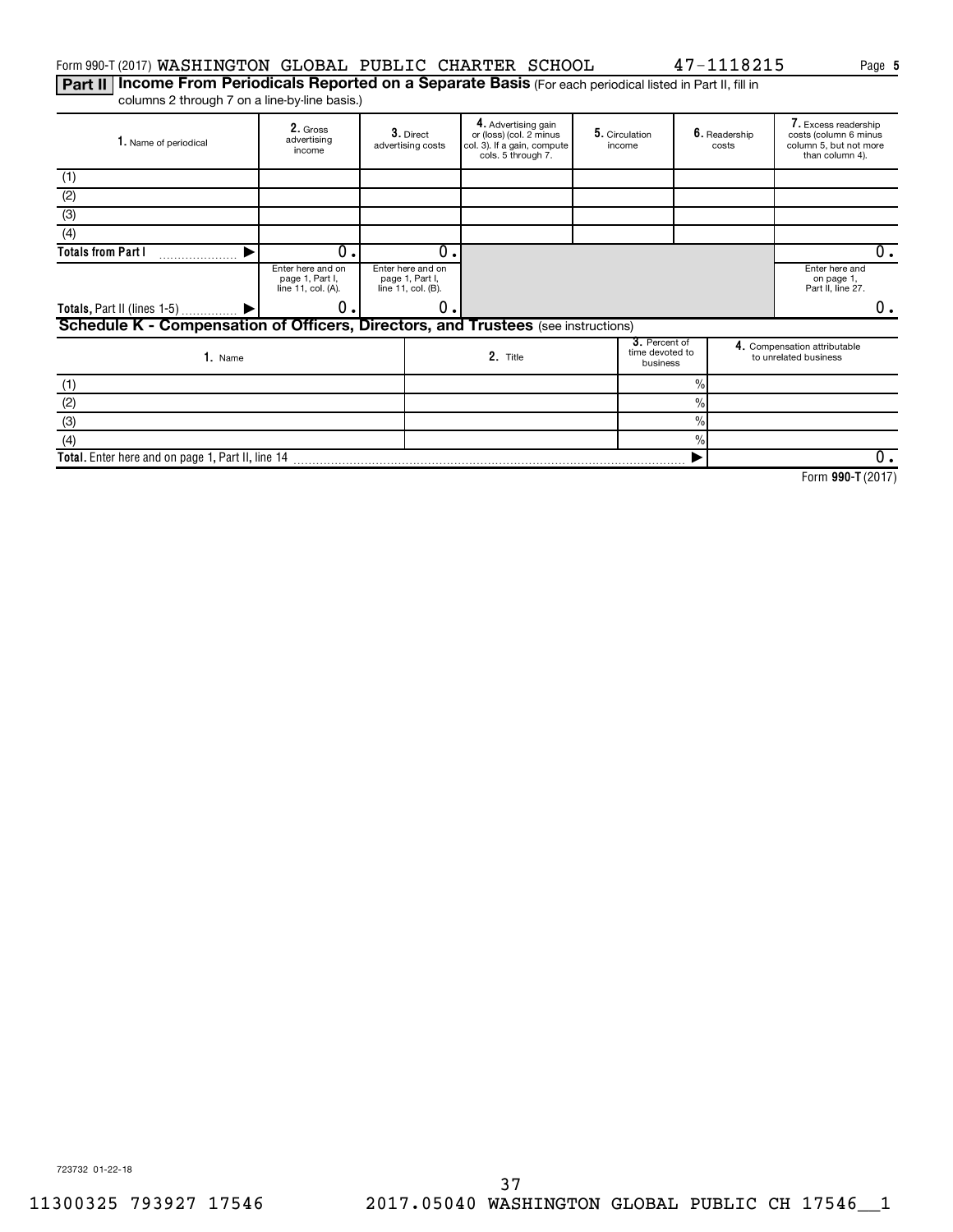# ~~~~~~~~~~~~~~~~~~~~~~~~~~~~~~~~~~~~~~~~~~~~~~~~~~~~~~~~~~~~~~~~~~~~~~~~~~~~~~ FORM 990-T DESCRIPTION OF ORGANIZATION'S PRIMARY UNRELATED STATEMENT 1 BUSINESS ACTIVITY }}}}}}}}}}}}}}}}}}}}}}}}}}}}}}}}}}}}}}}}}}}}}}}}}}}}}}}}}}}}}}}}}}}}}}}}}}}}}}

}}}}}}}}}}}}}}}}}}}}}}}}}}}}}}}}}}}}}}} }}}}}}}}}}

### TRANSIT AND PARKING BENEFITS PROVIDED TO EMPLOYEES

TO FORM 990-T, PAGE 1

| FORM $990-T$<br>OTHER INCOME                       | 2<br><b>STATEMENT</b> |
|----------------------------------------------------|-----------------------|
|                                                    |                       |
| DESCRIPTION                                        | <b>AMOUNT</b>         |
| PARKING AND TRANSIT BENEFITS PROVIDED TO EMPLOYEES | 6,591.                |
| TOTAL TO FORM 990-T, PAGE 1, LINE 12               | 6,591.                |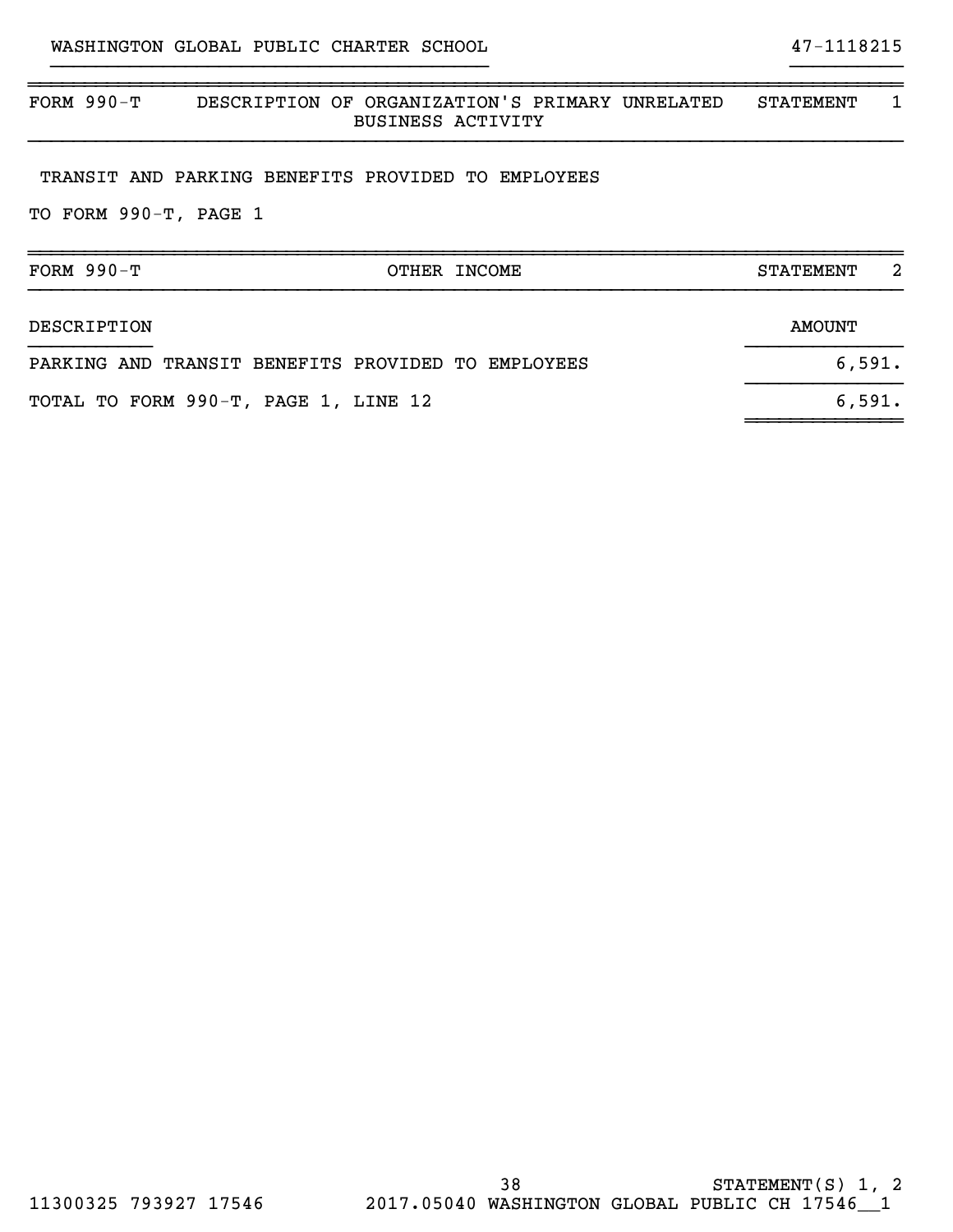# WASHINGTON GLOBAL PUBLIC CHARTER SCHOOL 47-1118215

|     | FORM 990-T LINE 35C TAX COMPUTATION                                                                | <b>STATEMENT</b> | 3 |
|-----|----------------------------------------------------------------------------------------------------|------------------|---|
| 1.  | TAXABLE INCOME 5,591                                                                               |                  |   |
| 2.  | LESSER OF LINE 1 OR FIRST BRACKET AMOUNT 5,591                                                     |                  |   |
| 3.  | LINE 1 LESS LINE 2 $\cdot \cdot \cdot \cdot \cdot \cdot \cdot \cdot \cdot \cdot \cdot$<br>$\Omega$ |                  |   |
| 4.  | $\mathbf{0}$<br>LESSER OF LINE 3 OR SECOND BRACKET AMOUNT                                          |                  |   |
| 5.  | LINE 3 LESS LINE 4<br>$\Omega$                                                                     |                  |   |
| б.  | INCOME SUBJECT TO 34% TAX RATE $\cdot \cdot \cdot \cdot \cdot$<br>$\mathbf 0$                      |                  |   |
| 7.  | INCOME SUBJECT TO 35% TAX RATE $\cdot \cdot \cdot \cdot \cdot$<br>$\mathbf{0}$                     |                  |   |
| 8.  | 839<br>15 PERCENT OF LINE 2                                                                        |                  |   |
| 9.  | 25 PERCENT OF LINE 4<br>$\mathbf 0$                                                                |                  |   |
| 10. | 34 PERCENT OF LINE 6<br>$\Omega$                                                                   |                  |   |
|     | 11. 35 PERCENT OF LINE 7<br>$\mathbf{0}$                                                           |                  |   |
| 12. | $\mathbf 0$<br>ADDITIONAL 5% SURTAX<br>.                                                           |                  |   |
| 13. | ADDITIONAL 3% SURTAX<br>$\Omega$                                                                   |                  |   |
|     | 14. TOTAL INCOME TAX                                                                               | 839              |   |

}}}}}}}}}}}}}}}}}}}}}}}}}}}}}}}}}}}}}}} }}}}}}}}}}

|     | 15. TAX AT 21% RATE EFFECTIVE AFTER 12/31/2017                                                 | 1.174       |       |
|-----|------------------------------------------------------------------------------------------------|-------------|-------|
|     |                                                                                                | <b>DAYS</b> |       |
| 16. | TAX PRORATED FOR NUMBER OF DAYS IN 2017 184<br>17. TAX PRORATED FOR NUMBER OF DAYS IN 2018 181 | 423<br>582  |       |
| 18. | TOTAL TAX PRORATED                                                                             | 365         | 1,005 |
|     |                                                                                                |             |       |

~~~~~~~~~~~~~~~~~~~~~~~~~~~~~~~~~~~~~~~~~~~~~~~~~~~~~~~~~~~~~~~~~~~~~~~~~~~~~~~~